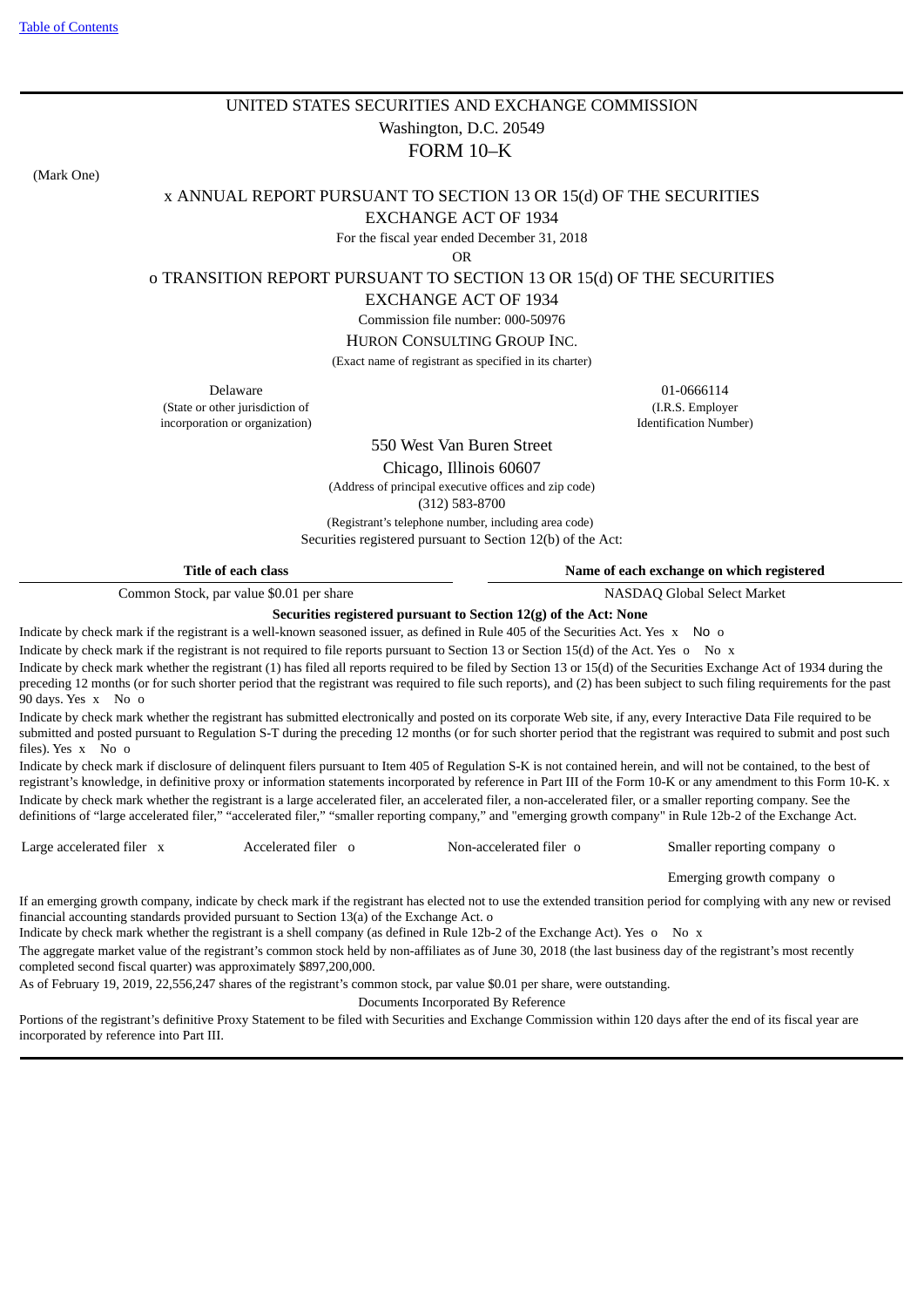# HURON CONSULTING GROUP INC.

## ANNUAL REPORT ON FORM 10-K FOR FISCAL YEAR ENDED DECEMBER 31, 2018

# TABLE OF CONTENTS

<span id="page-1-0"></span>

|                 |                                                                                                              | Page           |
|-----------------|--------------------------------------------------------------------------------------------------------------|----------------|
| <b>PART I</b>   |                                                                                                              |                |
| Item 1.         | <b>Business</b>                                                                                              | $\mathbf{1}$   |
| Item 1A.        | <b>Risk Factors</b>                                                                                          | $\overline{4}$ |
| Item 1B.        | <b>Unresolved Staff Comments</b>                                                                             | 15             |
| Item 2.         | <b>Properties</b>                                                                                            | 15             |
| Item 3.         | <b>Legal Proceedings</b>                                                                                     | 16             |
| Item 4.         | <b>Mine Safety Disclosures</b>                                                                               | 16             |
| <b>PART II</b>  |                                                                                                              |                |
| Item 5.         | Market for Registrant's Common Equity, Related Stockholder Matters and Issuer Purchases of Equity Securities | 17             |
| Item 6.         | <b>Selected Financial Data</b>                                                                               | 18             |
| Item 7.         | Management's Discussion and Analysis of Financial Condition and Results of Operations                        | 20             |
| Item 7A.        | Quantitative and Qualitative Disclosures About Market Risk                                                   | 44             |
| Item 8.         | <b>Financial Statements and Supplementary Data</b>                                                           | 45             |
| Item 9.         | <b>Changes in and Disagreements with Accountants on Accounting and Financial Disclosure</b>                  | 45             |
| Item 9A.        | <b>Controls and Procedures</b>                                                                               | 45             |
| Item 9B.        | <b>Other Information</b>                                                                                     | 46             |
| <b>PART III</b> |                                                                                                              |                |
| Item 10.        | Directors, Executive Officers and Corporate Governance                                                       | 46             |
| Item 11.        | <b>Executive Compensation</b>                                                                                | 47             |
| Item 12.        | <b>Security Ownership of Certain Beneficial Owners and Management and Related Stockholder Matters</b>        | 47             |
| Item 13.        | Certain Relationships and Related Transactions, and Director Independence                                    | 48             |
| Item 14.        | <b>Principal Accounting Fees and Services</b>                                                                | 48             |
| <b>PART IV</b>  |                                                                                                              |                |
| Item 15.        | <b>Exhibits and Financial Statement Schedules</b>                                                            | 49             |
| Item 16.        | Form 10-K Summary                                                                                            | 52             |

**[SIGNATURES](#page-54-0)** [53](#page-54-0)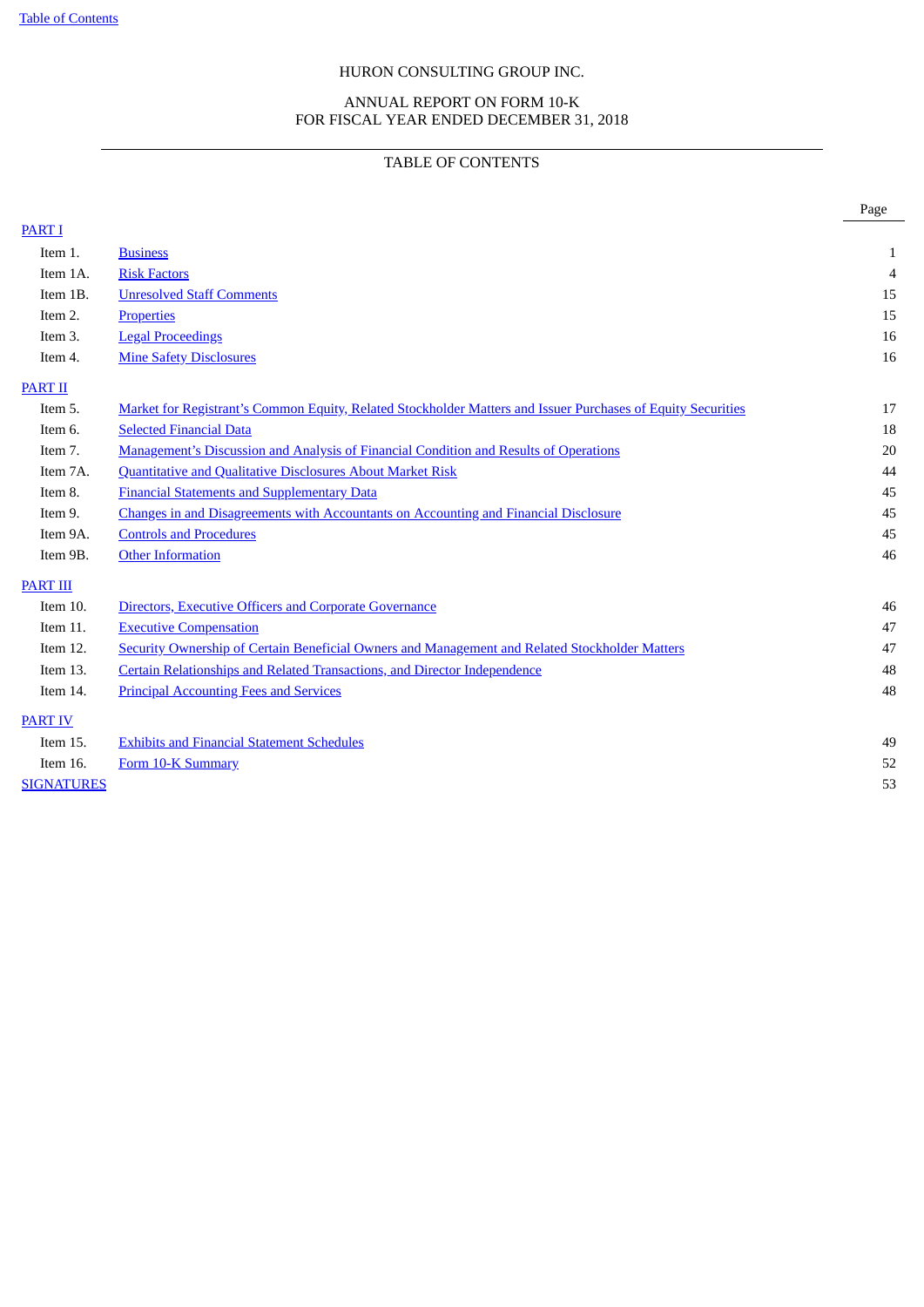#### **FORWARD-LOOKING STATEMENTS**

In this Annual Report on Form 10-K, unless the context otherwise requires, the terms "Huron," "Company," "we," "us" and "our" refer to Huron Consulting Group Inc. and its subsidiaries.

Statements in this Annual Report on Form 10-K that are not historical in nature, including those concerning the Company's current expectations about its future requirements and needs, are "forward-looking" statements as defined in Section 21E of the Securities Exchange Act of 1934, as amended (the "Exchange Act") and the Private Securities Litigation Reform Act of 1995. Forward-looking statements are identified by words such as "may," "should," "expects," "provides," "anticipates," "assumes," "can," "will," "meets," "could," "likely," "intends," "might," "predicts," "seeks," "would," "believes," "estimates," "plans," "continues," or "outlook," or similar expressions. These forward-looking statements reflect our current expectations about our future requirements and needs, results, levels of activity, performance, or achievements. Some of the factors that could cause actual results to differ materially from the forward-looking statements contained herein include, without limitation: failure to achieve expected utilization rates, billing rates, and the number of revenue-generating professionals; inability to expand or adjust our service offerings in response to market demands; our dependence on renewal of clientbased services; dependence on new business and retention of current clients and qualified personnel; failure to maintain third-party provider relationships and strategic alliances; inability to license technology to and from third parties; the impairment of goodwill; various factors related to income and other taxes; difficulties in successfully integrating the businesses we acquire and achieving expected benefits from such acquisitions; risks relating to privacy, information security, and related laws and standards; and a general downturn in market conditions. These forward-looking statements involve known and unknown risks, uncertainties, and other factors, including, among others, those described under Item 1A. "Risk Factors," that may cause actual results, levels of activity, performance or achievements to be materially different from any anticipated results, levels of activity, performance, or achievements expressed or implied by these forward-looking statements. We disclaim any obligation to update or revise any forward-looking statements as a result of new information or future events, or for any other reason.

#### **PART I**

#### <span id="page-2-1"></span><span id="page-2-0"></span>**ITEM 1. BUSINESS.**

#### **OVERVIEW**

Huron is a global consultancy that helps clients drive growth, enhance performance and sustain leadership in the markets they serve. We partner with clients to develop strategies and implement solutions that enable the transformative change our clients need to own their future.

We are headquartered in Chicago, Illinois, with additional locations in the United States in California, Colorado, the District of Columbia, Florida, Massachusetts, Michigan, New York, Oregon, Texas, and Wisconsin and abroad in Canada, India, Singapore, Switzerland, and the United Kingdom.

#### **OUR SERVICES**

We provide professional services through three operating segments: Healthcare, Business Advisory, and Education. For the year ended December 31, 2018, we derived 46%, 30%, and 24% of our revenues from Healthcare, Business Advisory, and Education, respectively.

#### **Healthcare**

Our Healthcare segment has a depth of expertise in care transformation, financial and operational excellence, technology and analytics, and leadership development. We serve national and regional hospitals and integrated health systems, academic medical centers, community hospitals, and medical groups. Our solutions help clients evolve and adapt to the rapidly changing healthcare environment and achieve growth, optimize performance, enhance profitability, improve quality and clinical outcomes, align leaders, improve organizational culture, and drive physician, patient, and employee engagement across the enterprise to deliver better consumer outcomes.

We help organizations transform and innovate their delivery model to focus on patient wellness by improving quality outcomes, minimizing care variation and fundamentally improving patient and population health. Our consultants partner with clients to help build and sustain today's business to invest in the future by reducing complexity, improving operational efficiency and growing market share. We enable the healthcare of the future by identifying, integrating and optimizing technology investments to collect data that transforms care delivery and improves patient outcomes. We also develop future leaders capable of driving meaningful operational and organizational change and who transform the consumer experience.

#### **Business Advisory**

Our Business Advisory segment provides services to large and middle market organizations, not-for-profit organizations, lending institutions, law firms, investment banks and private equity firms. We assist clients in a broad range of industries and across the spectrum from healthy, well-capitalized companies to organizations in transition, as well as creditors, equity owners, and other key constituents. Our Business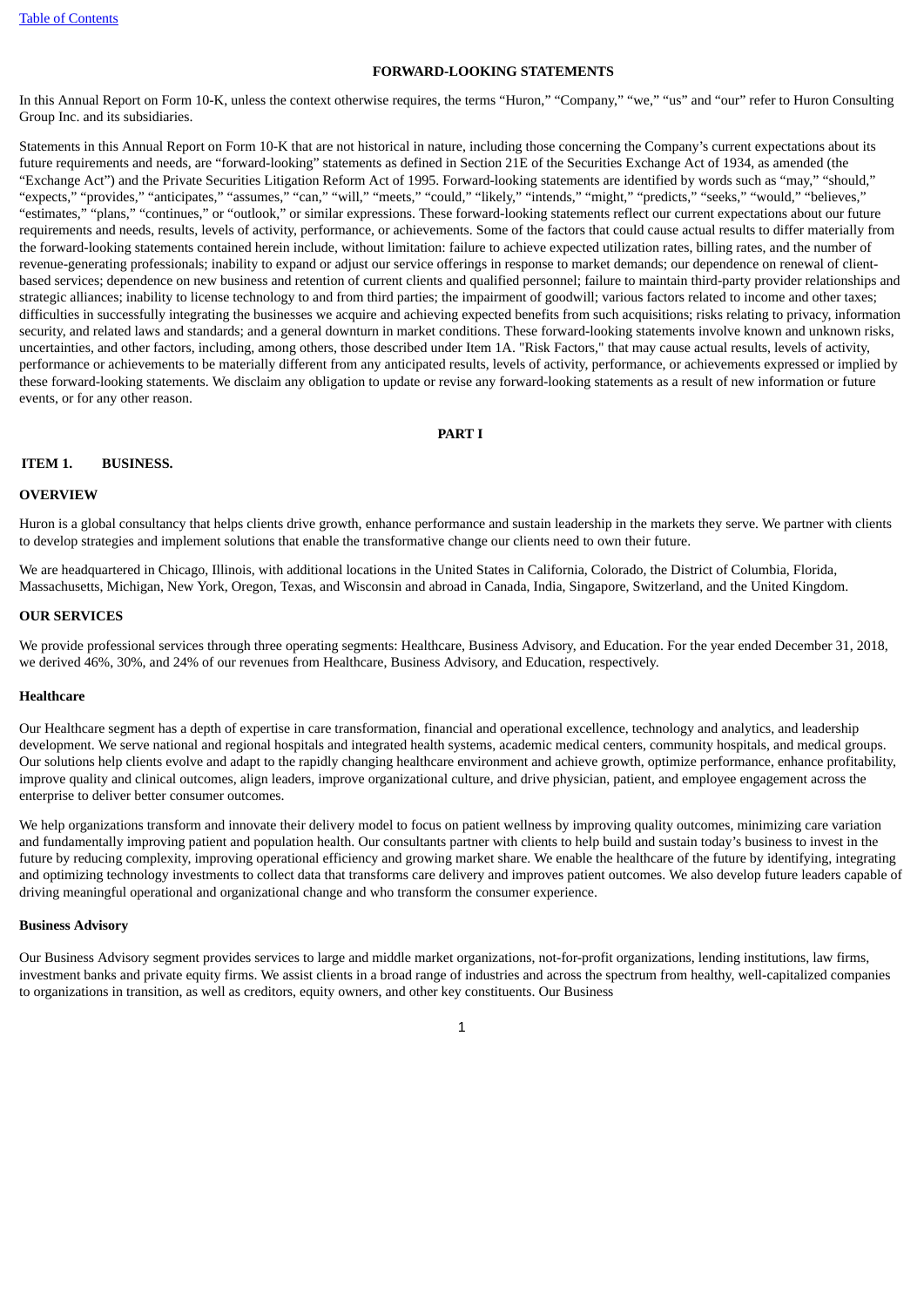Advisory professionals resolve complex business issues and enhance client enterprise value through a suite of services including capital advisory, transaction advisory, operational improvement, restructuring and turnaround, valuation, and dispute advisory. Our Enterprise Solutions and Analytics professionals deliver technology and analytic solutions that enable organizations to manage and optimize their financial performance, operational efficiency, and client or stakeholder experience. Our Strategy and Innovation professionals collaborate with clients across a range of industries to identify new growth opportunities, build new ventures and capabilities, and accelerate organizational change. Our Life Sciences professionals provide strategic solutions to help pharmaceutical, medical device, and biotechnology companies deliver more value to patients, payers, and providers, and comply with regulations.

#### **Education**

Our Education segment provides consulting and technology solutions to higher education institutions and academic medical centers. We partner with clients to address challenges relating to business and technology strategy, financial management, operational and organizational effectiveness, research administration, and regulatory compliance. Our institutional strategy, market research, budgeting and financial management, business operations and student life cycle management solutions align missions with business priorities, improve quality and reduce costs institution-wide. Our student solutions improve attraction, retention and graduation rates, increase student satisfaction and help generate quality outcomes. Our technology strategy, enterprise applications, and analytic solutions transform and optimize operations, deliver time and cost savings, and enhance the student experience. Our research enterprise solutions assist clients in identifying and implementing institutional research strategy, optimizing clinical research operations, improving financial management and cost reimbursement, improving service to faculty, and mitigating risk compliance.

Huron is a Platinum level member of the Oracle PartnerNetwork (OPN), an Oracle Cloud Premier Partner within North America, a Workday Services Partner, and a Gold level consulting partner with Salesforce.com.

## **OUR CLIENTS AND INDUSTRIES**

We provide professional services to a wide variety of both financially sound and distressed organizations, including healthcare organizations, leading academic and research institutions, large and mid-sized companies, and governmental entities. In 2018, we served over 1,200 clients, including over 250 new clients.

Our clients are in a broad array of industries, including healthcare, education, pharmaceutical, biotech and medical device, financial services, energy, oil and gas, technology, media and telecommunications, manufacturing, retail and consumer products, automotive, hospitality, governmental, metals and mining, and aerospace.

#### **EMPLOYEES**

Our success depends on our ability to attract, engage, develop and retain highly talented professionals. We know that by creating a work environment where employees can shape their futures, and individuals are rewarded not only for their own contributions, but also for the success of our organization, we can accomplish these goals. We are focused on advancing every facet of the employee experience, beginning with the recruiting process through post-employment or retirement. We want to create a personalized experience for our people, where they are empowered, and can make an impact. We have developed comprehensive programs incorporating learning opportunities, beginning with the onboarding process and continuing throughout one's career. We provide a competitive total rewards package including benefits that are tailored to the unique needs of our employees. Our commitment to corporate social responsibility is facilitated through our Huron Helping Hands program and the Diversity and Inclusion council.

Our employee population is divided into two groups: client-serving and support professionals. As of December 31, 2018, we had 3,269 full-time employees, including 147 client-serving managing directors. Our client-serving employees serve as critical business advisors; collaborating with clients to help solve their most complex business problems. Our managing directors are the key drivers of growth in our business, generating new revenue streams from existing and new clients. They enhance our market reputation by partnering with clients as advisors and engagement team leaders. Internally, they create our intellectual capital, develop our people, and are stewards of our culture. Our senior directors, directors, and managers manage day-to-day client relationships, develop our people, nurture our culture, and oversee the delivery and quality of our work product. Our associates and analysts gather and organize data, conduct detailed analyses, and prepare presentations that synthesize and distill information to support recommendations we deliver to clients. Our support professionals include our senior management team as well as those who provide sales support, methodology creation, software development, and corporate functions consisting of our facilities, finance and accounting, human resources, information technology, legal, and marketing teams. These employees provide strategic direction and support that enables the success of our client-serving employees. At December 31, 2018, our support professionals team was led by 22 managing directors, executives and corporate vice presidents.

In addition to our full-time client-serving employees, we engage temporary employees on an as-needed basis to provide unique skill sets that are not required to be staffed on a full-time basis.

Supporting our professionals' career advancement is critical to our employee retention and engagement. As part of our onboarding process, our employee experience team facilitates a robust and structured learning curriculum for newly hired employees to develop and onboard

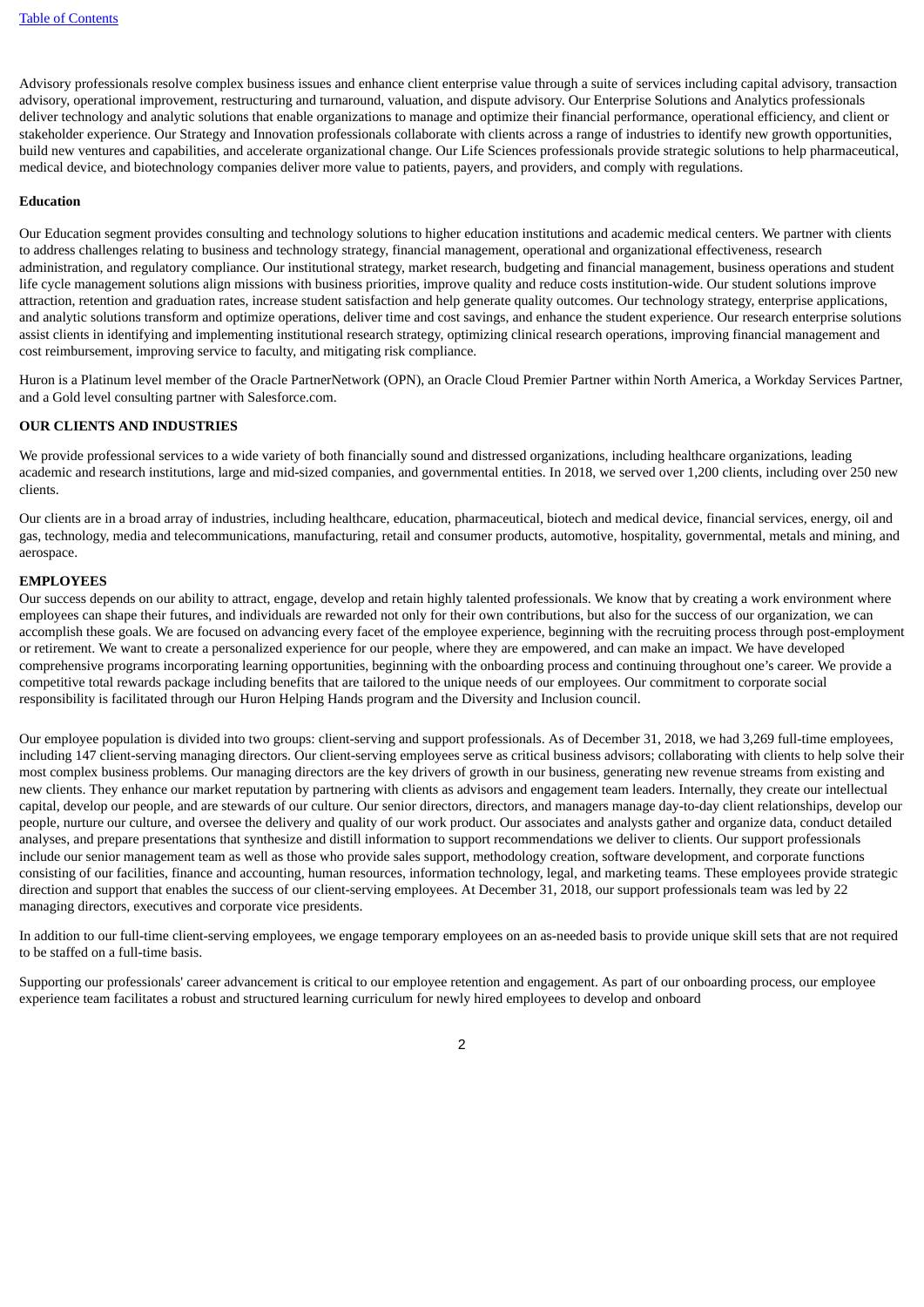them more effectively into the company. Leadership development programs are offered to recently promoted employees to support their transition to and success in a new role with broader responsibility. In addition to these milestone programs, we offer a variety of leadership development opportunities for those who exhibit the capability and the desire to take on broader roles in the organization. We also provide a variety of continuing education opportunities to our employees, through online and classroom environments, to further develop employees' capabilities, including technical knowledge, people skills, team dynamics and coaching and developing others. We encourage our employees to enhance their professional skills through external learning opportunities that certify their technical skills and to pursue certain advanced degrees. Employees are matched with internal performance coaches and mentors to help them grow in their careers, including identifying opportunities for professional development, formal training, and technical skill certifications.

Our total rewards philosophy focuses on rewarding and retaining our high performing employees. To accomplish this, we offer employees a competitive base salary, performance incentives and benefits.

Our incentive compensation plan is designed to recognize and reward performance of both the organization and individuals and to ensure we retain our top performers. We take both practice and company financial performance into consideration in the determination of bonus pool funding. At the practice level, the annual bonus pool is funded based on achievement of its annual financial goals. The board of directors reviews and approves the total incentive compensation pool for all practices in the context of the company's overall financial performance. Individual bonus awards are based on the practice's financial performance, individual bonus targets, and the individual's performance as evaluated through our performance management process. The intent of the incentive compensation plan is to differentiate rewards based on individual performance, ensuring that our top performers for the year receive incentives that are commensurate with their contributions, which enables Huron to retain them and continue to provide our clients with exceptional service. The incentive compensation plan for our named executive officers is funded based on a blend of achievement of financial goals and strategic initiatives.

Managing directors' individual compensation levels, including base salary and target incentive awards, are set to align with the value of their expected contributions to the organization, including collaboration across practices. As the key drivers of the organization's success, their compensation is designed to include equity awards as a core component. The use of equity is intended to encourage retention, align the interests of our managing directors with shareholders, and help build wealth over a managing director's career at Huron through annual grants as well as stock price appreciation.

Our benefit programs are designed to be both comprehensive, competitive and personalized to the needs of our employees, such as a paid time off program that allows for flexibility and a travel reward program which recognizes the significant travel commitment of our client-serving workforce. We provide opportunities that allow employees to focus and care for their personal well-being that are aimed at providing tools and resources to focus on their physical, financial, social, and emotional health given the demanding nature of their work. In addition, our health and welfare plans, retirement benefits, and stock purchase plan, provide a core sense of security to our employees and their families.

Our corporate social responsibility efforts are designed to support an individual's charitable interests while also providing a venue for our employees to come together to make an impact in the communities in which we live and work. In addition, the Diversity and Inclusion council supports the needs of our growing employee population through employee resource groups that provide corporate-wide educational opportunities, build awareness, celebrate our differences, develop mentoring relationships, and ensure we are fostering a welcoming and engaging environment for all employees.

#### **BUSINESS DEVELOPMENT AND MARKETING**

Our business development and marketing activities are aimed at cultivating relationships, generating leads, and building a strong brand reputation with hospital, health system, and university administrators; offices of the C-suite; and senior level influencers and decision makers of middle market and large corporate organizations. We believe excellent service delivery to clients is critical to building and maintaining relationships and our brand reputation, and we emphasize the importance of client service to all of our employees.

Currently, we generate new business opportunities through the combination of relationships our managing directors have with individuals working in healthcare organizations, academic and research institutions, and corporations, and marketing lead generation activities. We also view market-based collaboration between our managing directors as a key component in building our business. Often, the client relationship of a managing director in one area of our business leads to opportunities in another area. All of our managing directors understand their roles in ongoing relationship and business development, which is reinforced through our compensation and incentive programs. We actively seek to identify new business opportunities and frequently receive referrals and repeat business from past and current clients. In addition, to complement the business development efforts of our managing directors, we have dedicated business development professionals who are focused exclusively on developing client relationships and generating new business.

#### **COMPETITION**

The professional services industry is extremely competitive, highly fragmented, and constantly evolving. The industry includes a large number of participants with a variety of skills and industry expertise, including other strategy, business operations, technology, and financial consulting firms; general management consulting firms; the consulting practices of major accounting firms; technical and economic advisory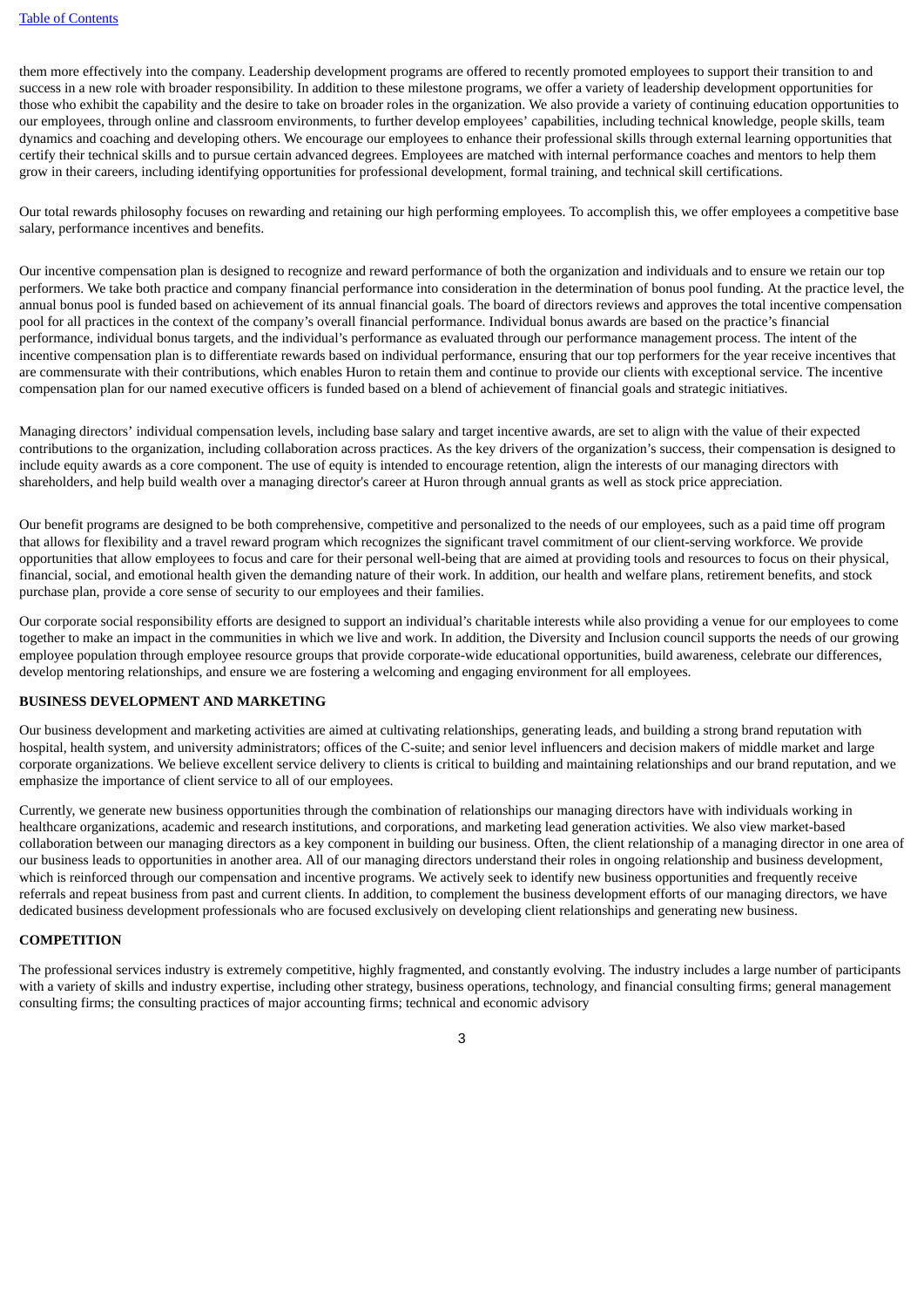firms; regional and specialty consulting firms; and the internal professional resources of organizations. We compete with a large number of service and technology providers in all of our segments. Our competitors vary, depending on the particular practice area, and we expect to continue to face competition from new market entrants.

We believe the principal competitive factors in our market include reputation, the ability to attract and retain top talent, the capacity to manage engagements effectively to drive high value to clients, and the ability to deliver measurable and sustainable results. There is also competition on price, although to a lesser extent due to the criticality of the issues that many of our services address. Some competitors have a greater geographic footprint, broader international presence, and more resources than we do, but we believe our reputation and ability to deliver high-value, quality service and measurable results to our clients across a balanced portfolio of services and attract and retain employees with broad capabilities and deep industry expertise enable us to compete favorably in the professional services marketplace.

#### **AVAILABLE INFORMATION**

We file annual, quarterly and current reports, proxy statements, and other information with the Securities and Exchange Commission (the "SEC"). These filings are available on the SEC's website at http://www.sec.gov.

Our principal Internet address is www.huronconsultinggroup.com. We make our annual reports on Form 10-K, quarterly reports on Form 10-Q, current reports on Form 8-K, and any amendments to those reports filed or furnished pursuant to Section 13(a) or 15(d) of the Securities Exchange Act of 1934 available through our website, free of charge, as soon as reasonably practicable after we electronically file such material with, or furnish it to, the SEC.

We provide information about our business and financial performance, including our corporate profile, on our Investor Relations website. Additionally, we webcast our earnings calls and certain events we participate in with members of the investment community on our Investor Relations website. Further corporate governance information, including our code of ethics, code of business conduct, corporate governance guidelines, and board committee charters, is also available on our Investor Relations website. The content of our websites is not incorporated by reference into this Annual Report on Form 10-K or in any other report or document we file with the SEC, and any references to our websites are intended to be inactive textual references only.

## <span id="page-5-0"></span>**ITEM 1A. RISK FACTORS.**

The following discussion of risk factors may be important to understanding the statements in this Annual Report on Form 10-K or elsewhere. The following information should be read in conjunction with Part II—Item 7. "Management's Discussion and Analysis of Financial Condition and Results of Operations" and the Consolidated Financial Statements and related notes in this Annual Report on Form 10-K. Discussions about the important operational risks that our business encounters can be found in Part II—Item 7. "Management's Discussion and Analysis of Financial Condition and Results of Operations."

## An inability to retain our senior management team and other managing directors would be detrimental to the success of our business.

We rely heavily on our senior management team, our practice leaders, and other managing directors; our ability to retain them is particularly important to our future success. Given the highly specialized nature of our services, the senior management team must have a thorough understanding of our service offerings as well as the skills and experience necessary to manage an organization consisting of a diverse group of professionals. In addition, we rely on our senior management team and other managing directors to generate and market our business. Further, our senior management's and other managing directors' personal reputations and relationships with our clients are a critical element in obtaining and maintaining client engagements. Although we enter into nonsolicitation agreements with our senior management team and other managing directors, we generally do not enter into non-competition agreements. Accordingly, members of our senior management team and our other managing directors are not contractually prohibited from leaving or joining one of our competitors, and some of our clients could choose to use the services of that competitor instead of our services. If one or more members of our senior management team or our other managing directors leave and we cannot replace them with a suitable candidate quickly, we could experience difficulty in securing and successfully completing engagements and managing our business properly, which could harm our business prospects and results of operations.

## Our inability to hire and retain talented people in an industry where there is great competition for talent could have a serious negative effect on our **prospects and results of operations.**

Our business involves the delivery of professional services and is highly labor-intensive. Our success depends largely on our general ability to attract, develop, motivate, and retain highly skilled professionals. Further, we must successfully maintain the right mix of professionals with relevant experience and skill sets as we continue to grow, as we expand into new service offerings, and as the market evolves. The loss of a significant number of our professionals, the inability to attract, hire, develop, train, and retain additional skilled personnel, or failure to maintain the right mix of professionals could have a serious negative effect on us, including our ability to manage, staff, and successfully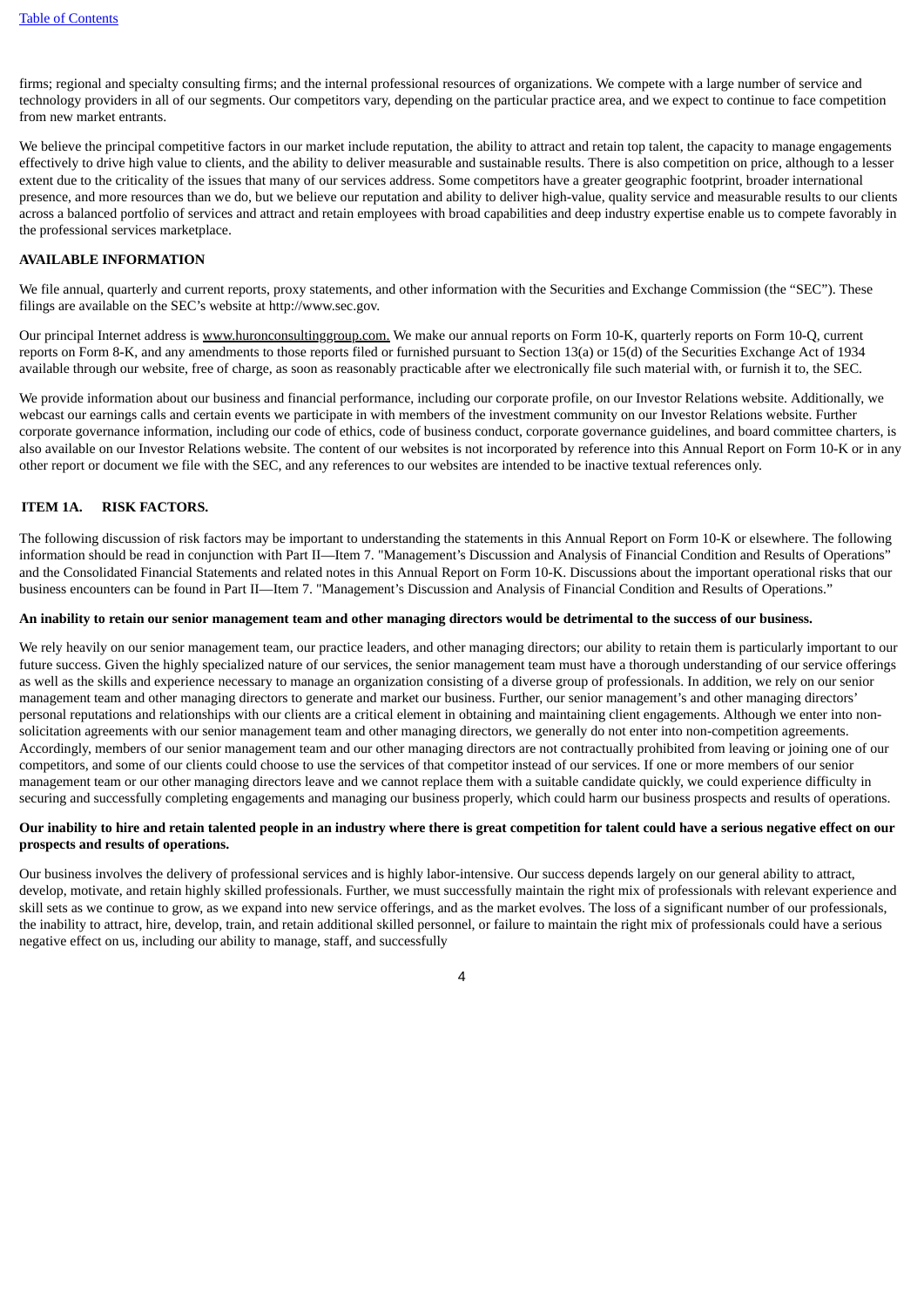complete our existing engagements and obtain new engagements. Qualified professionals are in great demand, and we face significant competition for both senior and junior professionals with the requisite credentials and experience. Our principal competition for talent comes from other consulting firms and accounting firms, as well as from organizations seeking to staff their internal professional positions. Many of these competitors may be able to offer significantly greater compensation and benefits or more attractive lifestyle choices, career paths, or geographic locations than we do. Therefore, we may not be successful in attracting and retaining the skilled consultants we require to conduct and expand our operations successfully. Increasing competition for these revenue-generating professionals may also significantly increase our labor costs, which could negatively affect our margins and results of operations.

## Additional hiring, departures, business acquisitions and dispositions could disrupt our operations, increase our costs or otherwise harm our **business.**

Our business strategy is dependent in part upon our ability to grow by hiring individuals or groups of individuals and by acquiring complementary businesses. However, we may be unable to identify, hire, acquire, or successfully integrate new employees and acquired businesses without substantial expense, delay, or other operational or financial obstacles. From time to time, we will evaluate the total mix of services we provide and we may conclude that businesses may not achieve the results we previously expected. Competition for future hiring and acquisition opportunities in our markets could increase the compensation we offer to potential employees or the prices we pay for businesses we wish to acquire. In addition, we may be unable to achieve the financial, operational, and other benefits we anticipate from any hiring or acquisition, as well as any disposition, including those we have completed so far. New acquisitions could also negatively impact existing practices and cause current employees to depart. Hiring additional employees or acquiring businesses could also involve a number of additional risks, including:

- the diversion of management's time, attention, and resources from managing and marketing our Company;
- the failure to retain key acquired personnel or existing personnel who may view the acquisition unfavorably;
- the potential loss of clients of acquired businesses;
- the need to compensate new employees while they wait for their restrictive covenants with other institutions to expire;
- the potential need to raise significant amounts of capital to finance a transaction or the potential issuance of equity securities that could be dilutive to our existing stockholders;
- increased costs to improve, coordinate, or integrate managerial, operational, financial, and administrative systems;
- the potential assumption of liabilities of an acquired business;
- the inability to attain the expected synergies with an acquired business;
- the usage of earn-outs based on the future performance of our business acquisitions may deter the acquired company from fully integrating into our existing business;
- the perception of inequalities if different groups of employees are eligible for different benefits and incentives or are subject to different policies and programs; and
- difficulties in integrating diverse backgrounds and experiences of consultants, including if we experience a transition period for newly hired consultants that results in a temporary drop in our utilization rates or margins.

All of our acquisitions have been accounted for as purchases, some of which involved purchase prices well in excess of tangible asset values, resulting in the creation of a significant amount of goodwill and other intangible assets. Under generally accepted accounting principles, we do not amortize goodwill or intangible assets acquired in a business combination that are determined to have indefinite useful lives, but instead review them annually (or more frequently if impairment indicators arise) for impairment. To the extent that we determine that such an asset has been impaired, we will write down its carrying value on our balance sheet and book a non-cash impairment charge in our statement of earnings. If, as a result of acquisitions or otherwise, the amount of intangible assets being amortized increases, so will our amortization charges in future periods.

Also, selling practices and shutting down operations present similar challenges in a service business. Dispositions not only require management's time, but they can impair existing relationships with clients or otherwise affect client satisfaction, particularly in situations where the divestiture eliminates only part of the complement of consulting services provided to a client. Dispositions may also involve continued financial involvement, as we may be required to retain responsibility for, or agree to indemnify buyers against, liabilities related to a business sold. For example, in connection with the sale of our Huron Legal segment to Consilio, Inc., which was completed on December 31, 2015, we have contractually agreed to indemnify the buyer against certain liabilities. If we fail to successfully address these risks, our ability to compete may be impaired and our results of operations may be adversely affected.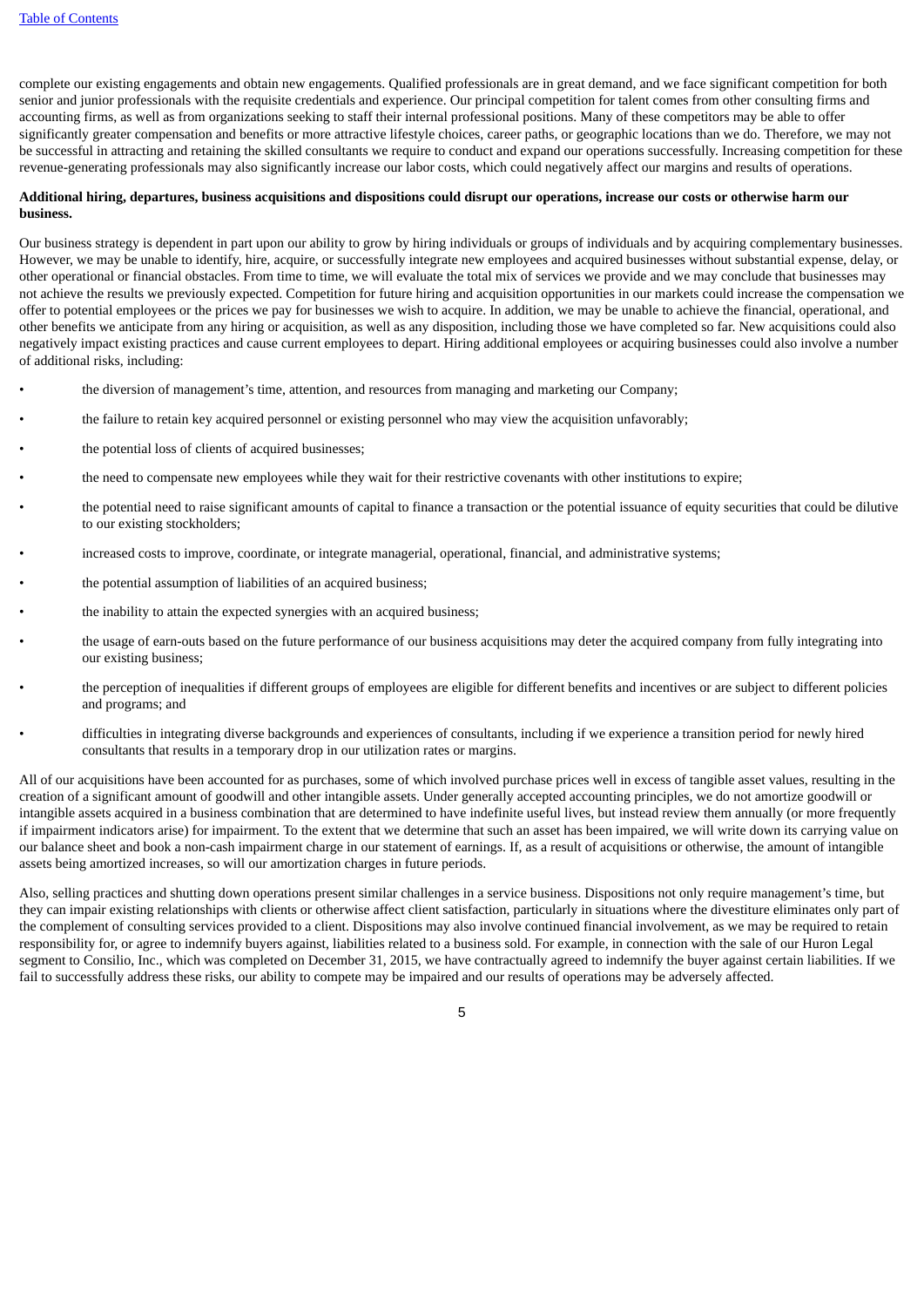## Our goodwill and other intangible assets represent a substantial amount of our total assets, and we may be required to recognize a non-cash impairment charge for these assets if the performance of one or more of our reporting units falls below our expectations.

Our total assets reflect a substantial amount of intangible assets, primarily goodwill. At December 31, 2018, goodwill and other intangible assets totaled \$693.1 million, or 66%, of our total assets. Goodwill results from our acquisitions, representing the excess of the fair value of consideration transferred over the fair value of the net assets acquired. We test goodwill for impairment at the reporting unit level, annually and whenever events or circumstances make it more likely than not that an impairment may have occurred. Intangible assets other than goodwill represent purchased assets that lack physical substance but can be distinguished from goodwill. Our intangible assets primarily consist of customer relationships, trade names, customer contracts, technology and software, non-competition agreements, and publishing content, all of which were acquired through business combinations. We evaluate our intangible assets for impairment whenever events or changes in circumstances indicate that the carrying amount of the assets may not be recoverable. No impairment charges for intangible assets were recorded in 2017 and 2018.

During the year ended 2018, we did not record any non-cash goodwill impairment charges. Pursuant to our policy, we performed our annual goodwill impairment test as of November 30, 2018 for our five reporting units with goodwill balances: Healthcare, Education, Business Advisory, Strategy and Innovation, and Life Sciences. We performed a qualitative assessment over all reporting units to determine if it was more likely than not the respective fair values of these reporting units were less than their carrying amounts, including goodwill.

For our qualitative assessment, we considered the most recent quantitative analysis performed for each reporting unit, which was as of November 30, 2017, including the key assumptions used within that analysis, the indicated fair values, and the amount by which those fair values exceeded their carrying amounts. One of the key assumptions used within the prior quantitative analysis was our internal financial projections; therefore, we considered the actual performance of each reporting unit during 2018 compared to the internal financial projections used, as well as specific outlooks for each reporting unit based on our most recent internal financial projections. We also considered the market-based valuation multiples used in the market approach within our prior quantitative analysis, which were derived from guideline companies, and noted that the valuation multiples generally increased over the past year. We also reviewed the current carrying value of each reporting unit in comparison to the carrying values as of the prior quantitative analysis. In addition, we considered various factors, including macroeconomic conditions, relevant industry and market trends for each reporting unit, and other entity-specific events, that could indicate a potential change in the fair value of our reporting units or the composition of their carrying values. Based on our assessments, we determined that it was more likely than not that the fair values for each of our reporting units exceeded their respective carrying amounts. As such, the goodwill for our reporting units was not considered impaired as of November 30, 2018, and a quantitative goodwill impairment analysis was not necessary. Further, we evaluated whether any events have occurred or any circumstances have changed since November 30, 2018 that would indicate goodwill may have become impaired since our annual impairment test. Based on our evaluation as of December 31, 2018, we determined that no indications of impairment have arisen since our annual goodwill impairment test.

Determining the fair value of a reporting unit requires us to make significant judgments, estimates, and assumptions. While we believe that the estimates and assumptions underlying our valuation methodology are reasonable, these estimates and assumptions could have a significant impact on whether or not a noncash goodwill impairment charge is recognized and also the magnitude of any such charge. The results of an impairment analysis are as of a point in time. There is no assurance that the actual future earnings or cash flows of our reporting units will be consistent with our projections. We will monitor any changes to our assumptions and will evaluate goodwill as deemed warranted during future periods. Any significant decline in our operations could result in additional non-cash goodwill impairment charges.

During 2017, we recorded \$253.1 million of non-cash goodwill impairment charges. Of the \$253.1 million, \$208.1 million related to our Healthcare reporting unit and \$45.0 million related to our Enterprise Solutions and Analytics reporting unit which is included in our Business Advisory segment.

Refer to "Critical Accounting Policies" within Part I - Item 2. "Management's Discussion and Analysis of Financial Condition and Results of Operations" and Note 4 "Goodwill and Intangible Assets" within the notes to our consolidated financial statements for further discussion of our business combinations, goodwill, intangible assets, and impairment tests performed in 2018 and 2017.

#### Changes in capital markets, legal or regulatory requirements, and general economic or other factors beyond our control could reduce demand for **our services, in which case our revenues and profitability could decline.**

A number of factors outside of our control affect demand for our services. These include:

- fluctuations in U.S. and global economies;
- the U.S. or global financial markets and the availability, costs, and terms of credit;
- changes in laws and regulations; and
- other economic factors and general business conditions.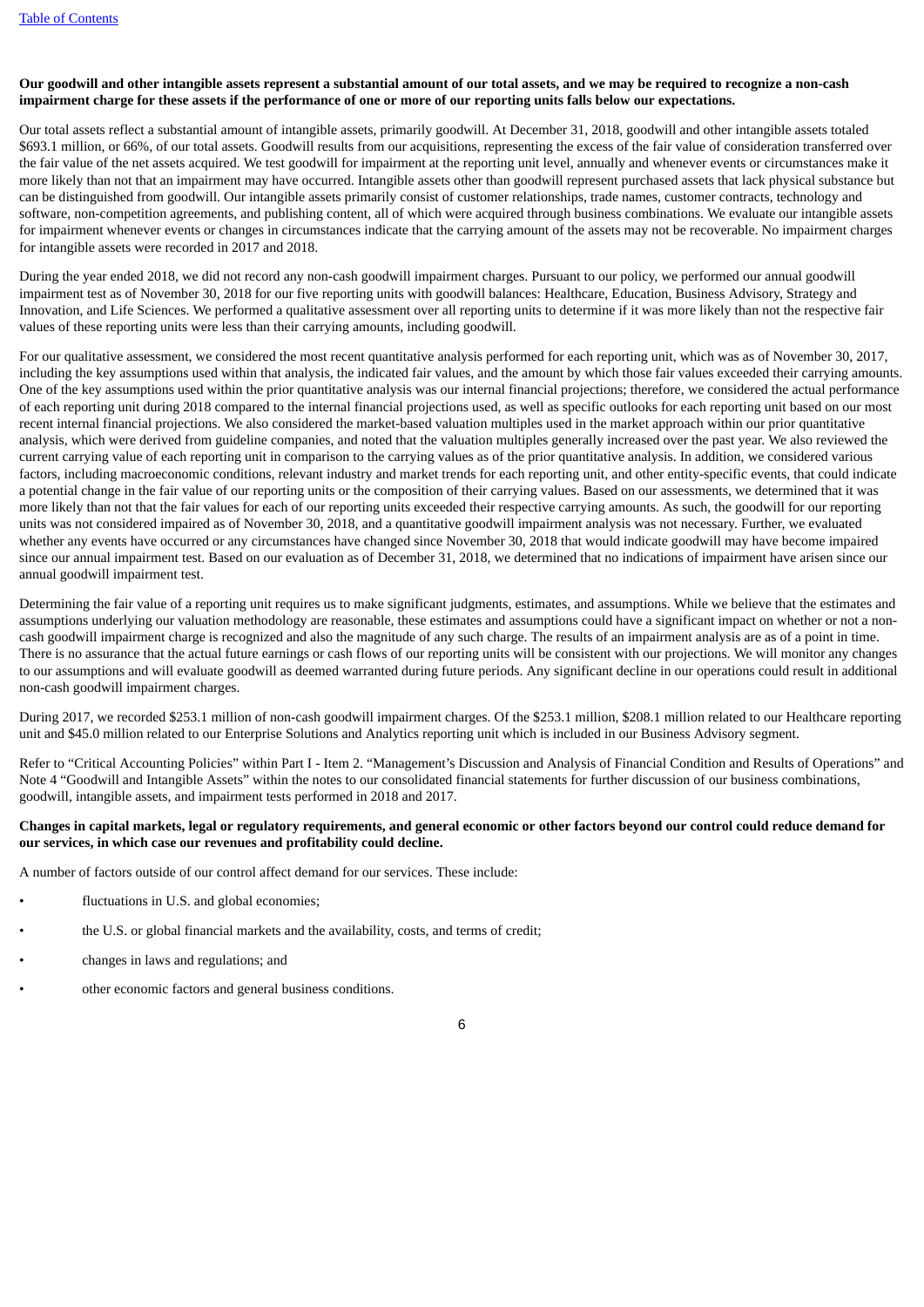We are not able to predict the positive or negative effects that future events or changes to the U.S. or global economy, financial markets, or regulatory and business environment could have on our operations.

#### Changes in U.S. tax laws could have a material adverse effect on our business, cash flow, results of operations and financial condition.

We are subject to income and other taxes in the U.S. at the state and federal level and also in foreign jurisdictions. Changes in applicable U.S. state, federal or foreign tax laws and regulations, or their interpretation and application, could materially affect our tax expense and profitability.

On December 22, 2017, the President of the United States signed into law the Tax Cuts and Jobs Act ("2017 Tax Reform"), a tax reform bill which contains significant changes to corporate taxation, including a reduction in the current corporate federal income tax rate from 35% to 21%, additional limitations on the tax deductibility of interest, substantial changes to the taxation of foreign earnings, and modification or repeal of many business deductions and credits. The changes included in the 2017 Tax Reform are broad and complex. While our financial statements as of and for the year ended December 31, 2018 reflect the impact due to the 2017 Tax Reform, additional regulatory and interpretive guidance, as well as any statutory technical corrections that are subsequently enacted, may have a material adverse effect on our business, cash flow, results of operations, financial condition, as well as our effective income tax rate.

Future changes in tax laws, treaties or regulations, and their interpretation or enforcement, may be unpredictable, particularly as taxing jurisdictions face an increasing number of political, budgetary and other fiscal challenges. Tax rates in the jurisdictions in which we operate may change as a result of macroeconomic and other factors outside of our control, making it increasingly difficult for multinational corporations like ourselves to operate with certainty about taxation in many jurisdictions. As a result, we could be materially adversely affected by future changes in tax law or policy (or in their interpretation or enforcement) in the jurisdictions where we operate, including the United States, which could have a material adverse effect on our business, cash flow, results of operations, financial condition, as well as our effective income tax rate.

### If we are unable to manage fluctuations in our business successfully, we may not be able to sustain profitability.

We have grown significantly since we commenced operations and have increased the number of our full-time professionals from 249 in 2002 to 3,269 as of December 31, 2018. Additionally, our considerable growth has placed demands on our management and our internal systems, procedures, and controls and will continue to do so in the near future. To successfully manage growth, we must periodically adjust and strengthen our operating, financial, accounting, and other systems, procedures, and controls, which could increase our costs and may adversely affect our gross profits and our ability to sustain profitability if we do not generate increased revenues to offset the costs. As a public company, our information and control systems must enable us to prepare accurate and timely financial information and other required disclosures. If we discover deficiencies in our existing information and control systems that impede our ability to satisfy our reporting requirements, we must successfully implement improvements to those systems in an efficient and timely manner.

Although we have generated positive earnings since we became a public company, we may not sustain profitability in the future. Additionally, the nature of our services and the general economic environment make it difficult to predict our future operating results. To sustain profitability, we must:

- attract, integrate, retain, and motivate highly qualified professionals;
- achieve and maintain adequate utilization and suitable billing rates for our revenue-generating professionals;
- expand our existing relationships with our clients and identify new clients in need of our services;
- successfully resell engagements and secure new engagements every year;
- maintain and enhance our brand recognition; and
- adapt quickly to meet changes in our markets, our business mix, the economic environment, the credit markets, and competitive developments.

#### Our financial results could suffer if we are unable to achieve or maintain adequate utilization and suitable billing rates for our consultants, or if we **are unable to deliver our services due to natural disasters.**

Our profitability depends to a large extent on the utilization and billing rates of our professionals. Utilization of our professionals is affected by a number of factors, including:

- the number and size of client engagements;
- the timing of the commencement, completion and termination of engagements, which in many cases is unpredictable;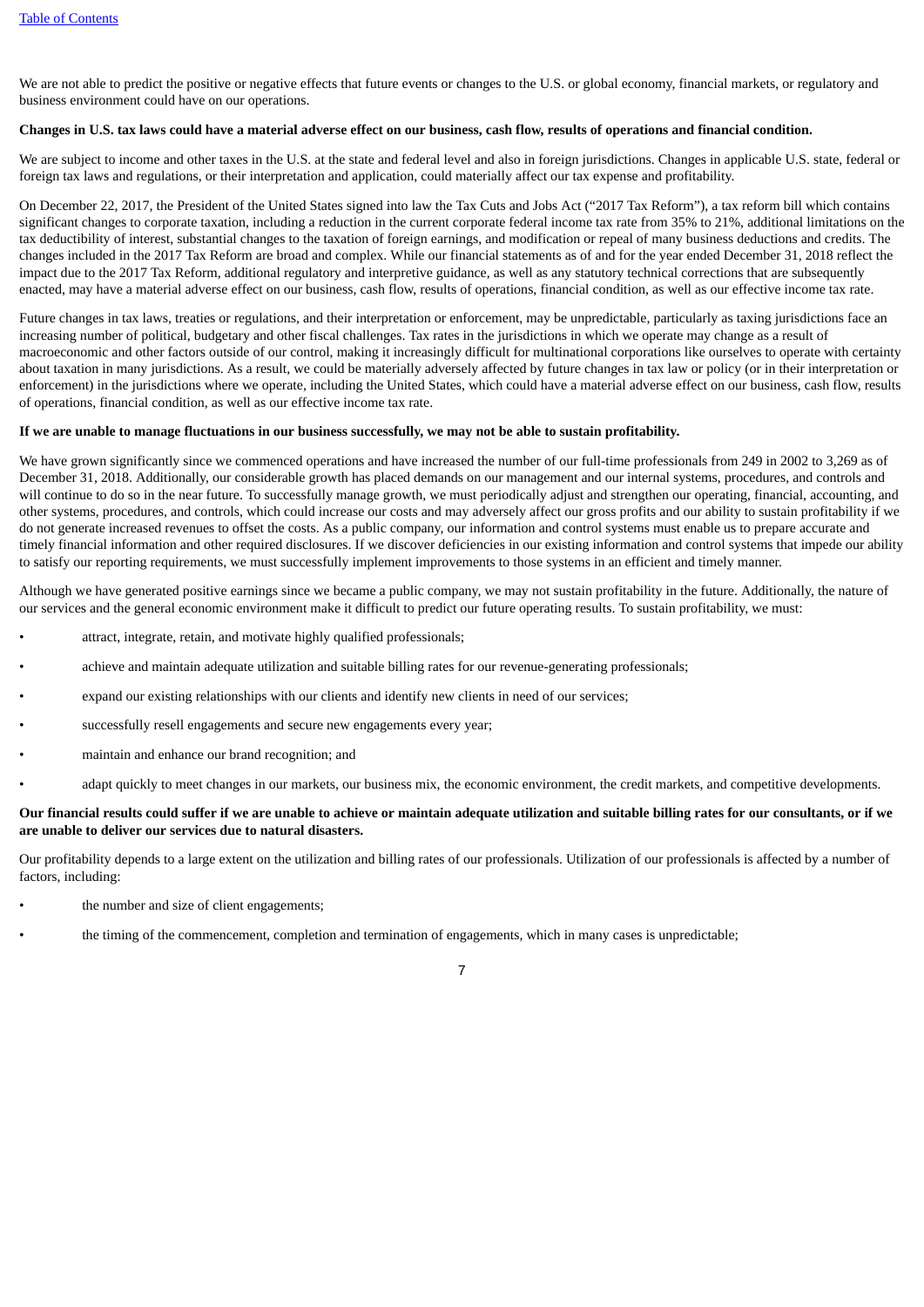- our ability to transition our consultants efficiently from completed engagements to new engagements;
- the hiring of additional consultants because there is generally a transition period for new consultants that results in a temporary drop in our utilization rate;
- unanticipated changes in the scope of client engagements;
- our ability to forecast demand for our services and thereby maintain an appropriate level of consultants; and
- conditions affecting the industries in which we practice as well as general economic conditions.

The billing rates of our consultants that we are able to charge are also affected by a number of factors, including:

- our clients' perception of our ability to add value through our services;
- the market demand for the services we provide;
- an increase in the number of engagements in the government sector, which are subject to federal contracting regulations;
- introduction of new services by us or our competitors;
- our competition and the pricing policies of our competitors; and
- current economic conditions.

If we are unable to achieve and maintain adequate overall utilization as well as maintain or increase the billing rates for our consultants, our financial results could materially suffer. In addition, our consultants oftentimes perform services at the physical locations of our clients. If there are natural disasters, disruptions to travel and transportation or problems with communications systems, our ability to perform services for, and interact with, our clients at their physical locations may be negatively impacted which could have an adverse effect on our business and results of operations.

## Our quarterly results of operations have fluctuated in the past and may continue to fluctuate in the future as a result of certain factors, some of **which may be outside of our control.**

A key element of our strategy is to market our products and services directly to certain large organizations, such as health systems and acute care hospitals, and to increase the number of our products and services utilized by existing clients. The sales cycle for some of our products and services is often lengthy and may involve significant commitment of client personnel. As a consequence, the commencement date of a client engagement often cannot be accurately forecasted. As discussed below, certain of our client contracts contain terms that result in revenue that is deferred and cannot be recognized until the occurrence of certain events. As a result, the period of time between contract signing and recognition of associated revenue may be lengthy, and we are not able to predict with certainty the period in which revenue will be recognized.

Certain of our contracts provide that some portion or all of our fees are at risk if our services do not result in the achievement of certain performance targets.

To the extent that any revenue is contingent upon the achievement of a performance target, we recognize such revenue using the following steps: 1) estimate variable consideration using a probability-weighted assessment of the fees to be earned, 2) apply a constraint to the estimated variable consideration to limit the amount that could be reversed when the uncertainty is resolved, and 3) recognize revenue of estimated variable consideration, net of the constraint, based on work completed to-date versus our estimates of the total services to be provided under the engagement. This 3-step process requires us to make significant management judgments, estimates, and assumptions. While we believe that the estimates and assumptions we have used for revenue recognition are reasonable, subsequent changes could have a material impact to our future financial results.

Fee discounts, pressure to not increase or even decrease our rates, and less advantageous contract terms could result in the loss of clients, lower revenues and operating income, higher costs, and less profitable engagements. More discounts or write-offs than we expect in any period would have a negative impact on our results of operations.

Other fluctuations in our quarterly results of operations may be due to a number of other factors, some of which are not within our control, including:

- the timing and volume of client invoices processed and payments received, which may affect the fees payable to us under certain of our engagements;
- client decisions regarding renewal or termination of their contracts;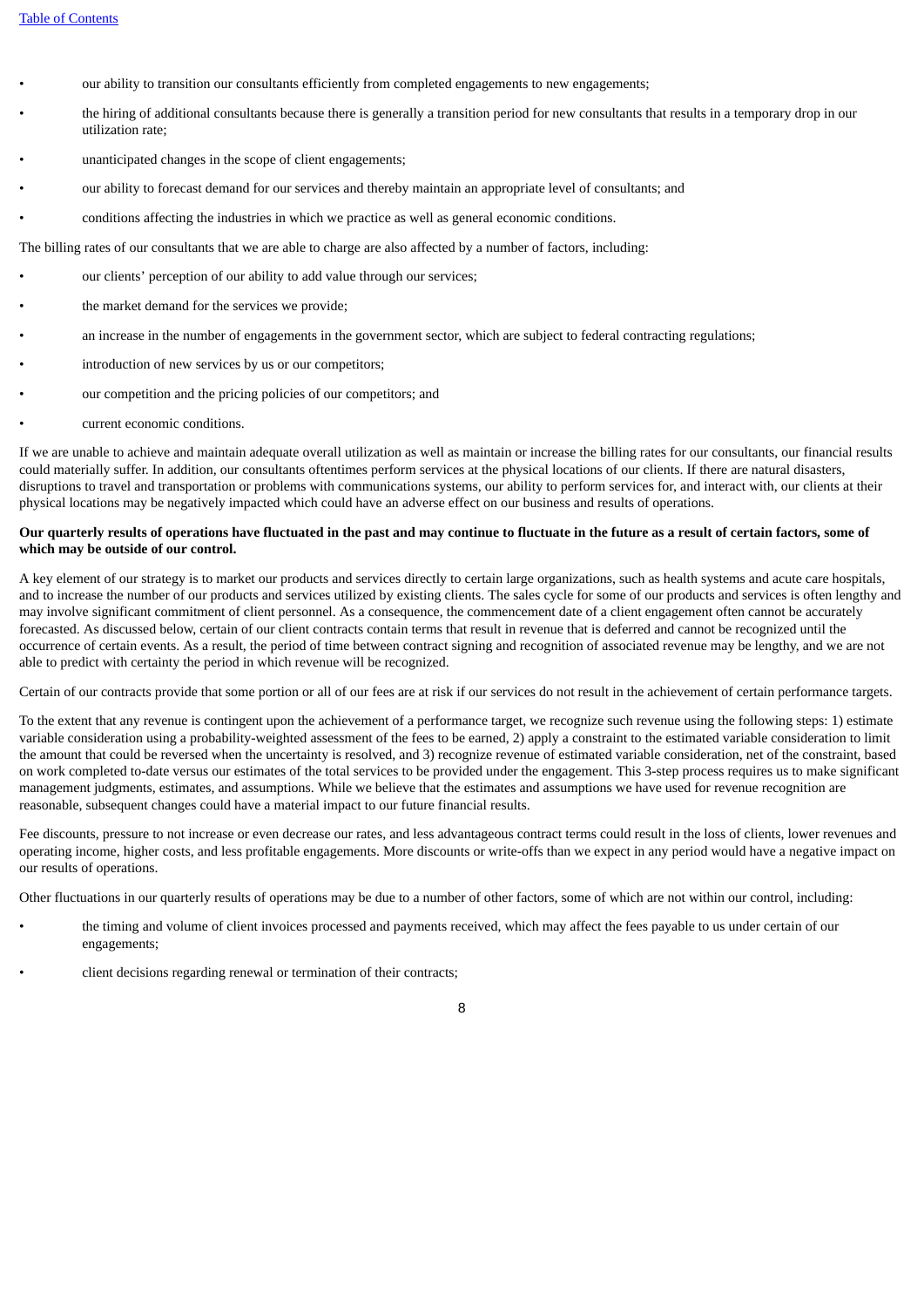- the amount and timing of costs related to the development or acquisition of technologies or businesses; and
- unforeseen legal expenses, including litigation and other settlement gains or losses.

We base our annual employee bonus expense upon our expected annual adjusted earnings before interest, taxes, depreciation and amortization ("EBITDA") for that year. If we experience lower adjusted EBITDA in a quarter without a corresponding change to our full-year adjusted EBITDA expectation, our estimated bonus expense will not be reduced, which will have a negative impact on our quarterly results of operations for that quarter. Our quarterly results of operations may vary significantly and period-to-period comparisons of our results of operations may not be meaningful. The results of one quarter should not be relied upon as an indication of future performance. If our quarterly results of operations fall below the expectations of securities analysts or investors, the price of our common stock could decline substantially.

#### Revenues from our performance-based engagements are difficult to predict, and the timing and extent of recovery of our costs is uncertain.

We have engagement agreements under which our fees include a significant performance-based component. Performance-based fees are contingent on the achievement of specific measures, such as our clients meeting cost-saving or other contractually-defined goals. The achievement of these contractuallydefined goals may be subject to acknowledgment by the client and is often impacted by factors outside of our control, such as the actions of the client or other third parties. To the extent that any revenue is contingent upon the achievement of a performance target, we recognize such revenue using the following steps: 1) estimate variable consideration using a probability-weighted assessment of the fees to be earned, 2) apply a constraint to the estimated variable consideration to limit the amount that could be reversed when the uncertainty is resolved, and 3) recognize revenue of estimated variable consideration, net of the constraint, based on work completed to-date versus our estimates of the total services to be provided under the engagement. This 3-step process requires us to make significant management judgments, estimates, and assumptions. While we believe that the estimates and assumptions we have used for revenue recognition are reasonable, subsequent changes could have a material impact to our future financial results. The percentage of our revenues derived from performance-based fees for the years ended December 31, 2018, 2017, and 2016, was 6.1%, 4.9%, and 8.9%, respectively. A greater number of performancebased fee arrangements may result in increased volatility in our working capital requirements and greater variations in our quarter-to-quarter results, which could affect the price of our common stock. In addition, an increase in the proportion of performance-based fee arrangements may temporarily offset the positive effect on our operating results from an increase in our utilization rate until the related revenues are recognized.

## The profitability of our fixed-fee engagements with clients may not meet our expectations if we underestimate the cost of these engagements.

When making proposals for fixed-fee engagements, we estimate the costs and timing for completing the engagements. These estimates reflect our best judgment regarding the efficiencies of our methodologies and consultants as we plan to deploy them on engagements. Any increased or unexpected costs or unanticipated delays in connection with the performance of fixed-fee engagements, including delays caused by factors outside our control, could make these contracts less profitable or unprofitable, which would have an adverse effect on our profit margin. For the years ended December 31, 2018, 2017, and 2016, fixed-fee engagements represented 47.4%, 46.7%, and 47.4% of our revenues, respectively.

## Our business is becoming increasingly dependent on information technology and will require additional investments in order to grow and meet the **demands of our clients.**

We depend on the use of sophisticated technologies and systems. Some of our practices provide services that are increasingly dependent on the use of software applications and systems that we do not own and could become unavailable. Moreover, our technology platforms will require continuing investments by us in order to expand existing service offerings and develop complementary services. Our future success depends on our ability to adapt our services and infrastructure while continuing to improve the performance, features, and reliability of our services in response to the evolving demands of the marketplace.

## Adverse changes to our relationships with key third-party vendors, or in the business of our key third-party vendors, could unfavorably impact our **business.**

A portion of our services and solutions depend on technology or software provided by third-party vendors. Some of these third-party vendors refer potential clients to us, and others require that we obtain their permission prior to accessing their software while performing services for our clients. These third-party vendors could terminate their relationship with us without cause and with little or no notice, which could limit our service offerings and harm our financial condition and operating results. In addition, if a third-party vendor's business changes or is reduced, that could adversely affect our business. Moreover, if third-party technology or software that is important to our business does not continue to be available or utilized within the marketplace, or if the services that we provide to clients is no longer relevant in the marketplace, our business may be unfavorably impacted.

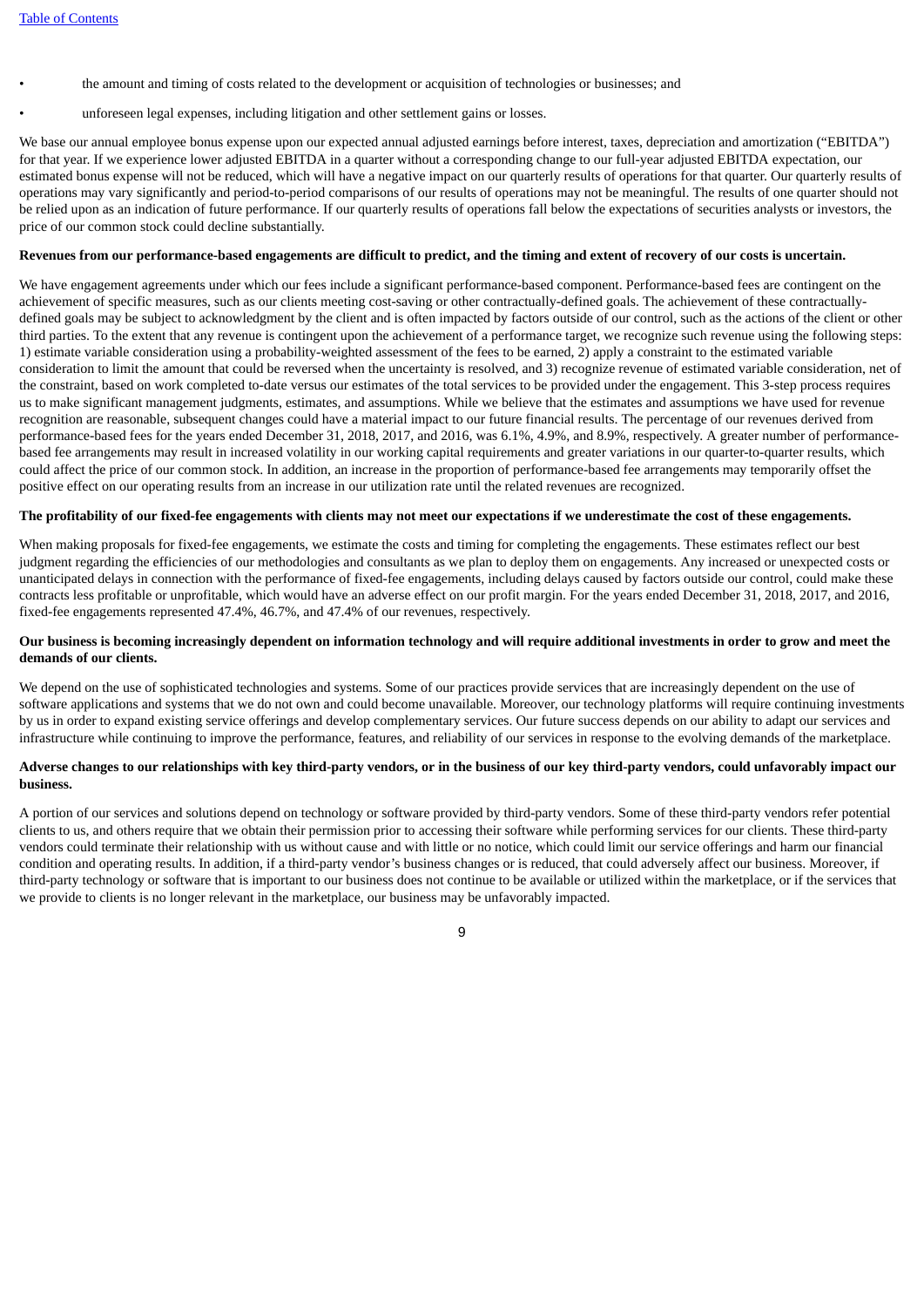## We could experience system failures, service interruptions, or security breaches that could negatively impact our business.

Our organization is comprised of employees who work on matters throughout the United States and overseas. Our technology platform is a "virtual office" from which we all operate. We may be subject to disruption to our operating systems from technology events that are beyond our control, including the possibility of failures at third-party data centers, disruptions to the Internet, natural disasters, power losses, and malicious attacks. In addition, despite the implementation of security measures, our infrastructure and operating systems, including the Internet and related systems, may be vulnerable to physical break-ins, hackers, improper employee or contractor access, computer viruses, programming errors, denial-of-service attacks, or other attacks by third parties seeking to disrupt operations or misappropriate information or similar physical or electronic breaches of security. While we have taken and are taking reasonable steps to prevent and mitigate the damage of such events, including implementation of system security measures, information backup, and disaster recovery processes, those steps may not be effective and there can be no assurance that any such steps can be effective against all possible risks. We will need to continue to invest in technology in order to achieve redundancies necessary to prevent service interruptions. Access to our systems as a result of a security breach, the failure of our systems, or the loss of data could result in legal claims or proceedings, liability, or regulatory penalties and disrupt operations, which could adversely affect our business and financial results.

## Our reputation could be damaged and we could incur additional liabilities if we fail to protect client and employee data through our own accord or if **our information systems are breached.**

We rely on information technology systems to process, transmit, and store electronic information and to communicate among our locations around the world and with our clients, partners, and employees. These locations include Canada, the United Kingdom, Switzerland, Singapore, and India, all of which have their own either recently updated or potential new data protection laws. The breadth and complexity of this infrastructure increases the potential risk of security breaches which could lead to potential unauthorized disclosure of confidential information.

In providing services to clients, we may manage, utilize, and store sensitive or confidential client or employee data, including personal data and protected health information. As a result, we are subject to numerous laws and regulations designed to protect this information, such as the U.S. federal and state laws governing the protection of health or other personally identifiable information, including the Health Insurance Portability and Accountability Act (HIPAA), and international laws such as the European Union's General Data Protection Regulation (GDPR), which became enforceable in 2018. In addition, many states, U.S. federal governmental authorities and non-U.S. jurisdictions have adopted, proposed or are considering adopting or proposing, additional data security and/or data privacy statutes or regulations. Continued governmental focus on data security and privacy may lead to additional legislative and regulatory action, which could increase the complexity of doing business. The increased emphasis on information security and the requirements to comply with applicable U.S. and foreign data security and privacy laws and regulations may increase our costs of doing business and negatively impact our results of operations.

These laws and regulations are increasing in complexity and number. If any person, including any of our employees or third-party vendors, negligently disregards or intentionally breaches our established controls or contractual obligations with respect to client or employee data, or otherwise mismanages or misappropriates that data, we could be subject to significant monetary damages, regulatory enforcement actions, fines, and/or criminal prosecution. We maintain certain insurance coverages for cybersecurity incidents through our directors and officers insurance policy, in amounts we believe to be reasonable and at a cost that is included in our general insurance premiums.

In addition, unauthorized disclosure of sensitive or confidential client or employee data, whether through systems failure, employee negligence, fraud, or misappropriation, could damage our reputation and cause us to lose clients and their related revenue in the future.

#### **Our international expansion could result in additional risks.**

We operate both domestically and internationally, including in Canada, Europe, Asia, and the Middle East. Although historically our international operations have been limited, we intend to continue to expand internationally. Such expansion may result in additional risks that are not present domestically and which could adversely affect our business or our results of operations, including:

- compliance with additional U.S. regulations and those of other nations applicable to international operations;
- cultural and language differences;
- employment laws and rules and related social and cultural factors;
- losses related to start-up costs, lack of revenue, higher costs due to low utilization, and delays in purchase decisions by prospective clients;
- currency fluctuations between the U.S. dollar and foreign currencies, which are harder to predict in the current adverse global economic climate;
- restrictions on the repatriation of earnings;

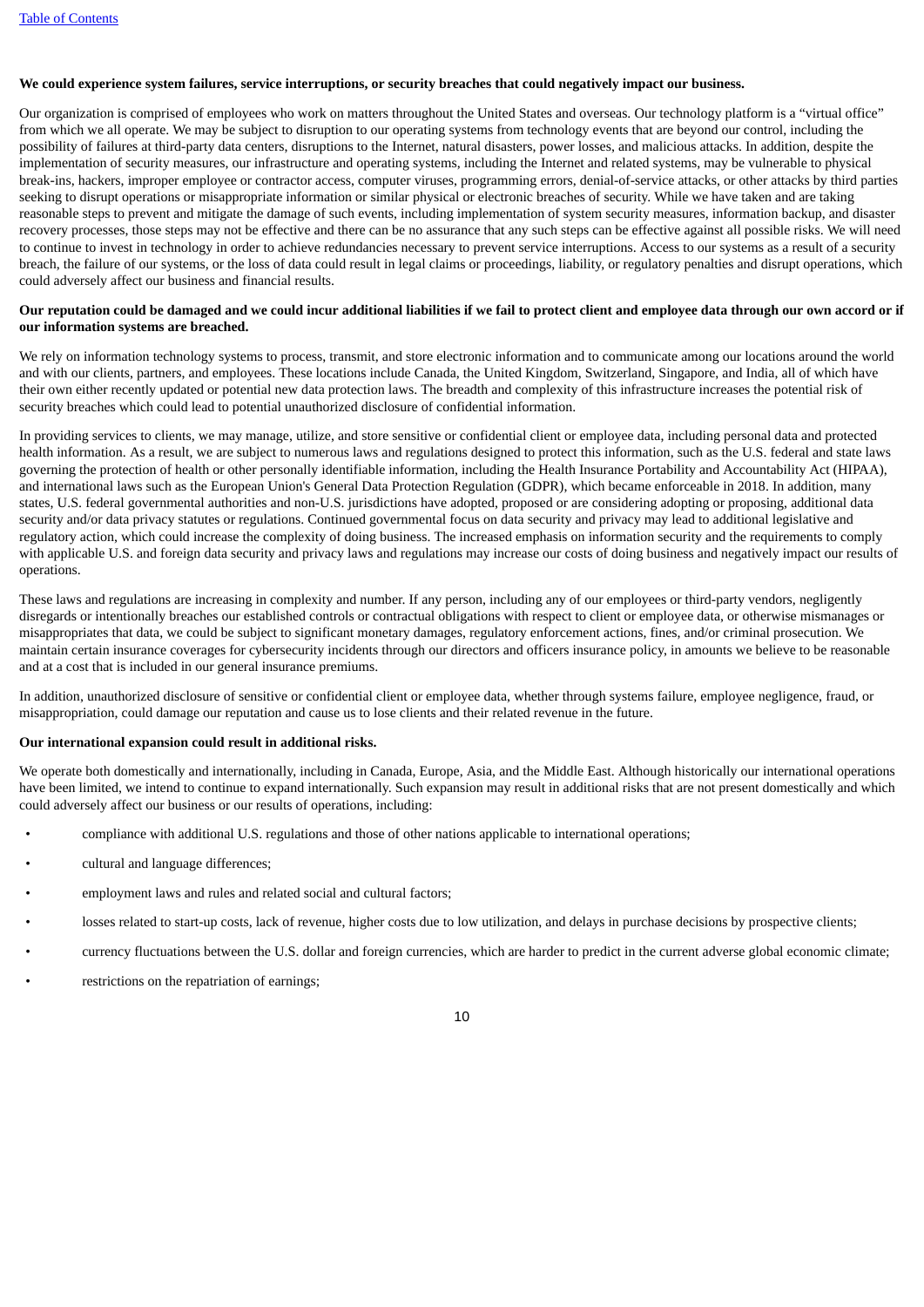- potentially adverse tax consequences and limitations on our ability to utilize losses generated in our foreign operations;
- different regulatory requirements and other barriers to conducting business;
- different or less stable political and economic environments;
- greater personal security risks for employees traveling to or located in unstable locations; and
- civil disturbances or other catastrophic events.

Further, conducting business abroad subjects us to increased regulatory compliance and oversight. For example, in connection with our international operations, we are subject to laws prohibiting certain payments to governmental officials, such as the Foreign Corrupt Practices Act. A failure to comply with applicable regulations could result in regulatory enforcement actions as well as substantial civil and criminal penalties assessed against us and our employees.

## Our obligations under the Amended Credit Agreement are secured by a pledge of certain of the equity interests in our subsidiaries and a lien on substantially all of our assets and those of our subsidiary grantors. If we default on these obligations, our lenders may foreclose on our assets, **including our pledged equity interest in our subsidiaries.**

We entered into a second amended and restated security agreement with Bank of America (the "Security Agreement") and a second amended and restated pledge agreement (the "Pledge Agreement") in connection with our entry into the Second Amended and Restated Credit Agreement, dated as of March 31, 2015 (as amended and restated, the "Amended Credit Agreement"). Pursuant to the Security Agreement and to secure our obligations under the Amended Credit Agreement, we granted our lenders a first-priority lien, subject to permitted liens, on substantially all of the personal property assets that we and the subsidiary grantors own. Pursuant to the Pledge Agreement, we granted our lenders a security interest in 100% of the voting stock or other equity interests in our domestic subsidiaries and 65% of the voting stock or other equity interests in certain of our foreign subsidiaries. If we default on our obligations under the Amended Credit Agreement, our lenders could accelerate our indebtedness and may be able to exercise their liens on the equity interests subject to the Pledge Agreement and their liens on substantially all of our assets and the assets of our subsidiary grantors, which would have a material adverse effect on our business, operations, financial condition, and liquidity. In addition, the covenants contained in the Amended Credit Agreement impose restrictions on our ability to engage in certain activities, such as the incurrence of additional indebtedness, certain investments, certain acquisitions and dispositions, and the payment of dividends.

## Our indebtedness could adversely affect our ability to raise additional capital to fund our operations and obligations, expose us to interest rate risk **to the extent of our variable-rate debt, and adversely affect our financial results.**

At December 31, 2018, we had outstanding indebtedness of \$250 million principal amount of our 1.25% convertible senior notes due October 1, 2019, \$50.0 million on our revolving line of credit that becomes due and payable in full upon maturity on March 23, 2023, and \$4.4 million principal amount of our promissory note due March 1, 2024. Our ability to make scheduled payments of the principal, to pay interest, to make payments upon conversion, or to refinance our indebtedness, depends on our future performance. Our business may not continue to generate cash flow from operations in the future sufficient to satisfy our obligations under our current indebtedness and any future indebtedness we may incur and to make necessary capital expenditures. If we are unable to generate such cash flow, we may be required to adopt one or more alternatives, such as reducing or delaying investments or capital expenditures, selling assets, refinancing, or obtaining additional equity capital on terms that may be onerous or highly dilutive. Our ability to refinance our current indebtedness or future indebtedness will depend on the capital markets and our financial condition at such time. We may not be able to engage in any of these activities or engage in these activities on desirable terms, which could result in a default on the current indebtedness or future indebtedness.

In addition, our indebtedness, combined with our other financial obligations and contractual commitments, could have other important consequences. For example, it could:

- expose us to the risk of increased interest rates because some of our borrowings are at variable interest rates;
- make us more vulnerable to adverse changes in general U.S. and worldwide economic, industry, and competitive conditions and adverse changes in government regulation;
- limit our ability to obtain additional financing and flexibility in planning for, or reacting to, changes in our business and our industry;
- place us at a disadvantage compared to our competitors who have less debt or have better access to capital resources; and
	- require us to dedicate a larger portion of our cash from operations to service our indebtedness and thus reduce the level of cash for other purposes such as funding working capital, strategic acquisitions, capital expenditures, and other general corporate purposes.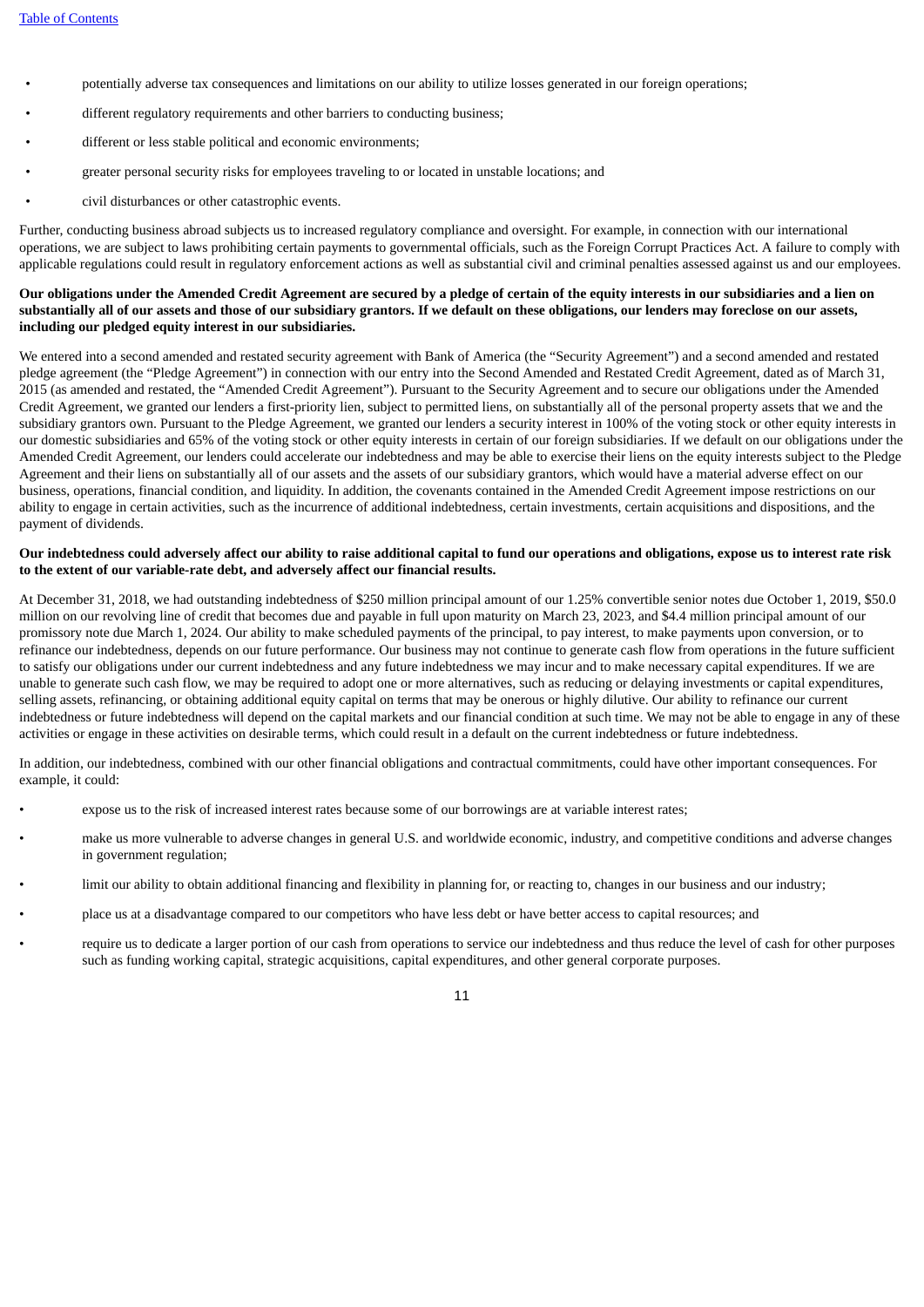Any of these factors could materially and adversely affect our business, financial condition, and results of operations. In addition, if we incur additional indebtedness, the risks related to our business and our ability to service or repay our indebtedness would increase.

## The accounting method for convertible debt securities that may be settled in cash, such as our convertible notes, could have a material effect on our **reported financial results.**

Under GAAP, an entity must separately account for the debt component and the embedded conversion option of convertible debt instruments that may be settled entirely or partially in cash upon conversion, such as our convertible notes, in a manner that reflects a company's economic interest cost. The effect of the accounting treatment for such instruments is that the value of such embedded conversion option would be treated as an original issue discount for purposes of accounting for the debt component of the notes and that original issue discount is amortized into interest expense over the term of the notes using an effective yield method. As a result, over the term of our convertible notes, we will initially be required to record a greater amount of non-cash interest expense. Accordingly, we will report lower net income in our financial results because of the recognition of both the current period's amortization of the debt discount and our convertible notes' coupon interest, which could adversely affect our reported or future financial results, the trading price of our common stock, and the trading price of our convertible notes.

Under certain circumstances, the shares of common stock underlying convertible debt instruments (such as our convertible notes) that may be settled entirely or partially in cash are reflected in earnings per share utilizing the treasury stock method, the effect of which is that such shares of common stock are not included in the calculation of diluted earnings per share except to the extent that the conversion value of the notes exceeds their principal amount at the end of the reporting period. Under the treasury stock method, for diluted earnings per share purposes, our convertible notes are accounted for as if the number of shares of common stock that would be necessary to settle such excess, if we elected to settle such excess in shares of common stock, are issued. The accounting standards in the future may not continue to permit the use of the treasury stock method. If we are unable to use the treasury stock method in accounting for the shares of common stock issuable upon conversion of our convertible notes, then our diluted earnings per share could be adversely affected.

## We may not have the ability to raise the funds necessary to pay the amount of cash due upon conversion of our convertible notes, if relevant, or the fundamental change repurchase price due when a holder submits its convertible notes for repurchase upon the occurrence of a fundamental change, and our debt may contain limitations on our ability to pay cash upon conversion or required repurchase of our convertible notes.

Upon the occurrence of a fundamental change as defined in the indenture governing our convertible notes, holders of our convertible notes may require us to repurchase, for cash, all or a portion of their convertible notes at a repurchase price equal to 100% of their principal amount, plus accrued and unpaid interest, if any. In addition, upon conversion of our convertible notes, we will be required to make cash payments in respect of our convertible notes being converted, including if the conditional conversion feature of our convertible notes is triggered, unless we elect to deliver solely shares of our common stock to settle such conversion.

We may not have sufficient financial resources, or may be unable to arrange financing, to pay the fundamental change repurchase price if holders of our convertible notes submit their convertible notes for purchase by us upon the occurrence of a fundamental change or to pay the amount of cash (if any) due if holders of our convertible notes surrender their convertible notes for conversion. In addition, the occurrence of a fundamental change may cause an event of default under agreements governing our or our subsidiaries' indebtedness. Agreements governing any of our future debt may restrict our ability to make each of the required cash payments even if we have sufficient funds to make them. Furthermore, our ability to purchase our convertible notes or to pay cash (if any) due upon the conversion of our convertible notes may be limited by law or regulatory authorities. In addition, if we fail to repurchase our convertible notes or to pay the amount of cash (if any) due upon conversion of our convertible notes, we will be in default under the indenture. A default under the indenture or the fundamental change itself could also lead to a default under agreements governing our other indebtedness, which in turn may result in the acceleration of such other indebtedness we may then have outstanding. If the repayment of the other indebtedness were to be accelerated, we may not have sufficient funds to repay that indebtedness and to repurchase our convertible notes or to pay the amount of cash (if any) due upon conversion.

#### The fundamental change provisions associated with our convertible notes may delay or prevent an otherwise beneficial takeover attempt of us.

The fundamental change purchase rights, which will allow holders of our convertible notes to require us to repurchase all or a portion of their convertible notes upon the occurrence of a fundamental change, and the provisions requiring an increase to the conversion rate for conversions in connection with certain other circumstances may delay or prevent a takeover of us that might otherwise be beneficial to investors.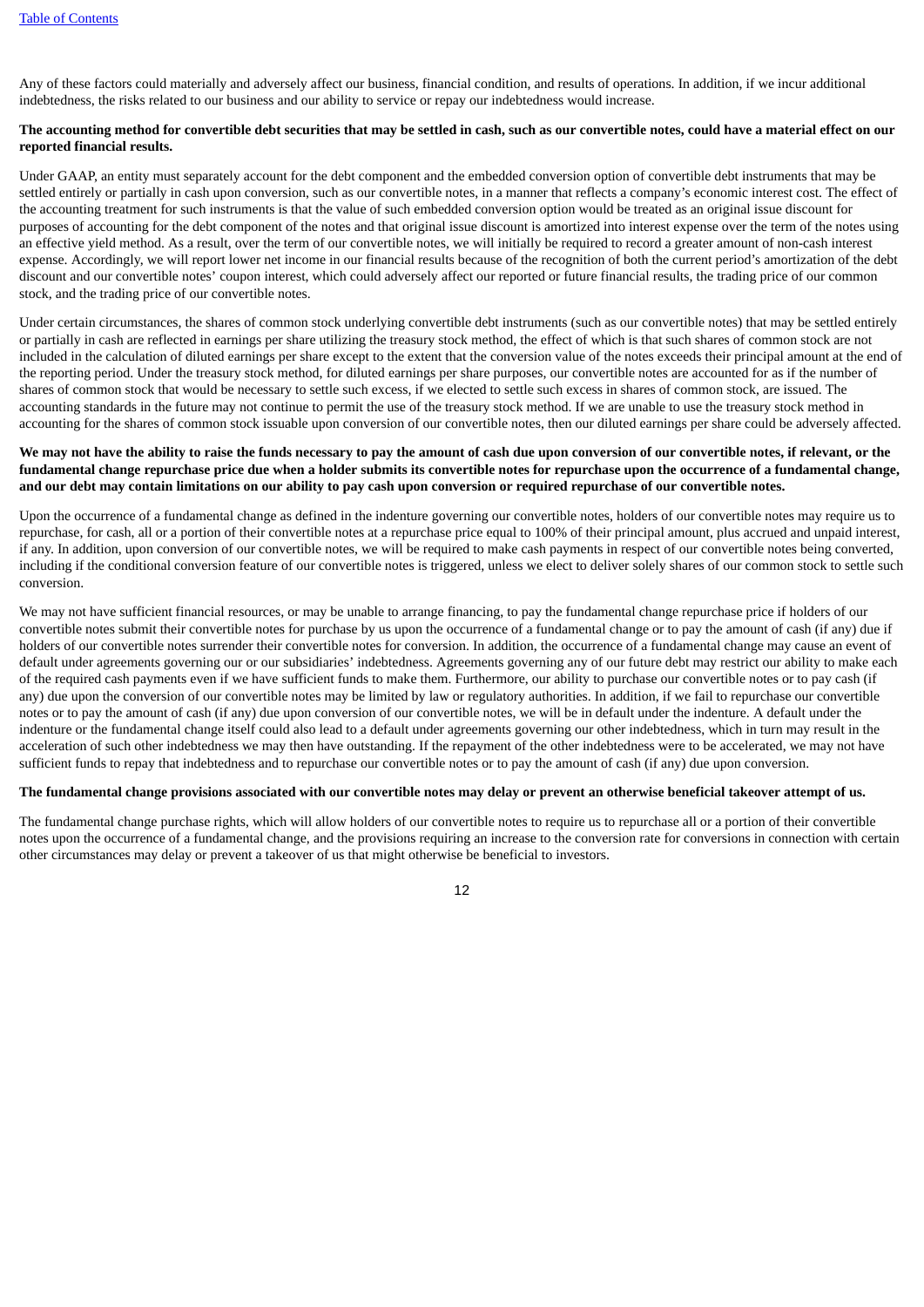## The convertible note hedge transactions and the warrant transactions may affect the value of our convertible notes and our common stock.

In connection with the pricing of our convertible notes, we entered into privately negotiated convertible note hedge transactions with affiliates of Merrill Lynch, Pierce, Fenner & Smith Incorporated and J.P. Morgan Securities as hedge counterparties. The convertible note hedge transactions collectively cover, subject to customary anti-dilution adjustments, the number of shares of common stock that initially underlie our convertible notes. We also entered into separate privately negotiated warrant transactions with the hedge counterparties relating to the same number of shares of our common stock, subject to customary anti-dilution adjustments.

We expect that the hedge counterparties and/or their affiliates may modify their hedge positions with respect to the convertible note hedge transactions and the warrant transactions from time to time by purchasing and/or selling shares of our common stock and/or our convertible notes in privately negotiated transactions and/or open market transactions or by entering into and/or unwinding various over-the-counter derivative transactions with respect to our common stock. This activity could also cause or prevent an increase or decrease in the market value of our common stock. In addition, the hedge counterparties and/or their affiliates may choose to engage in, or to discontinue engaging in, any of these transactions with or without notice at any time, and their decisions will be in their sole discretion and not within our control.

The hedge counterparties are financial institutions which will be subject to the risk that one or both of the hedge counterparties might default under their respective convertible note hedge transactions. Upon a default by any hedge counterparty, we may suffer adverse tax consequences and more dilution than we currently anticipate with respect to our common stock. We can provide no assurances as to the financial stability or viability of the hedge counterparties.

## Our intellectual property rights in our "Huron Consulting Group" name are important, and any inability to use that name could negatively impact **our ability to build brand identity.**

We believe that establishing, maintaining, and enhancing the "Huron Consulting Group" name and "Huron" brand is important to our business. We are, however, aware of a number of other companies that use names containing "Huron." There could be potential trade name or service mark infringement claims brought against us by the users of these similar names and marks and those users may have trade name or service mark rights that are senior to ours. If another company were to successfully challenge our right to use our name, or if we were unable to prevent a competitor from using a name that is similar to our name, our ability to build brand identity could be negatively impacted.

#### Our business performance might not be sufficient for us to meet the full-year financial guidance that we provide publicly.

We provide full-year financial guidance to the public based upon our expectations regarding our financial performance. While we believe that our annual financial guidance provides investors and analysts with insight to our view of the Company's future performance, such financial guidance is based on assumptions that may not always prove to be accurate and may vary from actual results. If we fail to meet the full-year financial guidance that we provide, or if we find it necessary to revise such guidance during the year, the market value of our common stock could be adversely affected.

#### **Expanding our service offerings or number of offices may not be profitable.**

We may choose to develop new service offerings, open new offices, or eliminate service offerings because of market opportunities or client demands. Developing new service offerings involves inherent risks, including:

- our inability to estimate demand for the new service offerings;
- competition from more established market participants;
- a lack of market understanding; and
- unanticipated expenses to recruit and hire qualified consultants and to market our new service offerings.

In addition, expanding into new geographic areas and expanding current service offerings is challenging and may require integrating new employees into our culture as well as assessing the demand in the applicable market. If we cannot manage the risks associated with new service offerings or new locations effectively, we are unlikely to be successful in these efforts, which could harm our ability to sustain profitability and our business prospects.

#### The healthcare industry is an area of significant focus for our business, and factors that adversely affect the financial condition of the healthcare **industry could consequently affect our business.**

We derive a significant portion of our revenue from clients in the healthcare industry. As a result, our financial condition and results of operations could be adversely affected by conditions affecting the healthcare industry generally and hospitals and health systems particularly. The healthcare industry is highly regulated and is subject to changing political, legislative, regulatory, and other influences. Uncertainty in any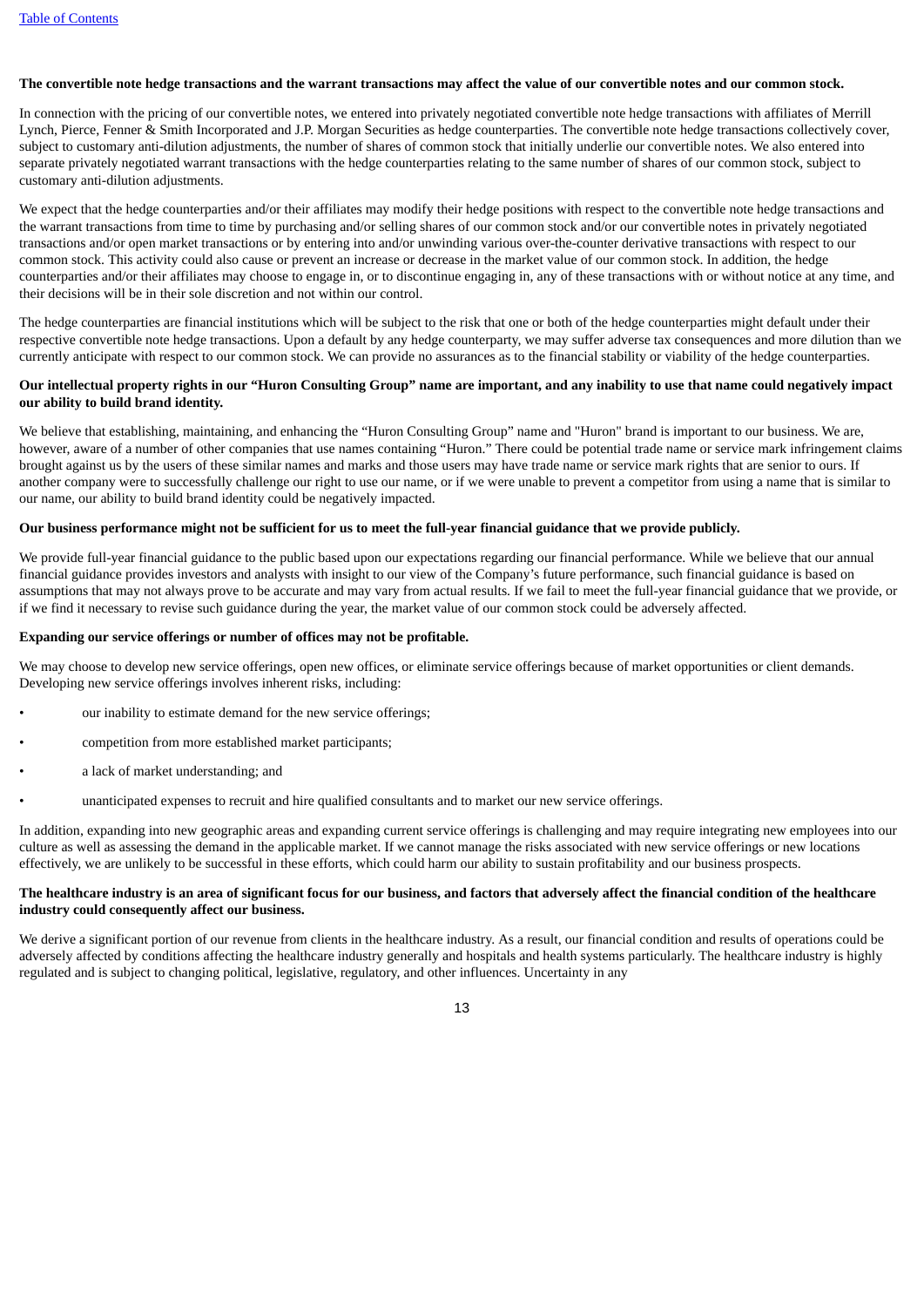of these areas could cause our clients to delay or postpone decisions to use our services. Existing and new federal and state laws and regulations affecting the healthcare industry could create unexpected liabilities for us, could cause us or our clients to incur additional costs, and could restrict our or our clients' operations. Many healthcare laws are complex and their application to us, our clients, or the specific services and relationships we have with our clients are not always clear. In addition, federal and state legislatures have periodically introduced programs to reform or amend the U.S. healthcare system at both the federal and state level, such as the Patient Protection and Affordable Care Act and the Health Care and Education Reconciliation Act of 2010, and continue to consider further significant reforms. Due to the significant implementation issues arising under these laws and potential new legislation, it is unclear what long-term effects they will have on the healthcare industry and in turn on our business, financial condition, and results of operations. Our failure to accurately anticipate the application of new laws and regulations, or our failure to comply with such laws and regulations, could create liability for us, result in adverse publicity and negatively affect our business.

There are many factors that could affect the purchasing practices, operations, and, ultimately, the operating funds of healthcare organizations, such as reimbursement policies for healthcare expenses, federal and state budgetary considerations, consolidation in the healthcare industry, and regulation, litigation, and general economic conditions. In particular, we could be required to make unplanned modifications of our products and services (which would require additional time and investment) or we could suffer reductions in demand for our products and services as a result of changes in regulations affecting the healthcare industry, such as changes in the way that healthcare organizations are paid for their services (e.g., based on patient outcomes instead of services provided). Furthermore, as a result of the 2016 election and the new presidential administration, there is an increased uncertainty surrounding the future of the Affordable Care Act and the regulation of the healthcare industry, and therefore healthcare organizations may wait to buy services such as ours until the regulatory environment is more certain.

In addition, state tax authorities have challenged the tax-exempt status of some hospitals and other healthcare facilities claiming such status on the basis that they are operating as charitable and/or religious organizations. If the tax-exempt status of any of our clients is revoked or compromised by new legislation or interpretation of existing legislation, that client's financial health could be adversely affected, which could adversely impact demand for our services, our sales, revenue, financial condition, and results of operations.

#### Our ability to maintain and attract new business and talented personnel depends upon our reputation, the professional reputation of our revenue**generating employees, and the quality of our services.**

As a professional services firm, our ability to secure new engagements and retain and attract talented personnel depends heavily upon our reputation and the individual reputations of our professionals. Any factor that diminishes our reputation or that of our employees, including not meeting client expectations or misconduct by our employees, could make it substantially more difficult for us to attract new engagements, clients, and employees. Similarly, because we obtain many of our new engagements from former or current clients or from referrals by those clients or by law firms that we have worked with in the past, any client that questions the quality of our work or that of our consultants could impair our ability to secure additional new engagements and clients.

#### A significant portion of our revenues is derived from a limited number of clients, and our engagement agreements, including those related to our largest clients, can be terminated by our clients with little or no notice and without penalty, which may cause our operating results to be **unpredictable and may result in unexpected declines in our utilization and revenues.**

As a consulting firm, we have derived, and expect to continue to derive, a significant portion of our revenues from a limited number of clients. Our 10 largest clients accounted for approximately 20.1%, 19.5%, and 28.8% of our revenues for the years ended December 31, 2018, 2017, and 2016, respectively. No single client accounted for more than 10% of our revenues in 2018, 2017, or 2016. Our clients typically retain us on an engagement-by-engagement basis, rather than under fixed-term contracts. The volume of work performed for any particular client is likely to vary from year to year, and a major client in one fiscal period may not require or may decide not to use our services in any subsequent fiscal period. Moreover, a large portion of our new engagements comes from existing clients. Accordingly, the failure to obtain new large engagements or multiple engagements from existing or new clients could have a material adverse effect on the amount of revenues we generate.

In addition, almost all of our engagement agreements can be terminated by our clients with little or no notice and without penalty. In client engagements that involve multiple engagements or stages, there is a risk that a client may choose not to retain us for additional stages of an engagement or that a client will cancel or delay additional planned engagements. For clients in bankruptcy, a bankruptcy court could elect not to retain our interim management consultants, terminate our retention, require us to reduce our fees for the duration of an engagement, or elect not to approve claims against fees earned by us prior to or after the bankruptcy filing.

Terminations of engagements, cancellations of portions of the project plan, delays in the work schedule, or reductions in fees could result from factors unrelated to our services. When engagements are terminated or reduced, we lose the associated future revenues, and we may not be able to recover associated costs or redeploy the affected employees in a timely manner to minimize the negative impact. In addition, our clients' ability to terminate engagements with little or no notice and without penalty makes it difficult to predict our operating results in any particular fiscal period.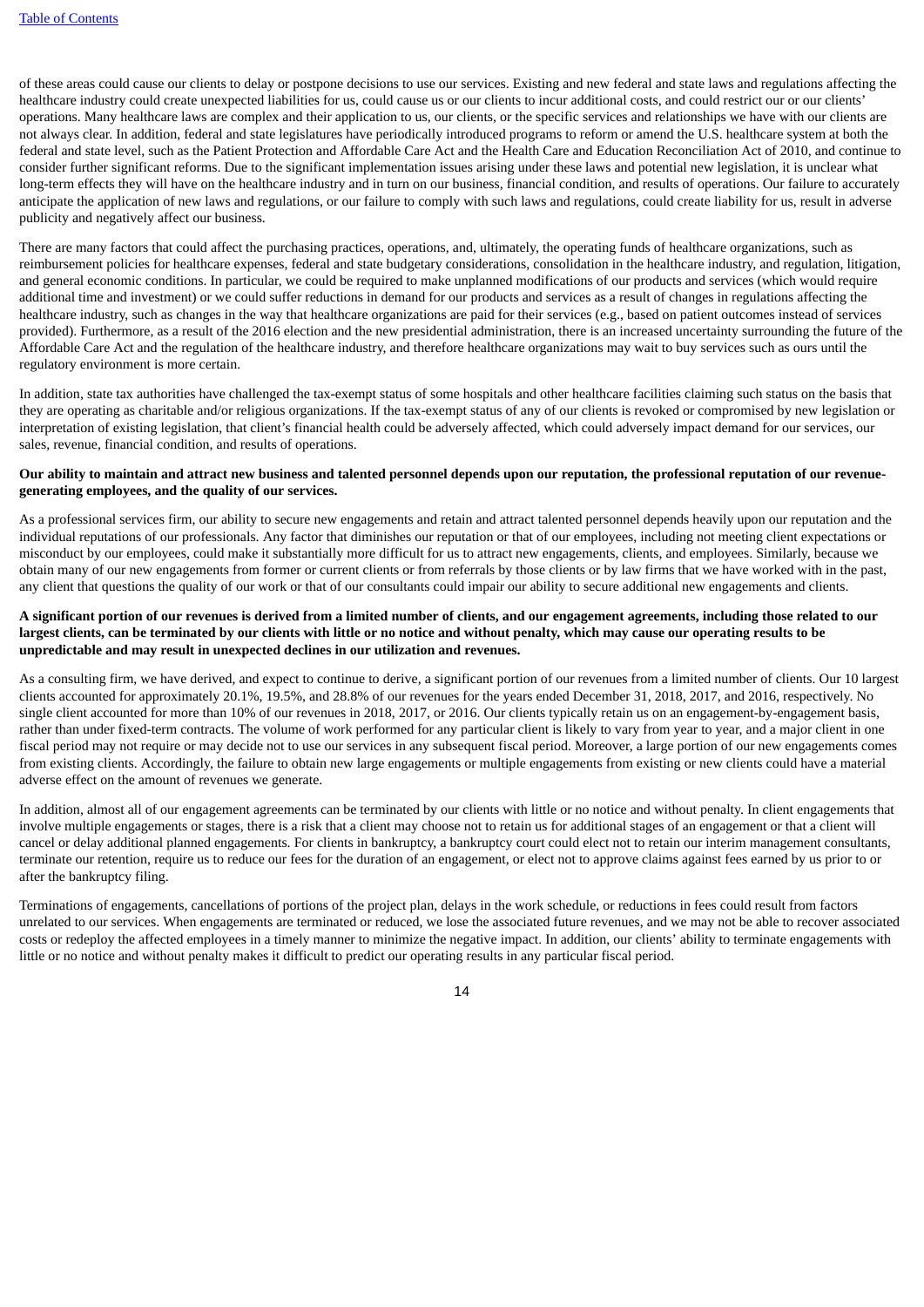## **Our engagements could result in professional liability, which could be very costly and hurt our reputation.**

Our engagements typically involve complex analyses and the exercise of professional judgment. As a result, we are subject to the risk of professional liability. From time to time, lawsuits with respect to our work are pending. Litigation alleging that we performed negligently or breached any other obligations could expose us to significant legal liabilities and, regardless of outcome, is often very costly, could distract our management, could damage our reputation, and could harm our financial condition and operating results. In addition, certain of our engagements, including interim management engagements and corporate restructurings, involve greater risks than other consulting engagements. We are not always able to include provisions in our engagement agreements that are designed to limit our exposure to legal claims relating to our services. While we attempt to identify and mitigate our exposure with respect to liability arising out of our consulting engagements, these efforts may be ineffective and an actual or alleged error or omission on our part or the part of our client or other third parties in one or more of our engagements could have an adverse impact on our financial condition and results of operations. In addition, we carry professional liability insurance to cover many of these types of claims, but the policy limits and the breadth of coverage may be inadequate to cover any particular claim or all claims plus the cost of legal defense. For example, we provide services on engagements in which the impact on a client may substantially exceed the limits of our errors and omissions insurance coverage. If we are found to have professional liability with respect to work performed on such an engagement, we may not have sufficient insurance to cover the entire liability.

#### **The consulting services industry is highly competitive and we may not be able to compete effectively.**

The consulting services industry in which we operate includes a large number of participants and is intensely competitive. We face competition from other business operations and financial consulting firms, general management consulting firms, the consulting practices of major accounting firms, regional and specialty consulting firms, and the internal professional resources of organizations. In addition, because there are relatively low barriers to entry, we expect to continue to face additional competition from new entrants into the business operations and financial consulting industries. Competition in several of the sectors in which we operate is particularly intense as many of our competitors are seeking to expand their market share in these sectors. Many of our competitors have a greater national and international presence, as well as have a significantly greater number of personnel, financial, technical, and marketing resources. In addition, these competitors may generate greater revenues and have greater name recognition than we do. Some of our competitors may also have lower overhead and other costs and, therefore, may be able to more effectively compete through lower cost service offerings. Our ability to compete also depends in part on the ability of our competitors to hire, retain, and motivate skilled professionals, the price at which others offer comparable services, the ability of our competitors to offer new and valuable products and services to clients, and our competitors' responsiveness to their clients. If we are unable to compete successfully with our existing competitors or with any new competitors, our financial results will be adversely affected.

### **Conflicts of interest could preclude us from accepting engagements thereby causing decreased utilization and revenues.**

We provide services in connection with bankruptcy and other proceedings that usually involve sensitive client information and frequently are adversarial. In connection with bankruptcy proceedings, we are required by law to be "disinterested" and may not be able to provide multiple services to a particular client. In addition, our engagement agreement with a client or other business reasons may preclude us from accepting engagements from time to time with the client's competitors or adversaries. Moreover, in many industries in which we provide services, there has been a continuing trend toward business consolidations and strategic alliances. These consolidations and alliances reduce the number of companies that may seek our services and increase the chances that we will be unable to accept new engagements as a result of conflicts of interest. If we are unable to accept new engagements for any reason, our consultants may become underutilized, which would adversely affect our revenues and results of operations in future periods.

## <span id="page-16-0"></span>**ITEM 1B. UNRESOLVED STAFF COMMENTS.**

None.

## <span id="page-16-1"></span>**ITEM 2. PROPERTIES.**

As of December 31, 2018, our principal executive offices in Chicago, Illinois, consisted of approximately 134,000 square feet of office space, under a lease expiring September 2024. We have one five-year renewal option that will allow us to continue to occupy this office space until September 2029. This facility accommodates our executive team and corporate departments, as well as professionals in our practices. Additionally, we occupy leased facilities for our other domestic and international offices, including those located in the following cities: Boston, Massachusetts; Buffalo, New York; Dallas, Texas; Denver, Colorado; Detroit, Michigan; Houston, Texas; Madison, Wisconsin; New York City, New York; Pensacola, Florida; Portland, Oregon; San Francisco, California; Washington, D.C.; Bangalore, India; London, United Kingdom; Lausanne, Switzerland; Singapore; St. Ives, United Kingdom; and Toronto, Canada. We do not own any real property. We believe that our leased facilities are adequate to meet our current needs and that additional facilities are available for lease to meet future needs.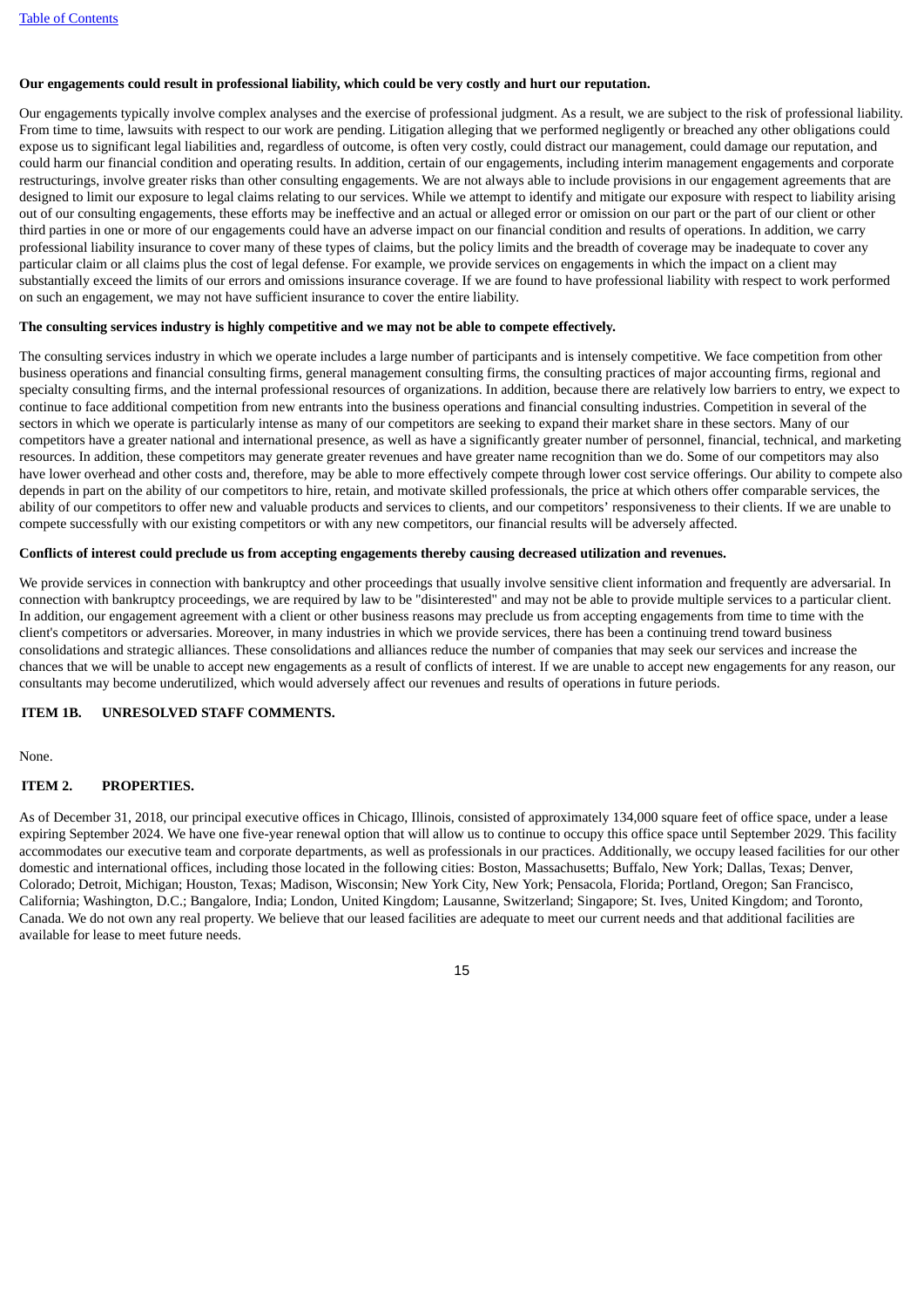# <span id="page-17-0"></span>**ITEM 3. LEGAL PROCEEDINGS.**

From time to time, we are involved in legal proceedings and litigation arising in the ordinary course of business. As of the date of this Annual Report on Form 10-K, we are not a party to any litigation or legal proceeding that, in the current opinion of management, could have a material adverse effect on our financial position or results of operations. However, due to the risks and uncertainties inherent in legal proceedings, actual results could differ from current expected results.

# <span id="page-17-1"></span>**ITEM 4. MINE SAFETY DISCLOSURES.**

<span id="page-17-2"></span>Not applicable.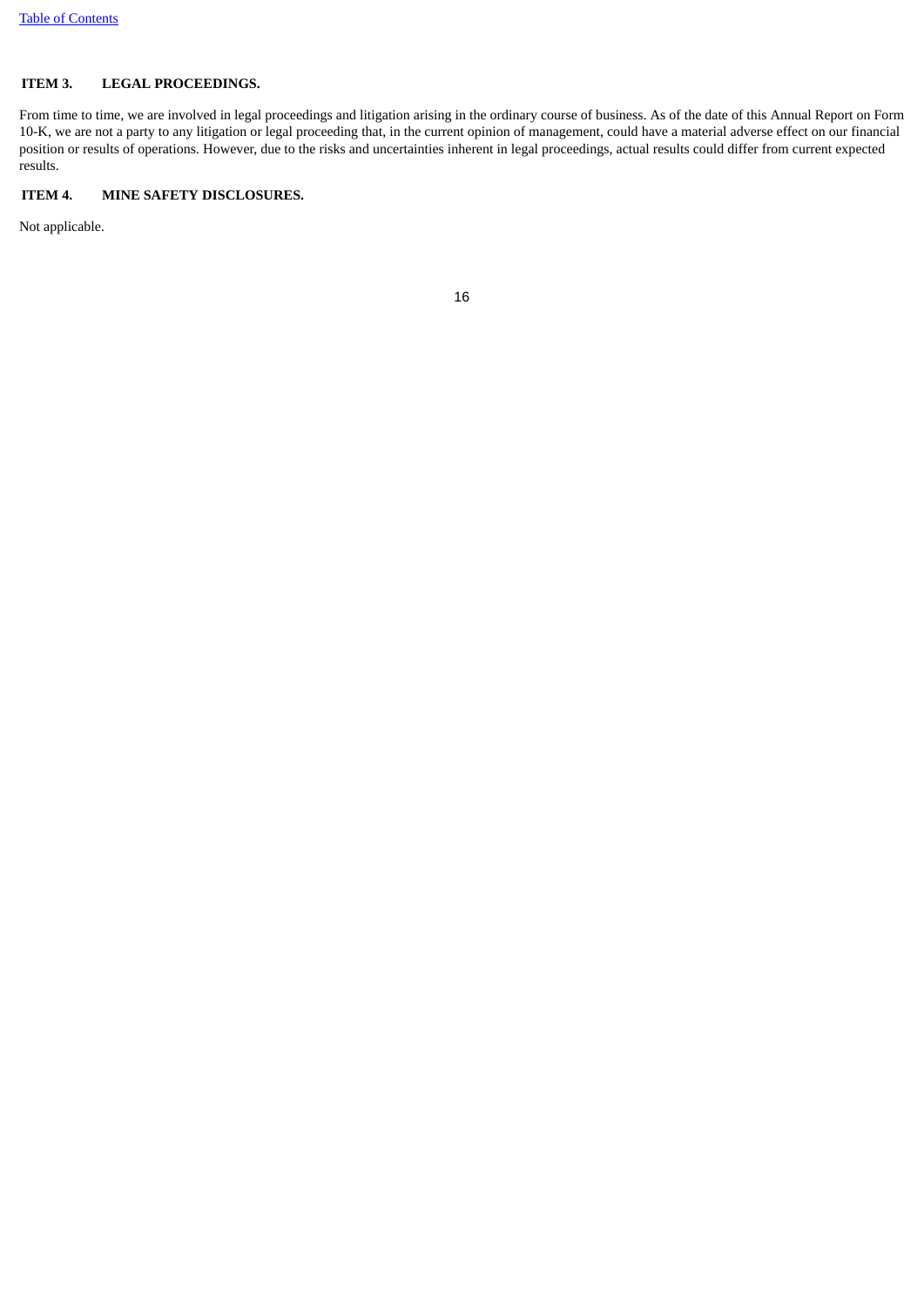## **PART II**

## <span id="page-18-0"></span>**ITEM 5. MARKET FOR REGISTRANT'S COMMON EQUITY, RELATED STOCKHOLDER MATTERS AND ISSUER PURCHASES OF EQUITY SECURITIES.**

#### **Market Information**

Our common stock is traded on The NASDAQ Global Select Market under the symbol "HURN." As of February 19, 2019, there were 392 registered holders of record of Huron's common stock. A number of Huron's stockholders hold their shares in street name; therefore, the Company believes that there are substantially more beneficial owners of its common stock.

## **Dividends**

We have not declared or paid dividends on our common stock since we became a public company. Our board of directors re-evaluates this policy periodically. Any determination to pay cash dividends will be at the discretion of the board of directors and will be dependent upon our results of operations, financial condition, capital requirements, terms of our financing arrangements, and such other factors as the board of directors deems relevant. In addition, the amount of dividends we may pay is subject to the restricted payment provisions of our senior secured credit facility. See the Liquidity and Capital Resources section under Part II—Item 7. "Management's Discussion and Analysis of Financial Condition and Results of Operations" for further information on the restricted payment provisions of our senior secured credit facility.

#### **Securities Authorized for Issuance Under Equity Compensation Plans**

The information required by this item appears under Item 12. "Security Ownership of Certain Beneficial Owners and Management and Related Stockholders Matters" included elsewhere in this Annual Report on Form 10-K.

## **Purchases of Equity Securities by the Issuer and Affiliated Purchasers**

Our Stock Ownership Participation Program, 2012 Omnibus Incentive Plan, and 2004 Omnibus Stock Plan, which was replaced by the 2012 Omnibus Incentive Plan, permit the netting of common stock upon vesting of restricted stock awards to satisfy individual tax withholding requirements. During the quarter ended December 31, 2018, we reacquired 1,857 shares of common stock with a weighted average fair market value of \$51.76 as a result of such tax withholdings.

We currently have a share repurchase program pursuant to which we may, from time to time, repurchase up to \$125 million of our common stock and which expires on October 31, 2019 (the "Share Repurchase Program"). The amount and timing of the repurchases will be determined by management and will depend on a variety of factors, including the trading price of our common stock, capacity under our line of credit, general market and business conditions, and applicable legal requirements.

The following table provides information with respect to purchases we made of our common stock during the fourth quarter of 2018.

| Period                               | <b>Total Number</b><br>of Shares<br>Purchased <sup>(1)</sup> |      | <b>Average Price</b><br><b>Paid Per Share</b> | <b>Total Number of</b><br><b>Shares Purchased as Part of</b><br><b>Publicly Announced Plans</b><br>or Programs |      | <b>Dollar Value of</b><br><b>Shares that May Yet Be</b><br><b>Purchased</b><br>under the Plans or<br>Programs $(2)$ |  |  |  |
|--------------------------------------|--------------------------------------------------------------|------|-----------------------------------------------|----------------------------------------------------------------------------------------------------------------|------|---------------------------------------------------------------------------------------------------------------------|--|--|--|
| October 1, 2018 – October 31, 2018   | 60                                                           | -\$  | 49.40                                         | $\equiv$                                                                                                       | - S  | 35,143,546                                                                                                          |  |  |  |
| November 1, 2018 – November 30, 2018 | $\overline{\phantom{0}}$                                     | - \$ |                                               | $\overline{\phantom{0}}$                                                                                       | - \$ | 35,143,546                                                                                                          |  |  |  |
| December 1, 2018 – December 31, 2018 | 1.797                                                        | -S   | 51.83                                         | $-$ \$                                                                                                         |      | 35,143,546                                                                                                          |  |  |  |
| Total                                | 1,857                                                        | \$.  | 51.76                                         |                                                                                                                |      |                                                                                                                     |  |  |  |

(1) The number of shares repurchased for each period represents shares to satisfy employee tax withholding requirements. These shares do not reduce the repurchase authority under the Share Repurchase Program.

(2) As of the end of the period.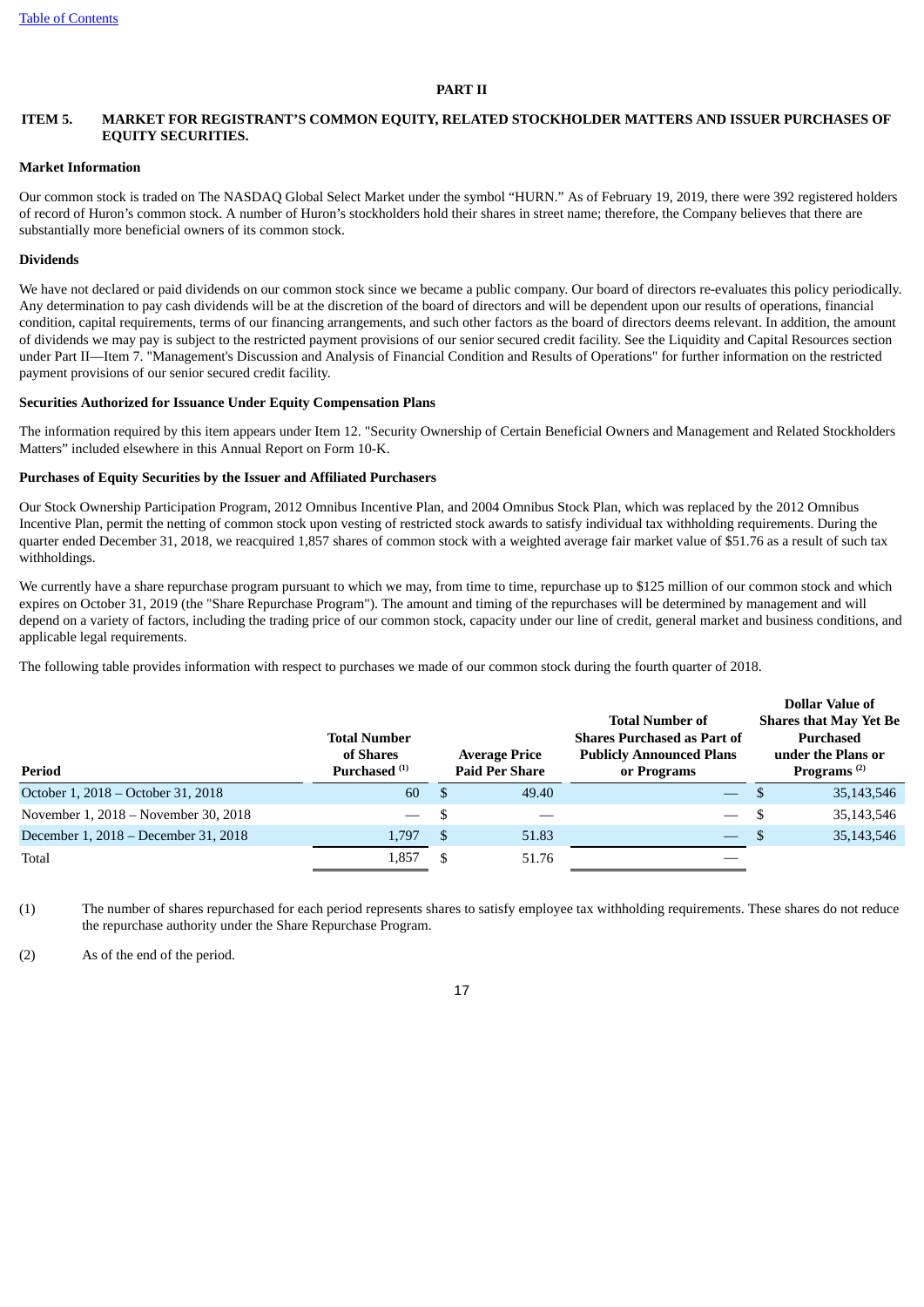## <span id="page-19-0"></span>**ITEM 6. SELECTED FINANCIAL DATA.**

We have derived the following selected consolidated financial data as of and for the years ended December 31, 2014 through 2018 from our consolidated financial statements. The following data reflects the business acquisitions that we have completed through December 31, 2018. The results of operations for acquired businesses have been included in our results of operations since the date of their acquisitions. See Note 3 "Acquisitions" within the notes to our consolidated financial statements for additional information regarding our acquisitions. The following data also reflects the classification of discontinued operations.

The information set forth below is not necessarily indicative of the results of future operations and should be read in conjunction with Item 7. "Management's Discussion and Analysis of Financial Condition and Results of Operations" and the Consolidated Financial Statements and related notes included elsewhere in this Annual Report on Form 10-K.

| <b>Consolidated Statements of Operations</b>                                                                               | <b>Year Ended December 31,</b> |           |               |            |    |           |     |           |    |         |  |  |
|----------------------------------------------------------------------------------------------------------------------------|--------------------------------|-----------|---------------|------------|----|-----------|-----|-----------|----|---------|--|--|
| (in thousands, except per share data):                                                                                     |                                | 2018      |               | 2017       |    | 2016      |     | 2015      |    | 2014    |  |  |
| Revenues and reimbursable expenses:                                                                                        |                                |           |               |            |    |           |     |           |    |         |  |  |
| Revenues                                                                                                                   | \$                             | 795,125   | <sup>\$</sup> | 732,570    | -S | 726,272   | \$. | 699,010   | \$ | 627,686 |  |  |
| Reimbursable expenses                                                                                                      |                                | 82,874    |               | 75,175     |    | 71,712    |     | 70,013    |    | 73,847  |  |  |
| Total revenues and reimbursable expenses                                                                                   |                                | 877,999   |               | 807,745    |    | 797,984   |     | 769,023   |    | 701,533 |  |  |
| Direct costs and reimbursable expenses (exclusive of depreciation and<br>amortization shown in operating expenses) $(1)$ : |                                |           |               |            |    |           |     |           |    |         |  |  |
| Direct costs                                                                                                               |                                | 521,537   |               | 454,806    |    | 437,556   |     | 401,915   |    | 384,277 |  |  |
| Amortization of intangible assets and software development costs                                                           |                                | 4,247     |               | 10,932     |    | 15,140    |     | 16,788    |    | 4,590   |  |  |
| Reimbursable expenses                                                                                                      |                                | 82,923    |               | 75,436     |    | 71,749    |     | 69,932    |    | 73,855  |  |  |
| Total direct costs and reimbursable expenses                                                                               |                                | 608,707   |               | 541,174    |    | 524,445   |     | 488,635   |    | 462,722 |  |  |
| Operating expenses and other losses (gains), net:                                                                          |                                |           |               |            |    |           |     |           |    |         |  |  |
| Selling, general and administrative expenses                                                                               |                                | 180,983   |               | 175,364    |    | 160,204   |     | 157,902   |    | 132,799 |  |  |
| Restructuring charges                                                                                                      |                                | 3,657     |               | 6,246      |    | 9,592     |     | 3,329     |    | 2,811   |  |  |
| Other losses (gains), net                                                                                                  |                                | (2,019)   |               | 1,111      |    | (1,990)   |     | (9, 476)  |    | (590)   |  |  |
| Depreciation and amortization <sup>(1)</sup>                                                                               |                                | 34,575    |               | 38,213     |    | 31,499    |     | 25,135    |    | 15,451  |  |  |
| Goodwill impairment charges                                                                                                |                                |           |               | 253,093    |    |           |     |           |    |         |  |  |
| Total operating expenses and other losses (gains), net                                                                     |                                | 217,196   |               | 474,027    |    | 199,305   |     | 176,890   |    | 150,471 |  |  |
| Operating income (loss)                                                                                                    |                                | 52,096    |               | (207, 456) |    | 74,234    |     | 103,498   |    | 88,340  |  |  |
| Other income (expense), net:                                                                                               |                                |           |               |            |    |           |     |           |    |         |  |  |
| Interest expense, net of interest income                                                                                   |                                | (19, 013) |               | (18, 613)  |    | (16, 274) |     | (18, 136) |    | (8,679) |  |  |
| Other income (expense), net                                                                                                |                                | (7, 862)  |               | 3,565      |    | 1,197     |     | (1,797)   |    | 400     |  |  |
| Total other expense, net                                                                                                   |                                | (26, 875) |               | (15,048)   |    | (15,077)  |     | (19, 933) |    | (8,279) |  |  |
| Income (loss) from continuing operations before taxes                                                                      |                                | 25,221    |               | (222, 504) |    | 59,157    |     | 83,565    |    | 80,061  |  |  |
| Income tax expense (benefit)                                                                                               |                                | 11,277    |               | (51,999)   |    | 19,677    |     | 21,670    |    | 33,059  |  |  |
| Net income (loss) from continuing operations                                                                               |                                | 13,944    |               | (170, 505) |    | 39,480    |     | 61,895    |    | 47,002  |  |  |
| Income (loss) from discontinued operations, net of tax                                                                     |                                | (298)     |               | 388        |    | (1,863)   |     | (2, 843)  |    | 32,049  |  |  |
| Net income (loss)                                                                                                          | \$                             | 13,646    | \$            | (170, 117) | \$ | 37,617    | \$  | 59,052    | \$ | 79,051  |  |  |

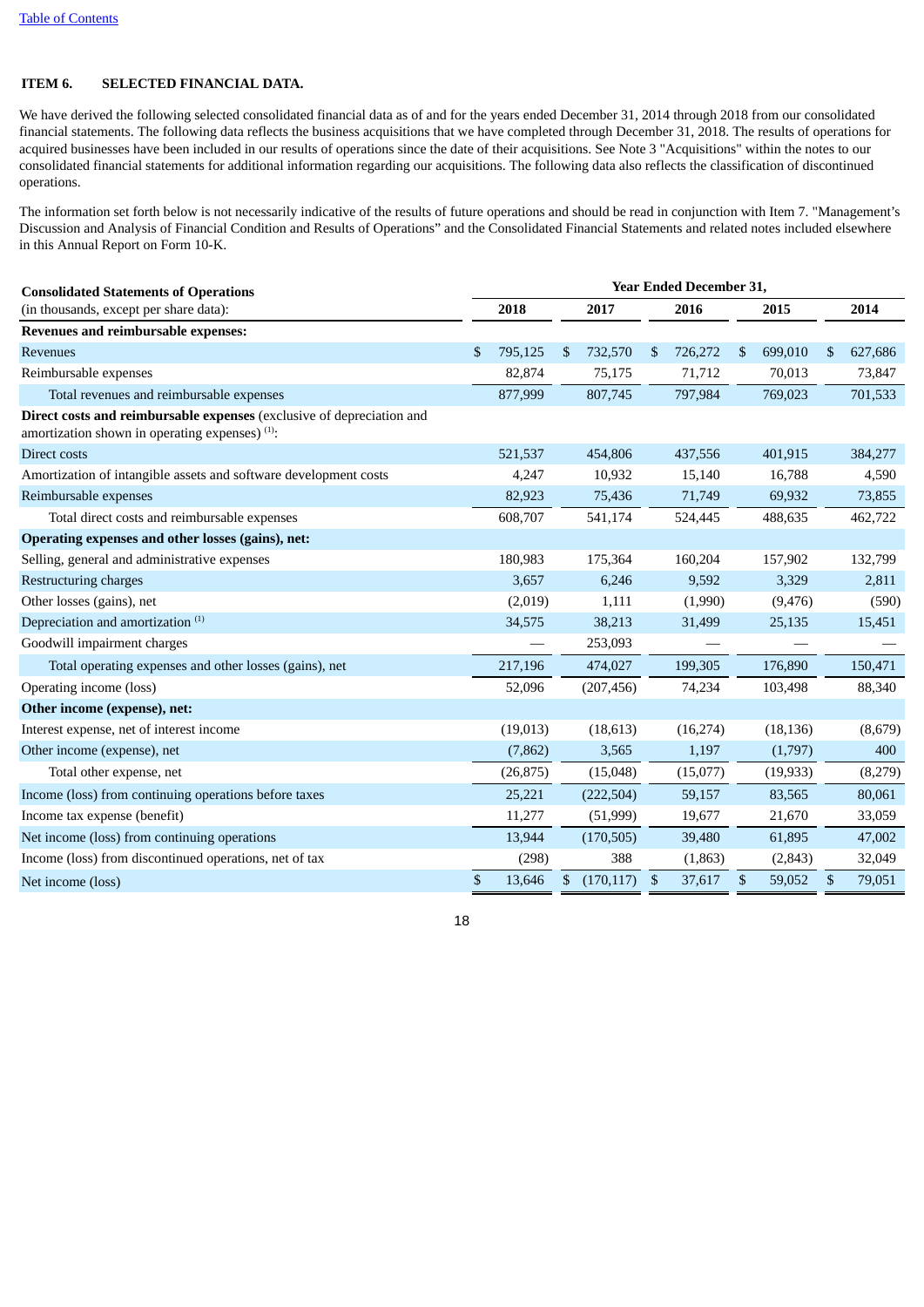| <b>Consolidated Statements of Operations</b><br>(in thousands, except per share data): |              | <b>Year Ended December 31.</b> |                |             |      |        |               |        |    |        |  |  |  |  |
|----------------------------------------------------------------------------------------|--------------|--------------------------------|----------------|-------------|------|--------|---------------|--------|----|--------|--|--|--|--|
|                                                                                        |              | 2018                           | 2017           |             | 2016 |        | 2015          |        |    | 2014   |  |  |  |  |
| Net earnings (loss) per basic share:                                                   |              |                                |                |             |      |        |               |        |    |        |  |  |  |  |
| Net income (loss) from continuing operations                                           | $\mathbb{S}$ | 0.64                           | $\mathbb{S}$   | $(7.95)$ \$ |      | 1.87   | <sup>\$</sup> | 2.80   | -S | 2.10   |  |  |  |  |
| Income (loss) from discontinued operations, net of tax                                 |              | (0.01)                         |                | 0.02        |      | (0.09) |               | (0.13) |    | 1.42   |  |  |  |  |
| Net income (loss)                                                                      | $\mathbf{s}$ | 0.63                           | \$             | $(7.93)$ \$ |      | 1.78   | \$.           | 2.67   | -S | 3.52   |  |  |  |  |
| Net earnings (loss) per diluted share:                                                 |              |                                |                |             |      |        |               |        |    |        |  |  |  |  |
| Net income (loss) from continuing operations                                           | $\mathbb{S}$ | 0.63                           | $\mathfrak{S}$ | $(7.95)$ \$ |      | 1.84   | - \$          | 2.74   | -S | 2.05   |  |  |  |  |
| Income (loss) from discontinued operations, net of tax                                 |              | (0.01)                         |                | 0.02        |      | (0.08) |               | (0.13) |    | 1.40   |  |  |  |  |
| Net income (loss)                                                                      | \$           | 0.62                           | $\mathfrak{S}$ | $(7.93)$ \$ |      | 1.76   | <sup>\$</sup> | 2.61   |    | 3.45   |  |  |  |  |
| Weighted average shares used in calculating net earnings (loss) per share:             |              |                                |                |             |      |        |               |        |    |        |  |  |  |  |
| <b>Basic</b>                                                                           |              | 21,706                         |                | 21,439      |      | 21,084 |               | 22,136 |    | 22,431 |  |  |  |  |
| <b>Diluted</b>                                                                         |              | 22.058                         |                | 21.439      |      | 21,424 |               | 22,600 |    | 22,925 |  |  |  |  |

| <b>Consolidated Balance Sheet Data</b><br>(in thousands): |  | As of December 31. |     |           |  |           |     |           |  |           |  |  |  |  |  |
|-----------------------------------------------------------|--|--------------------|-----|-----------|--|-----------|-----|-----------|--|-----------|--|--|--|--|--|
|                                                           |  | 2018               |     | 2017      |  | 2016      |     | 2015      |  | 2014      |  |  |  |  |  |
| Cash and cash equivalents                                 |  | 33.107             |     | 16.909    |  | 17,027    |     | 58,437    |  | 256,872   |  |  |  |  |  |
| Working capital <sup>(2)</sup>                            |  | (185, 374)         | \$. | 51.828    |  | 44.314    | S   | 96.966    |  | 307,978   |  |  |  |  |  |
| <b>Total assets</b>                                       |  | 1.049.532          |     | 1.036.928 |  | 1,153,215 |     | 1,159,543 |  | 1.148.475 |  |  |  |  |  |
| Long-term debt, net of current portion                    |  | 53.853             |     | 342,507   |  | 292.065   | \$. | 307,376   |  | 320.413   |  |  |  |  |  |
| Total stockholders' equity (3)                            |  | 540.624            |     | 503,316   |  | 648.033   |     | 652.325   |  | 600,634   |  |  |  |  |  |

(1) Intangible asset amortization relating to customer contracts, certain client relationships, and software and amortization of software development costs are presented as a component of total direct costs. Depreciation and intangible assets amortization not classified as direct costs are presented as a component of operating expenses.

- (2) Our Convertible Notes with a principal amount of \$250.0 million outstanding at December 31, 2018 will mature on October 1, 2019 and are classified as short-term debt on our consolidated balance sheet. We expect to refinance the outstanding notes at maturity with the borrowing capacity available under our revolving credit facility. Refer to the "Liquidity and Capital Resources" section under Part II—Item 7. "Management's Discussion and Analysis of Financial Condition and Results of Operations" and Note 6 "Financing Arrangements" within the notes to our consolidated financial statements for more information on our outstanding borrowings.
- <span id="page-20-0"></span>(3) We have not declared or paid dividends on our common stock in the periods presented above. See Item 5. "Market for Registrant's Common Equity, Related Stockholder Matters and Issuer Purchases of Equity Securities—Dividends."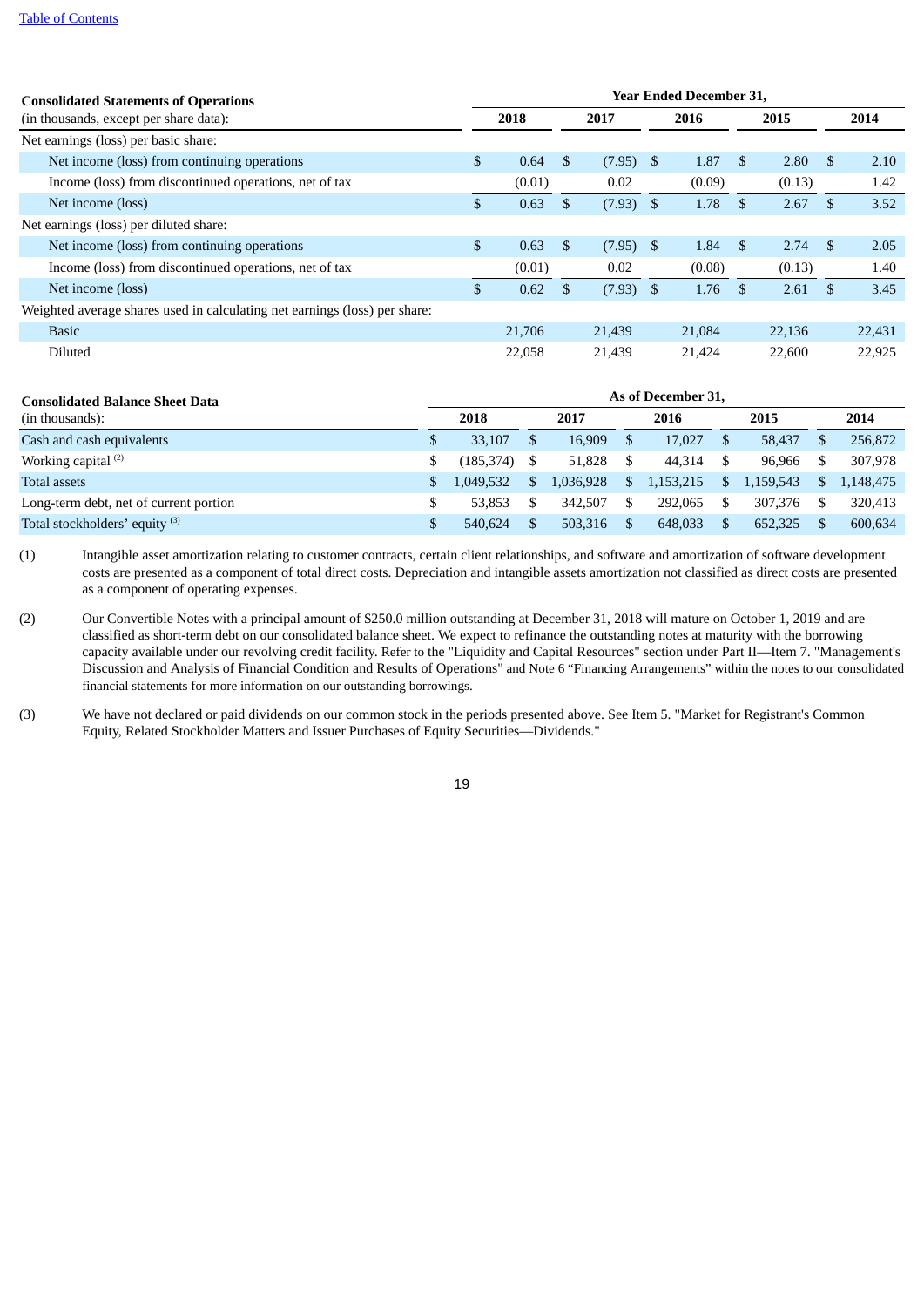## **ITEM 7. MANAGEMENT'S DISCUSSION AND ANALYSIS OF FINANCIAL CONDITION AND RESULTS OF OPERATIONS.**

Management's Discussion and Analysis of Financial Condition and Results of Operations ("MD&A") should be read in conjunction with the information under Part II—Item 6. "Selected Financial Data." and our Consolidated Financial Statements and related notes appearing under Part II—Item 8. "Financial Statements and Supplementary Data." The followina MD&A contains forward-lookina statements and involves numerous risks and uncertainties, includina, without limitation, those described under Part I-Item 1A. "Risk Factors" and "Forward-Looking Statements" of this Annual Report on Form 10-K. Actual *results may differ materially from those contained in any forward-looking statements.*

## **OVERVIEW**

Huron is a global consultancy that helps clients drive growth, enhance performance and sustain leadership in the markets they serve. We partner with clients to develop strategies and implement solutions that enable the transformative change our clients need to own their future.

We provide our services and manage our business under three operating segments: Healthcare, Business Advisory, and Education. See Part I—Item 1. "Business—Overview—Our Services" and Note 18 "Segment Information" within the notes to our consolidated financial statements for a discussion of our three segments.

#### **How We Generate Revenues**

A large portion of our revenues is generated by our full-time consultants who provide consulting services to our clients and are billable to our clients based on the number of hours worked. A smaller portion of our revenues is generated by our other professionals, also referred to as full-time equivalents, some of whom work variable schedules as needed by our clients. Full-time equivalent professionals consist of our leadership coaches and their support staff from our Studer Group solution, specialized finance and operational consultants, and our employees who provide software support and maintenance services to our clients. We translate the hours that these other professionals work on client engagements into a full-time equivalent measure that we use to manage our business. We refer to our full-time consultants and other professionals collectively as revenue-generating professionals.

Revenues generated by our full-time consultants are primarily driven by the number of consultants we employ and their utilization rates, as well as the billing rates we charge our clients. Revenues generated by our other professionals, or full-time equivalents, are largely dependent on the number of consultants we employ, their hours worked, and billing rates charged. Revenues generated by our coaches are largely dependent on the number of coaches we employ and the total value, scope, and terms of the consulting contracts under which they provide services, which are primarily fixed-fee contracts.

We generate our revenues from providing professional services under four types of billing arrangements: fixed-fee (including software license revenue), timeand-expense, performance-based, and software support and maintenance and subscriptions.

In fixed-fee billing arrangements, we agree to a pre-established fee in exchange for a predetermined set of professional services. We set the fees based on our estimates of the costs and timing for completing the engagements. It is the client's expectation in these engagements that the pre-established fee will not be exceeded except in mutually agreed upon circumstances. We generally recognize revenues under fixed-fee billing arrangements using a proportionate performance approach, which is based on work completed to-date versus our estimates of the total services to be provided under the engagement. Contracts within our Studer Group solution include fixed-fee partner contracts with multiple performance obligations, which primarily consist of coaching services, as well as speaking engagements, conferences, publications, and software products ("Partner Contracts"). Revenues for coaching services and software products are generally recognized on a straight-line basis over the length of the contract. All other revenues under Partner Contracts, including speaking engagements, conferences, and publications, are recognized at the time the goods or services are provided.

Fixed-fee arrangements also include software licenses for our revenue cycle management software and research administration and compliance software. Licenses for our revenue cycle management software are sold only as a component of our consulting projects, and the services we provide are essential to the functionality of the software. Therefore, revenues from these software licenses are recognized over the term of the related consulting services contract. License revenue from our research administration and compliance software is generally recognized in the month in which the software is delivered.

Fixed-fee engagements represented 47.4%, 46.7%, and 47.4% of our revenues for the years ended December 31, 2018, 2017, and 2016, respectively.

Time-and-expense billing arrangements require the client to pay based on the number of hours worked by our revenue-generating professionals at agreed upon rates. Time-and-expense arrangements also include certain speaking engagements, conferences, and publications purchased by our clients outside of Partner Contracts within our Studer Group solution. We recognize revenues under time-and-expense billing arrangements as the related services or publications are provided. Time-and-expense engagements represented 41.2%, 43.0%, and 38.7% of our revenues in 2018, 2017, and 2016, respectively.

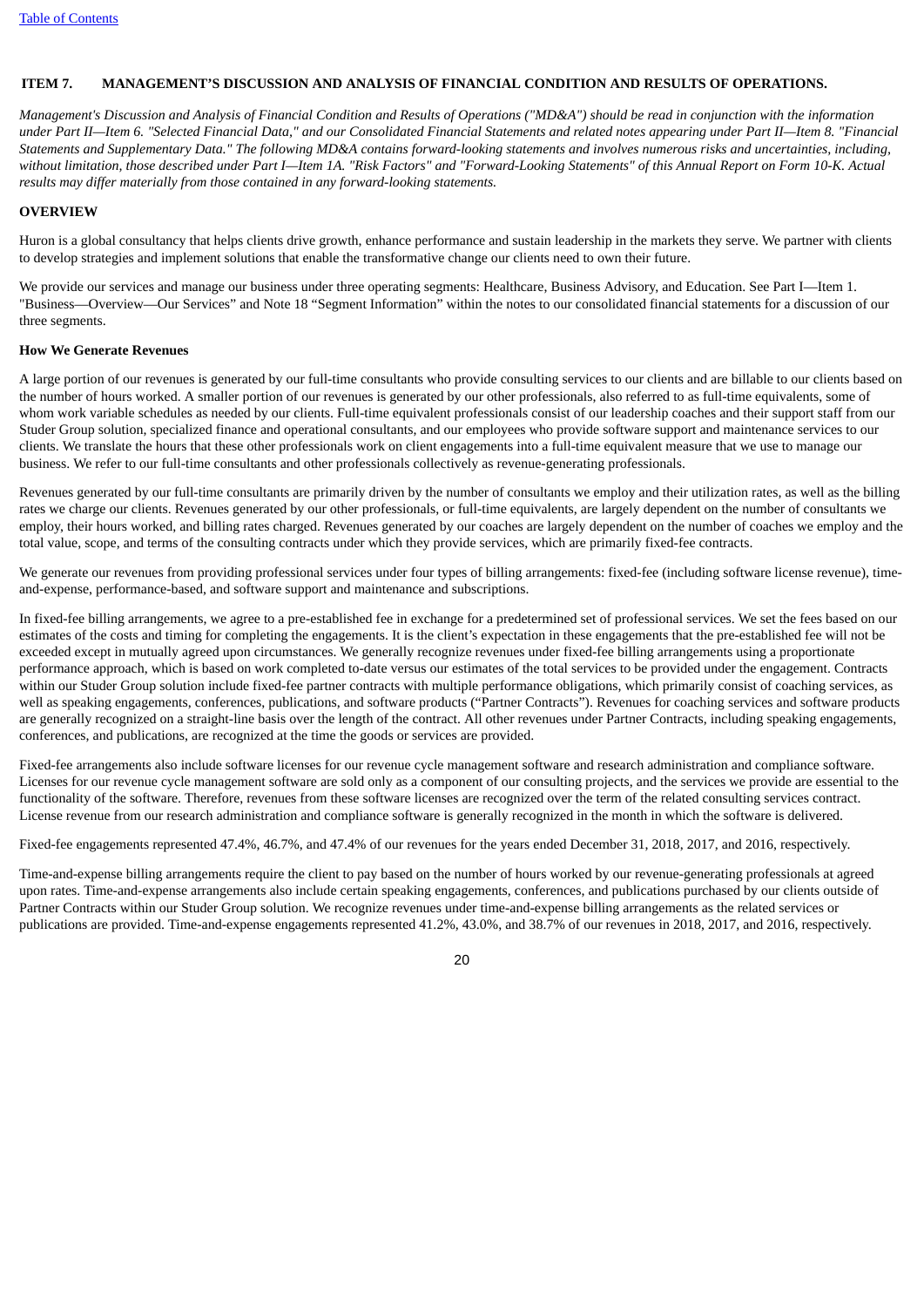In performance-based fee billing arrangements, fees are tied to the attainment of contractually defined objectives. We enter into performance-based engagements in essentially two forms. First, we generally earn fees that are directly related to the savings formally acknowledged by the client as a result of adopting our recommendations for improving operational and cost effectiveness in the areas we review. Second, we have performance-based engagements in which we earn a success fee when and if certain predefined outcomes occur. Often, performance-based fees supplement our time-and-expense or fixed-fee engagements. Effective January 1, 2018, we adopted ASC 606, *Revenue from Contracts with Customers*, on a modified retrospective basis and began recognizing revenues under performance-based billing arrangements by estimating the amount of variable consideration that is probable of being earned and recognizing that estimate over the length of the contract using a proportionate performance approach. Prior to adopting ASC 606 in 2018, we recognized revenues under performance-based billing arrangements when all related performance criteria were met. Refer to Note 2 "Summary of Significant Accounting Policies" within the notes to the consolidated financial statements for additional information on our adoption of ASC 606. Performance-based fee revenues represented 6.1%, 4.9%, and 8.9% of our revenues in 2018, 2017, and 2016, respectively. The level of performance-based fees earned may vary based on our clients' risk sharing preferences and the mix of services we provide. Refer to our Segment Results discussed below for additional information on the impact of ASC 606 on our performance-based fee revenue.

Clients that have purchased one of our software licenses can pay an annual fee for software support and maintenance. We also generate subscription revenue from our cloud-based analytic tools and solutions. Software support, maintenance and subscription revenues are recognized ratably over the support or subscription period. These fees are billed in advance and included in deferred revenues until recognized. Software support and maintenance and subscriptionbased revenues represented 5.3%, 5.4%, and 5.0% of our revenues in 2018, 2017, and 2016, respectively.

Our quarterly results are impacted principally by our full-time consultants' utilization rate, the billing rates we charge our clients, and the number of our revenue-generating professionals who are available to work. Our utilization rate can be negatively affected by increased hiring because there is generally a transition period for new professionals that results in a temporary drop in our utilization rate. Our utilization rate can also be affected by seasonal variations in the demand for our services from our clients. For example, during the third and fourth quarters of the year, vacations taken by our clients can result in the deferral of activity on existing and new engagements, which would negatively affect our utilization rate. The number of business work days is also affected by the number of vacation days taken by our consultants and holidays in each quarter. We typically have fewer business work days available in the fourth quarter of the year, which can impact revenues during that period.

Time-and-expense engagements do not provide us with a high degree of predictability as to performance in future periods. Unexpected changes in the demand for our services can result in significant variations in utilization and revenues and present a challenge to optimal hiring and staffing. Moreover, our clients typically retain us on an engagement-by-engagement basis, rather than under long-term recurring contracts. The volume of work performed for any particular client can vary widely from period to period.

#### **Reimbursable Expenses**

Reimbursable expenses that are billed to clients, primarily relating to travel and out-of-pocket expenses incurred in connection with engagements, are included in total revenues and reimbursable expenses. Under fixed-fee billing arrangements, we estimate the total amount of reimbursable expenses to be incurred over the course of the engagement and recognize the estimated amount as revenue using the proportionate performance approach, which is based on work completed to-date versus our estimates of the total services to be provided under the engagement. Under time-and-expense billing arrangements, we recognize reimbursable expenses as revenue as the related services are provided, using the right to invoice practical expedient. Reimbursable expenses are recognized as expenses in the period in which the expense is incurred. Subcontractors that are billed to clients at cost are also included in reimbursable expenses. When billings do not specifically identify reimbursable expenses, we allocate the portion of the billings equivalent to these expenses to reimbursable expenses.

We manage our business on the basis of revenues before reimbursable expenses, which we believe is the most accurate reflection of our services because it eliminates the effect of reimbursable expenses that we bill to our clients at cost.

#### **Total Direct Costs**

Our most significant expenses are costs classified as total direct costs. These total direct costs primarily include salaries, performance bonuses, signing and retention bonuses, payroll taxes, and benefits for revenue-generating professionals, as well as commissions, technology costs, product and event costs, and fees paid to independent contractors that we retain to supplement our revenue-generating professionals, typically on an as-needed basis for specific client engagements. Direct costs also include share-based compensation, which represents the cost of restricted stock and performance-based share awards granted to our revenue-generating professionals. Compensation expense for restricted stock awards and performance-based share awards is recognized ratably using either the straight-line attribution method or the graded vesting attribution method, as appropriate, over the requisite service period, which is generally three to four years. Total direct costs also include amortization of intangible assets, primarily relating to customer contracts, certain customer relationships, and technology and software acquired in business combinations, and internally developed software costs.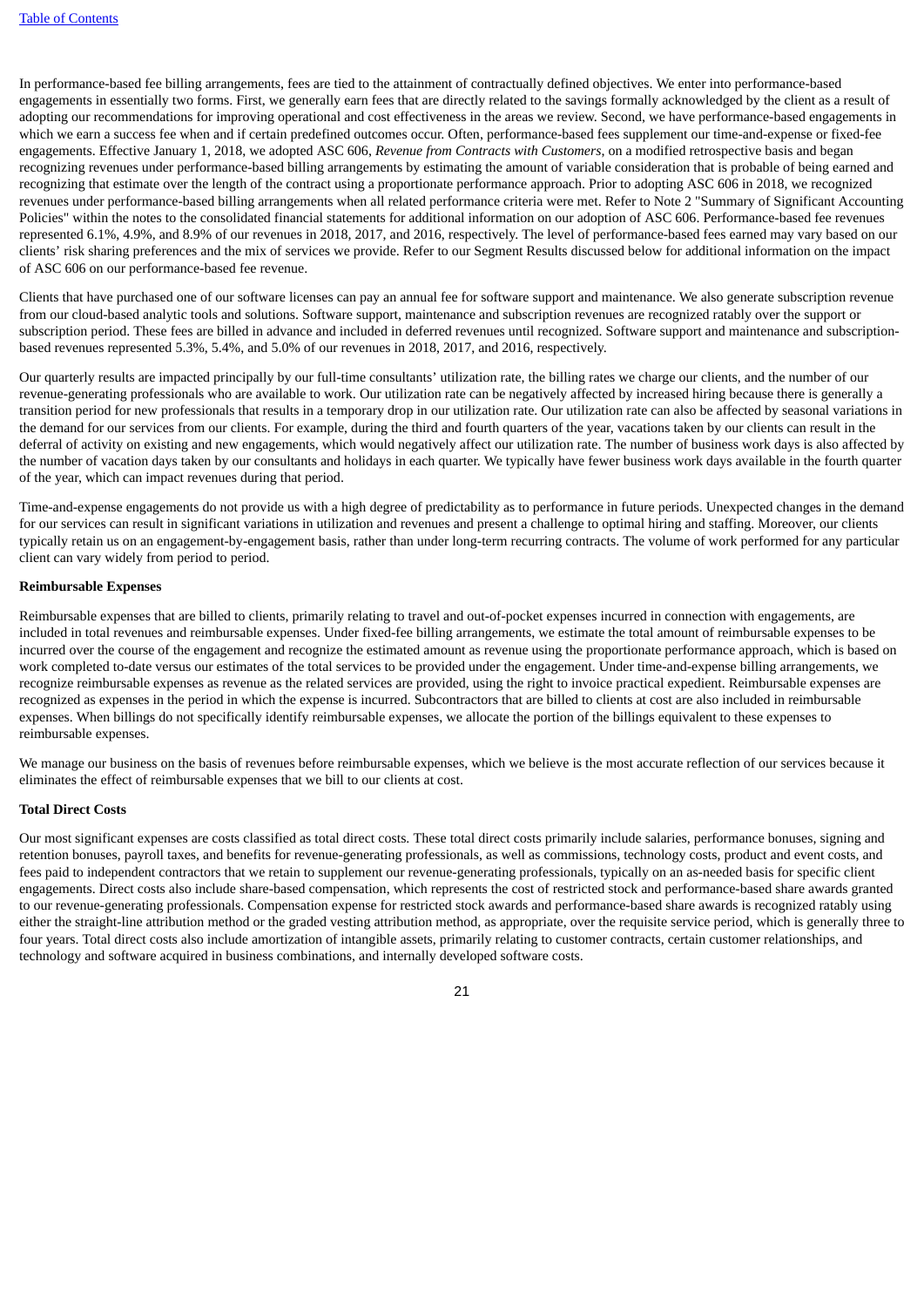## **Operating Expenses and Other Losses (Gains), Net**

Our operating expenses include selling, general and administrative expenses, which consist primarily of salaries, performance bonuses, payroll taxes, benefits, and share-based compensation for our support personnel. Also included in selling, general and administrative expenses is rent and other office related expenses, sales and marketing related expenses, professional fees, recruiting and training expenses, and practice administration and meetings expenses. Other operating expenses include restructuring charges, other gains and losses, depreciation and certain amortization expenses not included in total direct costs.

## **Segment Results**

Segment operating income consists of the revenues generated by a segment, less the direct costs of revenue and selling, general and administrative expenses that are incurred directly by the segment. Unallocated costs include corporate costs related to administrative functions that are performed in a centralized manner that are not attributable to a particular segment. These administrative function costs include corporate office support costs, office facility costs, costs relating to accounting and finance, human resources, legal, marketing, information technology, and company-wide business development functions, as well as costs related to overall corporate management.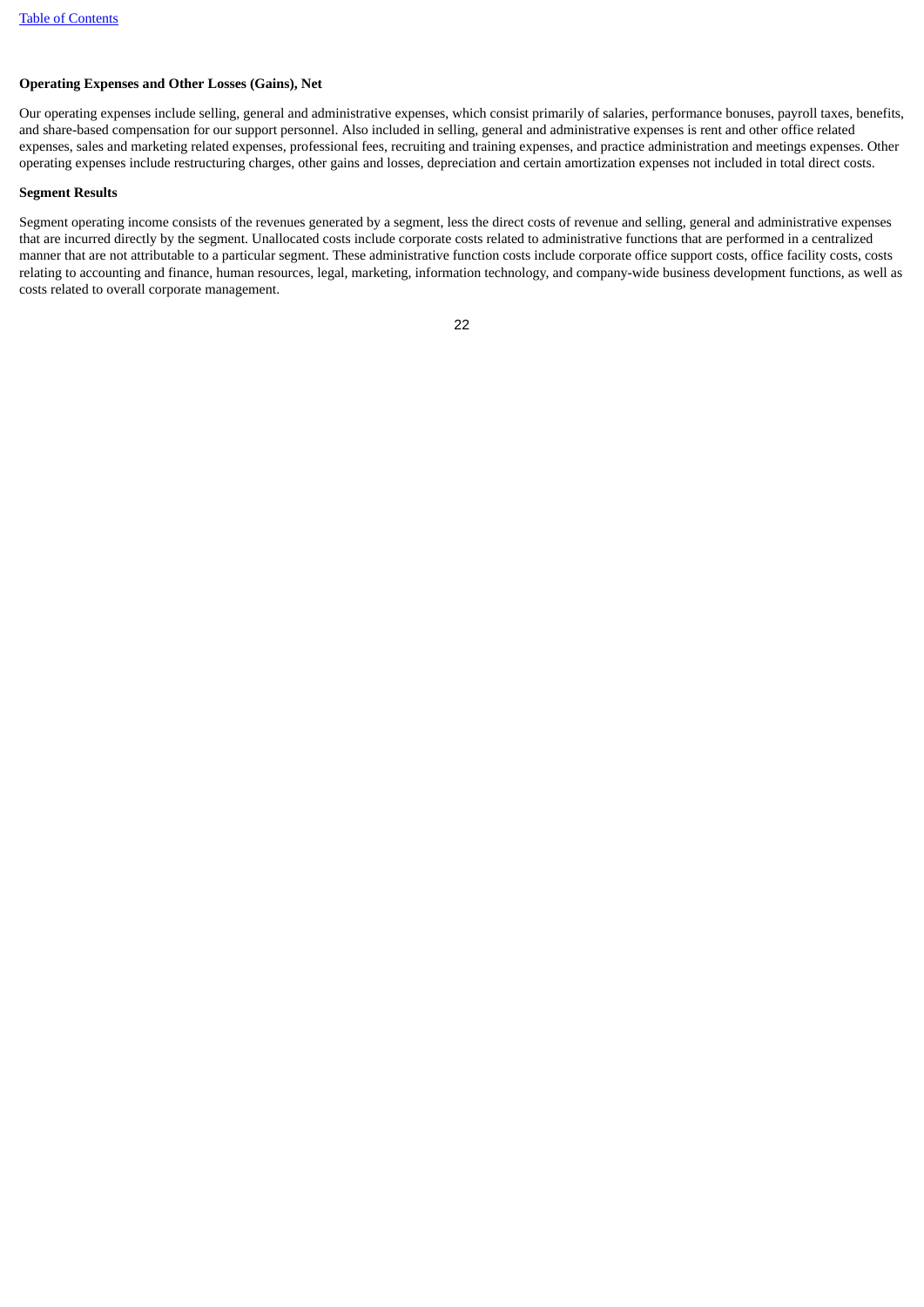## **RESULTS OF OPERATIONS**

The following table sets forth, for the periods indicated, selected segment and consolidated operating results and other operating data. The results of operations for acquired businesses have been included in our results of operations since the date of their respective acquisition.

|                                                                   | <b>Year Ended December 31,</b> |         |              |            |       |         |  |  |
|-------------------------------------------------------------------|--------------------------------|---------|--------------|------------|-------|---------|--|--|
|                                                                   | 2018                           |         |              | 2017       |       | 2016    |  |  |
| <b>Segment and Consolidated Operating Results (in thousands):</b> |                                |         |              |            |       |         |  |  |
| <b>Healthcare:</b>                                                |                                |         |              |            |       |         |  |  |
| Revenues                                                          | \$                             | 364,763 | \$           | 356,909    | \$    | 424,912 |  |  |
| Operating income                                                  | \$                             | 108,060 | $\mathbb{S}$ | 118,761    | \$    | 147,903 |  |  |
| Segment operating income as a percentage of segment revenues      |                                | 29.6%   |              | 33.3%      |       | 34.8%   |  |  |
| <b>Business Advisory:</b>                                         |                                |         |              |            |       |         |  |  |
| Revenues                                                          | \$                             | 236,185 | \$           | 207,753    | \$    | 151,543 |  |  |
| Operating income                                                  | \$                             | 50,625  | \$           | 46,600     | \$    | 29,382  |  |  |
| Segment operating income as a percentage of segment revenues      |                                | 21.4%   |              | 22.4%      |       | 19.4%   |  |  |
| <b>Education:</b>                                                 |                                |         |              |            |       |         |  |  |
| Revenues                                                          | \$                             | 194,177 | \$           | 167,908    | \$    | 149,817 |  |  |
| Operating income                                                  | \$                             | 48,243  | \$           | 40,318     | \$    | 38,310  |  |  |
| Segment operating income as a percentage of segment revenues      | 24.8%                          |         |              | 24.0%      | 25.6% |         |  |  |
| <b>Total Company:</b>                                             |                                |         |              |            |       |         |  |  |
| Revenues                                                          | \$                             | 795,125 | \$           | 732,570    | \$    | 726,272 |  |  |
| Reimbursable expenses                                             |                                | 82,874  |              | 75,175     |       | 71,712  |  |  |
| Total revenues and reimbursable expenses                          | \$                             | 877,999 | \$           | 807,745    | \$    | 797,984 |  |  |
| <b>Statements of Operations reconciliation:</b>                   |                                |         |              |            |       |         |  |  |
| Segment operating income                                          | \$                             | 206,928 | \$           | 205,679    | \$    | 215,595 |  |  |
| Items not allocated at the segment level:                         |                                |         |              |            |       |         |  |  |
| Other operating expenses                                          |                                | 122,276 |              | 120,718    |       | 111,852 |  |  |
| Other losses (gains), net                                         |                                | (2,019) |              | 1,111      |       | (1,990) |  |  |
| Depreciation and amortization                                     |                                | 34,575  |              | 38,213     |       | 31,499  |  |  |
| Goodwill impairment charges <sup>(1)</sup>                        |                                |         |              | 253,093    |       |         |  |  |
| Total operating income (loss)                                     |                                | 52,096  |              | (207, 456) |       | 74,234  |  |  |
| Other expense, net                                                |                                | 26,875  |              | 15,048     |       | 15,077  |  |  |
| Income (loss) from continuing operations before taxes             |                                | 25,221  |              | (222, 504) |       | 59,157  |  |  |
| Income tax expense (benefit)                                      |                                | 11,277  |              | (51, 999)  |       | 19,677  |  |  |
| Net income (loss) from continuing operations                      | \$                             | 13,944  | \$           | (170, 505) | \$    | 39,480  |  |  |
| Earnings (loss) per share from continuing operations              |                                |         |              |            |       |         |  |  |
| Basic                                                             | \$                             | 0.64    | \$           | (7.95)     | \$    | 1.87    |  |  |
| Diluted                                                           | \$                             | 0.63    | \$           | (7.95)     | \$    | 1.84    |  |  |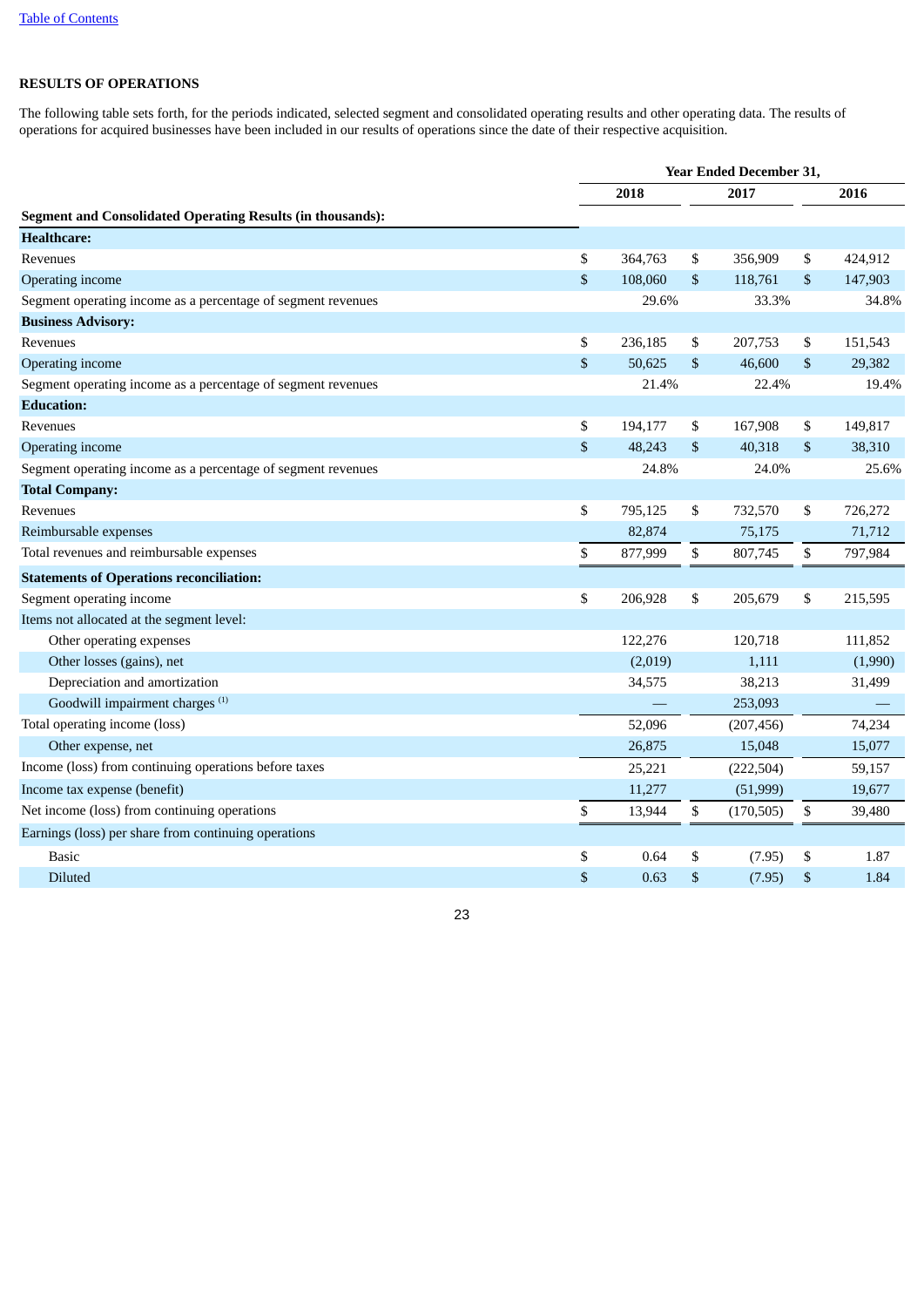|                                                                              | <b>Year Ended December 31,</b> |      |       |      |       |  |  |
|------------------------------------------------------------------------------|--------------------------------|------|-------|------|-------|--|--|
|                                                                              | 2018                           |      | 2017  |      | 2016  |  |  |
| <b>Other Operating Data (excluding All Other):</b>                           |                                |      |       |      |       |  |  |
| Number of full-time billable consultants (at period end) <sup>(2)</sup> :    |                                |      |       |      |       |  |  |
| Healthcare                                                                   | 813                            |      | 778   |      | 888   |  |  |
| <b>Business Advisory</b>                                                     | 813                            |      | 809   |      | 547   |  |  |
| Education                                                                    | 621                            |      | 549   |      | 468   |  |  |
| <b>Total</b>                                                                 | 2,247                          |      | 2,136 |      | 1,903 |  |  |
| Average number of full-time billable consultants (for the period) $^{(2)}$ : |                                |      |       |      |       |  |  |
| Healthcare                                                                   | 807                            |      | 796   |      | 998   |  |  |
| <b>Business Advisory</b>                                                     | 769                            |      | 740   |      | 486   |  |  |
| Education                                                                    | 589                            |      | 509   |      | 437   |  |  |
| Total                                                                        | 2,165                          |      | 2,045 |      | 1,921 |  |  |
| Full-time billable consultant utilization rate (3):                          |                                |      |       |      |       |  |  |
| Healthcare                                                                   | 81.7%                          |      | 78.4% |      | 77.1% |  |  |
| <b>Business Advisory</b>                                                     | 73.8%                          |      | 71.5% |      | 73.1% |  |  |
| Education                                                                    | 76.6%                          |      | 72.8% |      | 70.6% |  |  |
| <b>Total</b>                                                                 | 77.5%                          |      | 74.5% |      | 74.6% |  |  |
| Full-time billable consultant average billing rate per hour (4):             |                                |      |       |      |       |  |  |
| Healthcare                                                                   | \$<br>209                      | $\$$ | 206   | $\$$ | 210   |  |  |
| Business Advisory <sup>(5)</sup>                                             | \$<br>215                      | \$   | 205   | \$   | 208   |  |  |
| Education                                                                    | \$<br>202                      | \$   | 213   | \$   | 219   |  |  |
| Total $(5)$                                                                  | \$<br>209                      | \$   | 207   | \$   | 212   |  |  |
| Revenue per full-time billable consultant (in thousands):                    |                                |      |       |      |       |  |  |
| Healthcare                                                                   | \$<br>307                      | \$   | 295   | \$   | 300   |  |  |
| <b>Business Advisory</b>                                                     | \$<br>293                      | $\$$ | 268   | $\$$ | 293   |  |  |
| Education                                                                    | \$<br>289                      | \$   | 291   | \$   | 293   |  |  |
| <b>Total</b>                                                                 | \$<br>297                      | \$   | 284   | \$   | 297   |  |  |
| Average number of full-time equivalents (for the period) (6):                |                                |      |       |      |       |  |  |
| Healthcare                                                                   | 219                            |      | 213   |      | 203   |  |  |
| <b>Business Advisory</b>                                                     | 22                             |      | 20    |      | 20    |  |  |
| Education                                                                    | 39                             |      | 35    |      | 38    |  |  |
| Total                                                                        | 280                            |      | 268   |      | 261   |  |  |
| Revenue per full-time equivalent (in thousands):                             |                                |      |       |      |       |  |  |
| Healthcare                                                                   | \$<br>536                      | \$   | 576   | \$   | 614   |  |  |
| <b>Business Advisory</b>                                                     | \$<br>484                      | $\$$ | 464   | \$   | 453   |  |  |
| Education                                                                    | \$<br>601                      | \$   | 564   | \$   | 572   |  |  |
| Total                                                                        | \$<br>541                      | \$   | 566   | \$   | 596   |  |  |

(1) The non-cash goodwill impairment charges are not allocated at the segment level because the underlying goodwill asset is reflective of our corporate investment in the segments. We do not include the impact of goodwill impairment charges in our evaluation of segment performance.

(2) Consists of our full-time professionals who provide consulting services and generate revenues based on the number of hours worked.

(3) Utilization rate for our full-time billable consultants is calculated by dividing the number of hours all of our full-time billable consultants worked on client assignments during a period by the total available working hours for all of these consultants during the same period, assuming a forty-hour work week, less paid holidays and vacation days.

(4) Average billing rate per hour for our full-time billable consultants is calculated by dividing revenues for a period by the number of hours worked on client assignments during the same period.

(5) Beginning in the third quarter of 2018, the average billing rate per hour excludes the number of hours charged on internal assignments by consultants within Huron Eurasia India to provide a more meaningful average billing rate charged to external clients. Prior year periods have been revised for consistent presentation.

(6) Consists of leadership coaches and their support staff within our Studer Group solution, consultants who work variable schedules as needed by our clients, and fulltime employees who provide software support and maintenance services to our clients.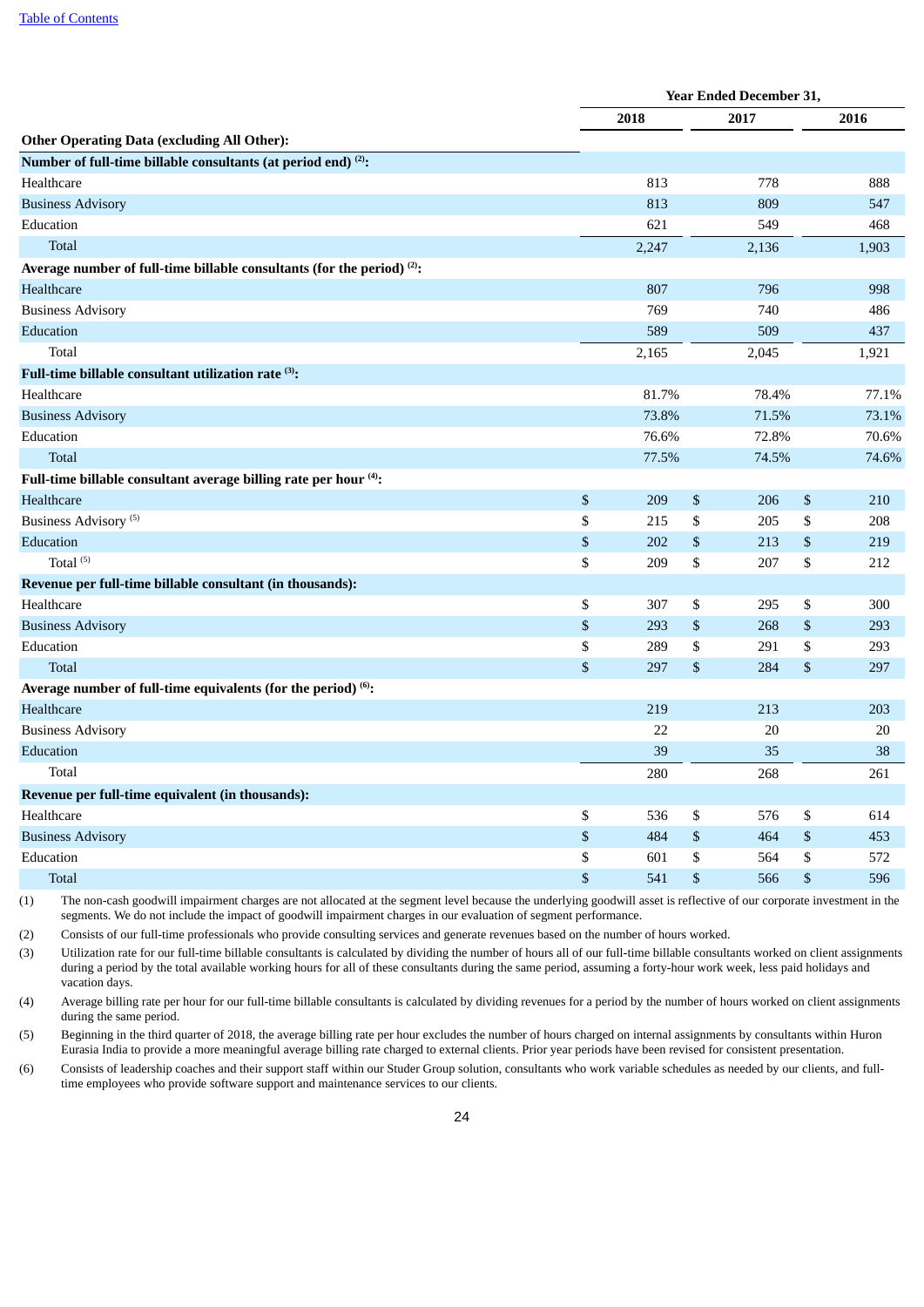## **Non-GAAP Measures**

We also assess our results of operations using certain non-GAAP financial measures. These non-GAAP financial measures differ from GAAP because the non-GAAP financial measures we calculate to measure earnings (loss) before interest, taxes, depreciation and amortization ("EBITDA"), adjusted EBITDA, adjusted EBITDA as a percentage of revenues, adjusted net income from continuing operations, and adjusted diluted earnings per share from continuing operations exclude a number of items required by GAAP, each discussed below. These non-GAAP financial measures should be considered in addition to, and not as a substitute for or superior to, any measure of performance, cash flows, or liquidity prepared in accordance with GAAP. Our non-GAAP financial measures may be defined differently from time to time and may be defined differently than similar terms used by other companies, and accordingly, care should be exercised in understanding how we define our non-GAAP financial measures.

Our management uses the non-GAAP financial measures to gain an understanding of our comparative operating performance, for example when comparing such results with previous periods or forecasts. These non-GAAP financial measures are used by management in their financial and operating decision making because management believes they reflect our ongoing business in a manner that allows for meaningful period-to-period comparisons. Management also uses these non-GAAP financial measures when publicly providing our business outlook, for internal management purposes, and as a basis for evaluating potential acquisitions and dispositions. We believe that these non-GAAP financial measures provide useful information to investors and others in understanding and evaluating Huron's current operating performance and future prospects in the same manner as management does and in comparing in a consistent manner Huron's current financial results with Huron's past financial results.

The reconciliations of these financial measures from GAAP to non-GAAP are as follows (in thousands, except per share amounts):

|                                                                                | <b>Year Ended December 31,</b> |                                    |     |            |         |         |  |  |
|--------------------------------------------------------------------------------|--------------------------------|------------------------------------|-----|------------|---------|---------|--|--|
|                                                                                | 2018<br>2017                   |                                    |     |            |         | 2016    |  |  |
| <b>Revenues</b>                                                                |                                | 795,125<br>$\mathbf{s}$<br>732,570 |     | \$         | 726,272 |         |  |  |
| Net income (loss) from continuing operations                                   | S                              | 13,944                             | \$. | (170, 505) | S       | 39,480  |  |  |
| Add back:                                                                      |                                |                                    |     |            |         |         |  |  |
| Income tax expense (benefit)                                                   |                                | 11,277                             |     | (51,999)   |         | 19,677  |  |  |
| Interest expense, net of interest income                                       |                                | 19,013                             |     | 18,613     |         | 16,274  |  |  |
| Depreciation and amortization                                                  |                                | 38,822                             |     | 49,145     |         | 46,639  |  |  |
| Earnings (loss) before interest, taxes, depreciation and amortization (EBITDA) |                                | 83,056                             |     | (154, 746) |         | 122,070 |  |  |
| Add back:                                                                      |                                |                                    |     |            |         |         |  |  |
| Restructuring charges                                                          |                                | 3,657                              |     | 6,246      |         | 9,592   |  |  |
| Other losses (gains), net                                                      |                                | (2,019)                            |     | 1,111      |         | (1,990) |  |  |
| Goodwill impairment charges                                                    |                                |                                    |     | 253,093    |         |         |  |  |
| Other non-operating expense (income), net                                      |                                | 5,807                              |     | (696)      |         |         |  |  |
| Foreign currency transaction losses (gains), net                               |                                | 475                                |     | (434)      |         | (11)    |  |  |
| <b>Adjusted EBITDA</b>                                                         |                                | 90,976                             |     | 104,574    | \$      | 129,661 |  |  |
| Adjusted EBITDA as a percentage of revenues                                    |                                | 11.4%                              |     | 14.3%      |         | 17.9%   |  |  |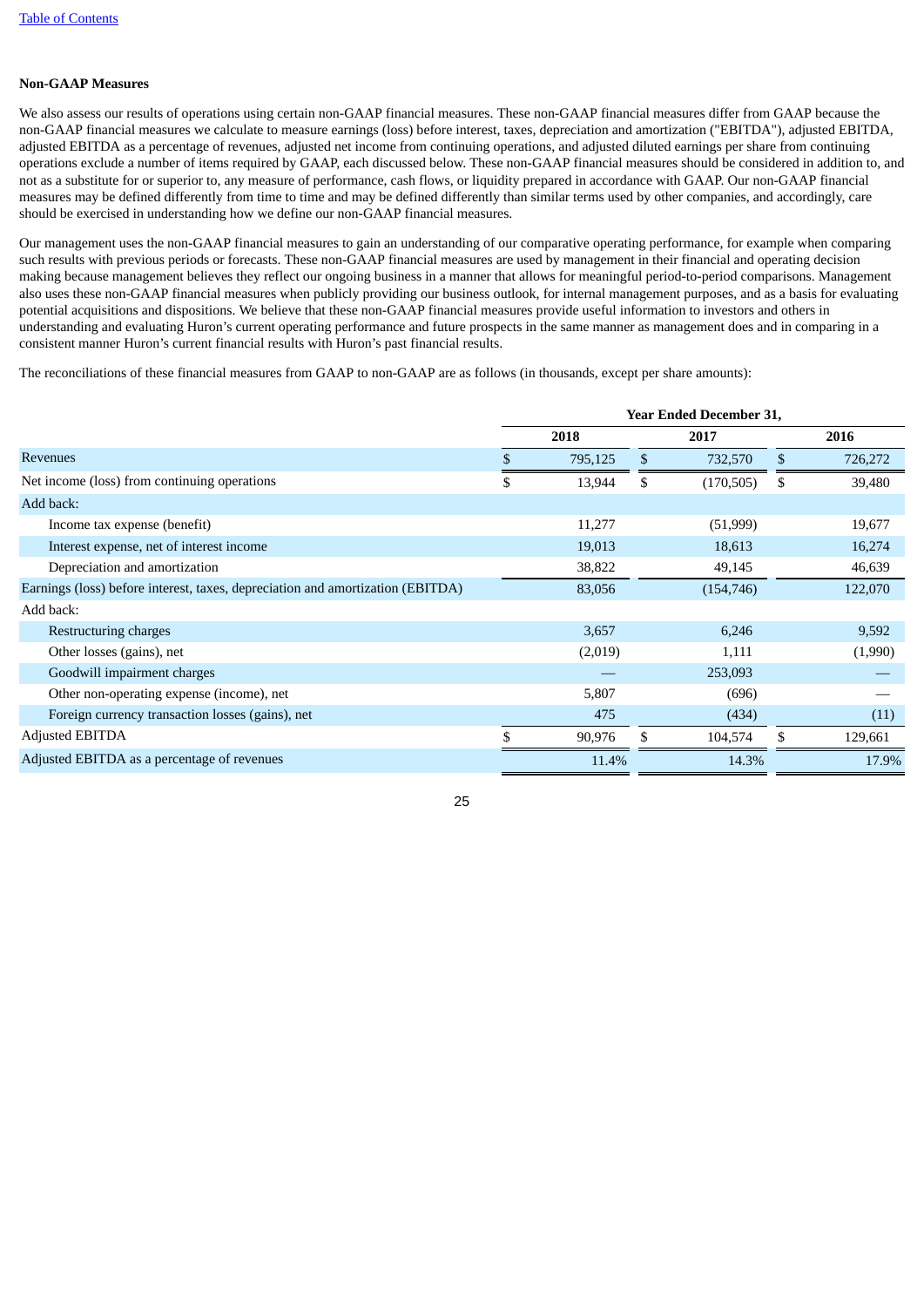|                                                                       | <b>Year Ended December 31,</b> |         |                |            |          |           |  |
|-----------------------------------------------------------------------|--------------------------------|---------|----------------|------------|----------|-----------|--|
|                                                                       |                                | 2018    |                | 2017       |          | 2016      |  |
| Net income (loss) from continuing operations                          | \$                             | 13,944  | $\mathfrak{S}$ | (170, 505) | -\$      | 39,480    |  |
| Weighted average shares - diluted                                     |                                | 22,058  |                | 21,439     |          | 21,424    |  |
| Diluted earnings (loss) per share from continuing operations          | \$.                            | 0.63    | $\mathfrak{L}$ | (7.95)     | \$       | 1.84      |  |
| Add back:                                                             |                                |         |                |            |          |           |  |
| Amortization of intangible assets                                     |                                | 23,955  |                | 35,027     |          | 33,108    |  |
| Restructuring charges                                                 |                                | 3,657   |                | 6,246      |          | 9,592     |  |
| Other losses (gains), net                                             |                                | (2,019) |                | 1,111      |          | (1,990)   |  |
| Goodwill impairment charges                                           |                                |         |                | 253,093    |          |           |  |
| Non-cash interest on convertible notes                                |                                | 8,232   |                | 7,851      |          | 7,488     |  |
| Other non-operating expense (income), net                             |                                | 5,807   |                | (696)      |          |           |  |
| Tax effect                                                            |                                | (9,487) |                | (91, 557)  |          | (18, 942) |  |
| Tax expense related to the enactment of Tax Cuts and Jobs Act of 2017 |                                | 1,749   |                | 8,762      |          |           |  |
| Tax benefit related to "check-the-box" election                       |                                |         |                | (2,728)    |          |           |  |
| Total adjustments, net of tax                                         |                                | 31,894  |                | 217,109    |          | 29,256    |  |
| Adjusted net income from continuing operations                        | \$                             | 45,838  | \$             | 46,604     | \$.      | 68,736    |  |
| Adjusted weighted average shares - diluted                            |                                | 22,058  |                | 21,627     |          | 21,424    |  |
| Adjusted diluted earnings per share from continuing operations        | \$.                            | 2.08    | \$.            | 2.15       | <b>S</b> | 3.21      |  |

These non-GAAP financial measures include adjustments for the following items:

*Amortization of intangible assets:* We have excluded the effect of amortization of intangible assets from the calculation of adjusted net income from continuing operations presented above. Amortization of intangibles is inconsistent in its amount and frequency and is significantly affected by the timing and size of our acquisitions.

*Restructuring charges:* We have incurred charges due to the restructuring of various parts of our business. These restructuring charges have primarily consisted of costs associated with office space consolidations, including the accelerated depreciation of certain leasehold improvements, and severance charges. We have excluded the effect of the restructuring charges from our non-GAAP measures because the amount of each restructuring charge is significantly affected by the timing and size of the restructured business or component of a business.

*Other losses (gains), net:* We have excluded the effects of the litigation settlement gain recorded in 2018 and the net remeasurement losses related to contingent acquisition liabilities in 2018 and 2017 and net remeasurement gains related to contingent acquisition liabilities in 2016 to permit comparability with periods that were not impacted by these items.

*Goodwill impairment charges:* We have excluded the effect of the goodwill impairment charges that occurred in 2017 as these are infrequent events and their exclusion permits comparability with periods that were not impacted by such charges.

*Non-cash interest on convertible notes:* We incur non-cash interest expense relating to the implied value of the equity conversion component of our Convertible Notes. The value of the equity conversion component is treated as a debt discount and amortized to interest expense over the life of the Convertible Notes using the effective interest rate method. We exclude this non-cash interest expense that does not represent cash interest payments from the calculation of adjusted net income from continuing operations as management believes that this non-cash expense is not indicative of the ongoing performance of our business.

*Other non-operating expense (income), net:* We have excluded the effects of other non-operating income and expense items as they are infrequent, management believes that these items are not indicative of the ongoing performance of our business, and their exclusion permits comparability with periods that were not impacted by such items. The other non-operating expense for 2018 consists of the loss on the sale of the Middle East practice within the Business Advisory segment in 2018. The other non-operating income for 2017 is primarily attributable to a \$0.9 million gain on the sale of our Life Sciences C&O practice, partially offset by a \$0.3 million remeasurement loss recorded on a promissory note that was amended in 2017.

*Foreign currency transaction losses (gains), net:* We have excluded the effect of foreign currency transaction losses and gains from the calculation of adjusted EBITDA because the amount of each loss or gain is significantly affected by timing and changes in foreign exchange rates.

*Tax effect:* The non-GAAP income tax adjustment reflects the incremental tax impact applicable to the non-GAAP adjustments.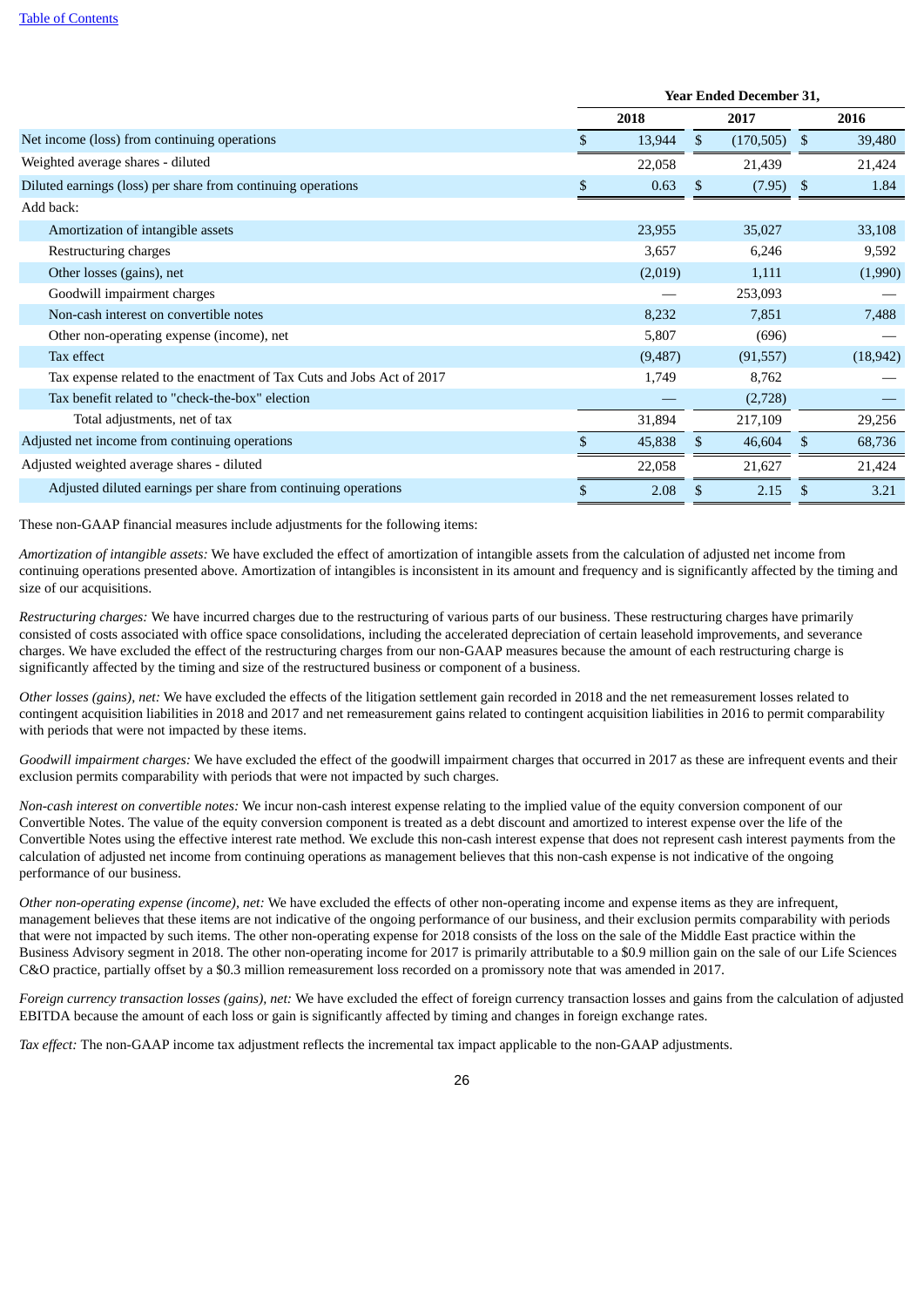Tax expense related to the enactment of Tax Cuts and Jobs Act of 2017 ("2017 Tax Reform"): We have excluded the impact of the 2017 Tax Reform, which was enacted in the fourth quarter of 2017. The net tax expense recorded in 2018 was due to a valuation allowance for foreign tax credits and an adjustment to our withholding tax on outside basis differences due to our change in assertion for permanent reinvestment, which were partially offset by U.S. federal return to provision adjustments related to 2017 Tax Reform items on our 2017 corporate tax return. The tax expense for 2017 was primarily due to the remeasurement of net deferred tax balances at the lower federal income tax rate, additional one-time income tax expense related to the transition tax on accumulated foreign earnings, and withholding tax on outside basis differences due to our change in assertion for permanent reinvestment. The exclusion of the 2017 Tax Reform permits comparability with prior periods. Refer to Note 16 "Income Taxes" within the notes to the consolidated financial statements for additional information on the impact of the 2017 Tax Reform.

*Tax benefit related to "check-the-box" election:* We have excluded the effect of a tax benefit, recorded in 2017, from recognizing a previously unrecognized tax benefit from our "check-the-box" election made in 2014 to treat one of our wholly-owned foreign subsidiaries as a disregarded entity for U.S. federal income tax purposes. The exclusion of this discrete tax benefit permits comparability with periods that were not impacted by this item. Refer to Note 16 "Income Taxes" within the notes to the consolidated financial statements for additional information on our "check-the-box" elections.

Income tax expense, Interest expense, net of interest income, Depreciation and amortization: We have excluded the effects of income tax expense, interest expense, net of interest income, and depreciation and amortization in the calculation of EBITDA as these are customary exclusions as defined by the calculation of EBITDA to arrive at meaningful earnings from core operations excluding the effect of such items.

*Adjusted weighted average shares - diluted:* As we reported a net loss for the year ended December 31, 2017, GAAP diluted weighted average shares outstanding equals the basic weighted average shares outstanding for that period. For the year ended December 31, 2017, the non-GAAP adjustments described above resulted in adjusted net income from continuing operations. Therefore, we included the dilutive common stock equivalents in the calculation of adjusted diluted weighted average shares outstanding for that period.

#### **Year Ended December 31, 2018 Compared to Year Ended December 31, 2017**

#### **Revenues**

Revenues increased \$62.6 million, or 8.5%, to \$795.1 million for the year ended December 31, 2018, from \$732.6 million for the year ended December 31, 2017. Revenues for 2018 included \$6.4 million of incremental revenues due to the full year impact of our acquisition of Innosight, which was completed in March of 2017.

On January 1, 2018, we adopted ASC 606, *Revenue from Contracts with Customers*, on a modified retrospective basis, which resulted in changes to our accounting policy for revenue recognition, most notably for performance-based billing arrangements. For the year ended December 31, 2018, performancebased fee revenue was \$48.1 million compared to \$35.7 million in the same prior year period. Refer to Note 2 "Summary of Significant Accounting Policies" within the notes to our consolidated financial statements for additional information on our adoption of ASC 606.

Of the overall \$62.6 million increase in revenues, \$62.4 million was driven by our full-time billable consultants and \$0.2 million was driven by our full-time equivalents.

The increase in full-time billable consultant revenues was attributable to strengthened demand for services in all of our segments, as discussed below in Segment Results, and reflected increases in the average number of full-time billable consultants, the consultant utilization rate, and the average billing rate per hour in 2018 compared to 2017.

The increase in full-time equivalent revenues was attributable to increases in full-time equivalent revenues in our Education and Business Advisory segments, partially offset by a decrease in full-time equivalent revenues in our Healthcare segment, as discussed below in Segment Results; and reflected an increase in the average number of full-time equivalents, partially offset by a decrease in revenue per full-time equivalent.

#### **Total Direct Costs**

Our total direct costs, including amortization of intangible assets and software development costs, increased \$60.0 million, or 12.9%, to \$525.8 million for the year ended December 31, 2018 from \$465.7 million for the year ended December 31, 2017. The overall \$60.0 million increase in direct costs primarily related to a \$36.3 million increase in performance bonus expense for our revenue-generating professionals and a \$26.0 million increase in salaries and related expenses for our revenue-generating professionals, which was largely driven by better performance within some of our operating segments and increased headcount across all segments. These increases were partially offset by a \$7.3 million decrease in intangible asset amortization expense. As a percentage of revenues, our total direct costs increased to 66.1% during 2018 compared to 63.6% during 2017, primarily due to the increase in performance bonus expense for our revenue-generating professionals as a percentage of revenues, partially offset by the decrease in amortization of intangible assets and revenue growth that outpaced the increase in salaries and related expenses for our revenue-generating professionals.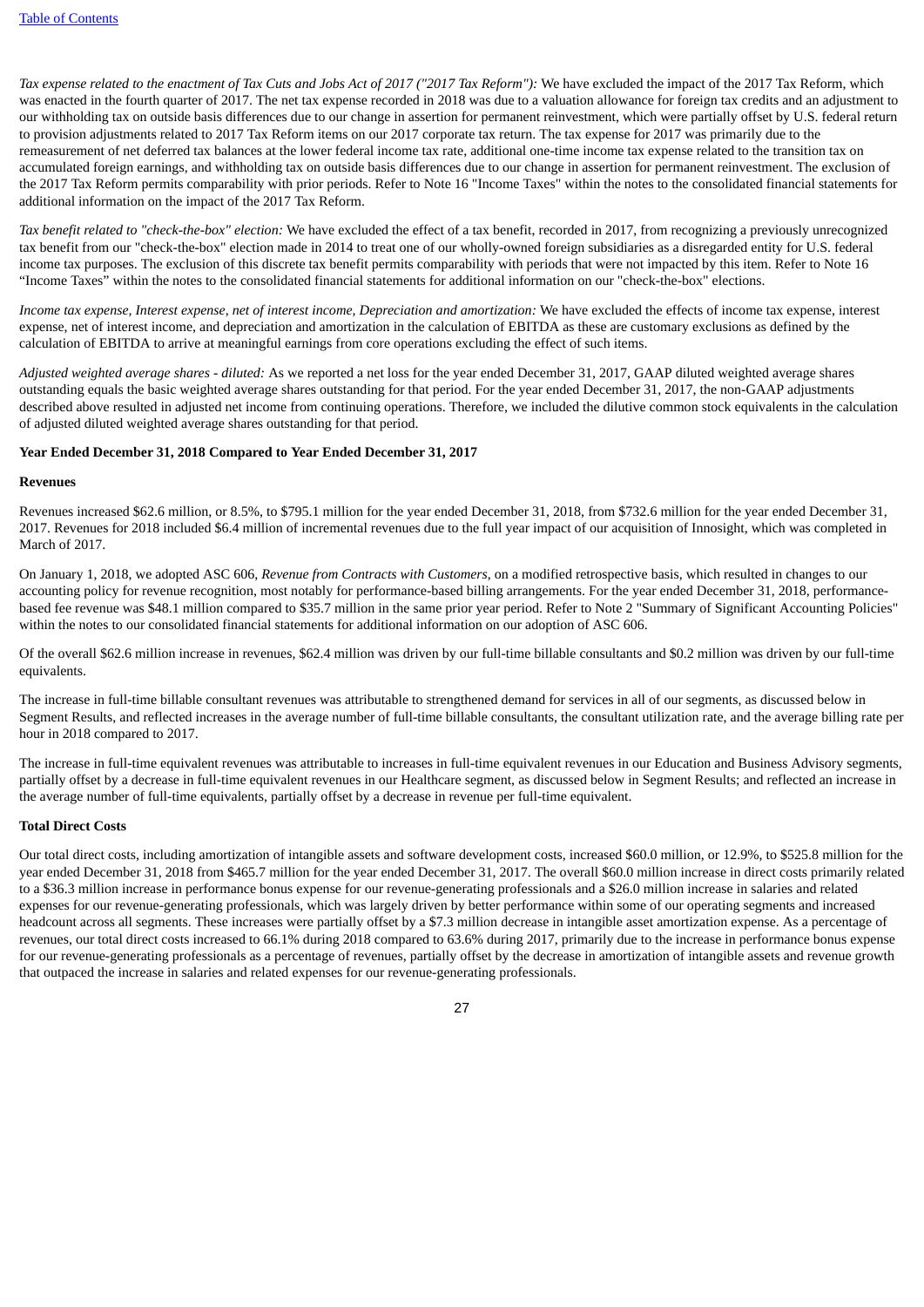Total direct costs for the year ended December 31, 2018 included \$2.8 million of amortization expense for intangible assets, primarily representing customer contracts and software acquired in business combinations, compared to \$10.1 million of amortization expense in 2017. The \$7.3 million decrease in amortization expense was primarily attributable to the decreasing amortization expense of customer contracts acquired in our Studer Group acquisition, due to the accelerated basis of amortization in prior periods, as well as certain other intangible assets acquired in our Studer Group, HSM and Innosight acquisitions which have been fully amortized. See Note 3 "Acquisitions" and Note 4 "Goodwill and Intangible Assets" within the notes to our consolidated financial statements for additional information about our intangible assets. Amortization expense for the year ended December 31, 2018 also included \$1.4 million for amortization of capitalized software development costs, compared to \$0.8 million in 2017.

## **Operating Expenses and Other Losses (Gains), Net**

Selling, general and administrative expenses increased \$5.6 million, or 3.2%, to \$181.0 million for the year ended December 31, 2018, compared to \$175.4 million for the year ended December 31, 2017. The overall increase of \$5.6 million was primarily related to a \$7.7 million increase in performance bonus expense for our support personnel, which was largely driven by better performance within some of our operating segments, a \$1.2 million increase in practice administration and meetings expenses, and a \$1.1 million increase in promotion and marketing expenses. These increases were partially offset by a \$1.4 million decrease in salaries and related expenses for our support personnel, a \$1.1 million decrease in legal expenses, and a \$1.0 million decrease in travel and entertainment expenses. As a percentage of revenues, selling, general and administrative expenses decreased to 22.8% during 2018 compared to 23.9% during 2017, primarily due to the items described above.

Restructuring charges for the year ended December 31, 2018 totaled \$3.7 million, compared to \$6.2 million for the year ended December 31, 2017. The \$3.7 million of restructuring charges in 2018 primarily consisted of \$1.1 million and \$1.0 million related to workforce reductions in our Healthcare segment and our Business Advisory segment, respectively, to better align resources with market demand; \$0.8 million related to the accrual of remaining lease payments, net of estimated sublease income, and accelerated depreciation on leasehold improvements due to exiting a portion of our Middleton, Wisconsin office ; \$0.4 million related to updated lease assumptions and commission costs for our San Francisco office vacated in 2017; and \$0.3 million related to the divestiture of our Middle East practice within the Business Advisory segment. During the second quarter of 2018, we sold our Middle East business to a former employee who was the practice leader of that business at the time. The \$6.2 million of restructuring charges in 2017 included \$3.7 million related to workforce reductions to better align resources with market demand, of which \$2.2 million related to our Healthcare segment, \$1.1 million related to our Business Advisory segment, and \$0.4 million related to our corporate operations. The overall \$6.2 million of restructuring charges in 2017 also included \$2.4 million for office space reductions, which primarily consisted of the accrual of remaining lease obligations, net of estimated sublease income, for our offices in San Francisco, Chicago and New York, and accelerated depreciation on leasehold improvements in our San Francisco office. See Note 10 "Restructuring Charges" within the notes to our consolidated financial statements for further discussion of our restructuring expenses.

Other losses (gains), net totaled to a net gain of \$2.0 million for the year ended December 31, 2018, compared to a net loss of \$1.1 million for the year ended December 31, 2017. The net gain in 2018 primarily consisted of a \$2.5 million litigation settlement gain for the resolution of Huron's claim in a class action lawsuit, partially offset by \$0.4 million of net remeasurement losses due to an increase in the estimated fair value of our liabilities for contingent consideration payments related to business acquisitions. The net loss in 2017 represents net remeasurement losses due to an increase in the estimated fair values of our liabilities for contingent consideration related to business acquisitions. In connection with certain business acquisitions, we may be required to pay post-closing consideration to the sellers if specific financial performance targets are met over a number of years as specified in the related purchase agreements. See Note 12 "Fair Value of Financial Instruments" within the notes to our consolidated financial statements for additional information on the fair value of contingent consideration liabilities.

Depreciation and amortization expense decreased \$3.6 million, or 9.5%, to \$34.6 million for the year ended December 31, 2018, from \$38.2 million for the year ended December 31, 2017. The decrease was primarily attributable to decreasing amortization expense of the trade name acquired in our Studer Group acquisition as well as certain customer relationships acquired in other business acquisitions, due to the accelerated basis of amortization in prior periods, partially offset by amortization expense for intangible assets acquired in the Innosight acquisition. Intangible asset amortization included within operating expenses primarily relates to certain customer relationships, trade names, and non-competition agreements acquired in connection with our business acquisitions. See Note 3 "Acquisitions" and Note 4 "Goodwill and Intangible Assets" within the notes to our consolidated financial statements for additional information about our intangible assets.

During 2017, we recorded \$253.1 million of non-cash pretax goodwill impairment charges. Of the \$253.1 million, \$208.1 million related to our Healthcare reporting unit and \$45.0 million related to our Enterprise Solutions and Analytics reporting unit which is included in our Business Advisory segment. These charges are non-cash in nature and do not affect our liquidity or debt covenants. See the "Critical Accounting Policies" section below and Note 4 "Goodwill and Intangible Assets" within the notes to our consolidated financial statements for further discussion of these charges.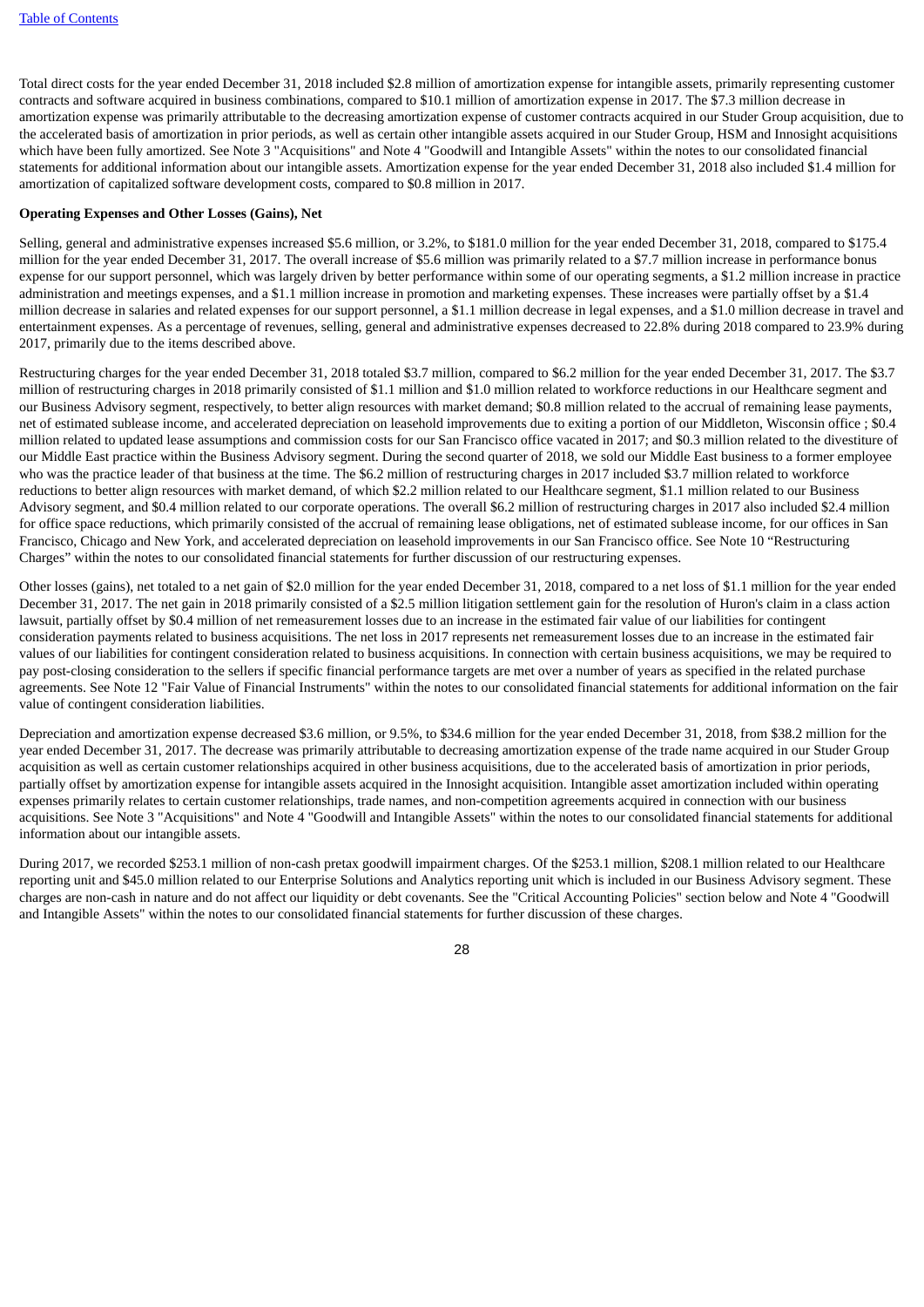## **Operating Income (Loss)**

Operating income increased \$259.6 million, to income of \$52.1 million for the year ended December 31, 2018, from a loss of \$207.5 million for the year ended December 31, 2017. The increase is primarily attributable to the \$253.1 million non-cash pretax goodwill impairment charges recorded in 2017. See the "Critical Accounting Policies" section below and Note 4 "Goodwill and Intangible Assets" within the notes to our consolidated financial statements for additional information about the goodwill impairment charges. Operating margin, which is defined as operating income (loss) expressed as a percentage of revenues, increased to 6.6% in 2018 compared to (28.3)% in 2017. The increase in operating margin was primarily attributable to the goodwill impairment charges recorded in 2017.

#### **Other Expense, Net**

Total other expense, net increased by \$11.8 million to \$26.9 million for the year ended December 31, 2018, from \$15.0 million for the year ended December 31, 2017. The increase in total other expense, net was primarily attributable to a \$5.8 million loss on the divestiture of our Middle East practice within our Business Advisory segment, compared to a \$0.9 million gain on the divestiture of our Life Sciences Compliance and Operations solution within our Business Advisory segment in 2017. During the second quarter of 2018, we sold our Middle East business to a former employee who was the practice leader of that business at the time. The increase in total other expense, net was also attributable to a \$1.6 million loss in the market value of our investments that are used to fund our deferred compensation liability, compared to a \$2.4 million gain for the same prior year period; and \$0.5 million of foreign currency transaction losses in 2018 compared \$0.4 million of gains in 2017.

#### **Income Tax Expense**

On December 22, 2017, the President of the United States signed into law the Tax Cuts and Jobs Act ("2017 Tax Reform"), a tax reform bill which, among other items, reduced the corporate federal income tax rate from 35% to 21% and moved from a worldwide tax system to a territorial system. As a result of the enactment of this legislation during the fourth quarter of 2017, we estimated the remeasurement of our net deferred taxes based on the new lower tax rate, as well as provided for additional one-time income tax expense estimates primarily related to the transition tax on accumulated foreign earnings and elimination of foreign tax credits for dividends that are subject to the 100 percent exemption in our consolidated financial statements as of and for the year ended December 31, 2017. In 2017 and the first nine months of 2018, we recorded provisional amounts for certain enactment-date effects of 2017 Tax Reform by applying the guidance in Staff Accounting Bulletin ("SAB") No. 118 because we had not yet completed our enactment-date accounting for these effects.

As of December 31, 2018, we have now completed our accounting for all of the enactment-date income tax effects of 2017 Tax Reform. For the year ended December 31, 2018, we recorded tax expense of \$2.2 million related to establishing a valuation allowance for foreign tax credits, a tax benefit of \$0.6 million related to the U.S. federal return to provision adjustments for the remeasurement of our net deferred taxes based on the new lower rate, and tax expense of \$0.2 million related to withholding tax on outside basis differences due to our change in assertion for permanent reinvestment. These amounts are recorded as a component of income tax expense from continuing operations.

For the year ended December 31, 2018, our effective tax rate was 44.7% as we recognized income tax expense from continuing operations of \$11.3 million on income from continuing operations of \$25.2 million. For the year ended December 31, 2017, our effective tax rate was 23.4% as we recognized income tax benefit from continuing operations of \$52.0 million on a loss from continuing operations of \$222.5 million.

The effective tax rate for 2018 was less favorable than the statutory rate, inclusive of state income taxes, of 26.2%, primarily due to \$1.8 million of discrete tax expense for valuation allowances, primarily due to uncertainties relating to the ability to utilize deferred tax assets recorded for foreign tax credits, which had an unfavorable impact of 6.9% on the effective tax rate; \$1.2 million of discrete tax expense for share-based compensation awards that vested during 2018, which had an unfavorable impact of 4.9% on the effective tax rate; \$0.6 million of additional tax expense related to disallowed executive compensation deductions, which had an unfavorable impact of 2.5% on the effective tax rate; and \$0.6 million of additional tax expense related to the change in fair value of contingent consideration, which had an unfavorable impact of 2.4% on the effective tax rate.

The effective tax rate for 2017 was less favorable than the statutory rate, inclusive of state income taxes, primarily due to the \$65.0 million non-deductible portion of the goodwill impairment charges related to the Healthcare and Enterprise Solutions and Analytics reporting units recorded in 2017; \$8.8 million of discrete income tax expense related to the enactment of the 2017 Tax Reform in the fourth quarter of 2017; and \$1.8 million of discrete tax expense for sharebased compensation related to the adoption of ASU 2016-09 *Improvements to Employee Share-Based Payment Accounting.* These unfavorable discrete items were partially offset by a \$2.7 million tax benefit recorded in the third quarter of 2017 related to a previously unrecognized tax benefit from our 2014 "checkthe-box" election. Refer to Note 16 "Income Taxes" within the notes to our consolidated financial statements for additional information related to our income tax expense.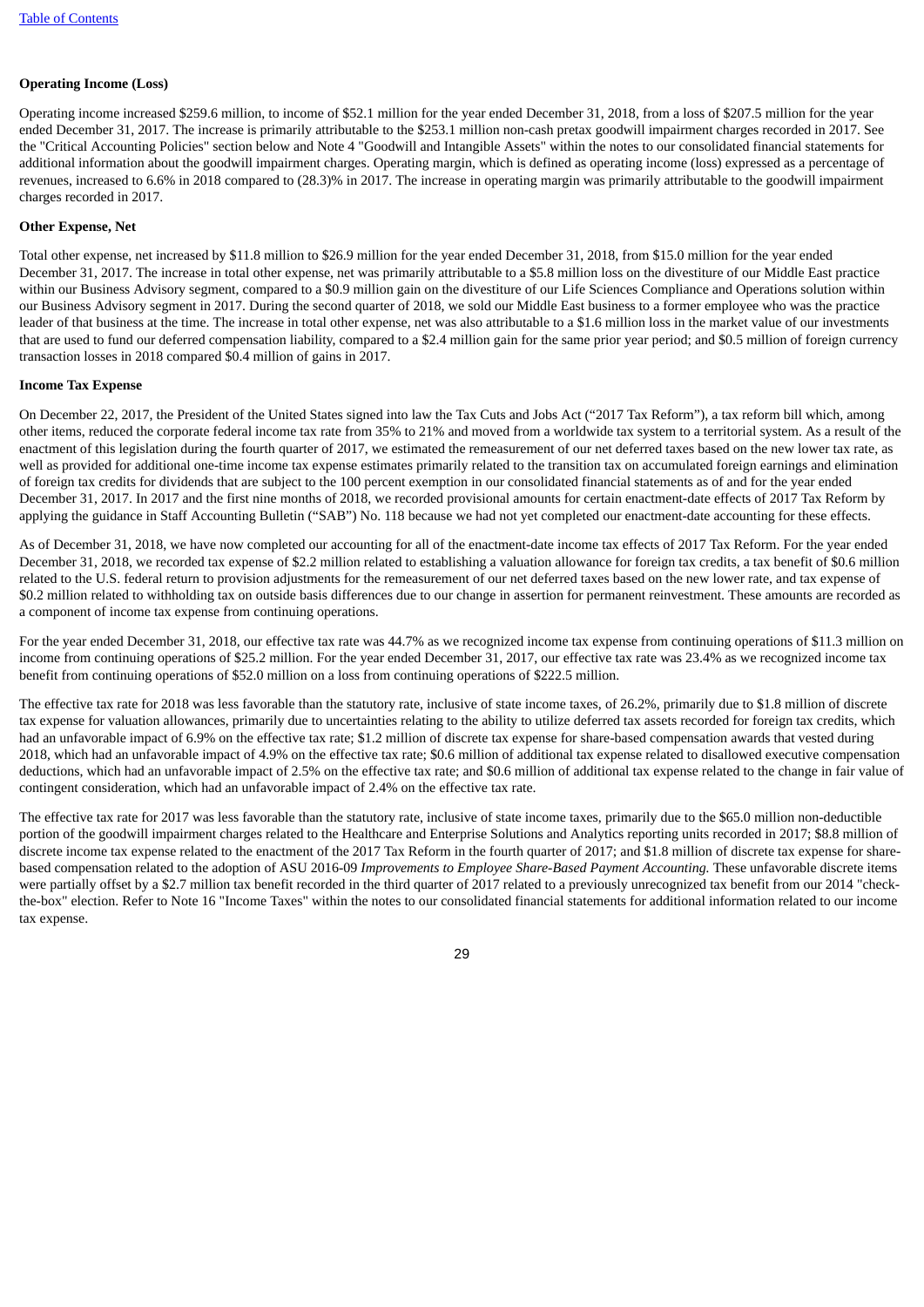## **Net Income (Loss) from Continuing Operations**

Net income from continuing operations increased by \$184.4 million, to net income from continuing operations of \$13.9 million for the year ended December 31, 2018, compared to a net loss from continuing operations of \$170.5 million for the year ended December 31, 2017. The increase was primarily attributable to the \$253.1 million of non-cash pretax goodwill impairment charges recorded in 2017. As a result of the increase in net income from continuing operations, diluted earnings per share from continuing operations for the year ended December 31, 2018 was \$0.63 compared to diluted loss per share from continuing operations of \$7.95 for 2017. The non-cash goodwill impairment charges had an \$8.40 unfavorable impact on diluted earnings per share from continuing operations in 2017.

## **EBITDA and Adjusted EBITDA**

EBITDA increased \$237.8 million, to earnings of \$83.1 million for the year ended December 31, 2018, from a loss of \$154.7 million for the year ended December 31, 2017. Adjusted EBITDA decreased \$13.6 million, or 13.0%, to \$91.0 million in 2018 from \$104.6 million in 2017. The increase in EBITDA was primarily attributable to the non-cash goodwill impairment charges of \$253.1 million recorded in 2017. The decrease in adjusted EBITDA was primarily due to the increase in performance bonus expense for our revenue-generating professionals and support personnel.

## **Adjusted Net Income from Continuing Operations**

Adjusted net income from continuing operations decreased \$0.8 million, or 1.6%, to \$45.8 million for the year ended December 31, 2018, compared to \$46.6 million for the year ended December 31, 2017. As a result of the decrease in adjusted net income from continuing operations, adjusted diluted earnings per share from continuing operations for 2018 was \$2.08, compared to \$2.15 for 2017.

#### **Segment Results**

## **Healthcare**

#### **Revenues**

Healthcare segment revenues increased \$7.9 million, or 2.2%, to \$364.8 million for the year ended December 31, 2018, from \$356.9 million for the year ended December 31, 2017.

For the year ended December 31, 2018, revenues from fixed-fee arrangements, time-and-expense arrangements, performance-based arrangements, and software support and maintenance and subscription arrangements represented 65.6%, 16.0%, 11.7%, and 6.7% of this segment's revenues, respectively, compared to 67.7%, 16.1%, 8.7%, and 7.5%, respectively, in 2017.

Of the overall \$7.9 million increase in revenues, \$13.0 million was attributable to an increase in revenues from our full-time billable consultants, partially offset by a \$5.1 million decrease in revenues generated by our full-time equivalents.

The increase in revenue attributable to our full-time billable consultants was primarily driven by increased demand for our performance improvement and technology and analytics solutions and reflected increases in the consultant utilization rate, the average number of full-time billable consultants, and the average billing rate. Performance-based fee revenue was \$42.7 million in 2018, and was recognized in accordance with ASC 606, which we adopted on a modified retrospective basis on January 1, 2018. Performance-based fee revenue was \$30.9 million in 2017, and was recognized in accordance with ASC 605, *Revenue Recognition*. Refer to Note 2 "Summary of Significant Accounting Policies" within the notes to our consolidated financial statements for additional information on our adoption of ASC 606. The level of performance-based fees earned may vary based on our clients' risk sharing preferences and the mix of services we provide.

The decrease in revenues attributable to our full-time equivalents was primarily driven by lower revenues in our Studer Group solution, partially offset by an increased use of contractors and part-time project consultants and an increase in license revenue; and reflected a decrease in revenue per full-time equivalent, partially offset by an increase in the average number of full-time equivalents in 2018 compared to 2017.

## **Operating Income**

Healthcare segment operating income decreased \$10.7 million, or 9.0%, to \$108.1 million for the year ended December 31, 2018, from \$118.8 million for the year ended December 31, 2017. The Healthcare segment operating margin, defined as segment operating income expressed as a percentage of segment revenues, decreased to 29.6% in 2018 from 33.3% in 2017. The decrease in this segment's operating margin was primarily attributable to an increase in performance bonus expense for both our revenue-generating professionals and support personnel, as well as an increase in contractor expenses and signing and retention bonuses for our revenue-generating professionals, all as percentages of revenue, partially offset by a decrease in intangible asset amortization expense.

The non-cash goodwill impairment charge related to our Healthcare segment discussed above within the consolidated results is not allocated at the segment level because the underlying goodwill asset is reflective of our corporate investment in the segments. We do not include the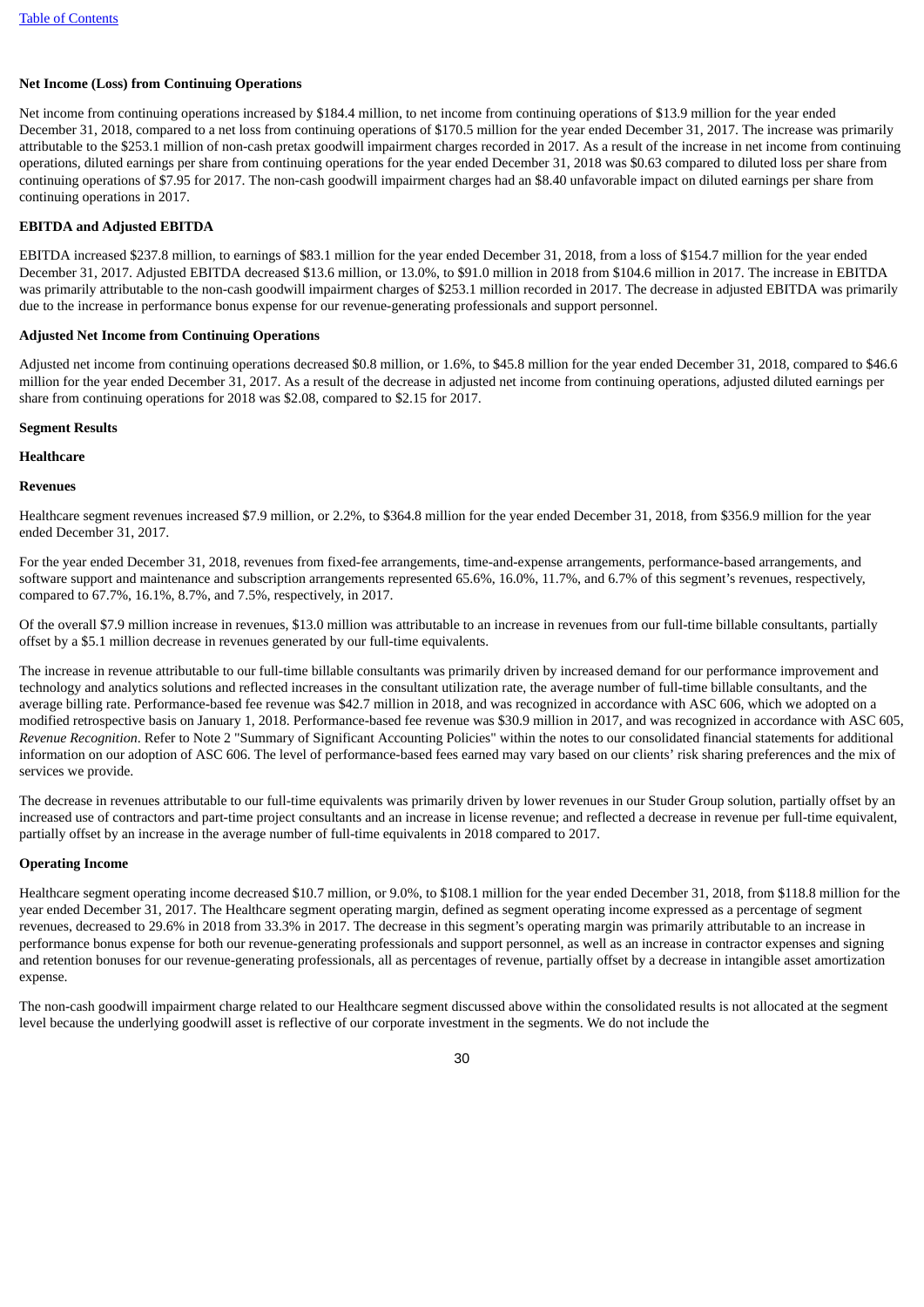impact of goodwill impairment charges in our evaluation of segment performance. See the "Critical Accounting Policies" section below and Note 4 "Goodwill and Intangibles Assets" within the notes to our consolidated financial statements for further discussion of this charge.

#### **Business Advisory**

## **Revenues**

Business Advisory segment revenues increased \$28.4 million, or 13.7%, to \$236.2 million for the year ended December 31, 2018, from \$207.8 million for the year ended December 31, 2017. Revenues for 2018 included \$6.4 million of incremental revenues due to the full period impact of our acquisition of Innosight, which was completed in March 2017.

For the year ended December 31, 2018, revenues from fixed-fee arrangements, time-and-expense arrangements, performance-based arrangements, and software support and maintenance and subscription arrangements represented 41.5%, 54.5%, 2.3%, and 1.7% of this segment's revenues, respectively, compared to 34.8%, 61.4%, 2.1%, and 1.7%, respectively, in 2017. Performance-based fee revenue for the year ended December 31, 2018 was \$5.4 million compared to \$4.5 million in 2017. Refer to Note 2 "Summary of Significant Accounting Policies" within the notes to our consolidated financial statements for additional information on our adoption of ASC 606. The level of performance-based fees earned may vary based on our clients' preferences and the mix of services we provide.

Of the overall \$28.4 million increase in revenues, \$26.8 million was attributable to our full-time billable consultants and \$1.6 million was attributable to our full-time equivalents. The increase in revenues from our full-time billable consultants was driven by increases in the average billing rate, the average number of full-time billable consultants, and the consultant utilization rate. The increase in revenues from our full-time equivalents reflected increases in the average number of full-time equivalents and revenue per full-time equivalent in 2018 compared to 2017.

## **Operating Income**

Business Advisory segment operating income increased by \$4.0 million, or 8.6%, to \$50.6 million for the year ended December 31, 2018, compared to \$46.6 million for the year ended December 31, 2017. Segment operating margin decreased to 21.4% for 2018 from 22.4% for 2017. The decrease in this segment's operating margin was primarily attributable to an increase in performance bonus expense for our revenue-generating professionals as a percentage of revenues, largely offset by revenue growth that outpaced the increase in salaries and related expenses for our revenue-generating professionals and decreases in salaries and related expenses for our support personnel, intangible asset amortization expense, and contractor expense.

The non-cash goodwill impairment charge recorded in 2017 related to the Enterprise Solutions and Analytics practice, which is part of the Business Advisory segment, discussed above within the consolidated results, is not allocated at the segment level because the underlying goodwill asset is reflective of our corporate investment in the segments. We do not include the impact of goodwill impairment charges in our evaluation of segment performance. See the "Critical Accounting Policies" section below and Note 4 "Goodwill and Intangibles Assets" within the notes to our consolidated financial statements for further discussion of this charge.

## **Education**

## **Revenues**

Education segment revenues increased \$26.3 million, or 15.6%, to \$194.2 million for the year ended December 31, 2018, from \$167.9 million for the year ended December 31, 2017.

For the year ended December 31, 2018, revenues from fixed-fee arrangements, time-and-expense arrangements, and software support and maintenance and subscription arrangements represented 20.4%, 72.5%, and 7.1% of this segment's revenues, respectively. For the year ended December 31, 2017, revenues from fixed-fee engagements, time-and-expense engagements, performance-based engagements, and software support and maintenance and subscription arrangements represented 16.6%, 77.5%, 0.2%, and 5.7%, of this segment's revenues, respectively.

Of the overall \$26.3 million increase in revenues, \$22.5 million was attributable to our full-time billable consultants and \$3.8 million was attributable to our full-time equivalents. The increase in revenues from our full-time billable consultants reflected increases in the average number of full-time billable consultants and the consultant utilization rate, partially offset by a decrease in the average billing rate. The increase in revenues from our full-time equivalents was driven by an increased use of our part-time project consultants and an increase in license revenues; and reflected increases in the average number of fulltime equivalents and revenue per full-time equivalent in 2018 compared to 2017.

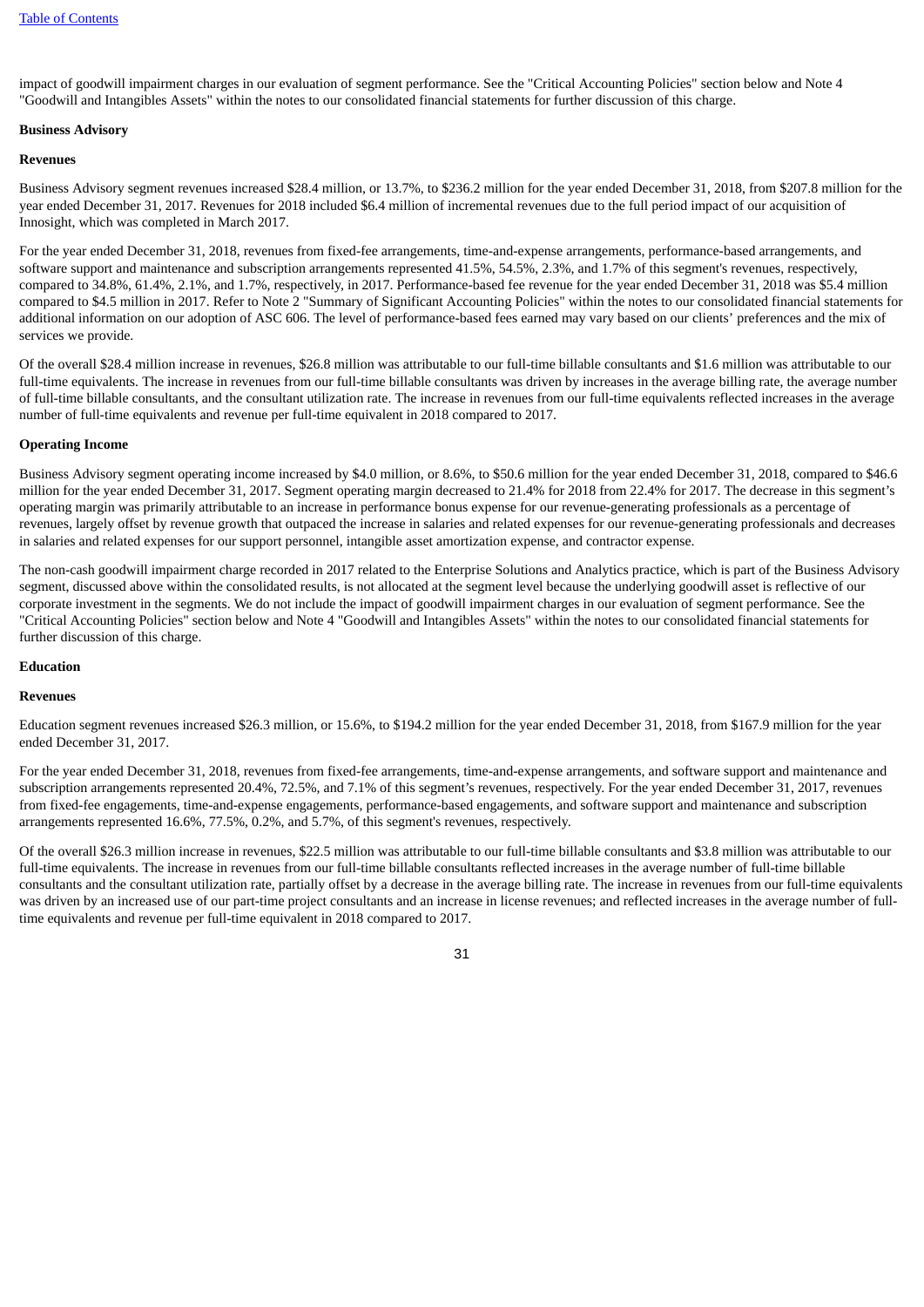### **Operating Income**

Education segment operating income increased \$7.9 million, or 19.7%, to \$48.2 million for the year ended December 31, 2018, from \$40.3 million for the year ended December 31, 2017. The Education segment operating margin increased to 24.8% for 2018 from 24.0% for 2017. The increase in this segment's operating margin was primarily attributable to decreases in salaries and related expenses for our support personnel and contractor expense, as well as revenue growth that outpaced the increase in performance bonus expense for our revenue-generating professionals, partially offset by an increase in salaries and related expenses for our revenue generating professionals as a percentage of revenues.

#### **Year Ended December 31, 2017 Compared to Year Ended December 31, 2016**

#### **Revenues**

Revenues increased \$6.3 million, or 0.9%, to \$732.6 million for the year ended December 31, 2017, from \$726.3 million for the year ended December 31, 2016. Revenues for 2017 included \$43.9 million from our acquisitions of Innosight and Pope Woodhead, which were completed in the first quarter of 2017, and \$13.9 million of incremental revenues due to the full year impact of our acquisitions of MyRounding and HSM Consulting, which were completed in the first and third quarters of 2016, respectively. Revenues for 2017 also included a full period impact of our acquisition of the U.S. assets of ADI Strategies and revenues from our acquisition of the international assets of ADI Strategies. These acquisitions were completed in May 2016 and April 2017, respectively, and have since been fully integrated into the Business Advisory segment.

Of the overall \$6.3 million increase in revenues, \$10.6 million was attributable to our full-time billable consultants, partially offset by a \$4.3 million decrease in revenues attributable to our full-time equivalents.

The increase in full-time billable consultant revenues was driven by an increase in the average number of full-time billable consultants, partially offset by decreases in the average billing rate and consultant utilization rate. As discussed below in Segment Results, this increase in full-time billable consultant revenues reflected our acquisitions of Innosight and Pope Woodhead, as well as strengthened demand for services in our Business Advisory and Education segments, partially offset by decreased demand for services in our Healthcare segment.

The decrease in full-time equivalent revenues was primarily attributable to a decrease in the revenue from our Studer Group solution within our Healthcare segment as discussed below in Segment Results.

#### **Total Direct Costs**

Our total direct costs, including amortization of intangible assets and software development costs, increased \$13.0 million, or 2.9%, to \$465.7 million for the year ended December 31, 2017 from \$452.7 million for the year ended December 31, 2016. The overall \$13.0 million increase in direct costs primarily related to a \$17.5 million increase in salaries and related expenses for our revenue-generating professionals, which was largely driven by increased headcount from acquisitions and our continued investment in revenue-generating consultants in our cloud-based enterprise resource planning (ERP) implementation practices, partially offset by a decrease in salaries and related expenses in our Healthcare segment as a result of headcount reductions. Additional increases in direct costs included a \$3.3 million increase in contractor expense and a \$2.7 million increase in signing and retention bonus expense for our revenue-generating professionals. All of these increases were partially offset by a \$5.6 million decrease in performance bonus expense for our revenue-generating professionals, a \$4.0 million decrease in intangible asset amortization expense, and a \$1.2 million decrease in share-based compensation expense for our revenue-generating professionals. As a percentage of revenues, our total direct costs increased to 63.6% during 2017 compared to 62.3% during 2016, primarily due to the items described above.

Total direct costs for the year ended December 31, 2017 included \$10.9 million of amortization expense for intangible assets, primarily representing customer contracts and software acquired in business combinations, and internal software development costs, compared to \$15.1 million of amortization expense in 2016. The \$4.2 million decrease in amortization expense was primarily attributable to the decreasing amortization expense of customer contracts acquired in our Studer Group acquisition, due to the accelerated basis of amortization, and the customer contracts acquired as part of our acquisition of the U.S. assets of ADI Strategies which were fully amortized in 2016, partially offset by the amortization of intangible assets acquired in the acquisitions of Innosight and HSM Consulting. See Note 3 "Acquisitions" and Note 4 "Goodwill and Intangible Assets" within the notes to our consolidated financial statements for additional information about our intangible assets.

## **Operating Expenses and Other Gains, Net**

Selling, general and administrative expenses increased \$15.2 million, or 9.5%, to \$175.4 million for the year ended December 31, 2017, compared to \$160.2 million for the year ended December 31, 2016. Selling, general and administrative expenses for 2017 included \$14.5 million from Innosight and Pope Woodhead. The overall increase of \$15.2 million was primarily related to a \$10.4 million increase in salaries and related expenses for our support personnel; a \$2.7 million increase in facilities and other office-related expenses; a \$2.0 million increase in travel related costs, largely related to the operations of our aircraft purchased in connection with our Innosight acquisition; a \$1.4 million

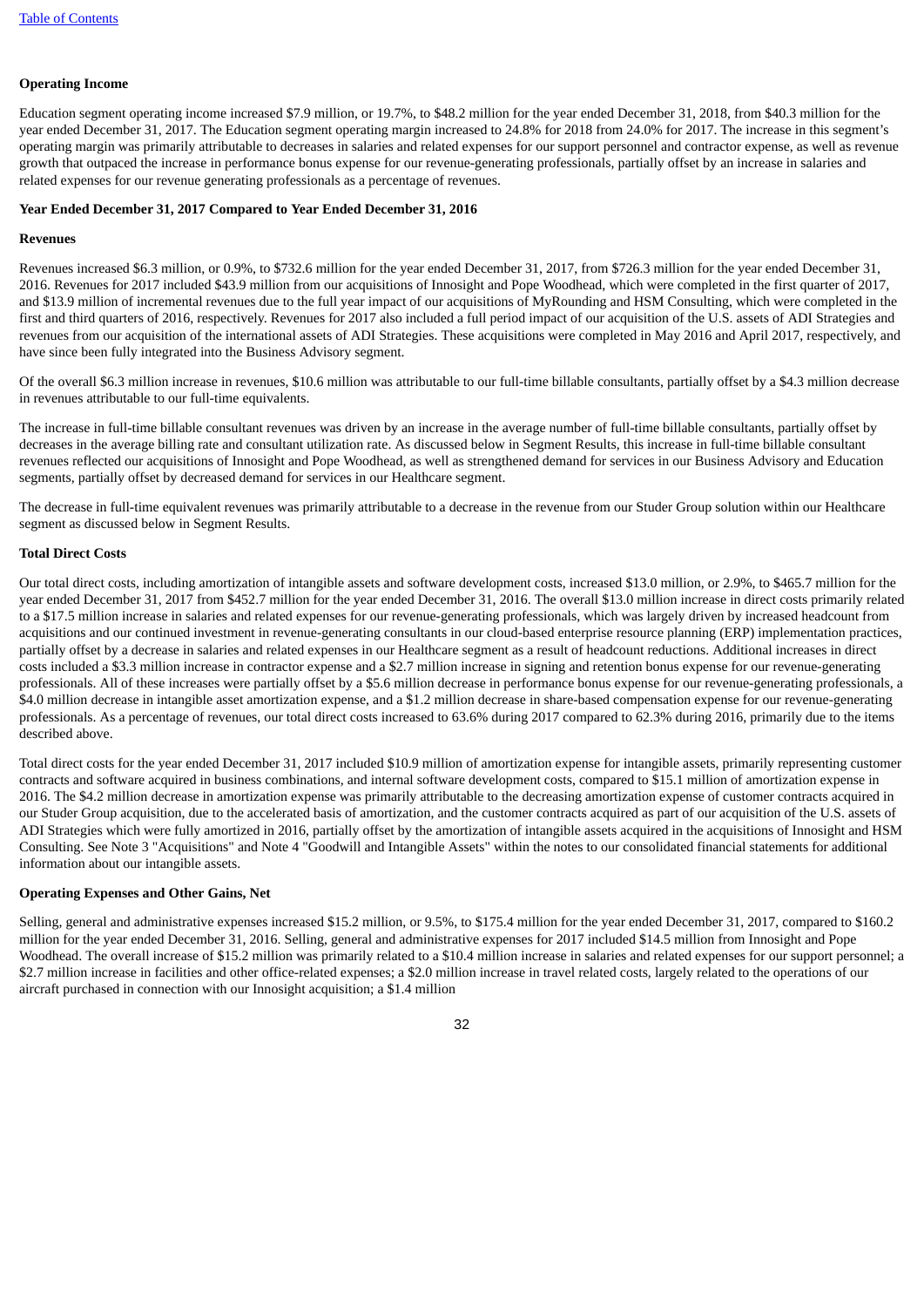increase in third-party consulting expenses; a \$1.0 million increase in promotion and sponsorship expenses; and a \$0.9 million increase in signing and retention bonus expense for our support personnel. These increases were partially offset by a \$2.6 million decrease in performance bonus expenses for our support personnel, a \$1.1 million decrease in legal expenses, and a \$1.0 million decrease in share-based compensation expense for our support personnel. As a percentage of revenues, selling, general and administrative expenses increased to 23.9% during 2017 compared to 22.1% during 2016, primarily due to the items described above.

Restructuring charges for the year ended December 31, 2017 totaled \$6.2 million, compared to \$9.6 million for the year ended December 31, 2016. The \$6.2 million of restructuring charges in 2017 included \$3.7 million related to workforce reductions to better align resources with market demand, of which \$2.2 million related to our Healthcare segment, \$1.1 million related to our Business Advisory segment, and \$0.4 million related to our corporate operations. The overall \$6.2 million of restructuring charges also included \$2.4 million of office space reductions, which primarily consisted of the accrual of remaining lease obligations, net of estimated sublease income, due to relocating our San Francisco office to a smaller space and consolidating our Chicago and New York offices, and accelerated depreciation on leasehold improvements in our San Francisco office. The \$9.6 million of restructuring charges in 2016 primarily consisted of \$7.3 million related to workforce reductions, of which \$5.8 million related to our Healthcare segment and \$0.6 million related to our Business Advisory segment, both to better align resources with market demand, and \$0.9 million related to our corporate operations primarily to adjust our infrastructure to align with our Legal divestiture. The \$9.6 million of restructuring charges also included \$1.5 million related to updated lease accrual assumptions, primarily for our Washington, D.C. space vacated in the fourth quarter of 2014, and \$0.8 million related to the wind down of our foreign operations based in the Middle East and other exit costs. See Note 10 "Restructuring Charges" within the notes to our consolidated financial statements for further discussion of our restructuring expenses.

Other gains (losses), net totaled a net loss of \$1.1 million for the year ended December 31, 2017, compared to a net gain of \$2.0 million for the year ended December 31, 2016. The net loss in 2017 and the net gain in 2016 represent the changes in the estimated fair values of our liabilities for contingent consideration related to business acquisitions. In connection with certain business acquisitions, we may be required to pay post-closing consideration to the sellers if specific financial performance targets are met over a number of years as specified in the related purchase agreements. See Note 12 "Fair Value of Financial Instruments" within the notes to our consolidated financial statements for additional information on the fair value of contingent consideration liabilities.

Depreciation and amortization expense increased \$6.7 million, or 21.3%, to \$38.2 million for the year ended December 31, 2017, from \$31.5 million for the year ended December 31, 2016. The increase was primarily attributable to amortization expense for intangible assets acquired in the Innosight, Pope Woodhead, and ADI Strategies acquisitions, and an increase in amortization expense for a customer-related intangible asset acquired in the Studer Group acquisition. Intangible asset amortization included within operating expenses primarily relates to certain customer relationships, trade names, and noncompetition agreements acquired in connection with our business acquisitions. See Note 3 "Acquisitions" and Note 4 "Goodwill and Intangible Assets" within the notes to our consolidated financial statements for additional information about our intangible assets.

During 2017, we recorded \$253.1 million of non-cash goodwill impairment charges. Of the \$253.1 million, \$208.1 million related to our Healthcare reporting unit and \$45.0 million related to our Enterprise Solutions and Analytics reporting unit which is included in our Business Advisory segment. These charges are non-cash in nature and do not affect our liquidity or debt covenants. See the "Critical Accounting Policies" section below and Note 4 "Goodwill and Intangible Assets" within the notes to our consolidated financial statements for further discussion of these charges.

## **Operating Income (Loss)**

Operating income decreased \$281.7 million, to a loss of \$207.5 million for the year ended December 31, 2017, from income of \$74.2 million for the year ended December 31, 2016. The decrease is primarily attributable to the \$253.1 million non-cash pretax goodwill impairment charges recorded in 2017. See the "Critical Accounting Policies" section below and Note 4 "Goodwill and Intangible Assets" within the notes to our consolidated financial statements for additional information about the non-cash goodwill impairment charges. Operating margin, which is defined as operating income (loss) expressed as a percentage of revenues, decreased to (28.3)% in 2017 compared to 10.2% in 2016. The decrease in operating margin was primarily attributable to the goodwill impairment charges, as well as increases in salaries and related expenses for both our revenue-generating professionals and support personnel.

#### **Other Expense, Net**

Total other expense, net decreased slightly to \$15.0 million for the year ended December 31, 2017, from \$15.1 million for the year ended December 31, 2016. The decrease was primarily attributable to a \$2.4 million gain on the market value of our investments that are used to fund our deferred compensation liability, compared to a \$1.2 million gain in 2016, as well as a \$0.9 million gain on the sale of our Life Sciences Compliance and Operations solution ("LS C&O") within our Business Advisory segment in the second quarter of 2017, and a \$0.4 million increase in foreign currency transaction gains. These decreases were largely offset by a \$2.3 million increase in interest expense, net of interest income due to higher levels of borrowings and higher interest rates under our credit facility during 2017 compared to 2016. See Note 4 "Goodwill and Intangible Assets" within the notes to our consolidated financial statements for additional information on the sale of LS C&O.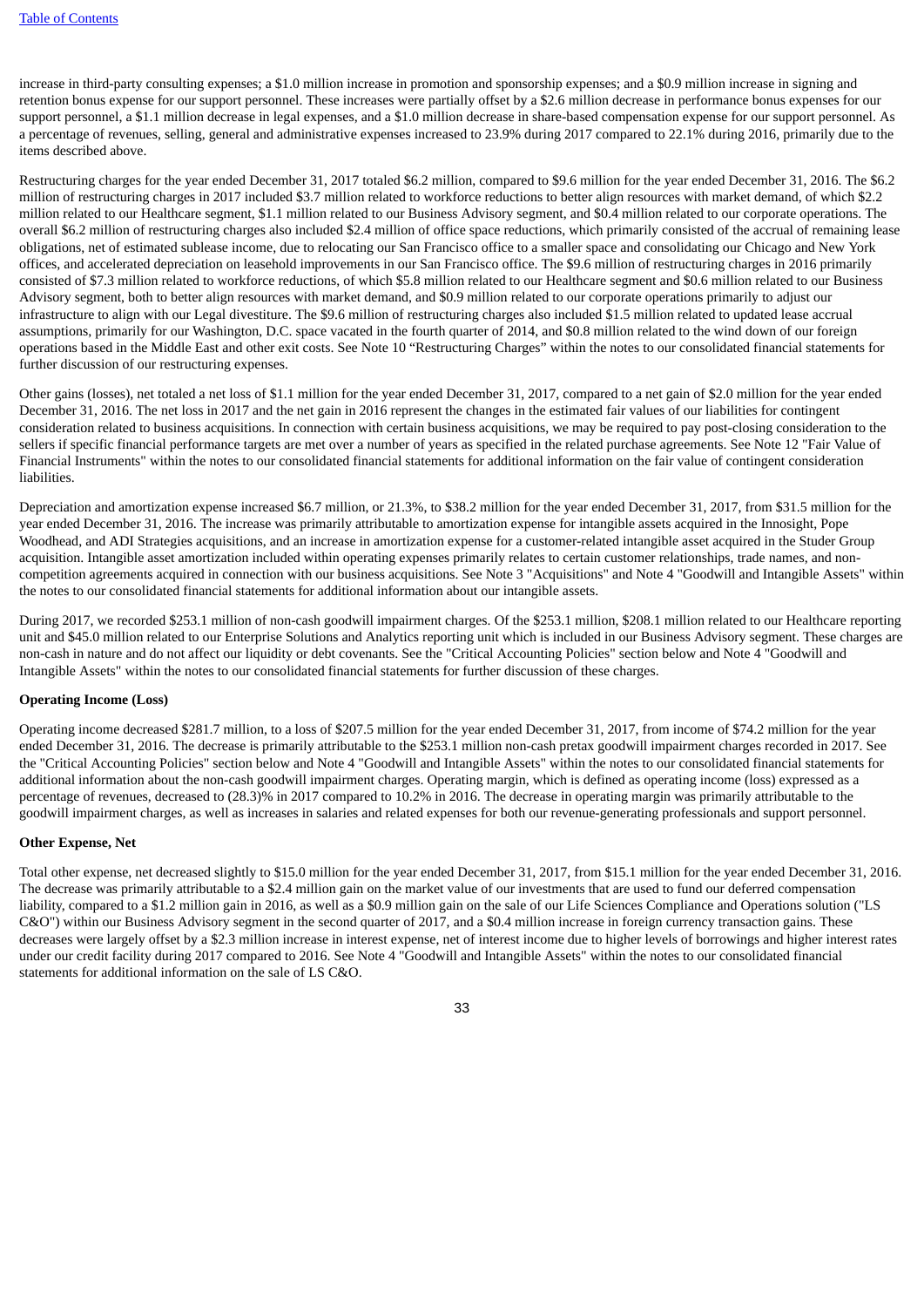## **Income Tax Expense**

For the year ended December 31, 2017, our effective tax rate was 23.4% as we recognized income tax benefit from continuing operations of \$52.0 million on a loss from continuing operations of \$222.5 million. For the year ended December 31, 2016, our effective tax rate was 33.3% as we recognized income tax expense from continuing operations of \$19.7 million on income from continuing operations of \$59.2 million. The effective tax rate for 2017 was less favorable than the statutory rate, inclusive of state income taxes, primarily due to the \$65.0 million non-deductible portion of the goodwill impairment charges related to the Healthcare and Enterprise Solutions and Analytics reporting units recorded in 2017; \$8.8 million of discrete income tax expense related to the enactment of the 2017 Tax Reform in the fourth quarter of 2017; and \$1.8 million of discrete tax expense for share-based compensation related to the adoption of ASU 2016-09 *Improvements to Employee Share-Based Payment Accounting.* Refer to Note 2 "Summary of Significant Accounting Policies" for additional information on the adoption of ASU 2016-09. These unfavorable discrete items were partially offset by a \$2.7 million tax benefit recorded in the third quarter of 2017 related to a previously unrecognized tax benefit from our 2014 "check-the-box" election.

On December 22, 2017, the President of the United States signed into law the Tax Cuts and Jobs Act ("2017 Tax Reform"), a tax reform bill which, among other items, reduces the current corporate federal income tax rate from 35% to 21% and moves from a worldwide tax system to a territorial system. The rate reduction is effective January 1, 2018. As a result of the enactment of the legislation in 2017, we estimated the remeasurement of our net deferred taxes based on the new lower tax rate, as well as provided for additional one-time income tax expense estimates primarily related to the transition tax on accumulated foreign earnings and elimination of foreign tax credits for dividends that are subject to the 100 percent exemption in our consolidated financial statements as of and for the year ended December 31, 2017. Our provisional analysis resulted in \$8.8 million of additional income tax expense for the year ended December 31, 2017. Of the \$8.8 million, \$7.9 million related to the remeasurement of our deferred tax balances at the lower federal income tax rate; \$0.6 million related to the transition tax on accumulated foreign earnings, net of applicable foreign tax credits; and \$0.3 million related to withholding tax on outside basis differences due to our change in assertion for permanent reinvestment. The impacts on our financial statements as of December 31, 2017, as a result of 2017 Tax Reform, were considered preliminary and based on the information that was currently available at that time. These provisional results were subject to future adjustments as additional analysis was anticipated based on technical corrections and regulatory interpretations to come. We expected to finalize the analysis as soon as practicable, but, in accordance with Staff Accounting Bulletin ("SAB") No. 118, which was issued as a result of 2017 Tax Reform, not later than one year from the enactment date. Changes to our provisional analysis are included as an adjustment to tax expense or benefit in the period the amounts are determined. As of December 31, 2018, we have completed our accounting for all of the enactment-date income tax effects of 2017 Tax Reform. See Note 16 "Income Taxes" within the notes to our consolidated financial statements for further discussion of the accounting impact of 2017 Tax Reform.

The effective tax rate for 2016 was lower than the statutory rate, inclusive of state income taxes, primarily due to valuation allowance reductions, certain credits and deductions, non-taxable income, and a discrete tax benefit related to share-based compensation, partially offset by non-deductible business expenses. In 2016, we released certain valuation allowances primarily related to foreign tax credits, as we expect to have sufficient foreign source income to utilize these credits before their expiration.

#### **Net Income (Loss) from Continuing Operations**

Net income from continuing operations decreased by \$210.0 million, to a net loss from continuing operations of \$170.5 million for the year ended December 31, 2017, compared to net income from continuing operations of \$39.5 million for the year ended December 31, 2016. The decrease was primarily attributable to the \$253.1 million non-cash pretax goodwill impairment charges recorded in 2017. As a result of the decrease in net income from continuing operations, diluted loss per share from continuing operations for the year ended December 31, 2017 was \$7.95 compared to diluted earnings per share from continuing operations of \$1.84 for 2016. The non-cash goodwill impairment charges had an \$8.40 unfavorable impact on diluted earnings per share from continuing operations in 2017.

## **Discontinued Operations**

Net income from discontinued operations for the year ended December 31, 2017 was \$0.4 million and primarily related to updated lease assumptions for vacated office spaces directly related to the sale of the Huron Legal segment. Net loss from discontinued operations for the year ended December 31, 2016 was \$1.9 million and primarily related to obligations for former employees, legal fees, and updated lease assumptions for vacated office spaces directly related to the sale of the Huron Legal segment.

## **EBITDA and Adjusted EBITDA**

EBITDA decreased \$276.8 million, to a loss of \$154.7 million for the year ended December 31, 2017, from earnings of \$122.1 million for the year ended December 31, 2016. Adjusted EBITDA decreased \$25.1 million, or 19.3%, to \$104.6 million in 2017 from \$129.7 million in 2016. The decrease in EBITDA was primarily attributable to the non-cash goodwill impairment charges of \$253.1 million recorded in 2017. The decrease in adjusted EBITDA was primarily due to the decrease in segment operating income, as discussed below in Segment Results, as well as an increase in corporate expenses primarily due to our acquisitions of Innosight and Pope Woodhead.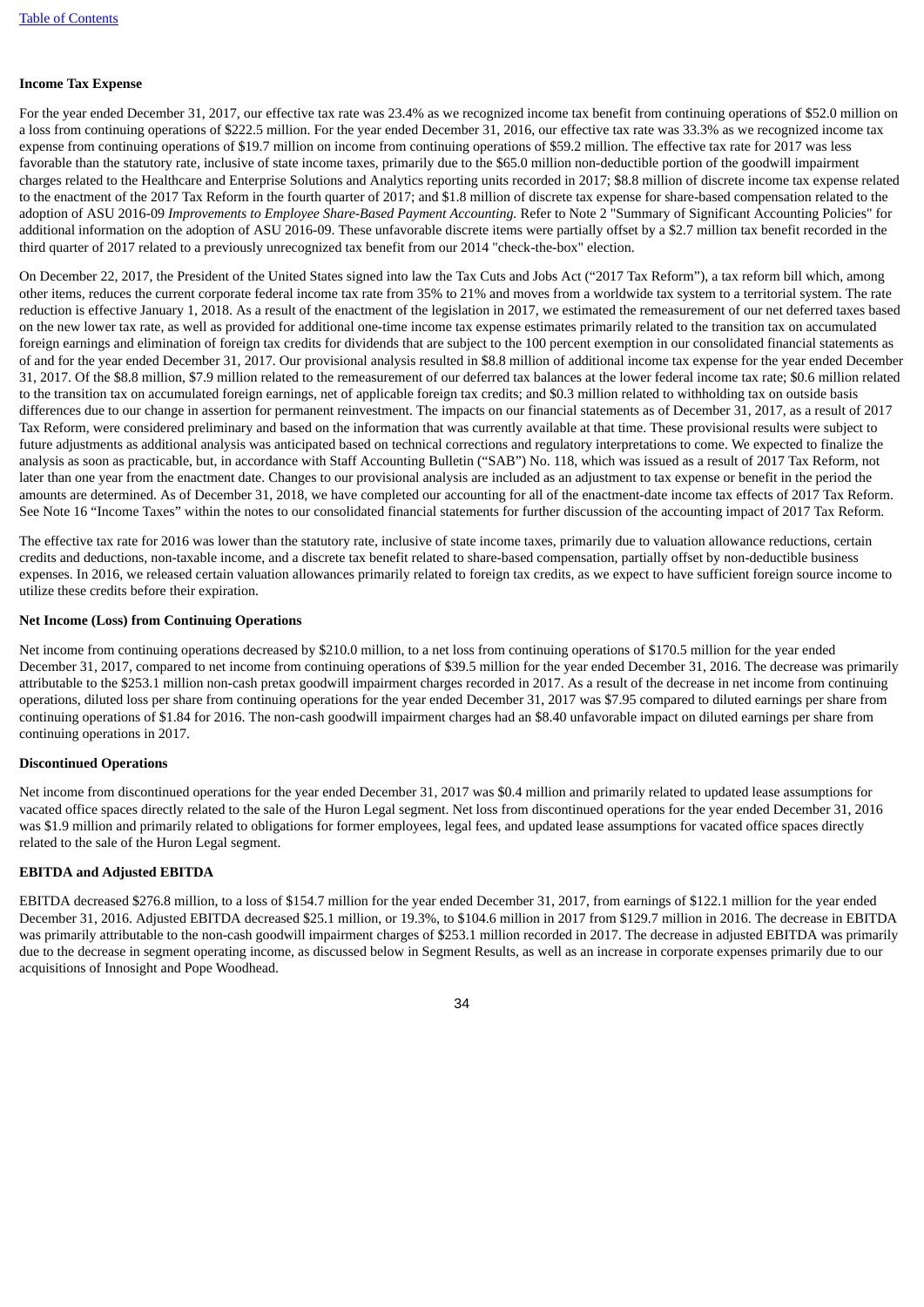# **Adjusted Net Income from Continuing Operations**

Adjusted net income from continuing operations decreased \$22.1 million, or 32.2%, to \$46.6 million for the year ended December 31, 2017, compared to \$68.7 million for the year ended December 31, 2016. As a result of the decrease in adjusted net income from continuing operations, adjusted diluted earnings per share from continuing operations for 2017 was \$2.15, compared to \$3.21 for 2016.

# **Segment Results**

# **Healthcare**

# **Revenues**

Healthcare segment revenues decreased \$68.0 million, or 16.0%, to \$356.9 million for the year ended December 31, 2017, from \$424.9 million for the year ended December 31, 2016. Revenues for 2017 included \$13.9 million of incremental revenues due to the full year impact of our acquisitions of MyRounding and HSM Consulting, which were completed in the first and third quarters of 2016, respectively.

For the year ended December 31, 2017, revenues from fixed-fee engagements, time-and-expense engagements, performance-based arrangements, and software support and maintenance and subscription arrangements represented 67.7%, 16.1%, 8.7%, and 7.5% of this segment's revenues, respectively, compared to 68.9%, 11.6%, 13.5%, and 6.0%, respectively, in 2016.

Of the overall \$68.0 million decrease in revenues, \$65.5 million was attributable to a decrease in revenue from our full-time billable consultants, and \$2.5 million was attributable to a decrease in revenue generated by our full-time equivalents.

The decrease in revenue attributable to our full-time billable consultants was primarily driven by decreased demand for our performance improvement solution and reflected decreases in the average number of full-time billable consultants and the average billing rate, partially offset by an increase in the consultant utilization rate. Performance-based fee revenue was \$30.9 million in 2017 compared to \$57.2 million in 2016. The level of performance-based fees earned may vary based on our clients' risk sharing preferences and the mix of services we provide. Performance-based fee arrangements may also cause significant variations in revenues, operating results, and average billing rates due to our level of execution and the timing of achievement of the performancebased criteria.

The decrease in full-time equivalent revenues was primarily driven by a decreased demand for our Studer Group solution and reflected a decrease in revenue per full-time equivalent, partially offset by an increase in the average number of full-time equivalents in 2017 compared to 2016.

#### **Operating Income**

Healthcare segment operating income decreased \$29.1 million, or 19.7%, to \$118.8 million for the year ended December 31, 2017, from \$147.9 million for the year ended December 31, 2016. The Healthcare segment operating margin, defined as segment operating income expressed as a percentage of segment revenues, decreased to 33.3% in 2017 from 34.8% in 2016. The decrease in this segment's operating margin was primarily attributable to an increase, as a percentage of revenues, in salaries and related expenses for both our support personnel and revenue-generating professionals, as well as an increase in contractor expenses, partially offset by decreases in restructuring charges, performance bonus expense for our revenue-generating professionals, and intangible asset amortization expense, all as a percentage of revenues, in 2017 compared to 2016.

The non-cash goodwill impairment charge related to our Healthcare segment discussed above within the consolidated results is not allocated at the segment level because the underlying goodwill asset is reflective of our corporate investment in the segments. We do not include the impact of goodwill impairment charges in our evaluation of segment performance. See the "Critical Accounting Policies" section below and Note 4 "Goodwill and Intangibles Assets" within the notes to our consolidated financial statements for further discussion of this charge and our most recent goodwill impairment test performed as of November 30, 2017. We will continue to evaluate goodwill for impairment during future periods. Any future significant decline in the performance of the Healthcare segment compared to our internal forecasts could result in another non-cash goodwill impairment charge.

# **Business Advisory**

#### **Revenues**

Business Advisory segment revenues increased \$56.2 million, or 37.1%, to \$207.8 million for the year ended December 31, 2017, from \$151.5 million for the year ended December 31, 2016. Revenues for 2017 included \$43.9 million from our acquisitions of Innosight and Pope Woodhead, which were completed in the first quarter of 2017. Revenues for 2017 also included a full period impact of our acquisition of the U.S. assets of ADI Strategies and revenues from our acquisition of the international assets of ADI Strategies. These acquisitions were completed in May 2016 and April 2017, respectively, and have since been fully integrated into the Business Advisory segment.

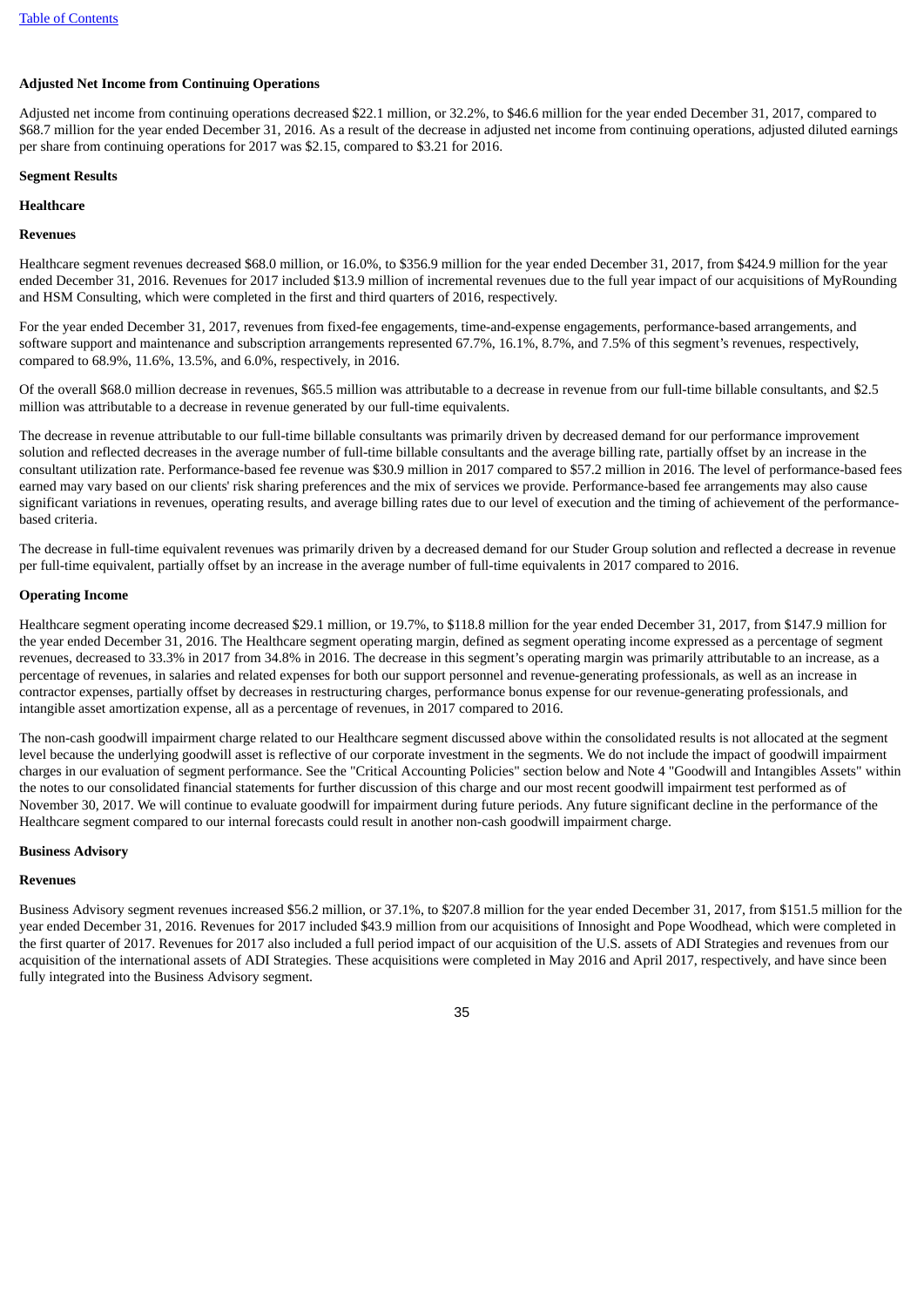For the year ended December 31, 2017, revenues from fixed-fee engagements, time-and-expense engagements, performance-based engagements, and software support and maintenance and subscription arrangements represented 34.8%, 61.4%, 2.1%, and 1.7% of this segment's revenues, respectively, compared to 19.8%, 74.6%, 4.1%, and 1.5%, respectively, in 2016. Performance-based fee revenue for the year ended December 31, 2017 was \$4.5 million compared to \$6.2 million in 2016. The level of performance-based fees earned may vary based on our clients' preferences and the mix of services we provide. Performance-based fee arrangements may cause significant variations in revenues, operating results, and average billing rates due to our level of execution and the timing of achievement of the performance-based criteria.

The overall \$56.2 million increase in revenues was primarily attributable to an increase in revenue generated by our full-time billable consultants. The increase in revenue from our full-time billable consultants was primarily driven by our acquisitions of Innosight, ADI Strategies, and Pope Woodhead, and reflected an increase in the average number of full-time billable consultants, partially offset by decreases in the average billing rate and consultant utilization rate.

#### **Operating Income**

Business Advisory segment operating income increased by \$17.2 million, or 58.6%, to \$46.6 million for the year ended December 31, 2017, compared to \$29.4 million for the year ended December 31, 2016. Segment operating margin increased to 22.4% for 2017 from 19.4% for 2016. The increase in this segment's operating margin was primarily attributable to decreases in performance bonus expense and share-based compensation for our revenue-generating professionals, as well as a decrease in contractor expense. These increases to operating margin were partially offset by increases in salaries and related expenses for our revenue-generating professionals; travel related costs, largely related to the operations of our aircraft purchased in connection with our Innosight acquisition; third-party consulting expenses; and signing and retention bonus expense for our revenue-generating professionals, all as a percentage of revenues.

While the Business Advisory segment's revenues and operating income increased year-over-year, the Enterprise Solutions and Analytics practice within this segment experienced a decline in revenues and operating income in the fourth quarter of 2017 compared to the third quarter of 2017. During the first three quarters of 2017, the performance of Enterprise Solutions and Analytics continued to reasonably meet our expectations. However, both revenues and operating margin during the fourth quarter of 2017 fell short of our expectations resulting in a reduction in workforce within the reporting unit during that quarter. As a result, our goodwill impairment test conducted as of November 30, 2017, indicated that the fair value of the Enterprise Solutions and Analytics reporting unit no longer exceeded its carrying value, and we recorded a \$45.0 million non-cash pretax goodwill impairment charge to write off the entire carrying value of this reporting unit's goodwill.

This non-cash goodwill impairment charge is not allocated at the segment level because the underlying goodwill asset is reflective of our corporate investment in the segments. We do not include the impact of goodwill impairment charges in our evaluation of segment performance. See the "Critical Accounting Policies" section below and Note 4 "Goodwill and Intangibles Assets" within the notes to our consolidated financial statements for further discussion of this charge.

#### **Education**

#### **Revenues**

Education segment revenues increased \$18.1 million, or 12.1%, to \$167.9 million for the year ended December 31, 2017, from \$149.8 million for the year ended December 31, 2016.

For the year ended December 31, 2017, revenues from fixed-fee engagements, time-and-expense engagements, performance-based arrangements, and software support and maintenance and subscription arrangements represented 16.6%, 77.5%, 0.2%, and 5.7% of this segment's revenues, respectively, compared to 14.4%, 78.9%, 0.7%, and 6.0%, respectively, during 2016.

Of the overall \$18.1 million increase in revenues, \$20.0 million was attributable to an increase in revenue generated by our full-time billable consultants, partially offset by a \$1.9 million decrease in revenue generated by our full-time equivalents. The increase in revenues from our full-time billable consultants reflected an increase in the average number of full-time billable consultants and the consultant utilization rate, partially offset by a decrease in the average billing rate. The decrease in revenue from our full-time equivalents reflected decreases in the average number of full-time equivalents and revenue per fulltime equivalent in 2017 compared to 2016.

# **Operating Income**

Education segment operating income increased \$2.0 million, or 5.2%, to \$40.3 million for the year ended December 31, 2017, from \$38.3 million for the year ended December 31, 2016. The Education segment operating margin decreased to 24.0% for 2017 from 25.6% for 2016. The decrease in this segment's operating margin was primarily attributable to an increase in salaries and related expenses for our revenue-generating professionals, which was largely driven by our continued investment in revenue-generating consultants in our cloud-based enterprise resource planning (ERP) implementation practices, and performance bonus expenses for our revenue-generating professionals, all as a percentage of revenues, partially offset by a decrease in project costs.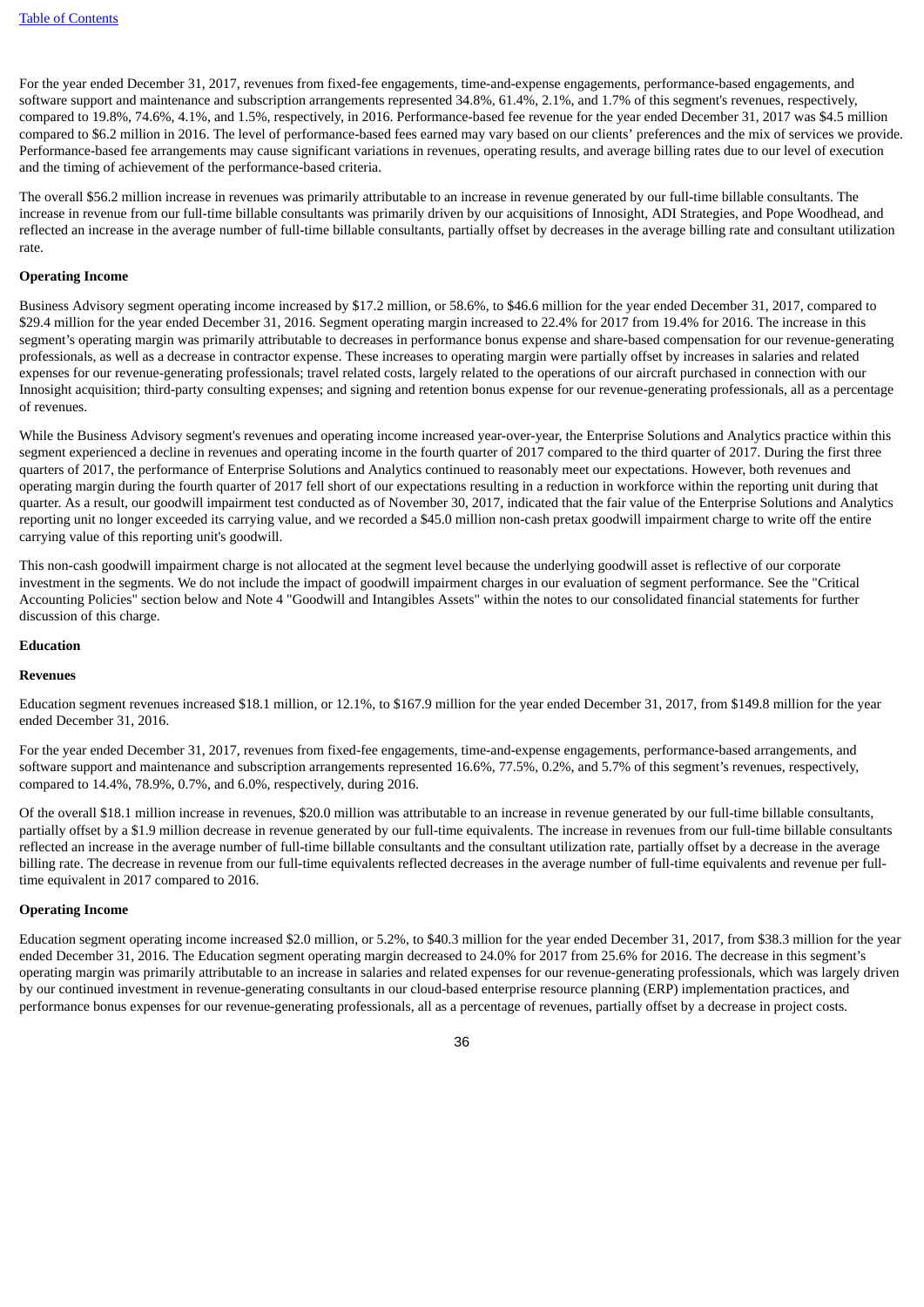# **LIQUIDITY AND CAPITAL RESOURCES**

Cash and cash equivalents were \$33.1 million, \$16.9 million, and \$17.0 million at December 31, 2018, 2017, and 2016, respectively. As of December 31, 2018, our primary sources of liquidity are cash on hand, cash flows from our U.S. operations, and borrowing capacity available under our credit facility.

|                                                      | <b>Year Ended December 31,</b> |           |  |            |  |           |  |  |
|------------------------------------------------------|--------------------------------|-----------|--|------------|--|-----------|--|--|
| <b>Cash Flows (in thousands):</b>                    |                                | 2018      |  | 2017       |  | 2016      |  |  |
| Net cash provided by operating activities            | Φ                              | 101,658   |  | 99,795     |  | 129,243   |  |  |
| Net cash used in investing activities                |                                | (18, 562) |  | (128, 948) |  | (86, 636) |  |  |
| Net cash provided by (used in) financing activities  |                                | (66, 690) |  | 28,821     |  | (84,095)  |  |  |
| Effect of exchange rate changes on cash              |                                | (208)     |  | 214        |  | 78        |  |  |
| Net increase (decrease) in cash and cash equivalents |                                | 16.198    |  | (118)      |  | (41, 410) |  |  |

#### **Operating Activities**

Net cash provided by operating activities totaled \$101.7 million, \$99.8 million, and \$129.2 million for the years ended December 31, 2018, 2017, and 2016, respectively. Our operating assets and liabilities consist primarily of receivables from billed and unbilled services, accounts payable and accrued expenses, accrued payroll and related benefits, and deferred revenues. The volume of services rendered and the related billings and timing of collections on those billings, as well as payments of our accounts payable and salaries, bonuses, and related benefits to employees affect these account balances.

The slight increase in cash provided by operations in 2018 compared to 2017 was primarily attributable to an increase in cash collections from clients, largely offset by increased vendor payments in 2018 compared to 2017.

The decrease in cash provided by operations in 2017 compared to 2016 was primarily attributable to lower net income, the collection of a \$10.0 million settlement receivable in the first quarter of 2016, and a decrease in cash collections from clients, partially offset by decreased vendor and tax payments in 2017 compared to 2016.

#### **Investing Activities**

Net cash used in investing activities was \$18.6 million, \$128.9 million, and \$86.6 million for the years ended December 31, 2018, 2017, and 2016, respectively.

The use of cash in 2018 primarily consisted of \$8.9 million for purchases of property and equipment, primarily related to purchases of computers and network equipment; \$6.1 million for payments related to internally developed software; \$2.3 million for payments related to the divestiture of our Middle East practice within the Business Advisory segment; and \$2.0 million for contributions to our life insurance policies which fund our deferred compensation plan.

The use of cash in 2017 primarily consisted of \$106.9 million for purchases of businesses and \$24.4 million for purchases of property and equipment, primarily related to leasehold improvements and purchase of furniture and fixtures for new office spaces in certain locations.

The use of cash in 2016 primarily consisted of \$69.1 million for purchases of businesses and \$13.9 million for purchases of property and equipment.

We estimate that cash utilized for purchases of property and equipment and software in 2019 will be approximately \$15 million to \$20 million, primarily consisting of leasehold improvements for certain office locations and software development costs.

#### **Financing Activities**

Net cash used in financing activities was \$66.7 million for the year ended December 31, 2018. During 2018, we borrowed \$204.3 million under our credit facility and made repayments on our credit facility of \$259.8 million. We also paid \$12.0 million to the sellers of certain businesses we acquired for achieving specified financial performance targets in accordance with the related purchase agreements. Of the \$12.0 million, \$7.0 million is classified as a cash outflow from financing activities and represents the amount paid up to the initial fair value of the contingent consideration liability recorded as of the acquisition dates. The remaining \$5.0 million is classified as a cash outflow from operating activities.

Net cash provided by financing activities was \$28.8 million for the year ended December 31, 2017. During 2017, we borrowed \$277.5 million under our credit facility, primarily to fund our acquisitions of Innosight and Pope Woodhead and our annual performance bonus payment, and made repayments on our credit facility of \$240.7 million.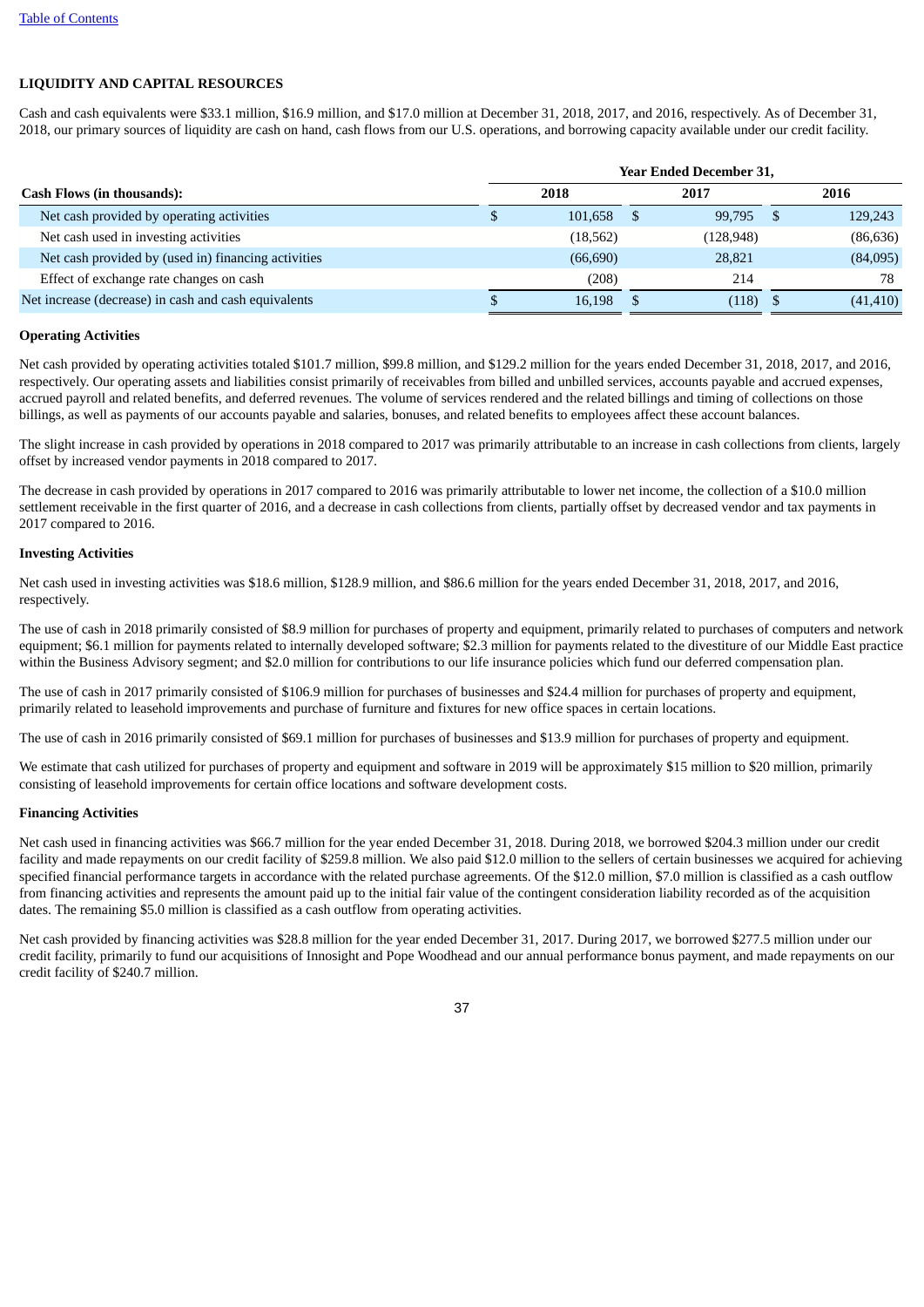Net cash used in financing activities was \$84.1 million for the year ended December 31, 2016. During 2016, we borrowed \$200.0 million under our credit facility, primarily to fund the acquisitions of HSM Consulting and ADI Strategies and our annual performance bonus payment, and we made repayments on our credit facility of \$224.0 million. We also repurchased and retired \$55.3 million of our common stock under our Share Repurchase Program, as discussed below.

# *Share Repurchase Program*

We currently have a share repurchase program permitting us to repurchase up to \$125 million of our common stock through October 31, 2019 (the "Share Repurchase Program"). The amount and timing of the repurchases will be determined by management and will depend on a variety of factors, including the trading price of our common stock, capacity under our credit facility, general market and business conditions, and applicable legal requirements. In 2016, we repurchased and retired 982,192 shares for \$55.3 million. No shares were repurchased under this program in 2018 or 2017. As of December 31, 2018, \$35.1 million remains available for share repurchases.

#### **Financing Arrangements**

At December 31, 2018, we had \$250 million principal amount of our 1.25% convertible senior notes outstanding, \$50.0 million outstanding under our senior secured credit facility, and \$4.4 million outstanding under a promissory note, as discussed below.

#### *1.25% Convertible Senior Notes*

In September 2014, we issued \$250.0 million principal amount of the Convertible Notes in a private offering. The Convertible Notes are senior unsecured obligations of the Company and will pay interest semi-annually on April 1 and October 1 of each year at an annual rate of 1.25%. The Convertible Notes will mature on October 1, 2019, unless earlier repurchased by the Company or converted in accordance with their terms. We expect to refinance the principal amount of the outstanding notes at maturity with the borrowing capacity available under our revolving credit facility.

Upon conversion, the Convertible Notes will be settled, at our election, in cash, shares of the Company's common stock, or a combination of cash and shares of the Company's common stock. Our current intent and policy is to settle conversions with a combination of cash and shares of common stock with the principal amount of the Convertible Notes paid in cash, in accordance with the settlement provisions of the Indenture.

The initial conversion rate for the Convertible Notes is 12.5170 shares of our common stock per \$1,000 principal amount of the Convertible Notes, which is equal to an initial conversion price of approximately \$79.89 per share of our common stock.

In connection with the issuance of the Convertible Notes, we entered into convertible note hedge transactions and warrant transactions. The convertible note hedge transactions are intended to reduce the potential future economic dilution associated with the conversion of the Convertible Notes and, combined with the warrants, effectively raise the price at which economic dilution would occur from the initial conversion price of approximately \$79.89 to approximately \$97.12 per share.

The carrying amount of our Convertible Notes due 2019 as of December 31, 2018, was \$242.6 million, which represents the \$250.0 million principal amount net of unamortized debt discount and issuance costs, and is included in current maturities of long-term debt on the consolidated balance sheet as of December 31, 2018. The carrying amount of our Convertible Notes due 2019 as of December 31, 2017, was \$233.1 million and was included in long-term debt, net of current portion on the consolidated balance sheet as of December 31, 2017.

For further information, see Note 6 "Financing Arrangements" within the notes to our consolidated financial statements. For a discussion of certain risks and uncertainties related to the Convertible Notes, see Part I—Item 1A. "Risk Factors."

#### *Senior Secured Credit Facility*

The Company has a \$500 million senior secured revolving credit facility, subject to the terms of a Second Amended and Restated Credit Agreement dated as of March 31, 2015, as amended to date (as amended and modified the "Amended Credit Facility"), that becomes due and payable in full upon maturity on March 23, 2023. The Amended Credit Agreement provides the option to increase the revolving credit facility or establish term loan facilities in an aggregate amount of up to \$150 million, subject to customary conditions and the approval of any lender whose commitment would be increased, resulting in a maximum available principal amount under the Amended Credit Agreement of \$650 million. The initial borrowings under the Amended Credit Agreement were used to refinance borrowings outstanding under a prior credit agreement, and future borrowings under the Amended Credit Agreement may be used for working capital, capital expenditures, acquisitions of businesses, share repurchases, and general corporate purposes.

Fees and interest on borrowings vary based on our Consolidated Leverage Ratio (as defined in the Amended Credit Agreement). At our option, borrowings under the Amended Credit Agreement will bear interest at one, two, three or six-month LIBOR or an alternate base rate, in each case plus the applicable margin. The applicable margin will fluctuate between 1.25% per annum and 2.00% per annum, in the case of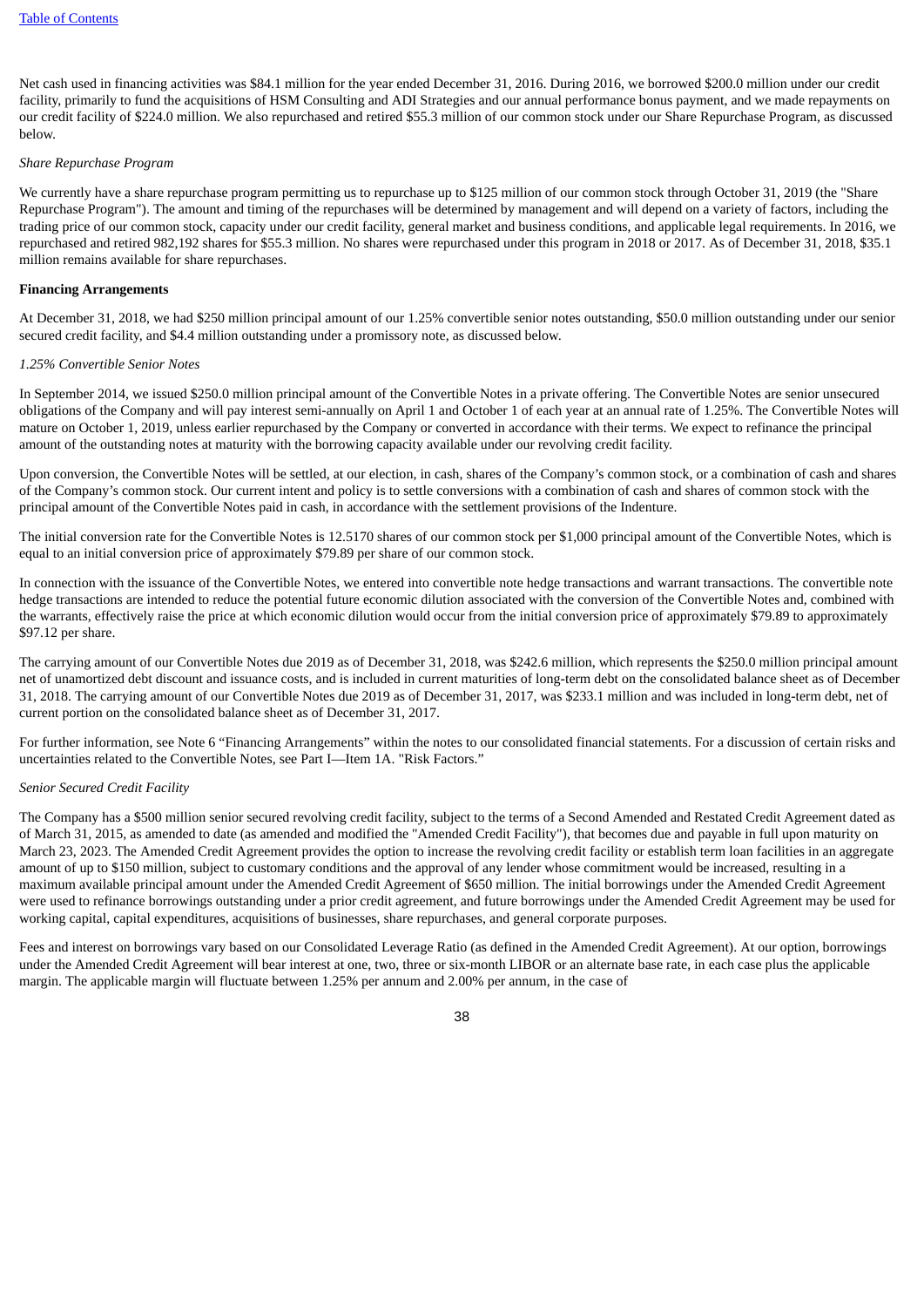LIBOR borrowings, or between 0.25% per annum and 1.00% per annum, in the case of base rate loans, based upon our Consolidated Leverage Ratio at such time.

Amounts borrowed under the Amended Credit Agreement may be prepaid at any time without premium or penalty. We are required to prepay the amounts outstanding under the Amended Credit Agreement in certain circumstances, including a requirement to pay all amounts outstanding 90 days prior to the Convertible Indebtedness Maturity Date (as defined in the Amended Credit Agreement) unless (1) the Convertible Indebtedness Maturity Date is waived or extended to a later date, (2) the Company can demonstrate (a) Liquidity (as defined in the Amended Credit Agreement) in an amount at least equal to the principal amount due on the Convertible Indebtedness Maturity Date, and (b) financial covenant compliance after giving effect to such payments and any additional indebtedness incurred on a pro forma basis, or (3) this requirement is waived by the Required Lenders (as defined in the Amended Credit Agreement). In addition, we have the right to permanently reduce or terminate the unused portion of the commitments provided under the Amended Credit Agreement at any time.

The Amended Credit Agreement contains usual and customary representations and warranties; affirmative and negative covenants, which include limitations on liens, investments, additional indebtedness, and restricted payments; and two quarterly financial covenants as follows: (i) a maximum Consolidated Leverage Ratio (defined as the ratio of debt to consolidated EBITDA) ranging from 3.50 to 1.00 to 4.00 to 1.00, depending on the measurement period, and (ii) a minimum Consolidated Interest Coverage Ratio (defined as the ratio of consolidated EBITDA to interest) of 3.50 to 1.00. Consolidated EBITDA for purposes of the financial covenants is calculated on a continuing operations basis and includes adjustments to add back non-cash goodwill impairment charges, share-based compensation costs, certain non-cash restructuring charges, pro forma historical EBITDA for businesses acquired, and other specified items in accordance with the Amended Credit Agreement. At December 31, 2018, we were in compliance with these financial covenants with a Consolidated Leverage Ratio of 2.83 to 1.00 and a Consolidated Interest Coverage Ratio of 11.03 to 1.00.

The Amended Credit Agreement contains restricted payment provisions, including a potential limit on the amount of dividends. Pursuant to the terms of the Amended Credit Agreement, if our Consolidated Leverage Ratio is greater than 3.00, the amount of dividends and other Restricted Payments (as defined in the Amended Credit Agreement) we may make is limited to an amount up to \$75 million plus 50% of cumulative consolidated net income (as defined in the Amended Credit Agreement) from the closing date of the Amended Credit Agreement plus 50% of the net cash proceeds from equity issuances after the closing date of the Amended Credit Agreement.

Borrowings outstanding under the Amended Credit Agreement at December 31, 2018 totaled \$50.0 million. These borrowings carried a weighted average interest rate of 3.7%, including the impact of the interest rate swap described in Note 11 "Derivative Instruments and Hedging Activity" within the notes to the consolidated financial statements. Borrowings outstanding under the Amended Credit Agreement at December 31, 2017 were \$105.0 million and carried a weighted average interest rate of 3.7%, including the impact of the interest rate swap described in Note 11 "Derivative Instruments and Hedging Activity" within the notes to the consolidated financial statements. The borrowing capacity under the revolving credit facility is reduced by any outstanding borrowings under the revolving credit facility and outstanding letters of credit. At December 31, 2018, we had outstanding letters of credit totaling \$1.6 million, which are primarily used as security deposits for our office facilities. As of December 31, 2018, the unused borrowing capacity under the revolving credit facility was \$448.4 million.

For further information, see Note 6 "Financing Arrangements" within the notes to the consolidated financial statements. For a discussion of certain risks and uncertainties related to the Amended Credit Facility, see Part I—Item 1A. "Risk Factors."

#### *Promissory Note due 2024*

On June 30, 2017, in conjunction with our purchase of an aircraft related to the acquisition of Innosight, we assumed, from the sellers of the aircraft, a promissory note with an outstanding principal balance of \$5.1 million. The principal balance of the promissory note is subject to scheduled monthly principal payments until the maturity date of March 1, 2024, at which time a final payment of \$1.5 million, plus any accrued and unpaid interest, will be due. Under the terms of the promissory note, we will pay interest on the outstanding principal amount at a rate of one-month LIBOR plus 1.97% per annum. The obligations under the promissory note are secured pursuant to a Loan and Aircraft Security Agreement with Banc of America Leasing & Capital, LLC, which grants the lender a first priority security interest in the aircraft. At December 31, 2018, the outstanding principal amount of the promissory note was \$4.4 million. As of December 31, 2018, the aircraft had a carrying amount of \$5.8 million. At December 31, 2017, the outstanding principal amount of the promissory note was \$4.9 million, and the aircraft had a carrying amount of \$6.5 million.

For further information, see Note 6 "Financing Arrangements" within the notes to the consolidated financial statements.

#### **Future Needs**

Our primary financing need has been to fund our growth. Our growth strategy is to expand our service offerings, which may require investments in new hires, acquisitions of complementary businesses, possible expansion into other geographic areas, and related capital expenditures. We believe our internally generated liquidity, together with our available cash, the borrowing capacity available under our revolving credit facility, and access to external capital resources will be adequate to fund our long-term growth and capital needs arising from cash commitments and debt service obligations. Our ability to secure short-term and long-term financing in the future will depend on several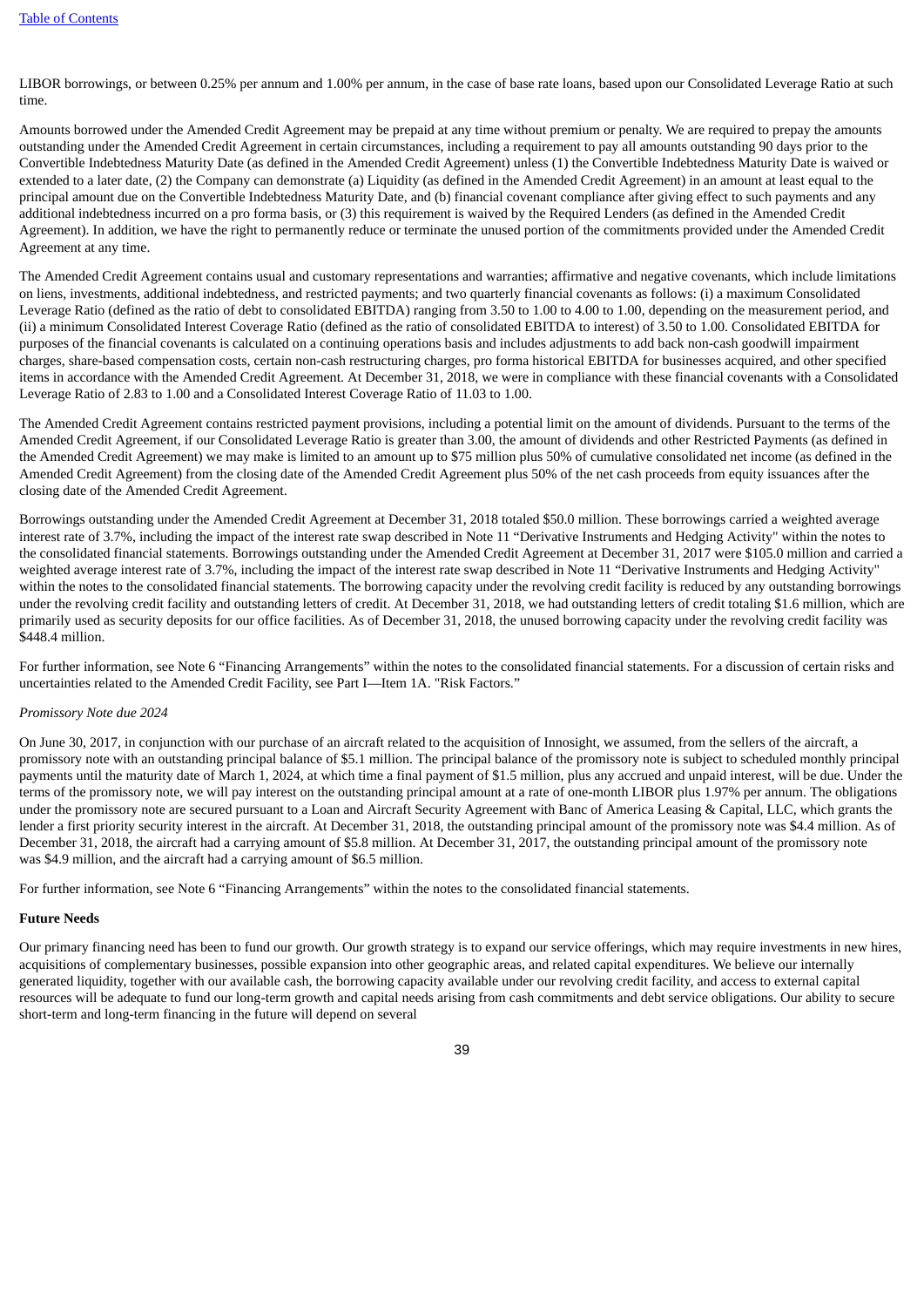factors, including our future profitability, the quality of our accounts receivable and unbilled services, our relative levels of debt and equity, and the overall condition of the credit markets.

# **CONTRACTUAL OBLIGATIONS**

The following table represents our significant obligations and commitments as of December 31, 2018 and the scheduled years of payments (in thousands).

|                                                                 |              | <b>Payments Due by Period</b> |         |      |               |               |                          |     |                   |
|-----------------------------------------------------------------|--------------|-------------------------------|---------|------|---------------|---------------|--------------------------|-----|-------------------|
|                                                                 | <b>Total</b> |                               | 2019    |      | 2020-2021     |               | 2022-2023                |     | <b>Thereafter</b> |
| Convertible senior notes—principal and interest <sup>(1)</sup>  | 253,125      | \$.                           | 253,125 | - \$ | $\frac{1}{2}$ | <sup>\$</sup> | $\overline{\phantom{0}}$ | -\$ |                   |
| Long-term bank borrowings—principal and interest <sup>(2)</sup> | 59,078       |                               | 2,136   |      | 4.272         |               | 52.670                   |     |                   |
| Promissory note—principal and interest <sup>(3)</sup>           | 5,045        |                               | 693     |      | 1,362         |               | 1,327                    |     | 1,663             |
| Operating lease obligations <sup>(4)</sup>                      | 86,521       |                               | 13,701  |      | 24,314        |               | 21,473                   |     | 27,033            |
| Contingent consideration <sup>(5)</sup>                         | 11.441       |                               | 9.991   |      | 1,450         |               |                          |     |                   |
| Purchase obligations <sup>(6)</sup>                             | 14,479       |                               | 11,032  |      | 3,447         |               |                          |     |                   |
| Transition tax on accumulated foreign earnings $(7)$            | 568          |                               | 49      |      | 99            |               | 142                      |     | 278               |
| Deferred compensation <sup>(8)</sup>                            | 18,445       |                               |         |      |               |               |                          |     |                   |
| Uncertain tax positions <sup>(9)</sup>                          | 1,034        |                               |         |      |               |               |                          |     |                   |
| Total contractual obligations                                   | 449,736      |                               | 290,727 | S    | 34.944        | \$.           | 75,612                   |     | 28,974            |

(1) In September 2014, we issued \$250 million principal of 1.25% convertible senior notes due 2019. We pay cash interest on the outstanding notes at an annual rate of 1.25% semi-annually on April 1 and October 1 of each year until October 1, 2019, at which time we will repay any accrued and unpaid interest and the principal amount of all outstanding notes. We expect to refinance the principal amount of the outstanding notes at maturity with the borrowing capacity available under our revolving credit facility.

(2) The interest payments on long-term bank borrowings are estimated based on the principal amount outstanding and the interest rate in effect as of December 31, 2018. Actual future interest payments will differ due to changes in our borrowings outstanding and the interest rate on those borrowings, as the interest rate varies based on the fluctuations in the variable base rates and the spread we pay over those base rates pursuant to the Amended Credit Agreement. Refer to "Liquidity and Capital Resources" and Note 6 "Financing Arrangements" within the notes to our consolidated financial statements for more information on our outstanding borrowings.

- (3) The interest payments on the promissory note are estimated based on the principal amount outstanding, scheduled principal payments, and the interest rate in effect as of December 31, 2018. Actual future interest payments may differ due to changes in the principal amount outstanding and the interest rate on that principal amount, as the interest rate varies based on the fluctuations in the one-month LIBOR rate. Refer to "Liquidity and Capital Resources" and Note 6 "Financing Arrangements" within the notes to our consolidated financial statements for more information on the promissory note.
- (4) We lease our facilities under operating lease arrangements expiring on various dates through 2028, with various renewal options. We lease office facilities under non-cancelable operating leases that include fixed or minimum payments plus, in some cases, scheduled base rent increases over the term of the lease.
- (5) In connection with certain business acquisitions, we may be required to pay post-closing consideration to the sellers if specific financial performance targets are met over a number of years as specified in the related purchase agreements. As of December 31, 2018, the estimated fair value of the contingent consideration liability was \$11.4 million. The maximum amount that may be paid under contingent consideration liabilities existing as of December 31, 2018 is \$41.9 million.
- (6) Purchase obligations include agreements to purchase goods or services that are enforceable, are legally binding, and specify all significant terms, including fixed or minimum quantities to be purchased; fixed, minimum or variable price provisions; and the approximate timing of the transaction. Purchase obligations do not include agreements that are cancelable without penalty.
- (7) As a result of the 2017 Tax Reform, we are required to pay a one-time transition tax on our accumulated foreign earnings as of December 31, 2017, which were primarily generated by our operations in Canada. We have the option to pay this liability in installments over the next eight years as reflected in the table above, and the payments may be offset with certain foreign tax credits.
- (8) Included in deferred compensation and other liabilities on our consolidated balance sheet as of December 31, 2018 is a \$18.4 million obligation for deferred compensation. The specific payment dates for the deferred compensation are unknown; therefore, the related balances have not been reflected in the "Payments Due by Period" section of the table. This deferred compensation liability is funded by corresponding deferred compensation plan assets. Refer to Note 14 "Employee Benefit and Deferred Compensation Plans" within the notes to our consolidated financial statements for more information on our deferred compensation plan.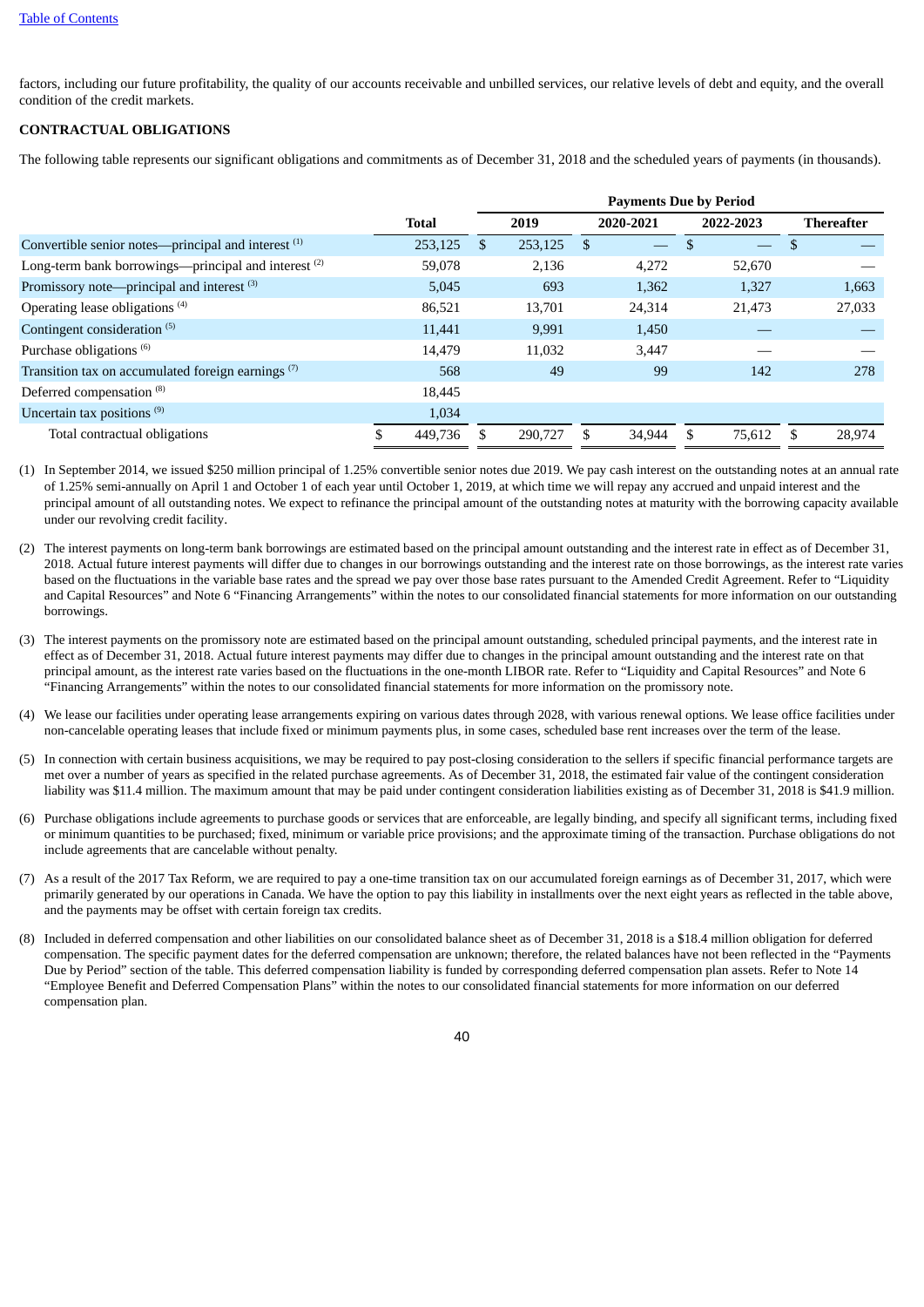(9) Our liabilities for uncertain tax positions are classified as non-current. Included in the balance is \$0.1 million for the accrual of potential payment of interest and penalties. We are unable to reasonably estimate the timing of future payments as it depends on examinations by taxing authorities; as such, the related balance has not been reflected in the "Payments Due by Period" section of the table.

# **OFF-BALANCE SHEET ARRANGEMENTS**

We are not a party to any material off-balance sheet arrangements.

# **CRITICAL ACCOUNTING POLICIES**

Management's discussion and analysis of financial condition and results of operations are based upon our consolidated financial statements, which have been prepared in accordance with accounting principles generally accepted in the United States of America ("GAAP"). Our significant accounting policies are discussed in Note 2 "Summary of Significant Accounting Policies," within the notes to our consolidated financial statements. We regularly review our financial reporting and disclosure practices and accounting policies to ensure that our financial reporting and disclosures provide accurate information relative to the current economic and business environment. The preparation of financial statements in conformity with GAAP requires management to make assessments, estimates, and assumptions that affect the reported amounts of assets and liabilities and disclosure of contingent assets and liabilities as of the date of the financial statements, as well as the reported amounts of revenues and expenses during the reporting period. Critical accounting policies are those policies that we believe present the most complex or subjective measurements and have the most potential to impact our financial position and operating results. While all decisions regarding accounting policies are important, we believe that there are five accounting policies that could be considered critical: revenue recognition, allowances for doubtful accounts and unbilled services, business combinations, carrying values of goodwill and other intangible assets, and accounting for income taxes.

#### **Revenue Recognition**

On January 1, 2018, we adopted Accounting Standards Update ("ASU") 2014-09, *Revenue from Contracts with Customers (ASC Topic 606)*, on a modified retrospective basis to all open contracts, as modified, as of that date. Adoption of the new standard resulted in changes to our accounting policy for revenue recognition, most notably for performance-based billing arrangements. Adopting ASC 606 on a modified retrospective basis had no impact on our consolidated financial statements in the prior periods presented. Refer to Note 2 "Summary of Significant Accounting Policies," within the notes to our consolidated financial statements for additional information on our adoption of ASC 606.

We generate substantially all of our revenues from providing professional services to our clients. We also generate revenues from software licenses: software support, maintenance and subscriptions to our cloud-based analytic tools and solutions; speaking engagements; conferences; and publications. A single contract could include one or multiple performance obligations. For those contracts that have multiple performance obligations, we allocate the total transaction price to each performance obligation based on its relative standalone selling price, which is determined based on our overall pricing objectives, taking into consideration market conditions and other factors.

Revenue is recognized when control of the goods and services provided are transferred to our customers and in an amount that reflects the consideration we expect to be entitled to in exchange for those goods and services using the following steps: 1) identify the contract, 2) identify the performance obligations, 3) determine the transaction price, 4) allocate the transaction price to the performance obligations in the contract, and 5) recognize revenue as or when we satisfy the performance obligations.

We typically satisfy our performance obligations for professional services over time as the related services are provided. The performance obligations related to software support, maintenance and subscriptions to our cloud-based analytic tools and solutions are typically satisfied evenly over the course of the service period. Other performance obligations, such as certain software licenses, speaking engagements, conferences, and publications, are satisfied at a point in time

We generate our revenues under four types of billing arrangements: fixed-fee (including software license revenue), time-and-expense, performance-based, and software support and maintenance and subscriptions.

In fixed-fee billing arrangements, we agree to a pre-established fee in exchange for a predetermined set of professional services. We set the fees based on our estimates of the costs and timing for completing the engagements. We generally recognize revenues under fixed-fee billing arrangements using a proportionate performance approach, which is based on work completed to-date versus our estimates of the total services to be provided under the engagement. Contracts within our Studer Group solution include fixed-fee partner contracts with multiple performance obligations, which primarily consist of coaching services, as well as speaking engagements, conferences, publications and software products ("Partner Contracts"). Revenues for coaching services and software products are generally recognized on a straight-line basis over the length of the contract. All other revenues under Partner Contracts, including speaking engagements, conferences and publications, are recognized at the time the goods or services are provided. Estimates of total engagement revenues and cost of services are monitored regularly during the term of the engagement. If our estimates indicate a potential loss, such loss is recognized in the period in which the loss first becomes probable and reasonably estimable.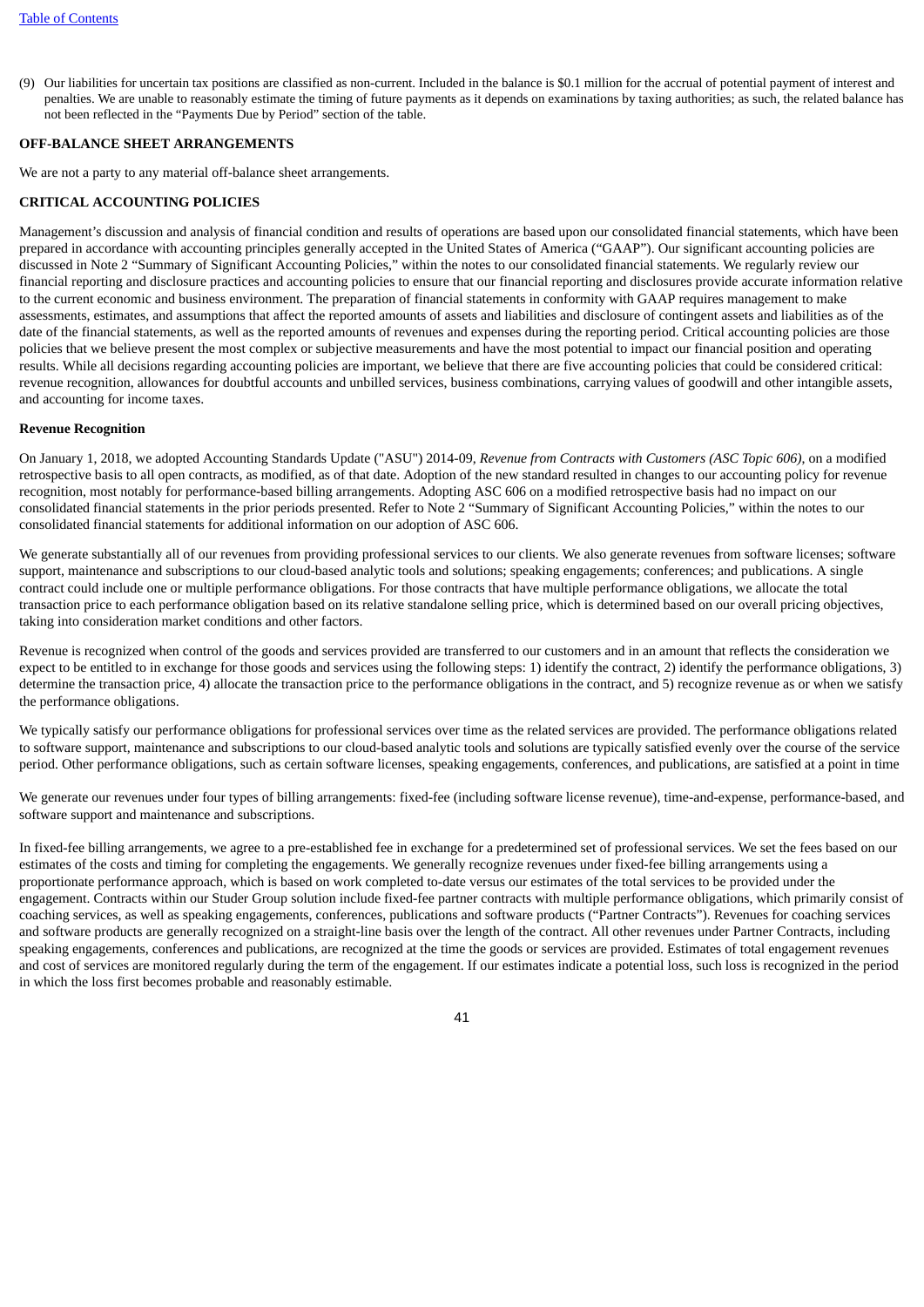We also generate revenues from software licenses for our revenue cycle management software and research administration and compliance software. Licenses for our revenue cycle management software are sold only as a component of our consulting projects, and the services we provide are essential to the functionality of the software. Therefore, revenues from these software licenses are recognized over the term of the related consulting services contract. License revenue from our research administration and compliance software is generally recognized in the month in which the software is delivered.

Time-and-expense billing arrangements require the client to pay based on the number of hours worked by our revenue-generating professionals at agreed upon rates. Time-and-expense arrangements also include certain speaking engagements, conferences, and publications purchased by our clients outside of Partner Contracts within our Studer Group solution. We recognize revenues under time-and-expense arrangements as the related services or publications are provided, using the right to invoice practical expedient which allows us to recognize revenue in the amount that we have a right to invoice based on the number of hours worked and the agreed upon hourly rates or the value of the speaking engagements, conferences or publications purchased by our clients.

In performance-based billing arrangements, fees are tied to the attainment of contractually defined objectives. We enter into performance-based engagements in essentially two forms. First, we generally earn fees that are directly related to the savings formally acknowledged by the client as a result of adopting our recommendations for improving operational and cost effectiveness in the areas we review. Second, we have performance-based engagements in which we earn a success fee when and if certain predefined outcomes occur. We recognize revenue under performance-based billing arrangements using the following steps: 1) estimate variable consideration using a probability-weighted assessment of the fees to be earned, 2) apply a constraint to the estimated variable consideration to limit the amount that could be reversed when the uncertainty is resolved (the "constraint"), and 3) recognize revenue of estimated variable consideration, net of the constraint, based on work completed to-date versus our estimates of the total services to be provided under the engagement.

Clients that have purchased one of our software licenses can pay an annual fee for software support and maintenance. We also generate subscription revenue from our cloud-based analytic tools and solutions. Software support and maintenance and subscription-based revenues are recognized ratably over the support or subscription period. These fees are billed in advance and included in deferred revenues until recognized.

Provisions are recorded for the estimated realization adjustments on all engagements, including engagements for which fees are subject to review by the bankruptcy courts.

Expense reimbursements that are billable to clients are included in total revenues and reimbursable expenses. Under fixed-fee billing arrangements, we estimate the total amount of reimbursable expenses to be incurred over the course of the engagement and recognize the estimated amount as revenue using a proportionate performance approach, which is based on work completed to-date versus our estimates of the total services to be provided under the engagement. Under time-and-expense billing arrangements we recognize reimbursable expenses as revenue as the related services are provided, using the right to invoice practical expedient. Reimbursable expenses are recognized as expenses in the period in which the expense is incurred. Subcontractors that are billed to clients at cost are also included in reimbursable expenses. When billings do not specifically identify reimbursable expenses, we allocate the portion of the billings equivalent to these expenses to reimbursable expenses.

# **Allowances for Doubtful Accounts and Unbilled Services**

We maintain allowances for doubtful accounts and for services performed but not yet billed based on several factors, including the estimated cash realization from amounts due from clients, an assessment of a client's ability to make required payments, and the historical percentages of fee adjustments and write-offs by age of receivables and unbilled services. The allowances are assessed by management on a regular basis. These estimates may differ from actual results. If the financial condition of a client deteriorates in the future, impacting the client's ability to make payments, an increase to our allowance might be required or our allowance may not be sufficient to cover actual write-offs.

We record the provision for doubtful accounts and unbilled services as a reduction in revenue to the extent the provision relates to fee adjustments and other discretionary pricing adjustments. To the extent the provision relates to a client's inability to make required payments on accounts receivables, we record the provision to selling, general and administrative expenses.

#### **Business Combinations**

The assets acquired and liabilities assumed in a business combination, including identifiable intangible assets, are recorded at their estimated fair values as of the acquisition date. Goodwill is recorded as the excess of the fair value of consideration transferred, including any contingent consideration, over the fair value of the net assets acquired. We base the fair values of identifiable intangible assets on detailed valuations that require management to make significant judgments, estimates, and assumptions, such as the expected future cash flows to be derived from the intangible assets, discount rates that reflect the risk factors associated with future cash flows, and estimates of useful lives.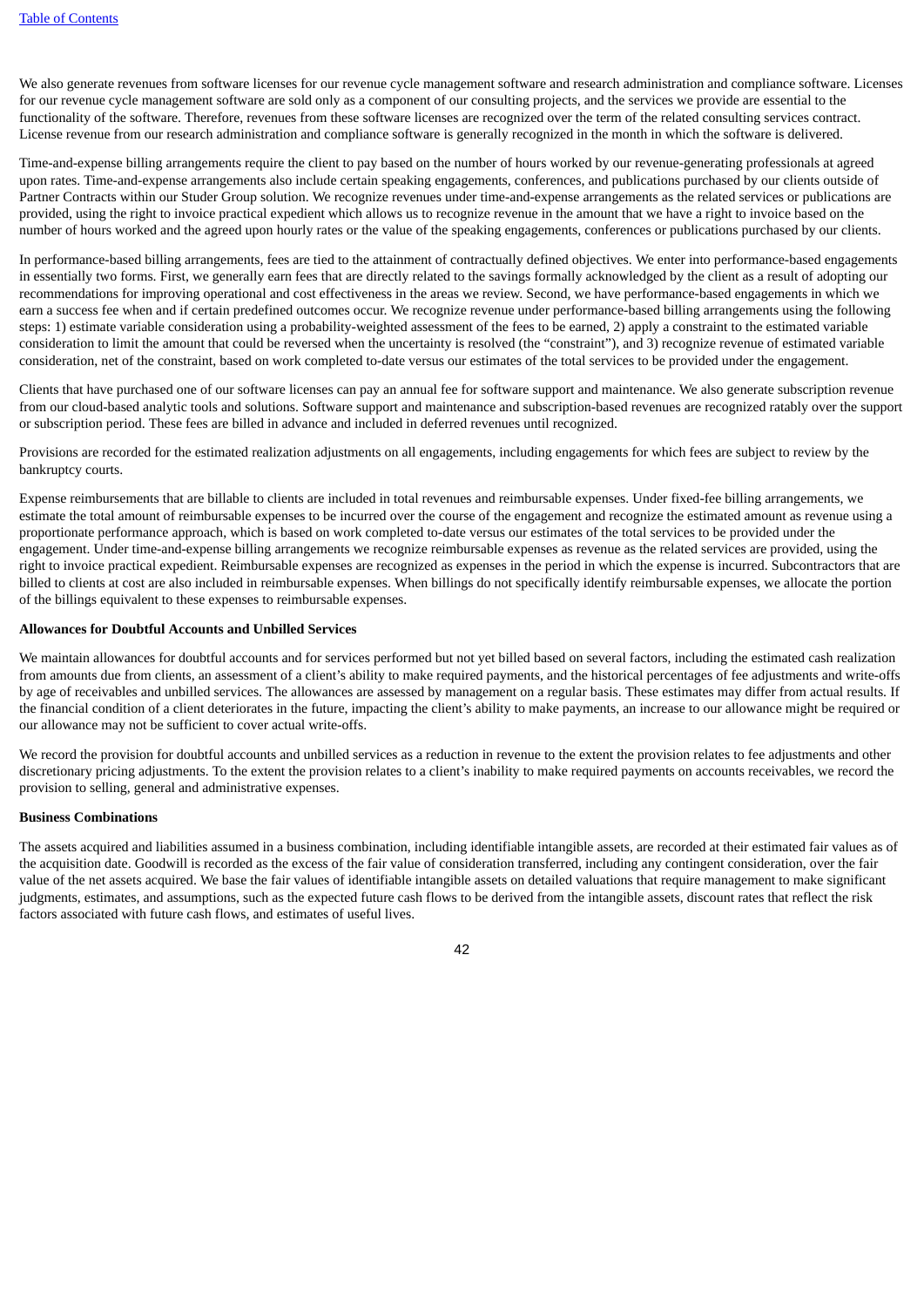We measure and recognize contingent consideration at fair value as of the acquisition date. We estimate the fair value of contingent consideration based on either a probability-weighted assessment of the specific financial performance targets being achieved or a Monte Carlo simulation model, as appropriate. These fair value measurements require the use of significant judgments, estimates, and assumptions, including financial performance projections and discount rates. The fair value of the contingent consideration is reassessed quarterly based on assumptions used in our latest financial projections and input provided by practice leaders and management, with any change in the fair value estimate recorded in earnings in that period. Increases or decreases in the fair value of contingent consideration liabilities resulting from changes in the estimates or assumptions could materially impact the financial statements. See Note 3 "Acquisitions" within the notes to our consolidated financial statements for additional information regarding our acquisitions.

#### **Carrying Values of Goodwill and Other Intangibles Assets**

We test goodwill for impairment, at the reporting unit level, annually and whenever events or circumstances make it more likely than not that an impairment may have occurred. We perform our annual goodwill impairment test as of November 30 and monitor for interim triggering events on an ongoing basis. A reporting unit is an operating segment or one level below an operating segment (referred to as a component) to which goodwill is assigned when initially recorded. We assign goodwill to reporting units based on our integration plans and the expected synergies resulting from the acquisition. At the time of our November 30, 2018 annual goodwill impairment test, we had five reporting units with goodwill balances: Healthcare, Education, Business Advisory, Strategy and Innovation, and Life Sciences. The Business Advisory, Strategy and Innovation, and Life Sciences reporting units, along with the Enterprise Solutions and Analytics reporting, which does not have a goodwill balance, make up our Business Advisory operating segment.

Under GAAP, we have the option to first assess qualitative factors to determine whether the existence of current events or circumstances would lead to a determination that it is more likely than not that the fair value of one of our reporting units is greater than its carrying value. If we determine it is more likely than not that the fair value of a reporting unit is greater than its carrying value, no further testing is necessary. However, if we conclude otherwise, then we are required to perform a quantitative impairment test by calculating the fair value of the reporting unit and comparing the fair value with the carrying value of the reporting unit. If the fair value of the reporting unit is less than its carrying value, a non-cash impairment charge is recorded in an amount equal to that difference with the loss not to exceed the total amount of goodwill allocated to the reporting unit.

We have the option to bypass the qualitative assessment for any reporting unit and proceed directly to performing the quantitative goodwill impairment test.

For reporting units where we perform the quantitative test, we determine the fair value using a combination of the income approach and the market approach. For a company such as ours, the income and market approaches will generally provide the most reliable indications of fair value because the value of such companies is dependent on their ability to generate earnings.

The following is a discussion of our goodwill impairment analysis performed during 2018.

#### *2018 Annual Goodwill Impairment Analysis*

Pursuant to our policy, we performed our annual goodwill impairment test as of November 30, 2018 on our five reporting units with goodwill balances: Healthcare, Education, Business Advisory, Strategy and Innovation, and Life Sciences. We performed a qualitative assessment over all reporting units to determine if it was more likely than not the respective fair values of these reporting units were less than their carrying amounts, including goodwill.

For our qualitative assessment, we considered the most recent quantitative analysis performed for each reporting unit, which was as of November 30, 2017, including the key assumptions used within that analysis, the indicated fair values, and the amount by which those fair values exceeded their carrying amounts. One of the key assumptions used within the prior quantitative analysis was our internal financial projections; therefore, we considered the actual performance of each reporting unit during 2018 compared to the internal financial projections used, as well as specific outlooks for each reporting unit based on our most recent internal financial projections. We also considered the market-based valuation multiples used in the market approach within our prior quantitative analysis, which were derived from guideline companies, and noted that the valuation multiples generally increased over the past year. We also reviewed the current carrying value of each reporting unit in comparison to the carrying values as of the prior quantitative analysis. In addition, we considered various factors, including macroeconomic conditions, relevant industry and market trends for each reporting unit, and other entity-specific events, that could indicate a potential change in the fair value of our reporting units or the composition of their carrying values. Based on our assessments, we determined that it was more likely than not that the fair values for each of our reporting units exceeded their respective carrying amounts. As such, the goodwill for our reporting units was not considered impaired as of November 30, 2018, and a quantitative goodwill impairment analysis was not necessary.

The qualitative assessment of our reporting units requires us to make significant judgments, estimates, and assumptions. While we believe that the estimates and assumptions underlying our analysis are reasonable, there is no assurance that the actual future earnings or cash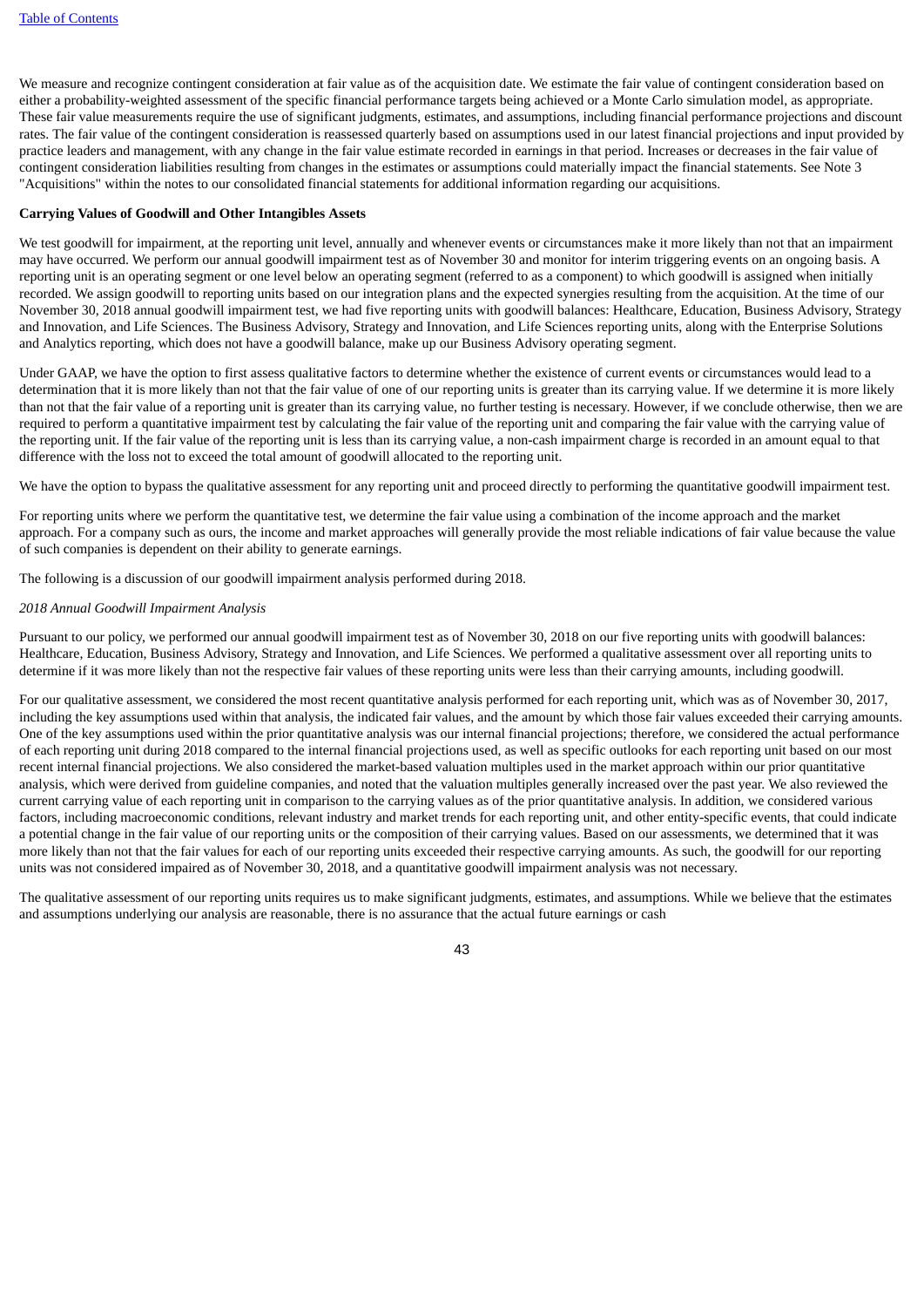flows of our reporting units will be consistent with our projections. We will monitor any changes to our assumptions and will evaluate goodwill as deemed warranted during future periods. Any significant decline in our operations could result in non-cash goodwill impairment charges.

The carrying values of goodwill for each of our reporting units as of December 31, 2018 are as follows (in thousands):

| <b>Reporting Unit</b>                     |    | <b>Carrying Value</b><br>of Goodwill |
|-------------------------------------------|----|--------------------------------------|
| Healthcare                                | ۰D | 428,729                              |
| Education                                 |    | 102,829                              |
| <b>Business Advisory</b>                  |    | 16,094                               |
| <b>Strategy and Innovation</b>            |    | 87,411                               |
| <b>Life Sciences</b>                      |    | 10,200                               |
| <b>Enterprise Solutions and Analytics</b> |    | __                                   |
| Total                                     |    | 645,263                              |

Intangible assets represent purchased assets that lack physical substance but can be distinguished from goodwill. Our intangible assets, net of accumulated amortization, totaled \$47.9 million at December 31, 2018 and primarily consist of customer relationships, trade names, customer contracts, technology and software, non-competition agreements, and publishing content, all of which were acquired through business combinations. We evaluate our intangible assets for impairment whenever events or changes in circumstances indicate that the carrying amount of the assets may not be recoverable. No impairment charges for intangible assets were recorded in 2018.

#### **Income Taxes**

Our income tax expense, deferred tax assets and liabilities, and reserves for unrecognized tax benefits reflect management's best assessment of estimated future taxes to be paid. In determining our provision for income taxes on an interim basis, we estimate our annual effective tax rate based on information available at each interim period.

Deferred tax assets and liabilities are recorded for future tax consequences attributable to temporary differences between the financial statement carrying amounts of existing assets and liabilities and their respective tax bases. These deferred tax assets and liabilities are measured using enacted tax rates expected to apply to taxable income in the years in which those temporary differences are expected to be recovered or settled. Deferred tax assets are reduced by a valuation allowance when, in management's opinion, it is more likely than not that some portion or the entire deferred tax asset will not be realized.

Our tax positions are subject to income tax audits by federal, state, local, and foreign tax authorities. A tax benefit from an uncertain position may be recognized in the financial statements only if it is more likely than not that the position is sustainable, based on its technical merits. We measure the tax benefit recognized as the largest amount of benefit which is more likely than not to be realized upon settlement with the taxing authority. The estimate of the potential outcome of any uncertain tax issue is subject to management's assessment of relevant risks, facts and circumstances existing at that time.

# **NEW ACCOUNTING PRONOUNCEMENTS**

Refer to Note 2 "Summary of Significant Accounting Policies" within the notes to the consolidated financial statements for information on new accounting pronouncements.

# **ITEM 7A. QUANTITATIVE AND QUALITATIVE DISCLOSURES ABOUT MARKET RISK.**

We are exposed to market risks primarily from changes in interest rates and changes in the market value of our investments.

#### *Market Risk and Interest Rate Risk*

The value of our Convertible Notes is exposed to interest rate risk. Generally, the fair value of our fixed interest rate Convertible Notes will increase as interest rates fall and decrease as interest rates rise. In addition, the fair value of our Convertible Notes is affected by our stock price. The carrying value of our Convertible Notes was \$242.6 million as of December 31, 2018, which represents the liability component of the \$250 million principal balance. The estimated fair value of our Convertible Notes at December 31, 2018 was \$242.9 million, and was determined based on the quoted bid price of the Convertible Notes in an over-the-counter market as of the last day of trading for the year ended December 31, 2018, which was \$97.176 per \$100 principal amount. At December 31, 2017, the carrying value of our Convertible Notes was \$233.1 million, and the estimated fair value of our Convertible Notes was \$232.6 million, which was determined based on the quoted bid price of the Convertible Notes in an over-the-counter market as of the last day of trading for the year ended December 31, 2017, which was \$93.031 per \$100 principal amount.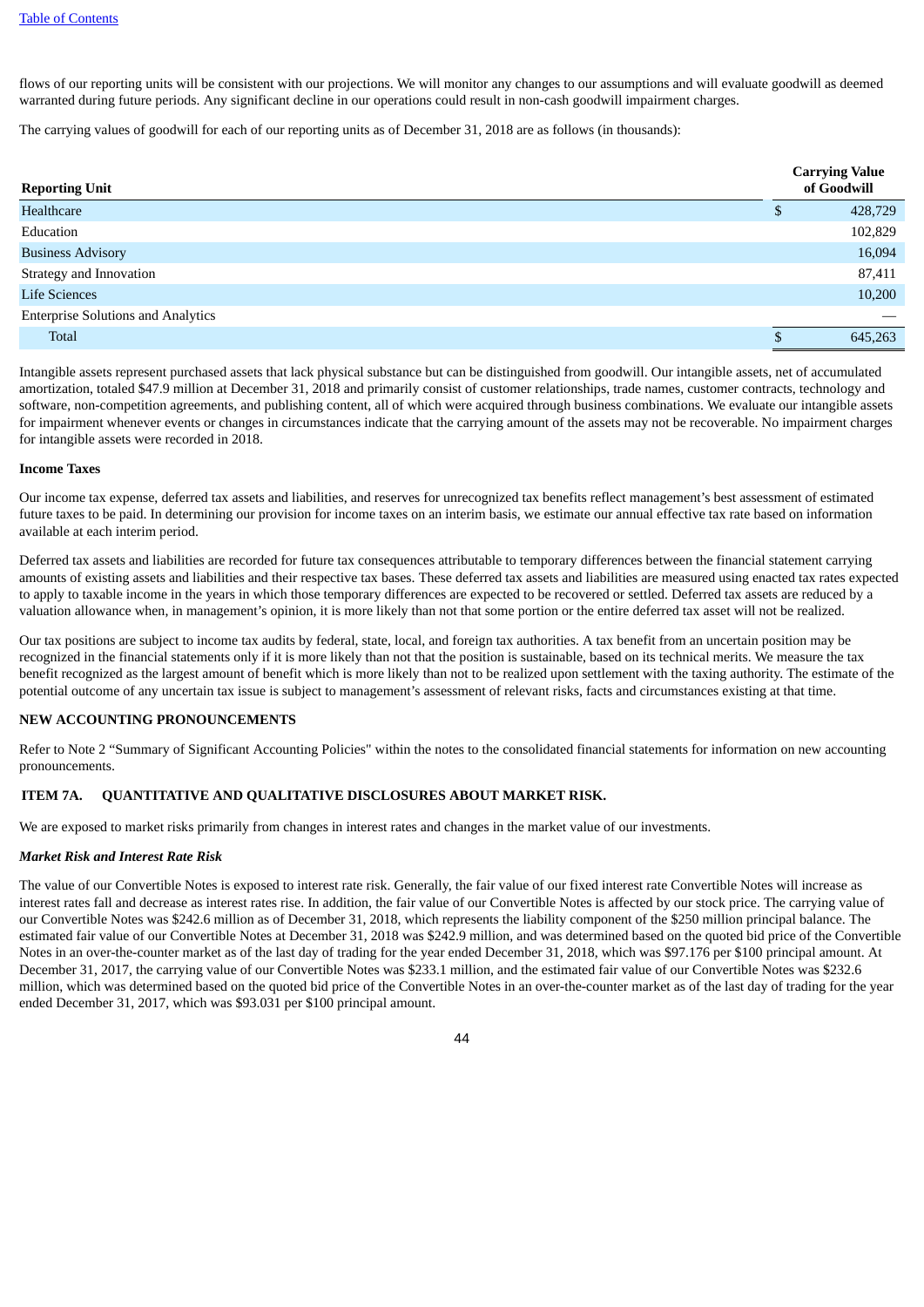Concurrent with the issuance of the Convertible Notes, we entered into separate convertible note hedge and warrant transactions. The convertible note hedge transactions are intended to reduce the potential future economic dilution associated with the conversion of the Convertible Notes and, combined with the warrants, effectively raise the price at which economic dilution would occur from the initial conversion price of approximately \$79.89 to approximately \$97.12 per share. Under the convertible note hedge transactions, we have the option to purchase a total of approximately 3.1 million shares of our common stock, which is the number of shares initially issuable upon conversion of the Convertible Notes in full, at a price of approximately \$79.89, which corresponds to the initial conversion price of the Convertible Notes, subject to customary anti-dilution adjustments substantially similar to those in the Convertible Notes. Under the warrant transactions, the holders of the warrants have the option to purchase a total of approximately 3.1 million shares of our common stock at a price of approximately \$97.12. If the average market value per share of our common stock for the reporting period exceeds the strike price of the warrants, the warrants will have a dilutive effect on our earnings per share.

We have exposure to changes in interest rates associated with borrowings under our bank credit facility, which has variable interest rates tied to LIBOR or an alternate base rate, at our option. At December 31, 2018, we had borrowings outstanding under the credit facility totaling \$50.0 million that carried a weighted average interest rate of 3.7% including the impact of the interest rate swap described below. As of December 31, 2018 these variable rate borrowings were fully hedged against changes in interest rates by the interest rate swap described below, which had a notional amount of \$50.0 million at December 31, 2018. As our variable rate borrowings were fully hedged as of December 31, 2018, a change in the interest rate would have no impact on our consolidated financial statements. At December 31, 2017, our borrowings outstanding under the credit facility totaled \$105.0 million and carried a weighted average interest rate of 3.7%, including the effect of the interest rate swap described below, which had a notional amount of \$50.0 million as of December 31, 2017. A hypothetical 100 basis point change in the interest rate as of December 31, 2017, would have had a \$0.6 million effect on our pretax income, on an annualized basis, including the effect of the interest rate swap.

On June 22, 2017, we entered into a forward interest rate swap agreement effective August 31, 2017 and ending August 31, 2022, with a notional amount of \$50.0 million. We entered into this derivative instrument to hedge against the interest rate risks of our variable-rate borrowings. Under the terms of the interest rate swap agreement, we receive from the counterparty interest on the notional amount based on one-month LIBOR and we pay to the counterparty a fixed rate of 1.900%.

We also have exposure to changes in interest rates associated with the promissory note assumed on June 30, 2017 in connection with our purchase of an aircraft, which has variable interest rates tied to LIBOR. At December 31, 2018, the outstanding principal amount of the promissory note was \$4.4 million and carried an interest rate of 4.3%. A hypothetical 100 basis point change in this interest rate would not have a material effect on our pretax income. At December 31, 2017 the outstanding principal amount of the promissory note was \$4.9 million and carried an interest rate of 3.2%. A hypothetical 100 basis point change in the interest rate as of December 31, 2017 would not have had a material effect on our pretax income.

We do not use derivative instruments for trading or other speculative purposes. From time to time, we invest excess cash in short-term marketable securities. These investments principally consist of overnight sweep accounts. Due to the short maturity of these investments, we have concluded that we do not have material market risk exposure.

We have a non-interest bearing convertible debt investment in a privately-held company, which we account for as an available-for-sale debt security. As such, the investment is carried at fair value with unrealized holding gains and losses excluded from earnings and reported in other comprehensive income. As of December 31, 2018, the fair value of the investment was \$50.4 million, with a total cost basis of \$27.9 million. At December 31, 2017, the fair value of the investment was \$39.9 million, with a total cost basis of \$27.9 million.

# **ITEM 8. FINANCIAL STATEMENTS AND SUPPLEMENTARY DATA.**

The Company's Consolidated Financial Statements and supplementary data begin on page F-1 of this Annual Report on Form 10-K.

# **ITEM 9. CHANGES IN AND DISAGREEMENTS WITH ACCOUNTANTS ON ACCOUNTING AND FINANCIAL DISCLOSURE.**

None.

# **ITEM 9A. CONTROLS AND PROCEDURES.**

#### **Evaluation of Disclosure Controls and Procedures**

Our management, with the participation of the Company's Chief Executive Officer and Chief Financial Officer, has evaluated the effectiveness of our disclosure controls and procedures (as such term is defined in Rules 13a-15(e) and 15d-15(e) under the Securities Exchange Act of 1934, as amended (the "Exchange Act")) as of December 31, 2018. Based on this evaluation, our Chief Executive Officer and Chief Financial Officer have concluded that, as of December 31, 2018, our disclosure controls and procedures were effective in recording, processing, summarizing and reporting, on a timely basis, information required to be disclosed by us in the reports we file or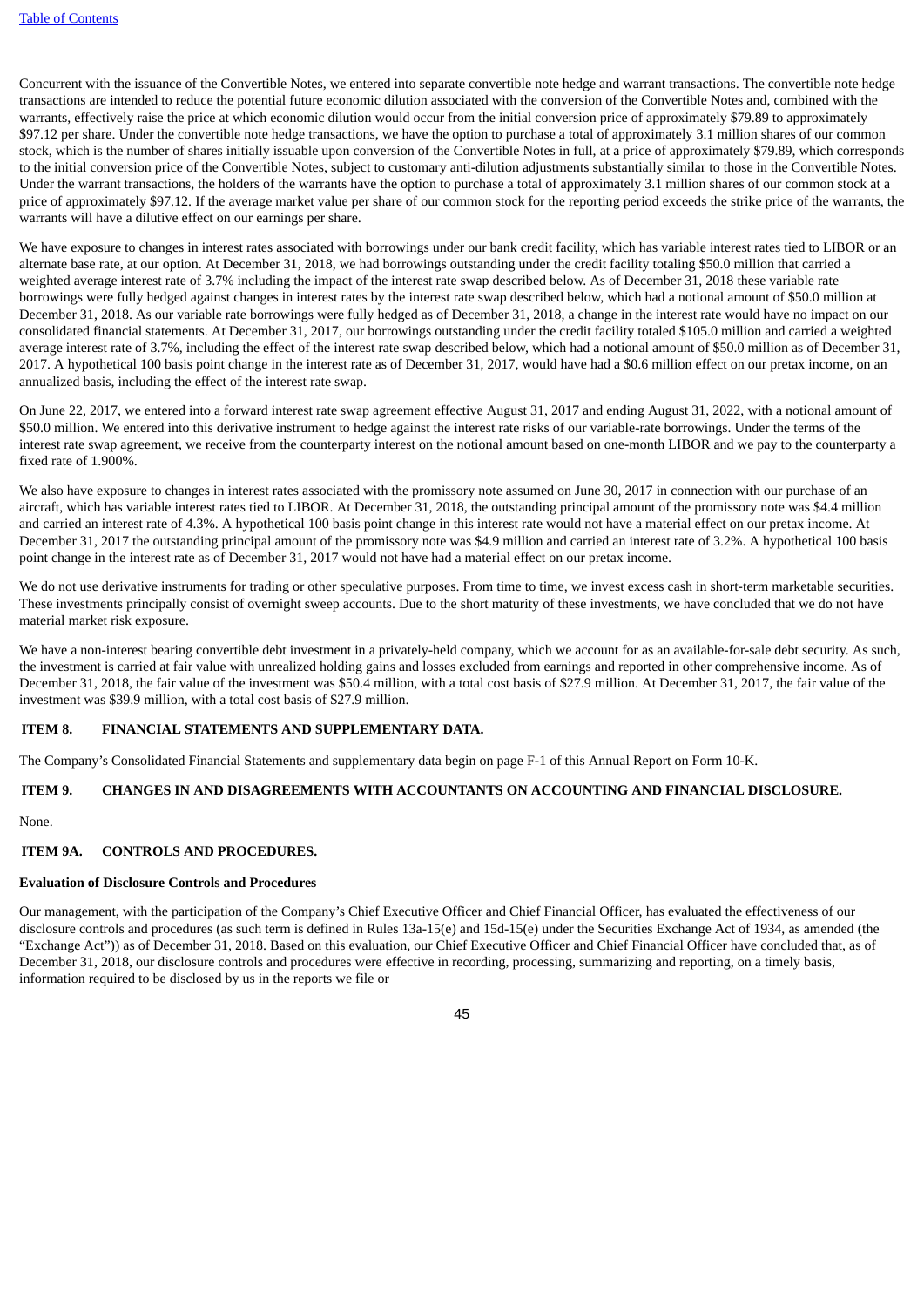submit under the Exchange Act, and such information is accumulated and communicated to management as appropriate to allow timely decisions regarding required disclosure.

# **Management's Report on Internal Control Over Financial Reporting**

Our management is responsible for establishing and maintaining adequate internal control over financial reporting (as such term is defined in Rules 13a-15(f) and 15d-15(f) under the Exchange Act) for the Company. Internal control over financial reporting is a process designed under the supervision of the Company's Chief Executive Officer and Chief Financial Officer, and effected by the Company's board of directors, management, and other personnel to provide reasonable assurance regarding the reliability of financial reporting and the preparation of financial statements for external purposes in accordance with GAAP and includes those policies and procedures that:

- (i) Pertain to the maintenance of records that in reasonable detail accurately and fairly reflect the transactions and dispositions of the assets of the Company;
- (ii) Provide reasonable assurance that transactions are recorded as necessary to permit preparation of financial statements in accordance with GAAP, and that receipts and expenditures of the Company are being made only in accordance with authorizations of management and directors of the Company; and
- (iii) Provide reasonable assurance regarding prevention or timely detection of unauthorized acquisition, use, or disposition of the Company's assets that could have a material effect on the financial statements.

Due to its inherent limitations, internal control over financial reporting may not prevent or detect misstatements. Also, projections of any evaluation of effectiveness to future periods are subject to the risk that controls may become inadequate because of changes in conditions, or that the degree of compliance with the policies or procedures may deteriorate.

In connection with the preparation of this report, our management, under the supervision and with the participation of our Chief Executive Officer and Chief Financial Officer, conducted an evaluation of the effectiveness of the internal control over financial reporting as of December 31, 2018 using the criteria set forth by the Committee of Sponsoring Organizations of the Treadway Commission ("COSO") in *Internal Control – Integrated Framework* (2013)*.* As a result of that evaluation, management concluded that our internal control over financial reporting was effective as of December 31, 2018.

The effectiveness of the Company's internal control over financial reporting as of December 31, 2018 has been audited by PricewaterhouseCoopers LLP, an independent registered public accounting firm, as stated in their report appearing on page F-2 of this Annual Report on Form 10-K.

#### **Changes in Internal Control over Financial Reporting**

There has been no change in our internal control over financial reporting (as such term is defined in Rules 13a-15(f) and 15d-15(f) under the Exchange Act) during the three months ended December 31, 2018 that has materially affected, or is reasonably likely to materially affect, our internal control over financial reporting.

# **ITEM 9B. OTHER INFORMATION.**

None.

#### **PART III**

#### **ITEM 10. DIRECTORS, EXECUTIVE OFFICERS AND CORPORATE GOVERNANCE.**

#### **Directors, Executive Officers, Promoters and Control Persons**

The information required by this item is incorporated by reference from portions of our definitive proxy statement for our annual meeting of stockholders to be filed with the SEC pursuant to Regulation 14A by April 30, 2019 (the "Proxy Statement") under "Nominees to Board of Directors," "Directors Not Standing For Election" and "Executive Officers."

#### **Compliance with Section 16(a) of the Exchange Act**

The information required by this item is incorporated by reference from a portion of the Proxy Statement under "Section 16(a) Beneficial Ownership Reporting Compliance."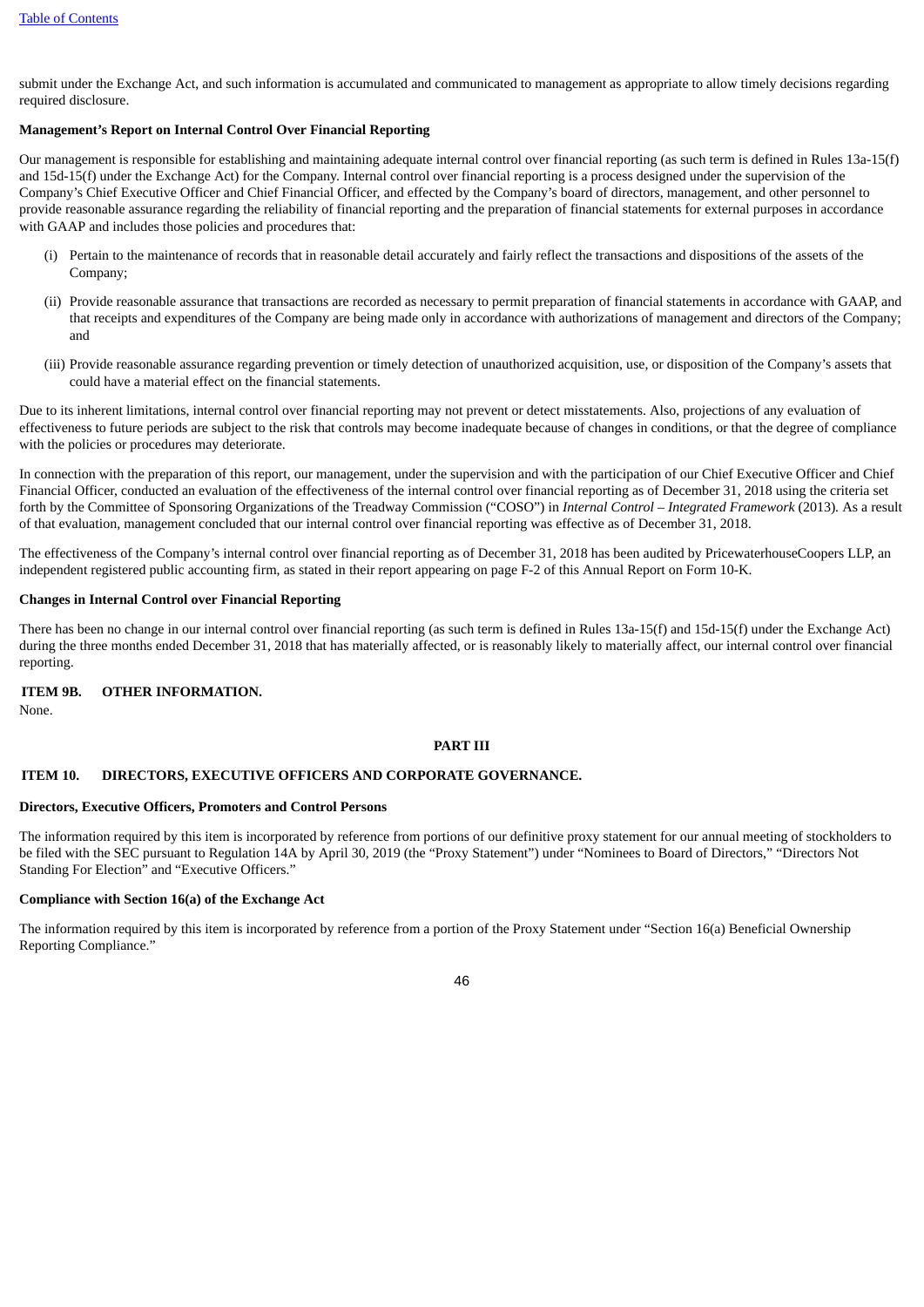# **Code of Business Conduct and Ethics**

We have adopted a Code of Business Conduct and Ethics (the "Code") that is applicable to all of our employees, officers and directors. The Code is available on the Corporate Governance page of our investor relations website at ir.huronconsultinggroup.com. If we make any amendments to or grant any waivers from the Code which are required to be disclosed pursuant to the Securities Exchange Act of 1934, we will make such disclosures on our website.

#### **Corporate Governance**

The information required by this item is incorporated by reference from a portion of the Proxy Statement under "Board Meetings and Committees."

# **ITEM 11. EXECUTIVE COMPENSATION.**

#### **Executive Compensation**

The information required by this item is incorporated by reference from a portion of the Proxy Statement under "Executive Compensation."

#### **Compensation Committee Interlocks and Insider Participation**

The information required by this item is incorporated by reference from a portion of the Proxy Statement under "Compensation Committee Interlocks and Insider Participation."

# **Compensation Committee Report**

The information required by this item is incorporated by reference from a portion of the Proxy Statement under "Compensation Committee Report."

# **ITEM 12. SECURITY OWNERSHIP OF CERTAIN BENEFICIAL OWNERS AND MANAGEMENT AND RELATED STOCKHOLDER MATTERS.**

# **Securities Authorized for Issuance Under Equity Compensation Plans**

The following table summarizes information with respect to equity compensation plans approved by shareholders as of December 31, 2018. We do not have equity compensation plans that have not been approved by shareholders.

| <b>Plan Category</b>                                   | <b>Number of Shares</b><br>to be Issued Upon<br><b>Exercise of</b><br><b>Outstanding Options</b> |      | <b>Weighted Average</b><br><b>Exercise Price of</b><br><b>Outstanding Options</b> | <b>Number of Shares</b><br><b>Remaining Available</b><br>for Future Issuance<br>(excluding shares in<br>$1st$ column) |
|--------------------------------------------------------|--------------------------------------------------------------------------------------------------|------|-----------------------------------------------------------------------------------|-----------------------------------------------------------------------------------------------------------------------|
| Equity compensation plans approved by shareholders:    |                                                                                                  |      |                                                                                   |                                                                                                                       |
| 2004 Omnibus Stock Plan <sup>(1)</sup>                 | 117.680                                                                                          | - \$ | 27.82                                                                             |                                                                                                                       |
| 2012 Omnibus Incentive Plan (2)                        | 36,617                                                                                           | -S   | 39.19                                                                             | 813,338                                                                                                               |
| Stock Ownership Participation Program <sup>(3)</sup>   |                                                                                                  | S    |                                                                                   | 88,872                                                                                                                |
| Equity compensation plans not approved by shareholders | N/A                                                                                              |      | N/A                                                                               | N/A                                                                                                                   |
| Total                                                  | 154.297                                                                                          | ß.   | 30.52                                                                             | 902,210                                                                                                               |

(1) Our 2004 Omnibus Stock Plan was approved by the existing shareholders prior to our initial public offering. Upon adoption of the 2012 Omnibus Incentive Plan, we terminated the 2004 Omnibus Stock Plan with respect to future awards and no further awards will be granted under this plan.

(2) Our 2012 Omnibus Incentive Plan was approved by our shareholders at our annual meeting held on May 1, 2012. At our annual meeting held on May 2, 2014, our shareholders approved an amendment to the 2012 Omnibus Incentive Plan to increase the number of shares reserved for issuance thereunder by 850,000 shares. At our annual meeting held on May 5, 2017, our shareholders approved an amended and restated 2012 Omnibus Incentive Plan which increased the number of shares authorized for issuance by 804,000 shares.

(3) Our Stock Ownership Participation Program was approved by our shareholders at our annual meeting held on May 1, 2015.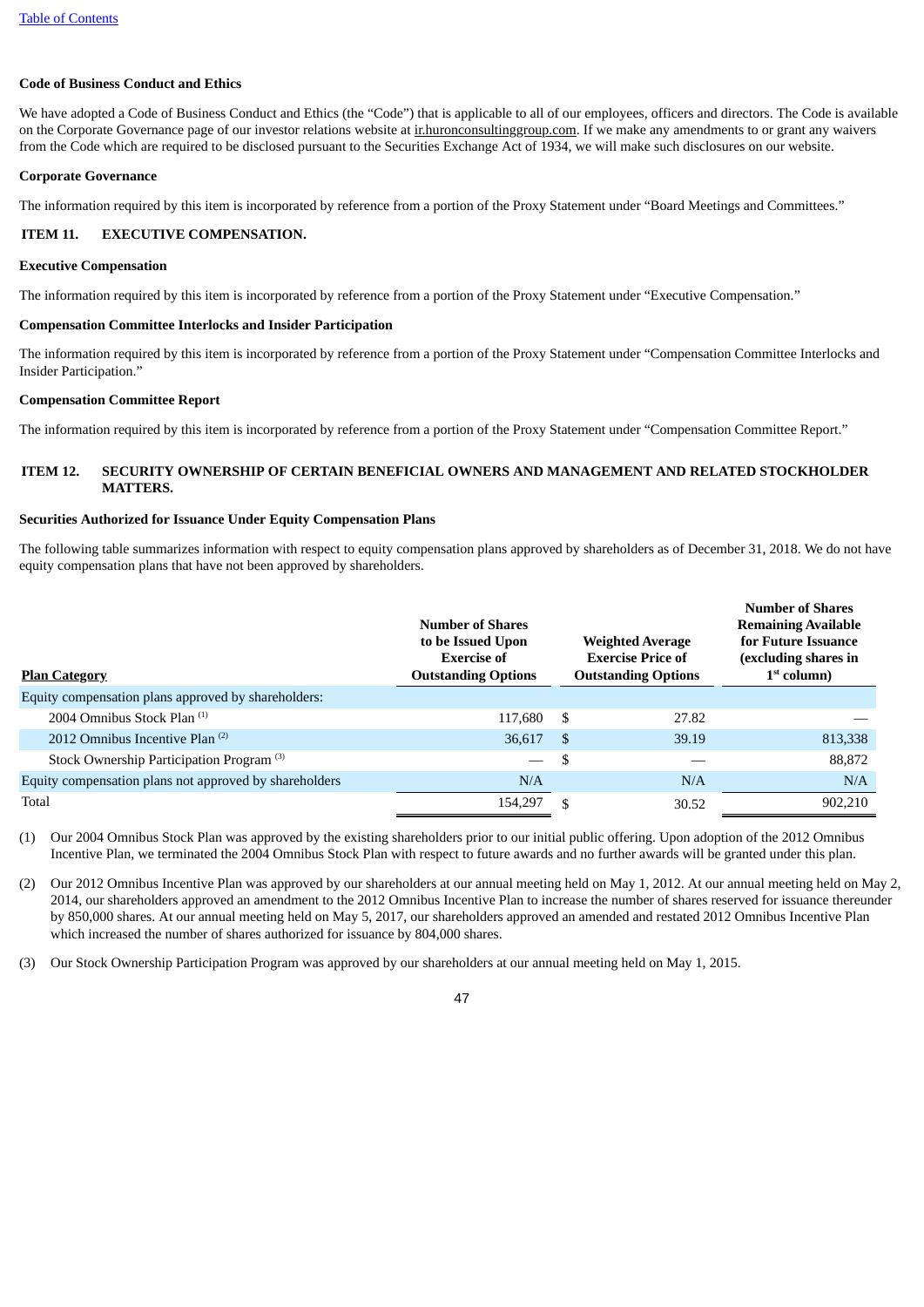# **Security Ownership of Certain Beneficial Owners and Management**

The information required by this item is incorporated by reference from a portion of the Proxy Statement under "Stock Ownership of Certain Beneficial Owners and Management."

# **ITEM 13. CERTAIN RELATIONSHIPS AND RELATED TRANSACTIONS, AND DIRECTOR INDEPENDENCE.**

# **Certain Relationships and Related Transactions**

The information required by this item is incorporated by reference from a portion of the Proxy Statement under "Certain Relationships and Related Transactions."

# **Director Independence**

The information required by this item is incorporated by reference from portions of the Proxy Statement under "Nominees to Board of Directors," "Directors Not Standing For Election," and "Board Meetings and Committees."

# **ITEM 14. PRINCIPAL ACCOUNTING FEES AND SERVICES.**

The information required by this item is incorporated by reference from a portion of the Proxy Statement under "Audit and Non-Audit Fees."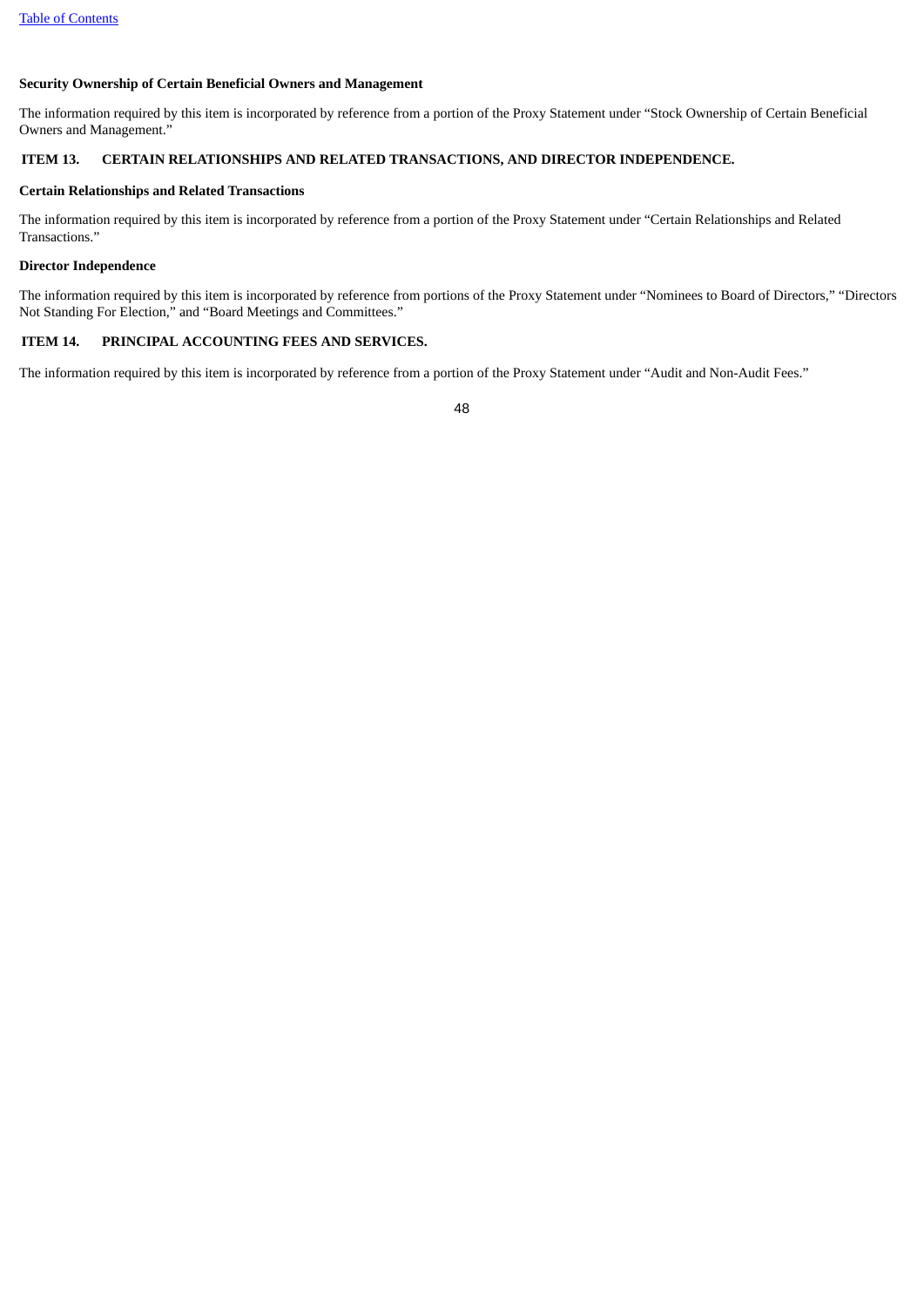#### **PART IV**

# **ITEM 15. EXHIBITS AND FINANCIAL STATEMENT SCHEDULES.**

#### **(a) Documents filed as part of this Annual Report on Form 10-K.**

**1.** Financial Statements—Our independent registered public accounting firm's report and our Consolidated Financial Statements are listed below and begin on page F-1 of this Form 10-K.

Report of Independent Registered Public Accounting Firm Consolidated Balance Sheets Consolidated Statements of Operations and Other Comprehensive Income Consolidated Statements of Stockholders' Equity Consolidated Statements of Cash Flows Notes to Consolidated Financial Statements

- 2. Financial Statement Schedules—The financial statement schedules required by this item are included in the Consolidated Financial Statements and accompanying notes.
- 3. Exhibit Index

|                                 |                                                                                                                                                                                                                                           |                          |                              | <b>Incorporated by Reference</b>   |                         |                |                    |
|---------------------------------|-------------------------------------------------------------------------------------------------------------------------------------------------------------------------------------------------------------------------------------------|--------------------------|------------------------------|------------------------------------|-------------------------|----------------|--------------------|
| <b>Exhibit</b><br><b>Number</b> | <b>Exhibit Description</b>                                                                                                                                                                                                                | <b>Filed</b><br>herewith | <b>Furnished</b><br>herewith | Form                               | Period<br><b>Ending</b> | <b>Exhibit</b> | <b>Filing Date</b> |
| 3.1                             | Third Amended and Restated Certificate of<br><b>Incorporation of Huron Consulting Group Inc.</b>                                                                                                                                          |                          |                              | $10-K$                             | 12/31/2004              | 3.1            | 2/16/2005          |
| 3.2                             | <b>Amended and Restated Bylaws of Huron Consulting</b><br>Group Inc.                                                                                                                                                                      |                          |                              | $8-K$                              |                         | 3.1            | 10/28/2015         |
| 4.1                             | <b>Specimen Stock Certificate.</b>                                                                                                                                                                                                        |                          |                              | $S-1$<br>(File No. 333-<br>115434) |                         | 4.1            | 10/5/2004          |
| 4.2                             | Indenture (including Form of Note) with respect to<br>the Company's 1.25% Convertible Senior Notes due<br>2019, dated as of September 10, 2014, between<br>Huron Consulting Group Inc. and U.S. Bank<br>National Association, as trustee. |                          |                              | $8-K$                              |                         | 4.1            | 9/16/2014          |
| 10.1                            | Office Lease, dated December 2003, between Union<br><b>Tower, LLC and Huron Consulting Services LLC</b><br>(formerly known as Huron Consulting Group LLC).                                                                                |                          |                              | $S-1$<br>(File No. 333-<br>115434) |                         | 10.1           | 10/5/2004          |
| $10.2*$                         | <b>Amended and Restated Huron Consulting Group</b><br>Inc. 2004 Omnibus Stock Plan.                                                                                                                                                       |                          |                              | $S-8$                              |                         | 10.1           | 5/5/2010           |
| $10.3*$                         | <b>Huron Consulting Group Inc. Deferred</b><br><b>Compensation Plan as Amended and Restated</b><br>effective January 1, 2009.                                                                                                             |                          |                              | $10-K$                             | 12/31/2008              | 10.12          | 2/24/2009          |
| $10.4*$                         | <b>Senior Management Agreement by and between</b><br>Huron Consulting Group Inc. and John D. Kelly.                                                                                                                                       |                          |                              | $8-K$                              |                         | 10.1           | 1/6/2017           |
| $10.5*$                         | <b>Amended and Restated Senior Management</b><br><b>Agreement by and between Huron Consulting</b><br>Group Inc. and James H. Roth.                                                                                                        |                          |                              | $8-K$                              |                         | 10.2           | 1/6/2017           |
| $10.6*$                         | <b>Senior Management Agreement by and between</b><br>Huron Consulting Group Inc. and C. Mark Hussey.                                                                                                                                      |                          |                              | $8-K$                              |                         | 10.3           | 1/6/2017           |
| $10.7*$                         | Senior Management Agreement by and between<br>Huron Consulting Group Inc. and Diane E. Ratekin.                                                                                                                                           |                          |                              | $8-K$                              |                         | 10.4           | 1/6/2017           |
| 10.8                            | <b>First Amendment to Lease by and between Huron</b><br><b>Consulting Services LLC and Union Tower, LLC,</b><br>dated August 23, 2004.                                                                                                    |                          |                              | $10-K$                             | 12/31/2012              | 10.17          | 2/21/2013          |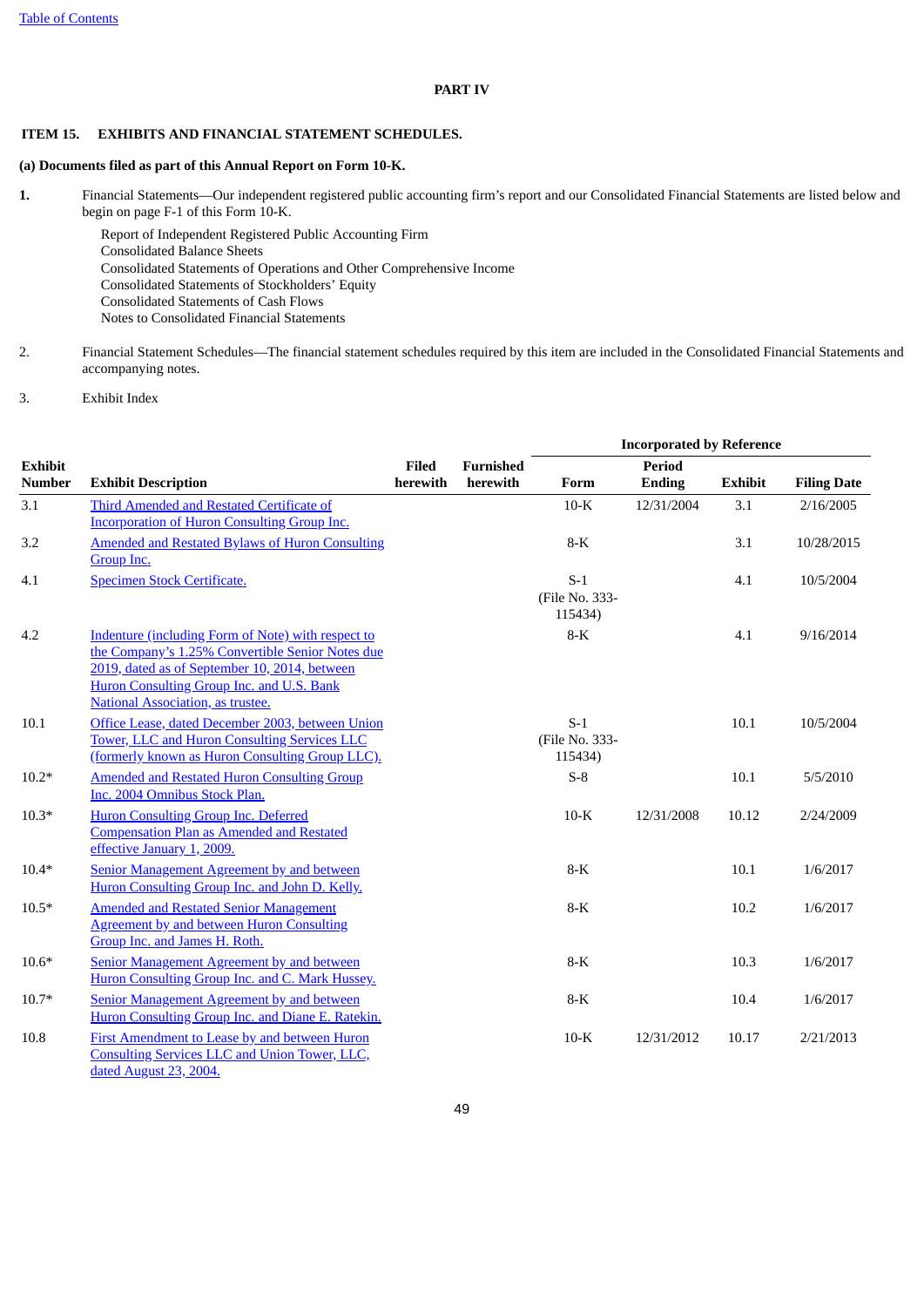|                                 |                                                                                                                                                                                                                                                                     |                          |                              | <b>Incorporated by Reference</b> |                                |                |                    |
|---------------------------------|---------------------------------------------------------------------------------------------------------------------------------------------------------------------------------------------------------------------------------------------------------------------|--------------------------|------------------------------|----------------------------------|--------------------------------|----------------|--------------------|
| <b>Exhibit</b><br><b>Number</b> | <b>Exhibit Description</b>                                                                                                                                                                                                                                          | <b>Filed</b><br>herewith | <b>Furnished</b><br>herewith | Form                             | <b>Period</b><br><b>Ending</b> | <b>Exhibit</b> | <b>Filing Date</b> |
| 10.9                            | Second Amendment to Lease by and between Huron<br>Consulting Services LLC and Union Tower, LLC,<br>dated March 14, 2007.                                                                                                                                            |                          |                              | $10-K$                           | 12/31/2012                     | 10.18          | 2/21/2013          |
| 10.10                           | Third Amendment to Lease by and between Huron<br><b>Consulting Services LLC and Union Tower, LLC,</b><br>dated April 2, 2010.                                                                                                                                       |                          |                              | $10-K$                           | 12/31/2012                     | 10.19          | 2/21/2013          |
| 10.11                           | Fourth Amendment to Lease by and between Huron<br><b>Consulting Services LLC and Union Tower, LLC,</b><br>dated December 31, 2012.                                                                                                                                  |                          |                              | $8-K$                            |                                | 10.1           | 1/4/2013           |
| $10.12*$                        | Form of the Huron Consulting Group Inc. 2012<br><b>Omnibus Incentive Plan Restricted Stock</b><br>Agreement.                                                                                                                                                        |                          |                              | $10-K$                           | 12/31/2012                     | 10.20          | 2/21/2013          |
| 10.13                           | <b>Base Convertible Bond Hedge Transaction</b><br>Confirmation, dated as of September 4, 2014, by<br>and between Huron Consulting Group Inc. and<br><b>Bank of America, N.A.</b>                                                                                    |                          |                              | $8-K$                            |                                | 10.2           | 9/5/2014           |
| 10.14                           | <b>Base Convertible Bond Hedge Transaction</b><br>Confirmation, dated as of September 4, 2014, by<br>and between Huron Consulting Group Inc. and J.P.<br>Morgan Securities LLC, as an agent for JPMorgan                                                            |                          |                              | $8-K$                            |                                | 10.3           | 9/5/2014           |
| 10.15                           | Chase Bank, National Association, London Branch.<br><b>Base Issuer Warrant Transaction Confirmation,</b><br>dated as of September 4, 2014, by and between<br>Huron Consulting Group Inc. and Bank of America,<br>N.A.                                               |                          |                              | $8-K$                            |                                | 10.4           | 9/5/2014           |
| 10.16                           | <b>Base Issuer Warrant Transaction Confirmation,</b><br>dated as of September 4, 2014, by and between<br>Huron Consulting Group Inc. and J.P. Morgan<br>Securities LLC, as an agent for JPMorgan Chase<br>Bank, National Association, London Branch.                |                          |                              | $8-K$                            |                                | 10.5           | 9/5/2014           |
| 10.17                           | <b>Additional Convertible Bond Hedge Transaction</b><br>Confirmation, dated as of September 10, 2014, by<br>and between Huron Consulting Group Inc. and<br><b>Bank of America, N.A.</b>                                                                             |                          |                              | $8-K$                            |                                | 10.1           | 9/16/2014          |
| 10.18                           | <b>Additional Convertible Bond Hedge Transaction</b><br>Confirmation, dated as of September 10, 2014, by<br>and between Huron Consulting Group Inc. and J.P.<br>Morgan Securities LLC, as an agent for JPMorgan<br>Chase Bank, National Association, London Branch. |                          |                              | $8-K$                            |                                | 10.2           | 9/16/2014          |
| 10.19                           | <b>Additional Issuer Warrant Transaction</b><br>Confirmation, dated as of September 10, 2014, by<br>and between Huron Consulting Group Inc. and<br><b>Bank of America, N.A.</b>                                                                                     |                          |                              | 8-K                              |                                | 10.3           | 9/16/2014          |
| 10.20                           | <b>Additional Issuer Warrant Transaction</b><br>Confirmation, dated as of September 10, 2014, by<br>and between Huron Consulting Group Inc. and J.P.<br>Morgan Securities LLC, as an agent for JPMorgan<br>Chase Bank, National Association, London Branch.         |                          |                              | $8-K$                            |                                | 10.4           | 9/16/2014          |
| $10.21*$                        | Form of the Huron Consulting Group Inc. 2012<br><b>Omnibus Incentive Plan Restricted Stock</b><br><b>Agreement (Stock Ownership Participation</b><br>Program).                                                                                                      |                          |                              | $10-K$                           | 12/31/2014                     | 10.31          | 2/24/2015          |
| $10.22*$                        | Form of the Huron Consulting Group Inc. 2012<br>Omnibus Incentive Plan Performance Stock Unit<br><u>Agreement.</u>                                                                                                                                                  |                          |                              | $10-K$                           | 12/31/2014                     | 10.32          | 2/24/2015          |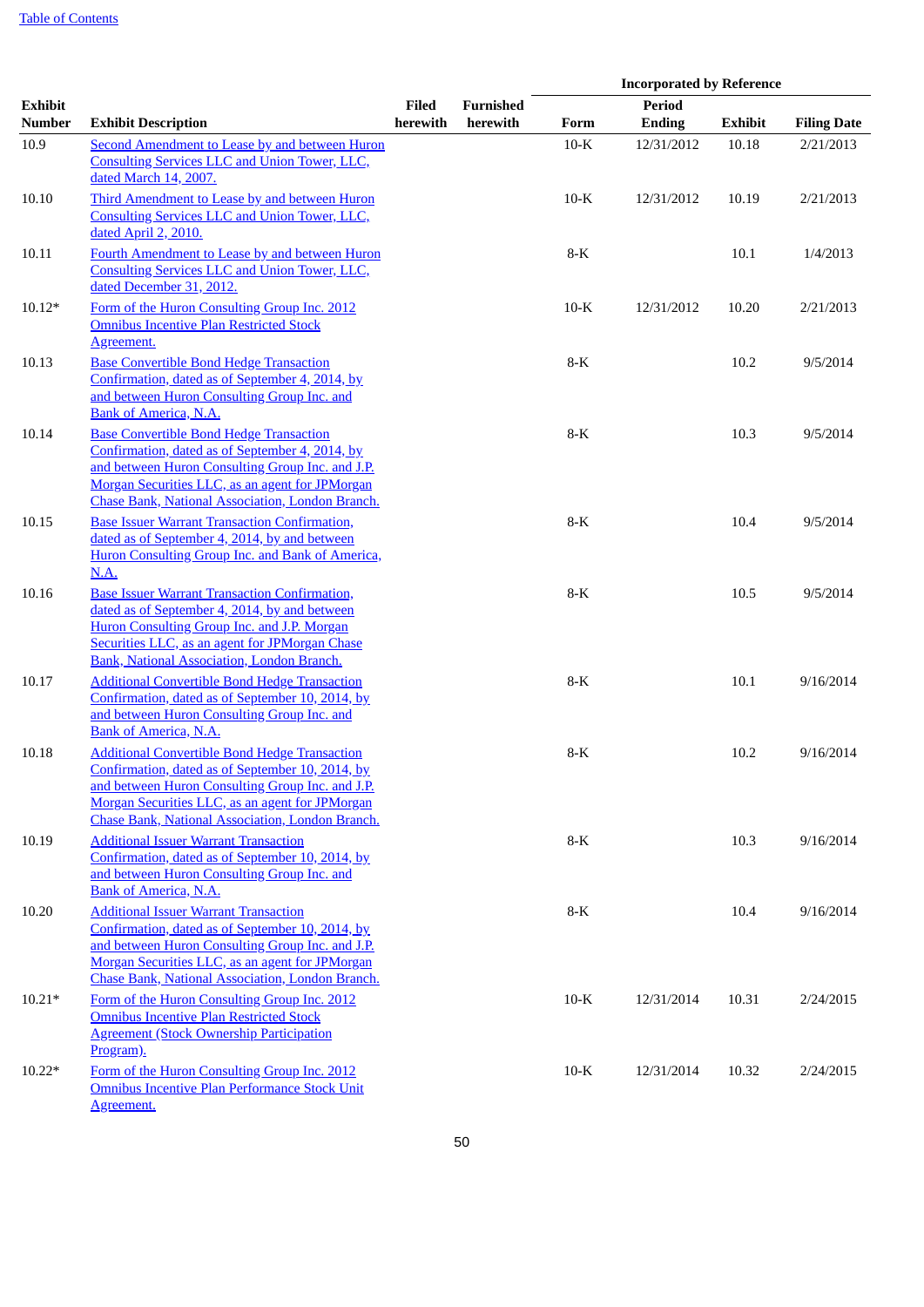|                          |                                                                                                                                                                                                                                                                                                                                                                                                                                                                                                                                                                                                                       |                          |                              | <b>Incorporated by Reference</b> |                                |                |                    |
|--------------------------|-----------------------------------------------------------------------------------------------------------------------------------------------------------------------------------------------------------------------------------------------------------------------------------------------------------------------------------------------------------------------------------------------------------------------------------------------------------------------------------------------------------------------------------------------------------------------------------------------------------------------|--------------------------|------------------------------|----------------------------------|--------------------------------|----------------|--------------------|
| <b>Exhibit</b><br>Number | <b>Exhibit Description</b>                                                                                                                                                                                                                                                                                                                                                                                                                                                                                                                                                                                            | <b>Filed</b><br>herewith | <b>Furnished</b><br>herewith | Form                             | <b>Period</b><br><b>Ending</b> | <b>Exhibit</b> | <b>Filing Date</b> |
| $10.23*$                 | Form of the Huron Consulting Group Inc. 2012<br><b>Omnibus Incentive Plan Stock Option Agreement.</b>                                                                                                                                                                                                                                                                                                                                                                                                                                                                                                                 |                          |                              | $10-K$                           | 12/31/2014                     | 10.33          | 2/24/2015          |
| 10.24*                   | Form of the Huron Consulting Group Inc. 2012<br><b>Omnibus Incentive Plan NEO Performance Stock</b><br><b>Unit Agreement.</b>                                                                                                                                                                                                                                                                                                                                                                                                                                                                                         |                          |                              | $10-K$                           | 12/31/2014                     | 10.34          | 2/24/2015          |
| 10.25                    | <b>Second Amended and Restated Credit Agreement,</b><br>dated as of March 31, 2015, among Huron<br><b>Consulting Group Inc., as Borrower, certain</b><br>subsidiaries as Guarantors, the Lenders Party Hereto<br>and Bank of America, N.A., as Administrative<br>Agent and Collateral Agent, JPMorgan Chase Bank,<br>N.A., as Syndication Agent, PNC Bank, Bank of<br><b>Montreal and Key Bank National Association as</b><br><b>Co-Documentation Agents, and Merrill Lynch,</b><br>Pierce, Fenner & Smith Incorporated and J.P.<br><b>Morgan Securities LLC, as Joint Lead Arrangers</b><br>and Joint Book Managers. |                          |                              | $8-K$                            |                                | 10.1           | 4/2/2015           |
| 10.26                    | <b>Second Amended and Restated Security Agreement,</b><br>dated as of March 31, 2015.                                                                                                                                                                                                                                                                                                                                                                                                                                                                                                                                 |                          |                              | $8-K$                            |                                | 10.2           | 4/2/2015           |
| 10.27                    | <b>Second Amended and Restated Pledge Agreement,</b><br>dated as of March 31, 2015.                                                                                                                                                                                                                                                                                                                                                                                                                                                                                                                                   |                          |                              | $8-K$                            |                                | 10.3           | 4/2/2015           |
| 10.28*                   | <b>Huron Consulting Group Inc. Stock Ownership</b><br><b>Participation Program.</b>                                                                                                                                                                                                                                                                                                                                                                                                                                                                                                                                   |                          |                              | DEF 14A                          |                                | Appendix A     | 3/20/2015          |
| 10.29*                   | <b>Huron Consulting Group Inc. 2012 Omnibus</b><br>Incentive Plan, as amended and restated effective<br>May 1, 2017.                                                                                                                                                                                                                                                                                                                                                                                                                                                                                                  |                          |                              | DEF 14A                          |                                | Appendix A     | 3/27/2017          |
| 10.30                    | <b>Amendment No. 1 of the Second Amended and</b><br>Restated Credit Agreement, dated as of February 28,<br>2017, by and among Huron Consulting Group Inc.,<br>as Borrower, certain subsidiaries, as Guarantors, and<br>Bank of America, N.A., as Administrative Agent for<br>and on behalf of the Lenders.                                                                                                                                                                                                                                                                                                            |                          |                              | $8-K$                            |                                | 10.1           | 3/6/2017           |
| 10.31                    | <b>Amendment No. 2 of the Second Amended and</b><br>Restated Credit Agreement, dated as of October 24,<br>2017, by and among Huron Consulting Group Inc.,<br>as Borrower, certain subsidiaries, as Guarantors, and<br>Bank of America, N.A., as Administrative Agent for<br>and on behalf of the Lenders.                                                                                                                                                                                                                                                                                                             |                          |                              | $10-Q$                           | 9/30/2017                      | 10.1           | 11/1/2017          |
| 10.32                    | Amendment No. 3 of the Credit Agreement, dated<br>as of March 23, 2018, by and among Huron<br><b>Consulting Group Inc., as Borrower, certain</b><br>subsidiaries, as Guarantors, and Bank of America,<br>N.A., as Administrative Agent for and on behalf of<br>the Lenders.                                                                                                                                                                                                                                                                                                                                           |                          |                              | $8-K$                            |                                | 10.1           | 3/29/2018          |
| 21.1                     | List of Subsidiaries of Huron Consulting Group Inc.                                                                                                                                                                                                                                                                                                                                                                                                                                                                                                                                                                   | X                        |                              |                                  |                                |                |                    |
| 23.1                     | <b>Consent of PricewaterhouseCoopers LLP.</b>                                                                                                                                                                                                                                                                                                                                                                                                                                                                                                                                                                         | X                        |                              |                                  |                                |                |                    |
| 31.1                     | <b>Certification of the Chief Executive Officer,</b><br>pursuant to Rule 13a-14(a)/15d-14(a), as adopted<br>pursuant to Section 302 of the Sarbanes-Oxley Act<br>of 2002.                                                                                                                                                                                                                                                                                                                                                                                                                                             | $\mathbf X$              |                              |                                  |                                |                |                    |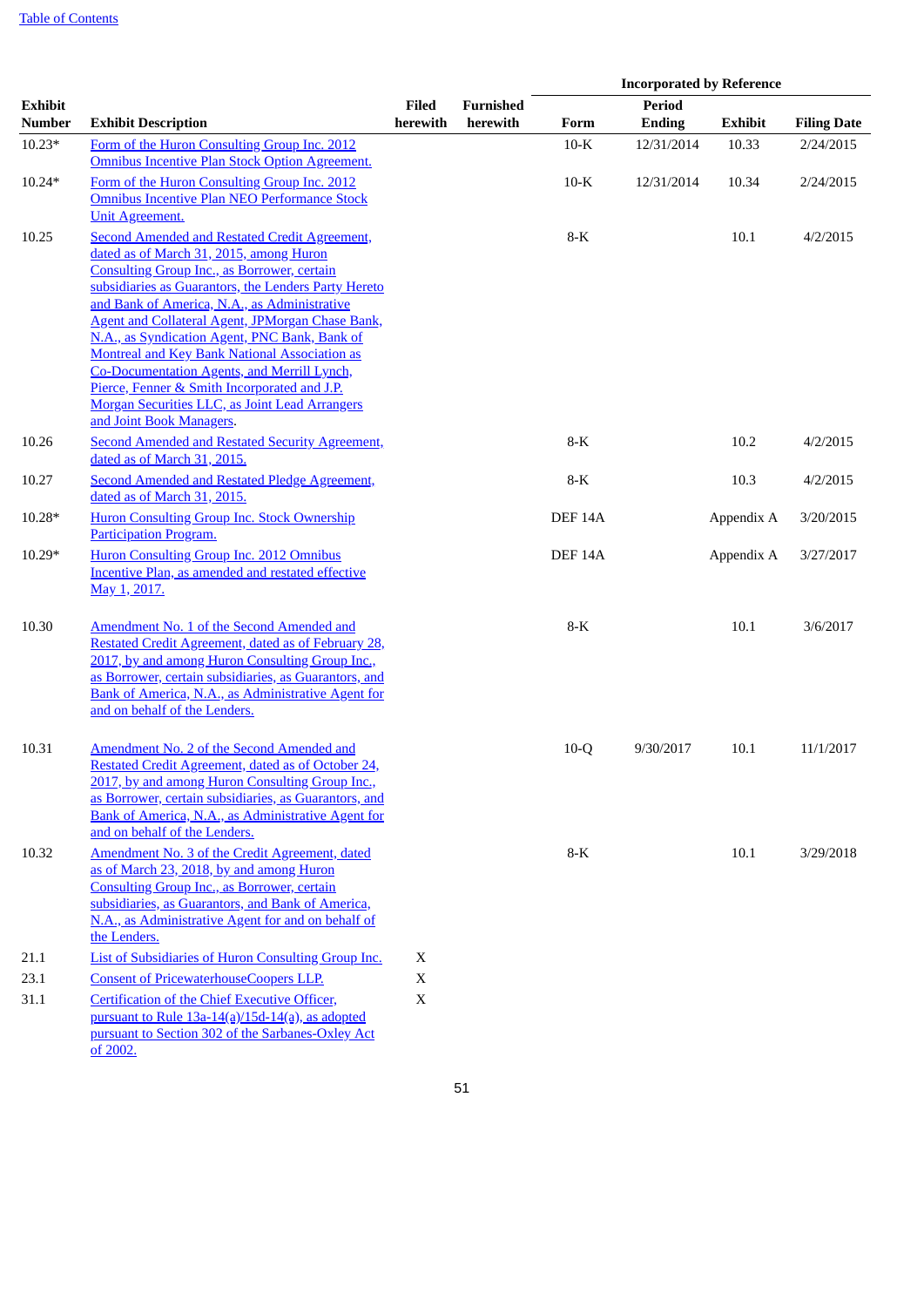|                          |                                                                                                                                                                    |                          |                              |      | <b>Incorporated by Reference</b> |         |                    |
|--------------------------|--------------------------------------------------------------------------------------------------------------------------------------------------------------------|--------------------------|------------------------------|------|----------------------------------|---------|--------------------|
| <b>Exhibit</b><br>Number | <b>Exhibit Description</b>                                                                                                                                         | <b>Filed</b><br>herewith | <b>Furnished</b><br>herewith | Form | <b>Period</b><br><b>Ending</b>   | Exhibit | <b>Filing Date</b> |
| 31.2                     | Certification of the Chief Financial Officer, pursuant<br>to Rule $13a-14(a)/15d-14(a)$ , as adopted pursuant to<br>Section 302 of the Sarbanes-Oxley Act of 2002. | X                        |                              |      |                                  |         |                    |
| 32.1                     | Certification of the Chief Executive Officer,<br>pursuant to 18 U.S.C. Section 1350, as adopted<br>pursuant to Section 906 of the Sarbanes-Oxley Act<br>of 2002.   |                          | X                            |      |                                  |         |                    |
| 32.2                     | Certification of the Chief Financial Officer, pursuant<br>to 18 U.S.C. Section 1350, as adopted pursuant to<br>Section 906 of the Sarbanes-Oxley Act of 2002.      |                          | X                            |      |                                  |         |                    |
| 101.INS                  | <b>XBRL Instance Document.</b>                                                                                                                                     | X                        |                              |      |                                  |         |                    |
| 101.SCH                  | XBRL Taxonomy Extension Schema Document.                                                                                                                           | X                        |                              |      |                                  |         |                    |
| 101.CAL                  | XBRL Taxonomy Extension Calculation Linkbase<br>Document.                                                                                                          | X                        |                              |      |                                  |         |                    |
| 101.LAB                  | XBRL Taxonomy Extension Label Linkbase<br>Document.                                                                                                                | X                        |                              |      |                                  |         |                    |
| 101.PRE                  | XBRL Taxonomy Extension Presentation Linkbase<br>Document.                                                                                                         | X                        |                              |      |                                  |         |                    |
| 101.DEF                  | <b>XBRL Taxonomy Extension Definition Linkbase</b><br>Document.                                                                                                    | X                        |                              |      |                                  |         |                    |

\* Indicates the exhibit is a management contract or compensatory plan or arrangement.

# **ITEM 16. FORM 10-K SUMMARY**

Not applicable.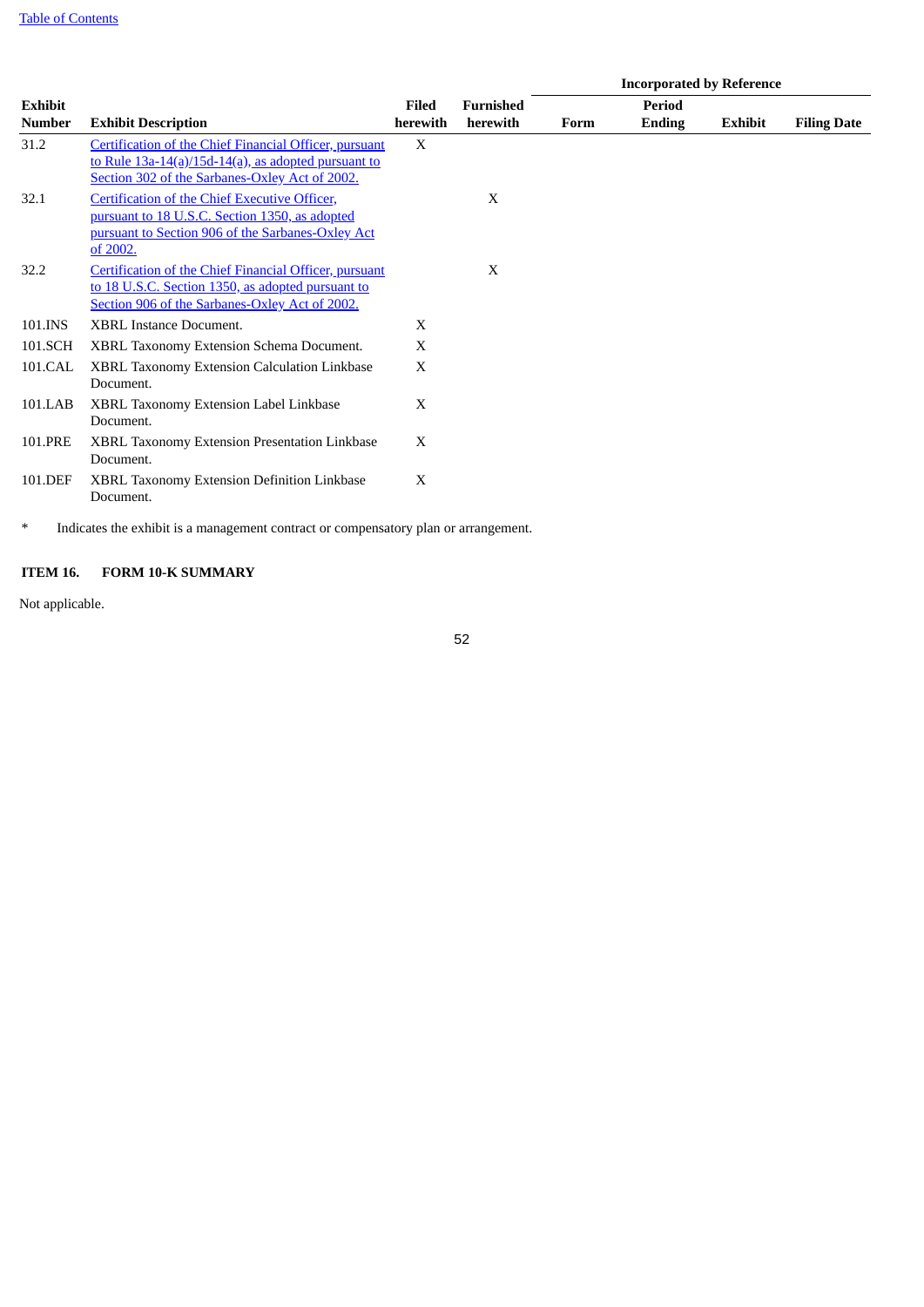#### **SIGNATURES**

Pursuant to the requirements of Section 13 or 15(d) of the Securities Exchange Act of 1934, the registrant has duly caused this report to be signed on its behalf by the undersigned, thereunto duly authorized.

| Huron Consulting Group Inc. |                                      |             |
|-----------------------------|--------------------------------------|-------------|
| (Registrant)                |                                      |             |
|                             |                                      |             |
| <b>Signature</b>            | <b>Title</b>                         | <b>Date</b> |
| JAMES H. ROTH<br>$\sqrt{s}$ | Chief Executive Officer and Director | 2/26/2019   |
| James H Roth                |                                      |             |

James H. Roth

#### **POWER OF ATTORNEY**

KNOW ALL PERSONS BY THESE PRESENTS, that each person whose signature appears below constitutes and appoints James H. Roth, John D. Kelly, and Diane Ratekin, and each of them, his or her true and lawful attorneys-in-fact and agents, with full power of substitution and resubstitution, for him or her and in his or her name, place and stead, in any and all capacities, to sign any and all amendments to this report, and to file the same, with all and any other regulatory authority, granting unto said attorneys-in-fact and agents, and each of them, full power and authority to do and perform each and every act and thing requisite and necessary to be done in and about the premises, as fully to all intents and purposes as he or she might or could do in person, hereby ratifying and confirming all that said attorneys-in-fact and agents or any of them, or their substitutes, may lawfully do or cause to be done by virtue hereof.

Pursuant to the requirements of the Securities Exchange Act of 1934, this report has been signed below by the following persons on behalf of the registrant and in the capacities indicated.

| <b>Signature</b>                       | <b>Title</b>                                                    | <b>Date</b> |
|----------------------------------------|-----------------------------------------------------------------|-------------|
| JAMES H. ROTH<br>$\sqrt{s}$            | <b>Chief Executive Officer and Director</b>                     | 2/26/2019   |
| James H. Roth                          | (Principal Executive Officer)                                   |             |
| JOHN F. MCCARTNEY<br>$\sqrt{s}$        | Non-Executive Chairman of the Board                             | 2/26/2019   |
| John F. McCartney                      |                                                                 |             |
| <b>GEORGE E. MASSARO</b><br>$\sqrt{s}$ | Vice Chairman of the Board                                      | 2/26/2019   |
| George E. Massaro                      |                                                                 |             |
| JOHN D. KELLY<br>$\sqrt{s}$            | Executive Vice President, Chief Financial Officer and Treasurer | 2/26/2019   |
| John D. Kelly                          | (Principal Financial Officer)                                   |             |
| <b>ELLEN P. WONG</b><br>$\sqrt{s}$     | Chief Accounting Officer (Principal Accounting Officer)         | 2/26/2019   |
| Ellen P. Wong                          |                                                                 |             |
| <b>JAMES D. EDWARDS</b><br>$\sqrt{s}$  | <b>Director</b>                                                 | 2/26/2019   |
| James D. Edwards                       |                                                                 |             |
| H. EUGENE LOCKHART<br>$\sqrt{s}$       | <b>Director</b>                                                 | 2/26/2019   |
| H. Eugene Lockhart                     |                                                                 |             |
| <b>JOHN S. MOODY</b><br>$\sqrt{s}$     | <b>Director</b>                                                 | 2/26/2019   |
| John S. Moody                          |                                                                 |             |
| <b>HUGH E. SAWYER</b><br>$\sqrt{s}$    | <b>Director</b>                                                 | 2/26/2019   |
| Hugh E. Sawyer                         |                                                                 |             |
| <b>DEBRA ZUMWALT</b><br>$\sqrt{s}$     | <b>Director</b>                                                 | 2/26/2019   |
| Debra Zumwalt                          |                                                                 |             |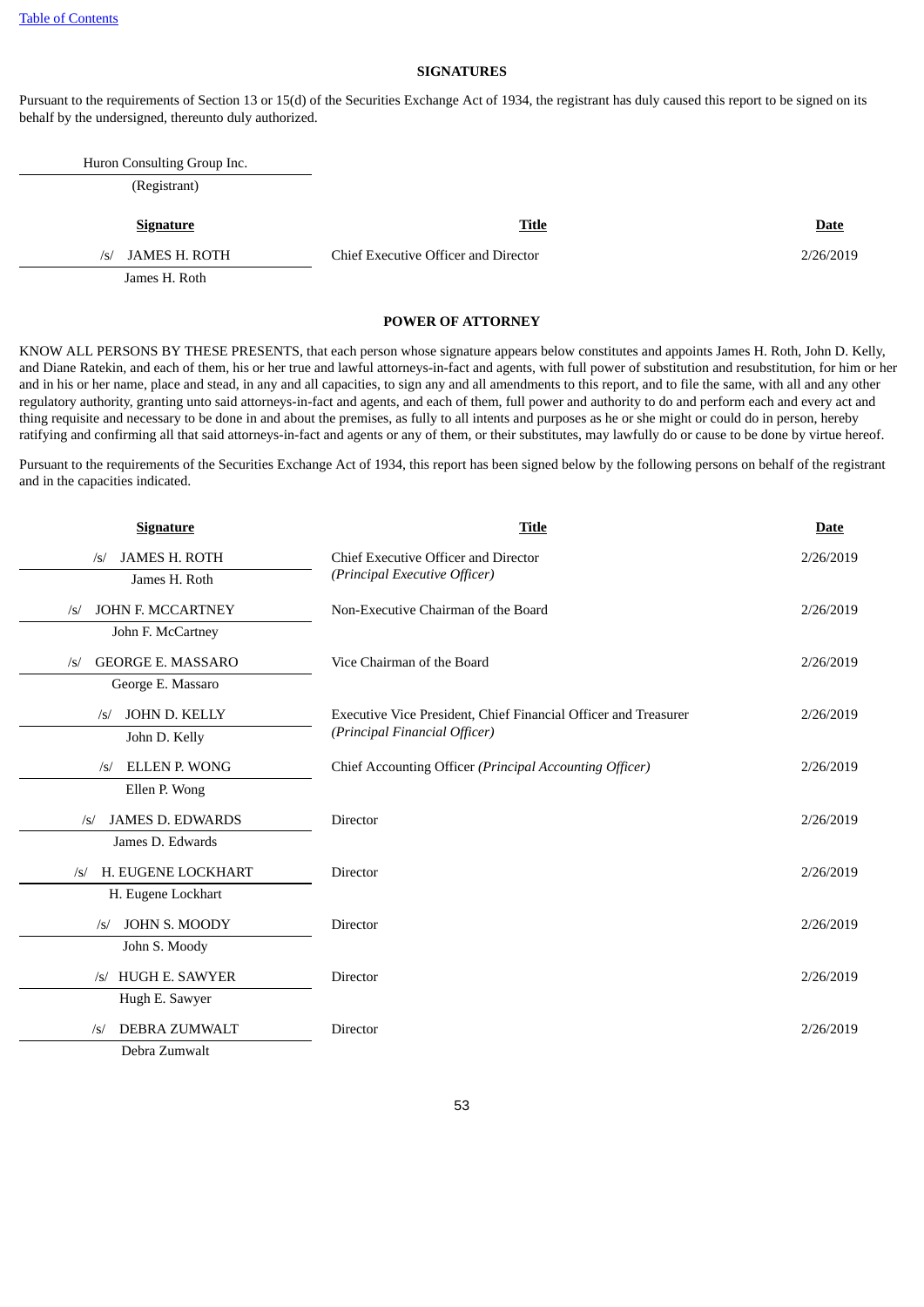# **HURON CONSULTING GROUP INC.** CONSOLIDATED FINANCIAL STATEMENTS

# INDEX

|                                                                                                                                   | <b>Page</b> |
|-----------------------------------------------------------------------------------------------------------------------------------|-------------|
| Report of Independent Registered Public Accounting Firm                                                                           | $F-2$       |
| Consolidated Balance Sheets at December 31, 2018 and 2017                                                                         | $F-3$       |
| Consolidated Statements of Operations and Other Comprehensive Income (Loss) for the years ended December 31, 2018, 2017, and 2016 | $F-4$       |
| Consolidated Statements of Stockholders' Equity for the years ended December 31, 2018, 2017, and 2016                             | F-5         |
| Consolidated Statements of Cash Flows for the years ended December 31, 2018, 2017, and 2016                                       | $F-6$       |
| Notes to Consolidated Financial Statements                                                                                        | $F-7$       |
|                                                                                                                                   |             |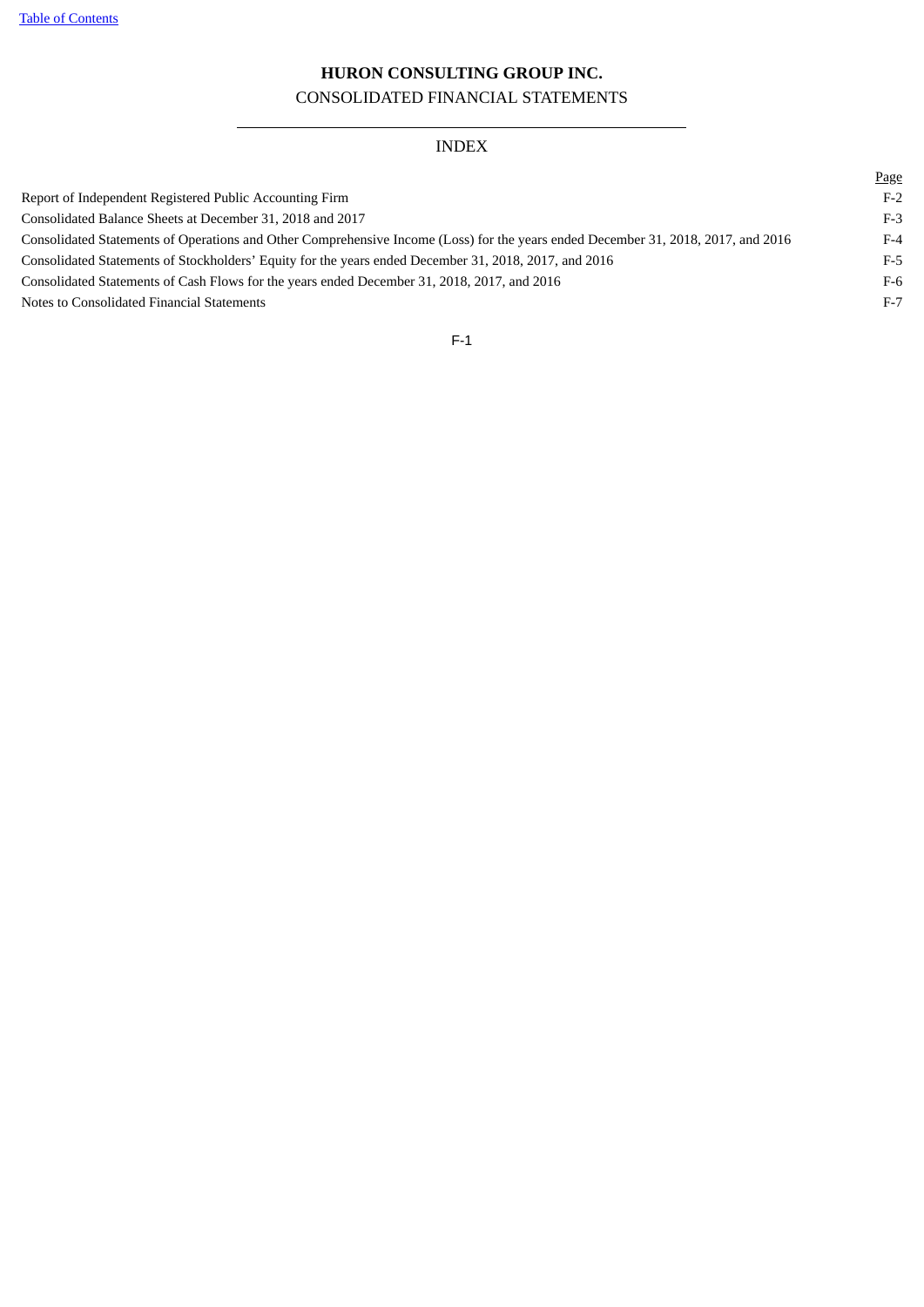# **Report of Independent Registered Public Accounting Firm**

<span id="page-56-0"></span>To the Board of Directors and Stockholders of Huron Consulting Group Inc.

#### *Opinions on the Financial Statements and Internal Control over Financial Reporting*

We have audited the accompanying consolidated balance sheets of Huron Consulting Group Inc. and its subsidiaries (the "Company") as of December 31, 2018 and 2017, and the related consolidated statement of operations and other comprehensive income (loss), statement of stockholders' equity and statement of cash flows for each of the three years in the period ended December 31, 2018, including the related notes (collectively referred to as the "consolidated financial statements"). We also have audited the Company's internal control over financial reporting as of December 31, 2018, based on criteria established in *Internal Control - Integrated Framework* (2013) issued by the Committee of Sponsoring Organizations of the Treadway Commission (COSO).

In our opinion, the consolidated financial statements referred to above present fairly, in all material respects, the financial position of the Company as of December 31, 2018 and December 31, 2017, and the results of its operations and its cash flows for each of the three years in the period ended December 31, 2018 in conformity with accounting principles generally accepted in the United States of America. Also in our opinion, the Company maintained, in all material respects, effective internal control over financial reporting as of December 31, 2018, based on criteria established in *Internal Control - Integrated Framework* (2013) issued by the COSO.

#### *Change in Accounting Principle*

As discussed in Note 2 to the consolidated financial statements, the Company changed the manner in which it accounts for revenue from contracts with customers as of January 1, 2018.

#### *Basis for Opinions*

The Company's management is responsible for these consolidated financial statements, for maintaining effective internal control over financial reporting, and for its assessment of the effectiveness of internal control over financial reporting, included in Management's Report on Internal Control over Financial Reporting appearing under Item 9A. Our responsibility is to express opinions on the Company's consolidated financial statements and on the Company's internal control over financial reporting based on our audits. We are a public accounting firm registered with the Public Company Accounting Oversight Board (United States) (PCAOB) and are required to be independent with respect to the Company in accordance with the U.S. federal securities laws and the applicable rules and regulations of the Securities and Exchange Commission and the PCAOB.

We conducted our audits in accordance with the standards of the PCAOB. Those standards require that we plan and perform the audits to obtain reasonable assurance about whether the consolidated financial statements are free of material misstatement, whether due to error or fraud, and whether effective internal control over financial reporting was maintained in all material respects.

Our audits of the consolidated financial statements included performing procedures to assess the risks of material misstatement of the consolidated financial statements, whether due to error or fraud, and performing procedures that respond to those risks. Such procedures included examining, on a test basis, evidence regarding the amounts and disclosures in the consolidated financial statements. Our audits also included evaluating the accounting principles used and significant estimates made by management, as well as evaluating the overall presentation of the consolidated financial statements. Our audit of internal control over financial reporting included obtaining an understanding of internal control over financial reporting, assessing the risk that a material weakness exists, and testing and evaluating the design and operating effectiveness of internal control based on the assessed risk. Our audits also included performing such other procedures as we considered necessary in the circumstances. We believe that our audits provide a reasonable basis for our opinions.

#### *Definition and Limitations of Internal Control over Financial Reporting*

A company's internal control over financial reporting is a process designed to provide reasonable assurance regarding the reliability of financial reporting and the preparation of financial statements for external purposes in accordance with generally accepted accounting principles. A company's internal control over financial reporting includes those policies and procedures that (i) pertain to the maintenance of records that, in reasonable detail, accurately and fairly reflect the transactions and dispositions of the assets of the company; (ii) provide reasonable assurance that transactions are recorded as necessary to permit preparation of financial statements in accordance with generally accepted accounting principles, and that receipts and expenditures of the company are being made only in accordance with authorizations of management and directors of the company; and (iii) provide reasonable assurance regarding prevention or timely detection of unauthorized acquisition, use, or disposition of the company's assets that could have a material effect on the financial statements.

Because of its inherent limitations, internal control over financial reporting may not prevent or detect misstatements. Also, projections of any evaluation of effectiveness to future periods are subject to the risk that controls may become inadequate because of changes in conditions, or that the degree of compliance with the policies or procedures may deteriorate.

/s/ PricewaterhouseCoopers LLP Chicago, Illinois February 26, 2019

We have served as the Company's auditor since 2002.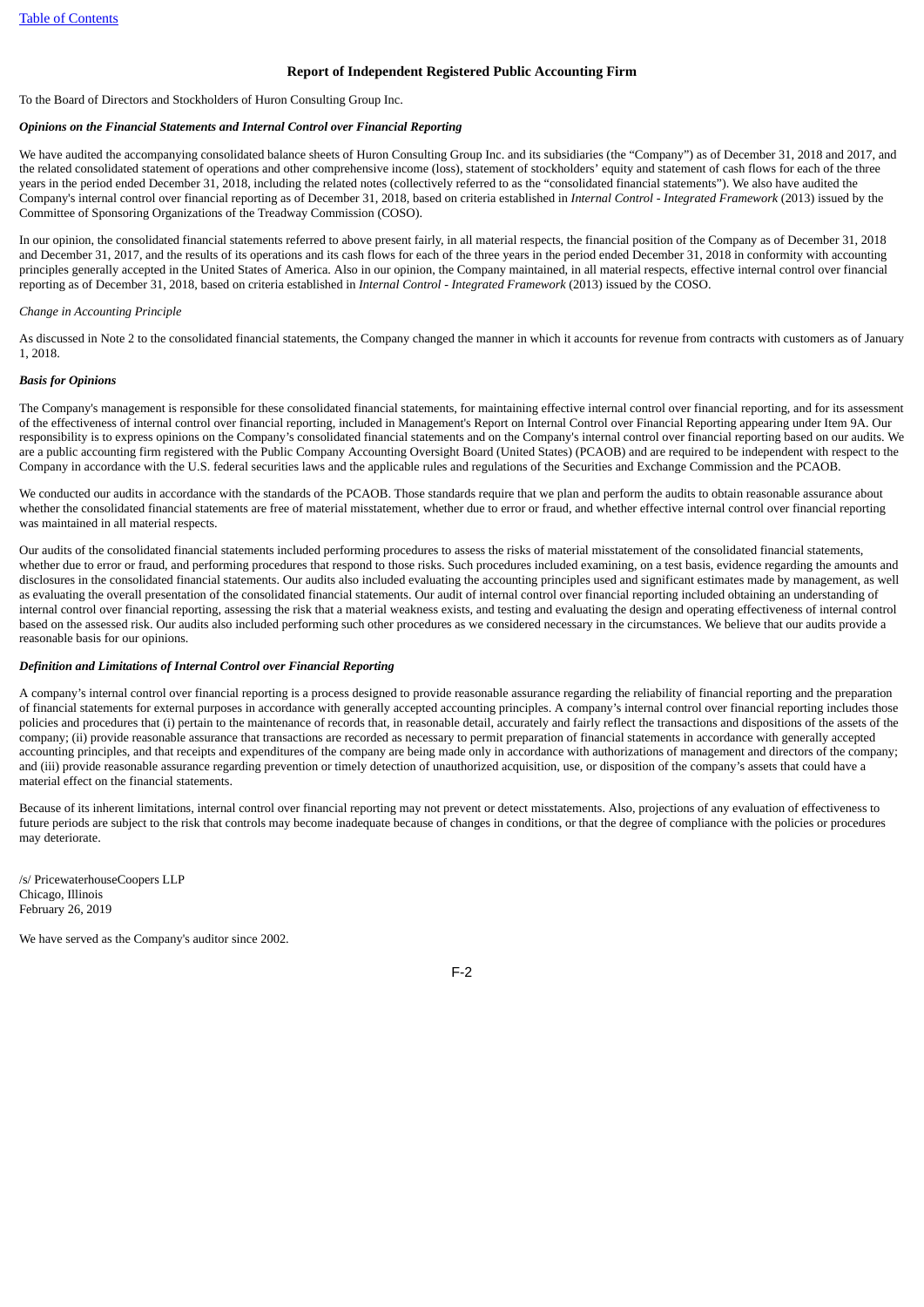# **HURON CONSULTING GROUP INC. CONSOLIDATED BALANCE SHEETS (In thousands, except share and per share amounts)**

<span id="page-57-0"></span>

|                                                                                                                                                                    |      | <b>December 31, 2018</b> | <b>December 31, 2017</b> |
|--------------------------------------------------------------------------------------------------------------------------------------------------------------------|------|--------------------------|--------------------------|
| <b>Assets</b>                                                                                                                                                      |      |                          |                          |
| Current assets:                                                                                                                                                    |      |                          |                          |
| Cash and cash equivalents                                                                                                                                          | \$   | 33,107                   | \$<br>16,909             |
| Receivables from clients, net                                                                                                                                      |      | 109,677                  | 101,778                  |
| Unbilled services, net                                                                                                                                             |      | 69,613                   | 57,618                   |
| Income tax receivable                                                                                                                                              |      | 6,612                    | 4,039                    |
| Prepaid expenses and other current assets                                                                                                                          |      | 13,922                   | 10,951                   |
| Total current assets                                                                                                                                               |      | 232,931                  | 191,295                  |
| Property and equipment, net                                                                                                                                        |      | 40,374                   | 45,541                   |
| Deferred income taxes, net                                                                                                                                         |      | 2,153                    | 16,752                   |
| Long-term investment                                                                                                                                               |      | 50,429                   | 39,904                   |
| Other non-current assets                                                                                                                                           |      | 30,525                   | 25,375                   |
| Intangible assets, net                                                                                                                                             |      | 47,857                   | 72,311                   |
| Goodwill                                                                                                                                                           |      | 645,263                  | 645,750                  |
| <b>Total assets</b>                                                                                                                                                | $\,$ | 1,049,532                | \$<br>1,036,928          |
| Liabilities and stockholders' equity                                                                                                                               |      |                          |                          |
| Current liabilities:                                                                                                                                               |      |                          |                          |
| Accounts payable                                                                                                                                                   | \$   | 10,020                   | \$<br>9,194              |
| Accrued expenses and other current liabilities                                                                                                                     |      | 17,207                   | 19,643                   |
| Accrued payroll and related benefits                                                                                                                               |      | 109,825                  | 73,698                   |
| Accrued contingent consideration for business acquisitions                                                                                                         |      | 9,991                    | 8,515                    |
| Current maturities of long-term debt                                                                                                                               |      | 243,132                  | 501                      |
| Deferred revenues                                                                                                                                                  |      | 28,130                   | 27,916                   |
| Total current liabilities                                                                                                                                          |      | 418,305                  | 139,467                  |
| Non-current liabilities:                                                                                                                                           |      |                          |                          |
| Deferred compensation and other liabilities                                                                                                                        |      | 20,875                   | 20,895                   |
| Accrued contingent consideration for business acquisitions, net of current portion                                                                                 |      | 1,450                    | 14,313                   |
| Long-term debt, net of current portion                                                                                                                             |      | 53,853                   | 342,507                  |
| Deferred lease incentives                                                                                                                                          |      | 13,693                   | 15,333                   |
| Deferred income taxes, net                                                                                                                                         |      | 732                      | 1,097                    |
| Total non-current liabilities                                                                                                                                      |      | 90,603                   | 394,145                  |
| <b>Commitments and contingencies</b>                                                                                                                               |      |                          |                          |
| <b>Stockholders' equity</b>                                                                                                                                        |      |                          |                          |
| Common stock; \$0.01 par value; 500,000,000 shares authorized; 25,114,739 and 24,560,468 shares issued at December 31,<br>2018 and December 31, 2017, respectively |      | 244                      | 241                      |
| Treasury stock, at cost, 2,568,288 and 2,443,577 shares at December 31, 2018 and December 31, 2017, respectively                                                   |      | (124, 794)               | (121, 994)               |
| Additional paid-in capital                                                                                                                                         |      | 452,573                  | 434,256                  |
| Retained earnings                                                                                                                                                  |      | 196,106                  | 180,443                  |
| Accumulated other comprehensive income                                                                                                                             |      | 16,495                   | 10,370                   |
| Total stockholders' equity                                                                                                                                         |      | 540,624                  | 503,316                  |
| Total liabilities and stockholders' equity                                                                                                                         | \$   | 1,049,532                | \$<br>1,036,928          |
|                                                                                                                                                                    |      |                          |                          |

*The accompanying notes are an integral part of the consolidated financial statements.*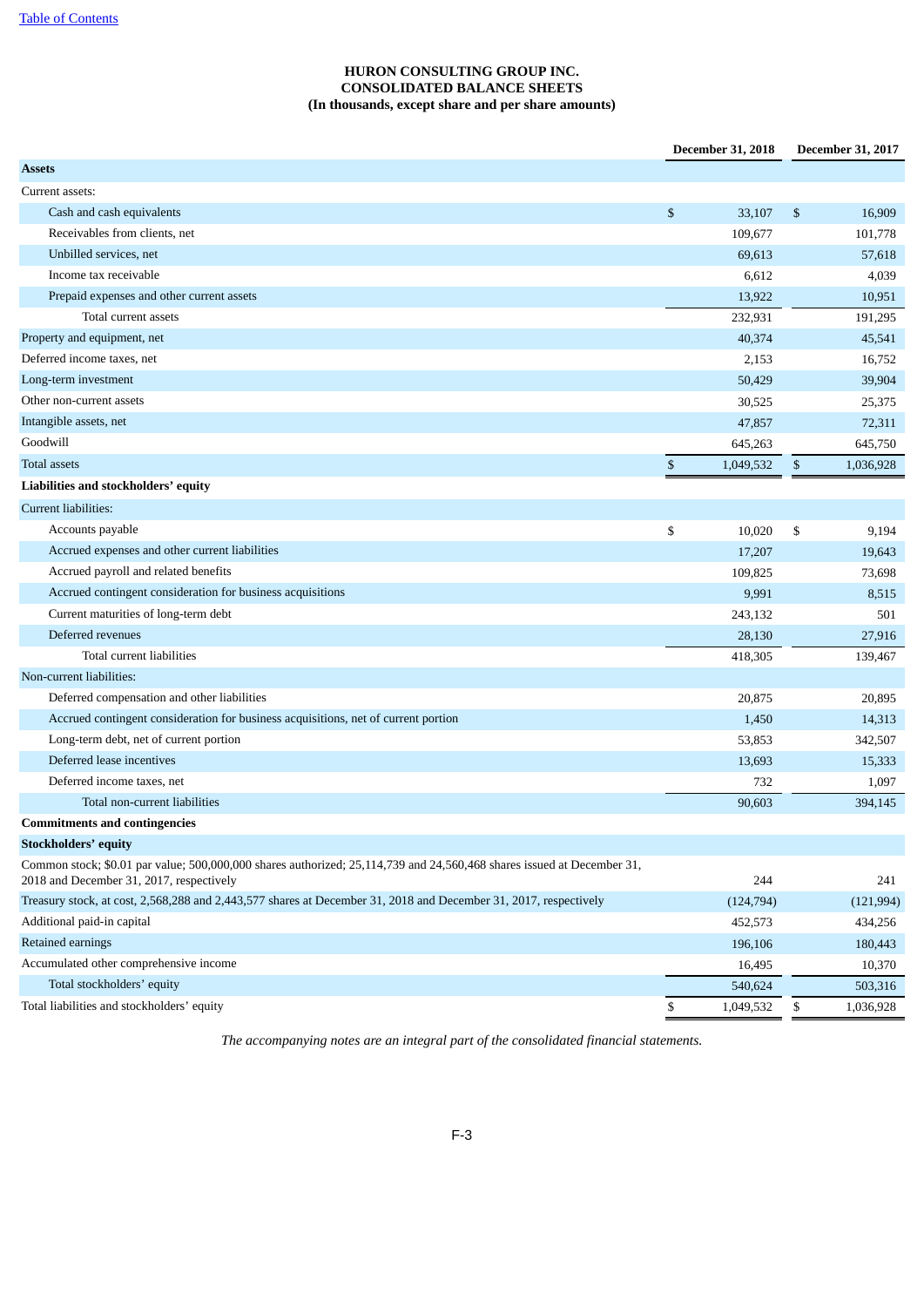# <span id="page-58-0"></span>**HURON CONSULTING GROUP INC. CONSOLIDATED STATEMENTS OF OPERATIONS AND OTHER COMPREHENSIVE INCOME (LOSS) (In thousands, except per share amounts)**

|                                                                                                                     |                           | 2018      | 2017             |      | 2016      |
|---------------------------------------------------------------------------------------------------------------------|---------------------------|-----------|------------------|------|-----------|
| Revenues and reimbursable expenses:                                                                                 |                           |           |                  |      |           |
| Revenues                                                                                                            | \$                        | 795,125   | \$<br>732,570    | \$   | 726,272   |
| Reimbursable expenses                                                                                               |                           | 82,874    | 75,175           |      | 71,712    |
| Total revenues and reimbursable expenses                                                                            |                           | 877,999   | 807,745          |      | 797,984   |
| Direct costs and reimbursable expenses (exclusive of depreciation and amortization shown in<br>operating expenses): |                           |           |                  |      |           |
| Direct costs                                                                                                        |                           | 521,537   | 454,806          |      | 437,556   |
| Amortization of intangible assets and software development costs                                                    |                           | 4,247     | 10,932           |      | 15,140    |
| Reimbursable expenses                                                                                               |                           | 82,923    | 75,436           |      | 71,749    |
| Total direct costs and reimbursable expenses                                                                        |                           | 608,707   | 541,174          |      | 524,445   |
| Operating expenses and other losses (gains), net:                                                                   |                           |           |                  |      |           |
| Selling, general and administrative expenses                                                                        |                           | 180,983   | 175,364          |      | 160,204   |
| Restructuring charges                                                                                               |                           | 3,657     | 6,246            |      | 9,592     |
| Other losses (gains), net                                                                                           |                           | (2,019)   | 1,111            |      | (1,990)   |
| Depreciation and amortization                                                                                       |                           | 34,575    | 38,213           |      | 31,499    |
| Goodwill impairment charges                                                                                         |                           |           | 253,093          |      |           |
| Total operating expenses and other losses (gains), net                                                              |                           | 217,196   | 474,027          |      | 199,305   |
| Operating income (loss)                                                                                             |                           | 52,096    | (207, 456)       |      | 74,234    |
| Other income (expense), net:                                                                                        |                           |           |                  |      |           |
| Interest expense, net of interest income                                                                            |                           | (19,013)  | (18, 613)        |      | (16, 274) |
| Other income (expense), net                                                                                         |                           | (7, 862)  | 3,565            |      | 1,197     |
| Total other expense, net                                                                                            |                           | (26, 875) | (15,048)         |      | (15,077)  |
| Income (loss) from continuing operations before taxes                                                               |                           | 25,221    | (222, 504)       |      | 59,157    |
| Income tax expense (benefit)                                                                                        |                           | 11,277    | (51,999)         |      | 19,677    |
| Net income (loss) from continuing operations                                                                        |                           | 13,944    | (170, 505)       |      | 39,480    |
| Income (loss) from discontinued operations, net of tax                                                              |                           | (298)     | 388              |      | (1,863)   |
| Net income (loss)                                                                                                   | \$                        | 13,646    | \$<br>(170, 117) | \$   | 37,617    |
| Net earnings (loss) per basic share:                                                                                |                           |           |                  |      |           |
| Net income (loss) from continuing operations                                                                        | \$                        | 0.64      | \$<br>(7.95)     | -\$  | 1.87      |
| Income (loss) from discontinued operations, net of tax                                                              |                           | (0.01)    | 0.02             |      | (0.09)    |
| Net income (loss)                                                                                                   | \$                        | 0.63      | \$<br>(7.93)     | \$   | 1.78      |
| Net earnings (loss) per diluted share:                                                                              |                           |           |                  |      |           |
| Net income (loss) from continuing operations                                                                        | \$                        | 0.63      | \$<br>(7.95)     | -\$  | 1.84      |
| Income (loss) from discontinued operations, net of tax                                                              |                           | (0.01)    | 0.02             |      | (0.08)    |
| Net income (loss)                                                                                                   | \$                        | 0.62      | \$<br>(7.93)     | \$   | 1.76      |
| Weighted average shares used in calculating earnings per share:                                                     |                           |           |                  |      |           |
| Basic                                                                                                               |                           | 21,706    | 21,439           |      | 21,084    |
| Diluted                                                                                                             |                           | 22,058    | 21,439           |      | 21,424    |
| <b>Comprehensive income (loss):</b>                                                                                 |                           |           |                  |      |           |
| Net income (loss)                                                                                                   | $\boldsymbol{\mathsf{S}}$ | 13,646    | \$<br>(170, 117) | - \$ | 37,617    |
| Foreign currency translation adjustments, net of tax                                                                |                           | (1,814)   | 1,602            |      | 64        |
| Unrealized gain (loss) on investment, net of tax                                                                    |                           | 7,772     | 4,724            |      | (97)      |
| Unrealized gain (loss) on cash flow hedging instruments, net of tax                                                 |                           | 167       | 429              |      | 63        |
| Other comprehensive income                                                                                          |                           | 6,125     | 6,755            |      | 30        |
| Comprehensive income (loss)                                                                                         | \$                        | 19,771    | \$<br>(163, 362) | - \$ | 37,647    |

*The accompanying notes are an integral part of the consolidated financial statements.*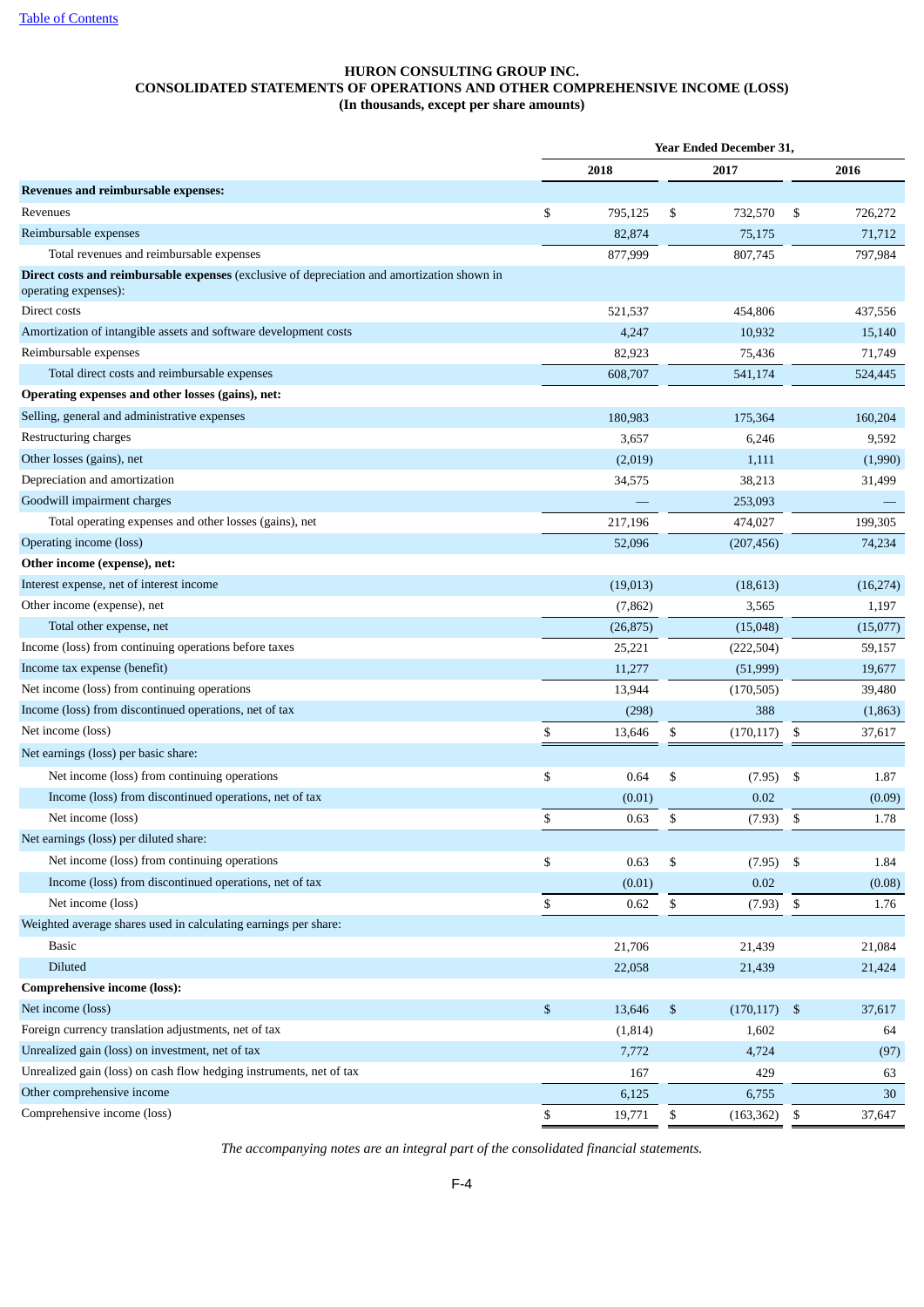# **HURON CONSULTING GROUP INC. CONSOLIDATED STATEMENTS OF STOCKHOLDERS' EQUITY (In thousands, except share amounts)**

<span id="page-59-0"></span>

|                                                              | Common Stock  |              |                |               | <b>Treasury Stock</b> |                | Additional<br>Paid-In | Retained      |    | Accumulated<br>Other<br>Comprehensive |               | Stockholders' |
|--------------------------------------------------------------|---------------|--------------|----------------|---------------|-----------------------|----------------|-----------------------|---------------|----|---------------------------------------|---------------|---------------|
|                                                              | <b>Shares</b> |              | Amount         | <b>Shares</b> | Amount                |                | Capital               | Earnings      |    | Income                                |               | Equity        |
| <b>Balance at December 31, 2015</b>                          | 24,065,154    | \$           | 241            | (2,262,080)   | \$(103,734)           |                | \$438,367             | \$<br>313,866 | \$ | 3,585                                 | \$            | 652,325       |
| Comprehensive income                                         |               |              |                |               |                       |                |                       | 37,617        |    | $30\,$                                |               | 37,647        |
| Issuance of common stock in connection<br>with:              |               |              |                |               |                       |                |                       |               |    |                                       |               |               |
| Restricted stock awards, net of<br>cancellations             | 390,348       |              | 4              | (70, 419)     | (4,508)               |                | 4,504                 |               |    |                                       |               |               |
| Exercise of stock options                                    | 4,706         |              |                |               |                       |                | 123                   |               |    |                                       |               | 123           |
| Share-based compensation                                     |               |              |                |               |                       |                | 17,929                |               |    |                                       |               | 17,929        |
| Shares redeemed for employee tax<br>withholdings             |               |              |                | (88, 414)     | (4,953)               |                |                       |               |    |                                       |               | (4,953)       |
| Income tax benefit on share-based<br>compensation            |               |              |                |               |                       |                | 227                   |               |    |                                       |               | 227           |
| Share repurchases                                            | (982, 192)    |              | (10)           |               |                       |                | (55, 255)             |               |    |                                       |               | (55, 265)     |
| <b>Balance at December 31, 2016</b>                          | 23,478,016    | \$           | 235            | (2,420,913)   | \$<br>(113, 195)      | \$             | 405,895               | \$<br>351,483 | \$ | 3,615                                 | \$            | 648,033       |
| Comprehensive income                                         |               |              |                |               |                       |                |                       | (170, 117)    |    | 6,755                                 |               | (163, 362)    |
| Issuance of common stock in connection<br>with:              |               |              |                |               |                       |                |                       |               |    |                                       |               |               |
| Restricted stock awards, net of<br>cancellations             | 399,248       |              | $\overline{4}$ | (58,211)      | (3,953)               |                | 3,949                 |               |    |                                       |               |               |
| <b>Business acquisition</b>                                  | 221,558       |              | $\overline{2}$ |               |                       |                | 9,558                 |               |    |                                       |               | 9,560         |
| Share-based compensation                                     |               |              |                |               |                       |                | 14,419                |               |    |                                       |               | 14,419        |
| Shares redeemed for employee tax<br>withholdings             |               |              |                | (112, 011)    | (4, 846)              |                |                       |               |    |                                       |               | (4,846)       |
| Cumulative-effect adjustment from<br>adoption of ASU 2016-09 |               |              |                |               |                       |                | 435                   | (435)         |    |                                       |               |               |
| Cumulative-effect adjustment from<br>adoption of ASU 2018-02 |               |              |                |               |                       |                |                       | (488)         |    |                                       |               | (488)         |
| <b>Balance at December 31, 2017</b>                          | 24,098,822    | \$           | 241            | (2,591,135)   | \$<br>(121, 994)      | $\mathfrak{S}$ | 434,256               | \$<br>180,443 | \$ | 10,370                                | ${\mathbb S}$ | 503,316       |
| Comprehensive income                                         |               |              |                |               |                       |                |                       | 13,646        |    | 6,125                                 |               | 19,771        |
| Issuance of common stock in connection<br>with:              |               |              |                |               |                       |                |                       |               |    |                                       |               |               |
| Restricted stock awards, net of<br>cancellations             | 279,430       |              | 3              | 5,986         | 387                   |                | (390)                 |               |    |                                       |               |               |
| Exercise of stock options                                    | 40,000        |              |                |               |                       |                | 937                   |               |    |                                       |               | 937           |
| Share-based compensation                                     |               |              |                |               |                       |                | 17,770                |               |    |                                       |               | 17,770        |
| Shares redeemed for employee tax<br>withholdings             |               |              |                | (86, 813)     | (3, 187)              |                |                       |               |    |                                       |               | (3, 187)      |
| Cumulative-effect adjustment from<br>adoption of ASU 2014-09 |               |              |                |               |                       |                |                       | 2,017         |    |                                       |               | 2,017         |
| <b>Balance at December 31, 2018</b>                          | 24,418,252    | $\mathbb{S}$ | 244            | (2,671,962)   | \$(124,794)           |                | \$452,573             | \$196,106     | \$ | 16,495                                | \$            | 540,624       |

*The accompanying notes are an integral part of the consolidated financial statements.*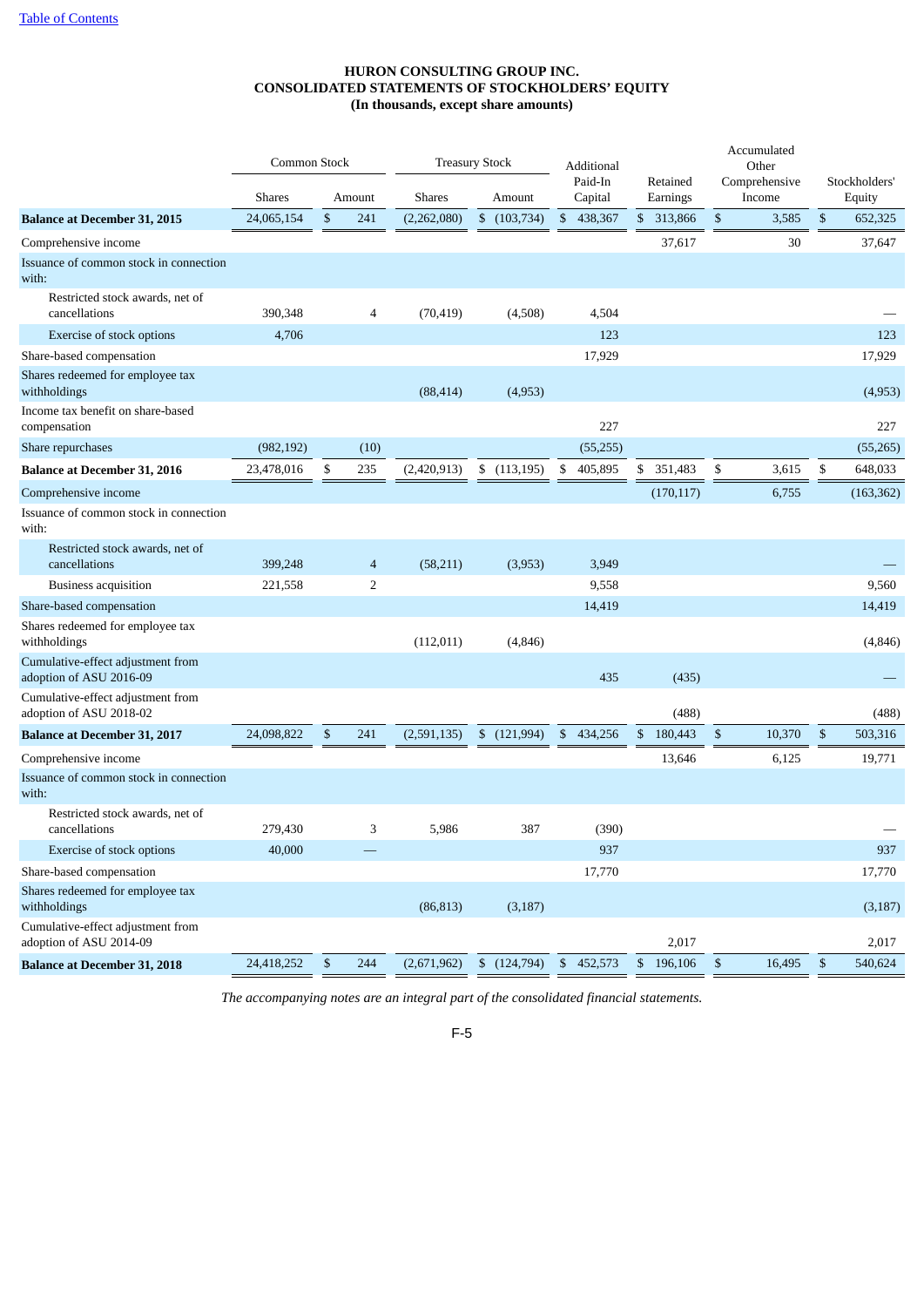# **HURON CONSULTING GROUP INC. CONSOLIDATED STATEMENTS OF CASH FLOWS (In thousands)**

<span id="page-60-0"></span>

|                                                                                                                 | <b>Year Ended December 31,</b> |            |    |            |      |           |  |
|-----------------------------------------------------------------------------------------------------------------|--------------------------------|------------|----|------------|------|-----------|--|
|                                                                                                                 |                                | 2018       |    | 2017       |      | 2016      |  |
| <b>Cash flows from operating activities:</b>                                                                    |                                |            |    |            |      |           |  |
| Net income (loss)                                                                                               | \$                             | 13,646     | \$ | (170, 117) | - \$ | 37,617    |  |
| Adjustments to reconcile net income (loss) to net cash provided by operating activities:                        |                                |            |    |            |      |           |  |
| Depreciation and amortization                                                                                   |                                | 39,311     |    | 50,089     |      | 46,816    |  |
| Share-based compensation                                                                                        |                                | 18,818     |    | 14,838     |      | 16,577    |  |
| Amortization of debt discount and issuance costs                                                                |                                | 10,313     |    | 10,203     |      | 9,609     |  |
| Goodwill impairment charges                                                                                     |                                |            |    | 253,093    |      |           |  |
| Allowances for doubtful accounts and unbilled services                                                          |                                | 657        |    | 3,217      |      | 4,250     |  |
| Deferred income taxes                                                                                           |                                | 10,717     |    | (53, 753)  |      | 1,189     |  |
| Loss (gain) on sale of businesses                                                                               |                                | 5,807      |    | (931)      |      |           |  |
| Change in fair value of contingent consideration liabilities                                                    |                                | 381        |    | 1,111      |      | (1,990)   |  |
| Changes in operating assets and liabilities, net of acquisitions and divestitures:                              |                                |            |    |            |      |           |  |
| (Increase) decrease in receivables from clients                                                                 |                                | (10,509)   |    | 1,650      |      | 1,440     |  |
| (Increase) decrease in unbilled services                                                                        |                                | (11,094)   |    | (4, 332)   |      | 2,443     |  |
| (Increase) decrease in current income tax receivable / payable, net                                             |                                | (2,607)    |    | 210        |      | (4, 410)  |  |
| (Increase) decrease in other assets                                                                             |                                | (1,361)    |    | (366)      |      | 11,904    |  |
| Increase (decrease) in accounts payable and accrued liabilities                                                 |                                | (8,212)    |    | 3,732      |      | (3, 144)  |  |
| Increase (decrease) in accrued payroll and related benefits                                                     |                                | 35,481     |    | (10,966)   |      | 3,044     |  |
| Increase (decrease) in deferred revenues                                                                        |                                | 310        |    | 2,117      |      | 3,898     |  |
| Net cash provided by operating activities                                                                       |                                | 101,658    |    | 99,795     |      | 129,243   |  |
| <b>Cash flows from investing activities:</b>                                                                    |                                |            |    |            |      |           |  |
| Purchases of property and equipment, net                                                                        |                                | (8,936)    |    | (24, 402)  |      | (13,936)  |  |
| Investment in life insurance policies                                                                           |                                | (2,037)    |    | (1,826)    |      | (2,035)   |  |
| Distributions from life insurance policies                                                                      |                                |            |    | 2,889      |      |           |  |
| Purchases of businesses, net of cash acquired                                                                   |                                | (215)      |    | (106, 915) |      | (69, 133) |  |
| Capitalization of internally developed software                                                                 |                                | (6,069)    |    | (1,370)    |      | (1,086)   |  |
| Proceeds from note receivable                                                                                   |                                | 1,040      |    | 1,177      |      |           |  |
| Divestitures of businesses, net of cash sold                                                                    |                                | (2, 345)   |    | 1,499      |      | (446)     |  |
| Net cash used in investing activities                                                                           |                                | (18, 562)  |    | (128, 948) |      | (86, 636) |  |
| <b>Cash flows from financing activities:</b>                                                                    |                                |            |    |            |      |           |  |
| Proceeds from exercises of stock options                                                                        |                                | 937        |    |            |      | 123       |  |
| Shares redeemed for employee tax withholdings                                                                   |                                | (3, 187)   |    | (4, 846)   |      | (4,953)   |  |
| Share repurchases                                                                                               |                                |            |    |            |      | (55,265)  |  |
| Proceeds from borrowings under credit facility                                                                  |                                | 204,300    |    | 277,500    |      | 200,000   |  |
| Repayments of debt                                                                                              |                                | (259, 801) |    | (240, 745) |      | (224,000) |  |
| Payments for debt issuance costs                                                                                |                                | (1,385)    |    | (408)      |      |           |  |
| Deferred acquisition payments                                                                                   |                                | (7, 554)   |    | (2,680)    |      |           |  |
| Net cash provided by (used in) financing activities                                                             |                                | (66, 690)  |    | 28,821     |      | (84,095)  |  |
| Effect of exchange rate changes on cash                                                                         |                                | (208)      |    | 214        |      | 78        |  |
| Net increase (decrease) in cash and cash equivalents                                                            |                                | 16,198     |    | (118)      |      | (41, 410) |  |
| Cash and cash equivalents at beginning of the period                                                            |                                | 16,909     |    | 17,027     |      | 58,437    |  |
| Cash and cash equivalents at end of the period                                                                  | \$                             | 33,107     | \$ | 16,909     | \$   | 17,027    |  |
| Supplemental disclosure of cash flow information:                                                               |                                |            |    |            |      |           |  |
| Non-cash investing and financing activities:                                                                    |                                |            |    |            |      |           |  |
| Property & equipment expenditures and capitalized software included in accounts payable and accrued expenses \$ |                                | 2,358      | \$ | 1,567      | \$   | 4,461     |  |
| Promissory note assumed for purchase of property and equipment                                                  | \$                             |            | \$ | 5,113      | \$   |           |  |
| Contingent consideration related to business acquisitions                                                       | \$                             | 212        | \$ | 15,489     | \$   | 8,754     |  |
| Common stock issued related to business acquisitions                                                            | \$                             |            | \$ | 9,560      | \$   |           |  |
| Cash paid during the year for:                                                                                  |                                |            |    |            |      |           |  |
| Interest                                                                                                        | \$                             | 8,887      | \$ | 9,068      | \$   | 6,470     |  |
| Income taxes                                                                                                    | \$                             | 3,349      | \$ | 5,399      | \$   | 24,584    |  |
|                                                                                                                 |                                |            |    |            |      |           |  |

*The accompanying notes are an integral part of the consolidated financial statements.*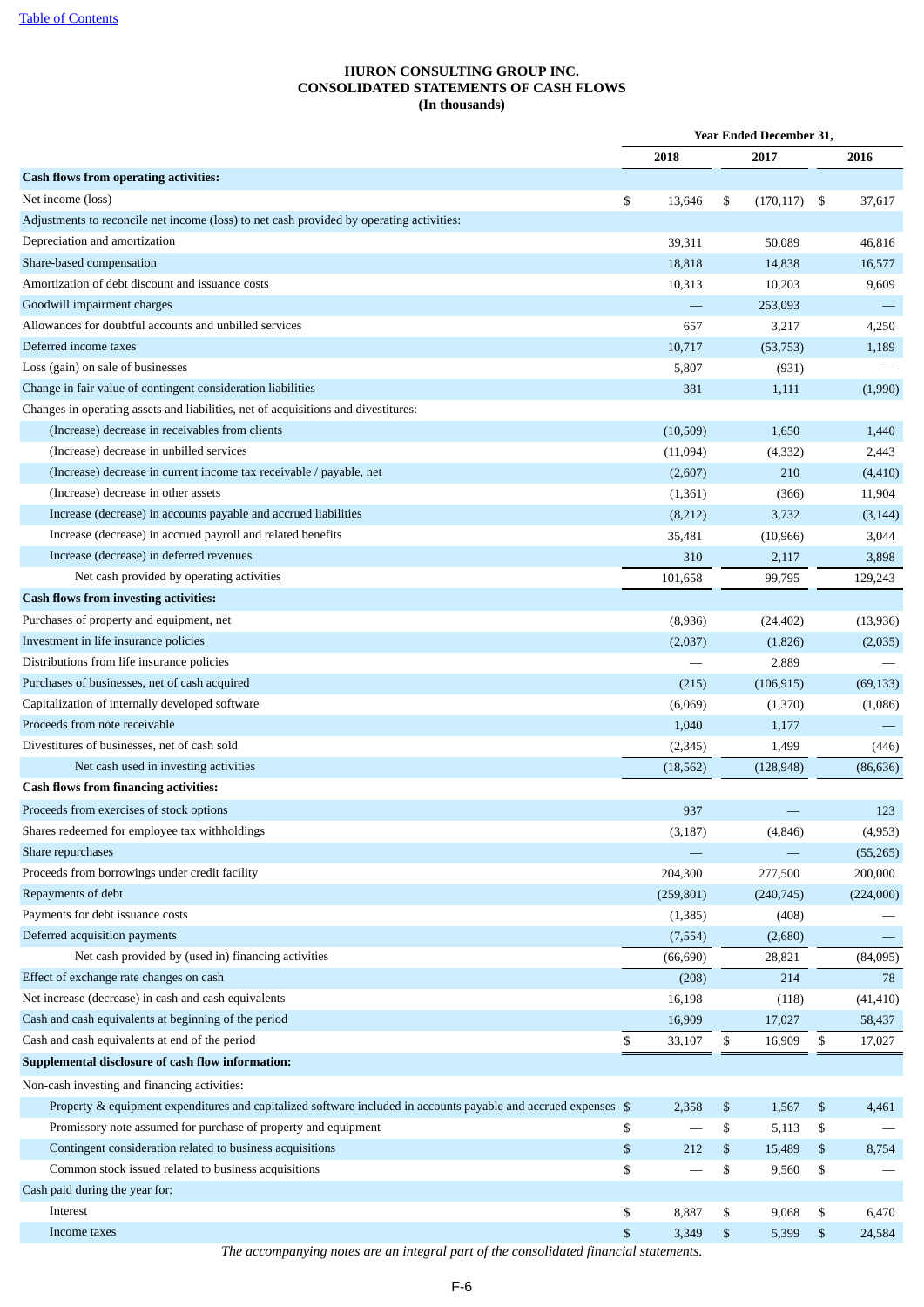# <span id="page-61-0"></span>**1. Description of Business**

Huron is a global consultancy that helps clients drive growth, enhance performance and sustain leadership in the markets they serve. We partner with clients to develop strategies and implement solutions that enable the transformative change our clients need to own their future.

#### **2. Summary of Significant Accounting Policies**

#### **Basis of Presentation and Principles of Consolidation**

The accompanying consolidated financial statements reflect the financial position at December 31, 2018 and 2017, and the results of operations and cash flows for the years ended December 31, 2018, 2017, and 2016.

The consolidated financial statements include the accounts of Huron Consulting Group Inc. and its subsidiaries, all of which are wholly-owned. All intercompany balances and transactions have been eliminated in consolidation. Certain amounts reported in previous years have been reclassified to conform to the 2018 presentation.

During the second quarter of 2018, we identified an error on our previously reported consolidated balance sheet and statement of operations as of and for the three months ended March 31, 2018 which increased revenues and unbilled services, net by \$0.6 million and net income by \$0.4 million. This error related to the application of the proportionate performance approach for recognizing revenues for fixed-fee engagements in our Middle East practice within the Business Advisory segment. This error was corrected in the second quarter of 2018 by decreasing revenues and unbilled services, net by \$0.6 million, and resulted in a \$0.4 million decrease to net income in the second quarter of 2018. This error, which was not material to the first or second quarter of 2018 results, had no impact on our consolidated balance sheet or statement of operations as of and for the six months ended June 30, 2018.

On January 1, 2018, we adopted Accounting Standard Update ("ASU") 2014-09, Revenue from Contracts with Customers, on a modified retrospective basis. For additional information on the adoption of ASU 2014-09, refer to our revenue recognition policy and new accounting pronouncements below.

#### **Use of Estimates**

The preparation of financial statements in conformity with GAAP requires management to make estimates and assumptions that affect the amounts that are reported in the consolidated financial statements and accompanying disclosures. Actual results may differ from these estimates and assumptions.

#### **Revenue Recognition**

We generate substantially all of our revenues from providing professional services to our clients. We also generate revenues from software licenses; software support, maintenance and subscriptions to our cloud-based analytic tools and solutions; speaking engagements; conferences; and publications. A single contract could include one or multiple performance obligations. For those contracts that have multiple performance obligations, we allocate the total transaction price to each performance obligation based on its relative standalone selling price, which is determined based on our overall pricing objectives, taking into consideration market conditions and other factors.

Revenue is recognized when control of the goods and services provided are transferred to our customers and in an amount that reflects the consideration we expect to be entitled to in exchange for those goods and services using the following steps: 1) identify the contract, 2) identify the performance obligations, 3) determine the transaction price, 4) allocate the transaction price to the performance obligations in the contract, and 5) recognize revenue as or when we satisfy the performance obligations.

We typically satisfy our performance obligations for professional services over time as the related services are provided. The performance obligations related to software support, maintenance and subscriptions to our cloud-based analytic tools and solutions are typically satisfied evenly over the course of the service period. Other performance obligations, such as certain software licenses, speaking engagements, conferences, and publications, are satisfied at a point in time

We generate our revenues under four types of billing arrangements: fixed-fee (including software license revenue), time-and-expense, performance-based, and software support and maintenance and subscriptions.

In fixed-fee billing arrangements, we agree to a pre-established fee in exchange for a predetermined set of professional services. We set the fees based on our estimates of the costs and timing for completing the engagements. We generally recognize revenues under fixed-fee billing arrangements using a proportionate performance approach, which is based on work completed to-date versus our estimates of the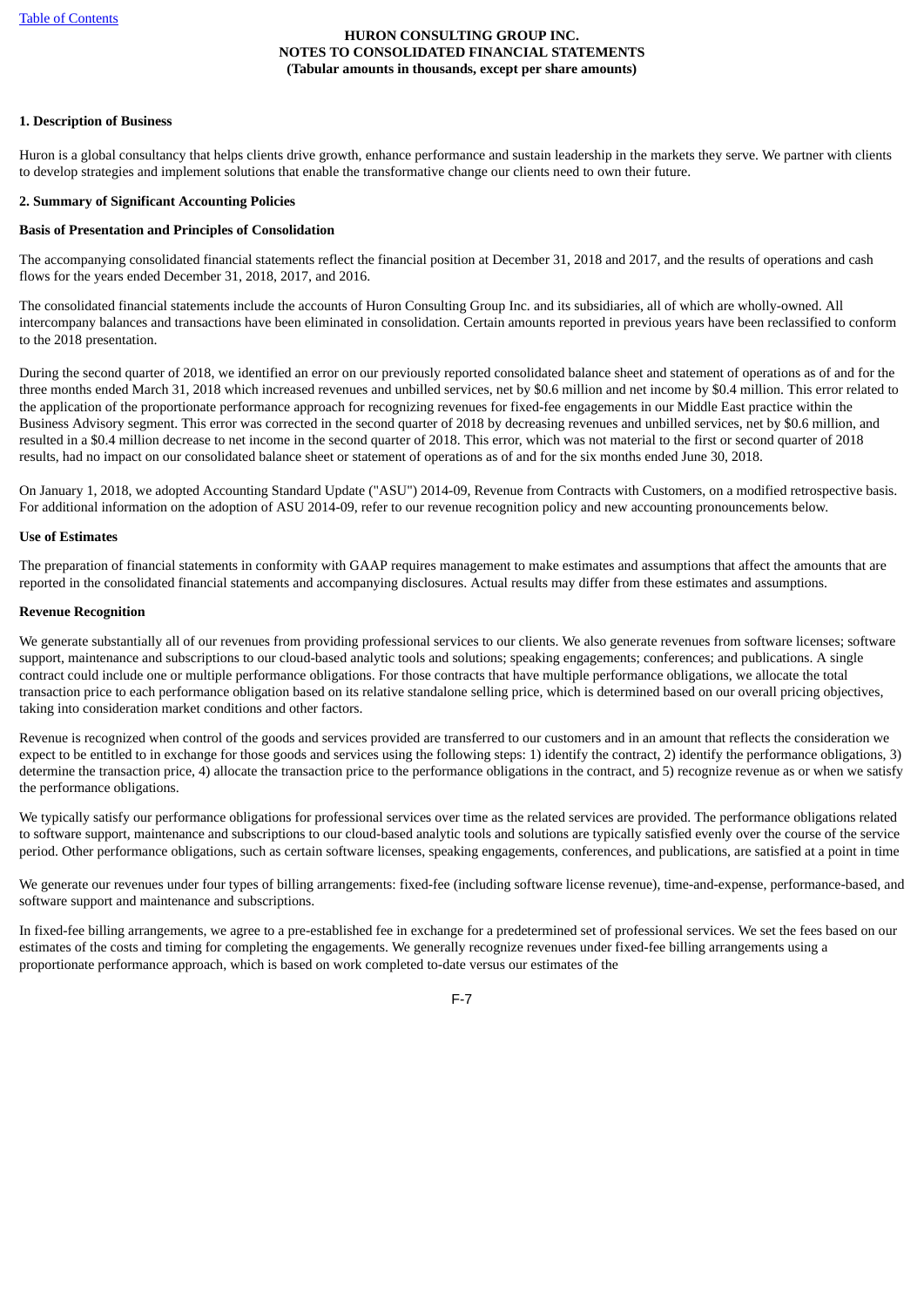total services to be provided under the engagement. Contracts within our Studer Group solution include fixed-fee partner contracts with multiple performance obligations, which primarily consist of coaching services, as well as speaking engagements, conferences, publications and software products ("Partner Contracts"). Revenues for coaching services and software products are generally recognized on a straight-line basis over the length of the contract. All other revenues under Partner Contracts, including speaking engagements, conferences and publications, are recognized at the time the goods or services are provided. Estimates of total engagement revenues and cost of services are monitored regularly during the term of the engagement. If our estimates indicate a potential loss, such loss is recognized in the period in which the loss first becomes probable and reasonably estimable.

We also generate revenues from software licenses for our revenue cycle management software and research administration and compliance software. Licenses for our revenue cycle management software are sold only as a component of our consulting projects, and the services we provide are essential to the functionality of the software. Therefore, revenues from these software licenses are recognized over the term of the related consulting services contract. License revenue from our research administration and compliance software is generally recognized in the month in which the software is delivered.

Time-and-expense billing arrangements require the client to pay based on the number of hours worked by our revenue-generating professionals at agreed upon rates. Time-and-expense arrangements also include certain speaking engagements, conferences, and publications purchased by our clients outside of Partner Contracts within our Studer Group solution. We recognize revenues under time-and-expense arrangements as the related services or publications are provided, using the right to invoice practical expedient which allows us to recognize revenue in the amount that we have a right to invoice based on the number of hours worked and the agreed upon hourly rates or the value of the speaking engagements, conferences or publications purchased by our clients.

In performance-based billing arrangements, fees are tied to the attainment of contractually defined objectives. We enter into performance-based engagements in essentially two forms. First, we generally earn fees that are directly related to the savings formally acknowledged by the client as a result of adopting our recommendations for improving operational and cost effectiveness in the areas we review. Second, we have performance-based engagements in which we earn a success fee when and if certain predefined outcomes occur. We recognize revenue under performance-based billing arrangements using the following steps: 1) estimate variable consideration using a probability-weighted assessment of the fees to be earned, 2) apply a constraint to the estimated variable consideration to limit the amount that could be reversed when the uncertainty is resolved (the "constraint"), and 3) recognize revenue of estimated variable consideration, net of the constraint, based on work completed to-date versus our estimates of the total services to be provided under the engagement.

Clients that have purchased one of our software licenses can pay an annual fee for software support and maintenance. We also generate subscription revenue from our cloud-based analytic tools and solutions. Software support and maintenance and subscription-based revenues are recognized ratably over the support or subscription period. These fees are billed in advance and included in deferred revenues until recognized.

Provisions are recorded for the estimated realization adjustments on all engagements, including engagements for which fees are subject to review by the bankruptcy courts.

Expense reimbursements that are billable to clients are included in total revenues and reimbursable expenses. Under fixed-fee billing arrangements, we estimate the total amount of reimbursable expenses to be incurred over the course of the engagement and recognize the estimated amount as revenue using a proportionate performance approach, which is based on work completed to-date versus our estimates of the total services to be provided under the engagement. Under time-and-expense billing arrangements we recognize reimbursable expenses as revenue as the related services are provided, using the right to invoice practical expedient. Reimbursable expenses are recognized as expenses in the period in which the expense is incurred. Subcontractors that are billed to clients at cost are also included in reimbursable expenses. When billings do not specifically identify reimbursable expenses, we allocate the portion of the billings equivalent to these expenses to reimbursable expenses.

The payment terms and conditions in our customer contracts vary. Differences between the timing of billings and the recognition of revenue are recognized as either unbilled services or deferred revenues in the accompanying consolidated balance sheets. Revenues recognized for services performed but not yet billed to clients are recorded as unbilled services. Revenues recognized, but for which we are not yet entitled to bill because certain events, such as the completion of the measurement period or client approval, must occur, are recorded as contract assets and included within unbilled services. Client prepayments and retainers are classified as deferred revenues and recognized over future periods as earned in accordance with the applicable engagement agreement.

# **Capitalized Sales Commissions**

Sales commissions earned by our sales professionals are considered incremental and recoverable costs of obtaining a contract with a customer. Sales commissions with an expected amortization period greater than one year are deferred and amortized on a straight-line basis

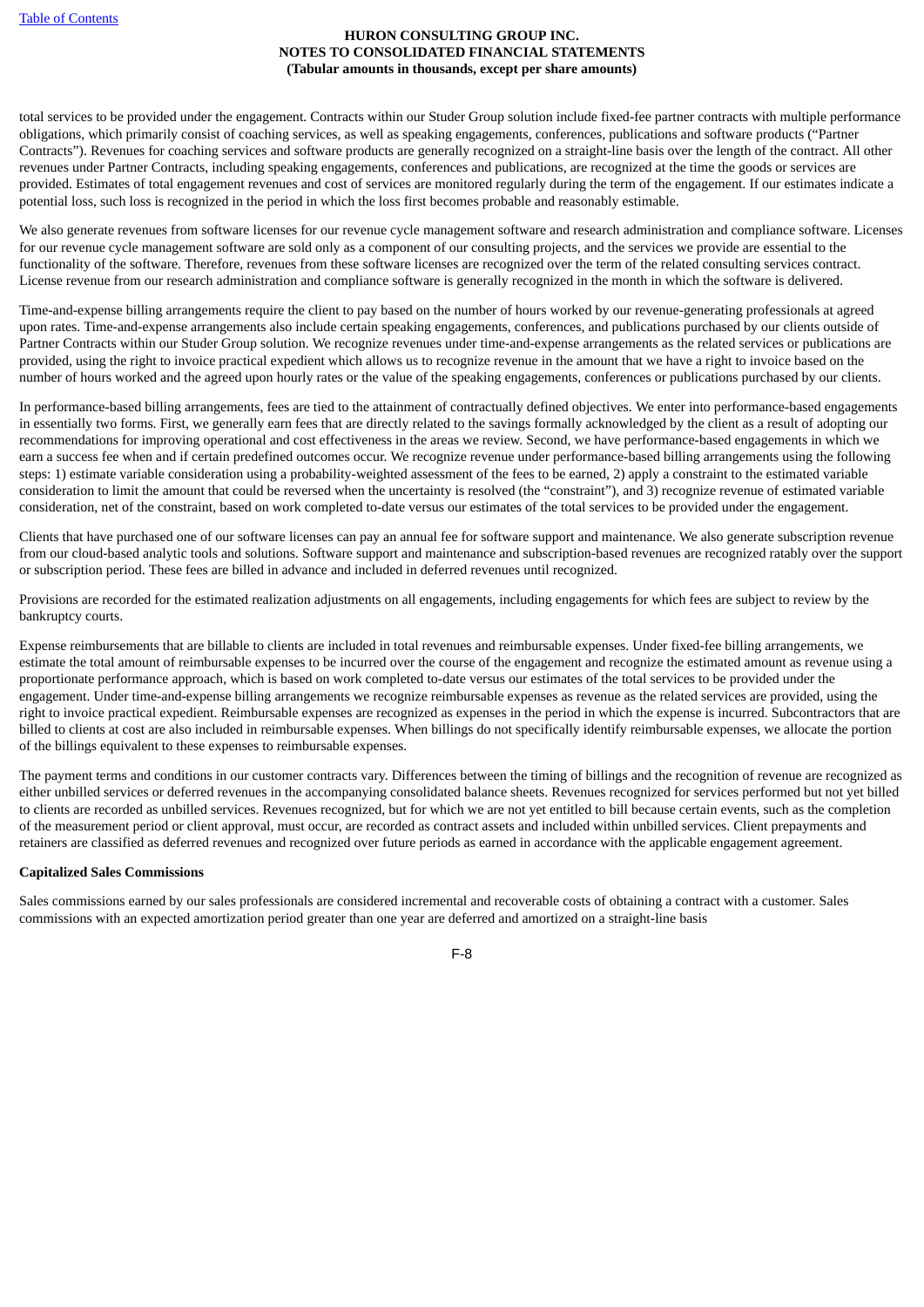over the period of the associated contract. We elected to apply the practical expedient to expense sales commissions as incurred when the expected amortization period is one year or less. Amortization expense is recorded to direct costs. The amount of capitalized sales commissions amortized during the year ended December 31, 2018 was \$0.2 million. Unamortized sales commissions were \$0.4 million as of December 31, 2018.

# **Allowances for Doubtful Accounts and Unbilled Services**

We maintain allowances for doubtful accounts and for services performed but not yet billed based on several factors, including the estimated cash realization from amounts due from clients, an assessment of a client's ability to make required payments, and the historical percentages of fee adjustments and write-offs by age of receivables and unbilled services. The allowances are assessed by management on a regular basis. These estimates may differ from actual results. If the financial condition of a client deteriorates in the future, impacting the client's ability to make payments, an increase to our allowance might be required or our allowance may not be sufficient to cover actual write-offs.

We record the provision for doubtful accounts and unbilled services as a reduction in revenue to the extent the provision relates to fee adjustments and other discretionary pricing adjustments. To the extent the provision relates to a client's inability to make required payments on accounts receivables, we record the provision to selling, general and administrative expenses.

# **Direct Costs and Reimbursable Expenses**

Direct costs and reimbursable expenses consist primarily of revenue-generating employee compensation and their related benefits and share-based compensation costs, as well as commissions, the cost of outside consultants or subcontractors assigned to revenue-generating activities, technology costs, other third-party costs directly attributable to our revenue-generating activities, and direct expenses to be reimbursed by clients. Direct costs and reimbursable expenses incurred on engagements are expensed in the period incurred.

# **Cash and Cash Equivalents**

We consider all highly liquid investments, including overnight investments and commercial paper, with original maturities of three months or less to be cash equivalents.

# **Concentrations of Credit Risk**

To the extent receivables from clients become delinquent, collection activities commence. No single client balance is considered large enough to pose a material credit risk. The allowances for doubtful accounts and unbilled services are based upon the expected ability to collect accounts receivable and bill and collect unbilled services. Management does not anticipate incurring losses on accounts receivable in excess of established allowances. See Note 18 "Segment Information" for concentration of accounts receivable and unbilled services.

We hold our cash in accounts at multiple third-party financial institutions. These deposits, at times, may exceed federally insured limits. We review the credit ratings of these financial institutions, regularly monitor the cash balances in these accounts, and adjust the balances as appropriate. However, these cash balances could be impacted if the underlying financial institutions fail or are subject to other adverse conditions in the financial markets.

# **Long-term Investment**

Our long-term investment consists of our convertible debt investment in Shorelight Holdings, LLC. We classified the investment as available-for-sale at the time of purchase and reevaluate such classification as of each balance sheet date. The investment is carried at fair value with unrealized holding gains and losses reported in other comprehensive income. If the investment is in an unrealized loss position, we assess whether the investment is other than temporarily impaired. We consider impairments to be other than temporary if they are related to significant credit deterioration or if it is likely we will sell the security before the recovery of its cost basis. We have not identified any other than temporary impairments for our convertible debt investment. In the event there are realized gains and losses or declines in value judged to be other than temporary, we will record the amount in earnings. See Note 12 "Fair Value of Financial Instruments" for further information on our convertible debt investment.

# **Fair Value of Financial Instruments**

See Note 12 "Fair Value of Financial Instruments" for the accounting policies used to measure the fair value of our financial assets and liabilities that are measured at fair value on a recurring basis.

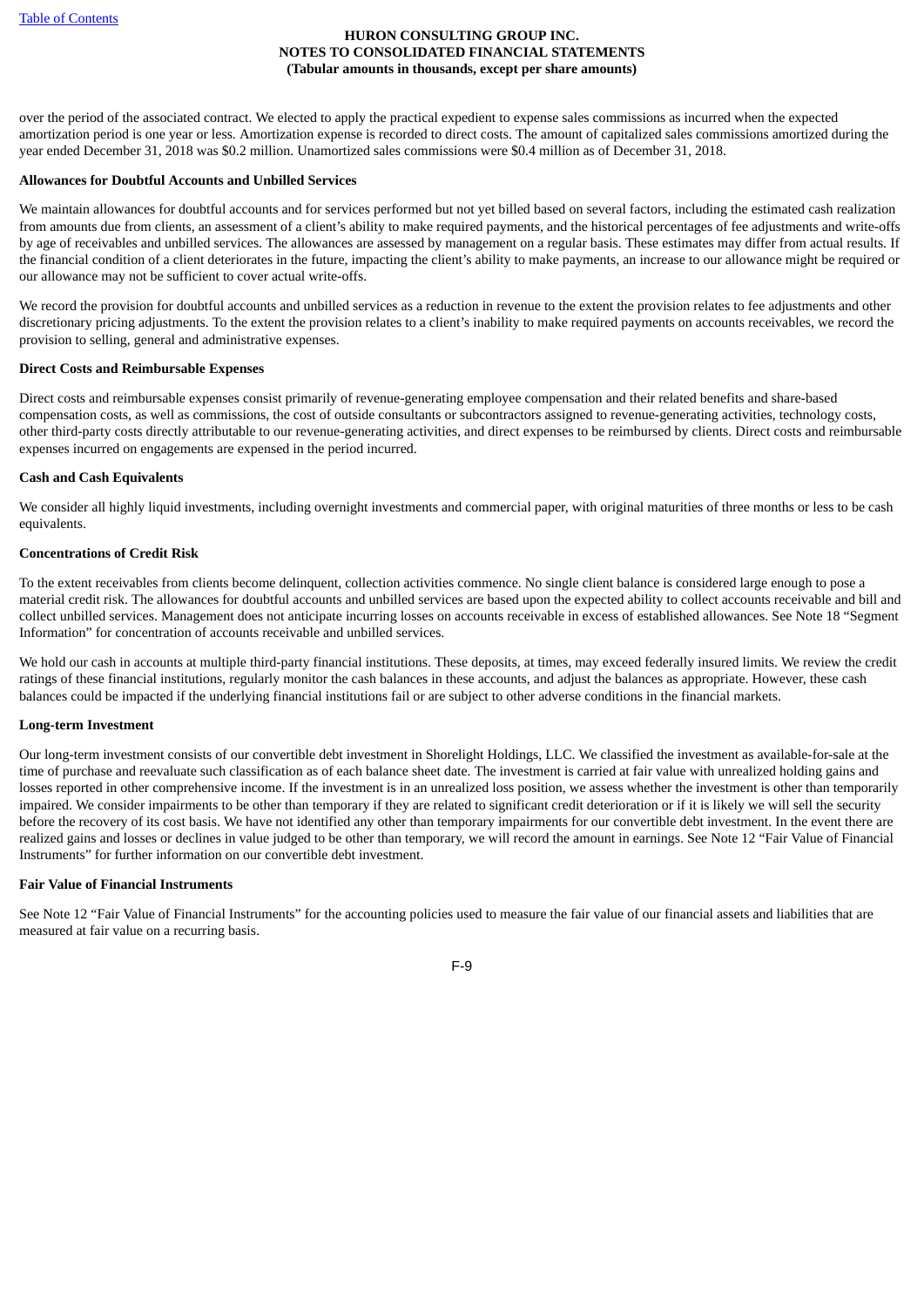# **Property and Equipment**

Property and equipment are recorded at cost, less accumulated depreciation. Depreciation of property and equipment is computed on a straight-line basis over the estimated useful lives of the assets. Software, computers, and related equipment are depreciated over an estimated useful life of two to four years. Furniture and fixtures are depreciated over five years. Aircraft are depreciated over ten years. Leasehold improvements are amortized over the lesser of the estimated useful life of the asset or the initial term of the lease.

# **Software Development Costs**

We incur internal and external software development costs related to our cloud computing applications and software for internal use. We capitalize these software development costs incurred during the application development stage. Costs related to preliminary project activities and post implementation activities are expensed as incurred. Once the project is substantially complete and ready for its intended use these costs are amortized on a straight-line basis over the technology's estimated useful life. Acquired technology assets are initially recorded at fair value and amortized on a straight-line basis over the estimated useful life.

We also incur internal and external software development costs related to our software products that will be sold, leased, or otherwise marketed. We expense these software development costs until technological feasibility has been established. Thereafter and until the software is available for general release to customers, these software development costs are capitalized and subsequently reported at the lower of unamortized cost or net realizable value. These capitalized development costs are amortized in proportion to current and future revenue for each product with an annual minimum equal to the straight-line amortization over the remaining estimated economic life of the product.

We classify capitalized software development costs as other non-current assets on our consolidated balance sheet. Unamortized capitalized software development costs were \$7.3 million and \$2.0 million at December 31, 2018 and 2017, respectively. During the years ended December 31, 2018, 2017, and 2016, we amortized \$1.4 million, \$0.8 million, and \$1.1 million, respectively, of capitalized software development costs.

# **Intangible Assets Other Than Goodwill**

Identifiable intangible assets are amortized over their expected useful lives using a method that reflects the economic benefit expected to be derived from the assets or on a straight-line basis. We evaluate the recoverability of intangible assets periodically by taking into account events or circumstances that may warrant revised estimates of useful lives or that indicate the asset may be impaired.

#### **Impairment of Long-Lived Assets**

Long-lived assets, including property and equipment and intangible assets, are reviewed for impairment whenever events or changes in circumstances indicate that the carrying amount of an asset may not be recoverable. Events relating to recoverability may include significant unfavorable changes in business conditions, recurring losses, or a significant decline in forecasted operating results over an extended period of time. We evaluate the recoverability of longlived assets based on forecasted undiscounted cash flows. No impairment charges for long-lived assets were recorded in 2018, 2017, or 2016.

# **Goodwill**

For acquisitions accounted for as a business combination, goodwill represents the excess of the cost over the fair value of the net assets acquired. We are required to test goodwill for impairment, at the reporting unit level, annually and when events or circumstances indicate the fair value of a reporting unit may be below its carrying value. A reporting unit is an operating segment or one level below an operating segment (referred to as a component) to which goodwill is assigned when initially recorded. We assign goodwill to reporting units based on our integration plans and the expected synergies resulting from the acquisition. We have six reporting units: Healthcare, Education, Business Advisory, Enterprise Solutions and Analytics, Strategy and Innovation, and Life Sciences. The Business Advisory, Enterprise Solutions and Analytics, Strategy and Innovation, and Life Sciences reporting units make up our Business Advisory operating segment.

We test goodwill for impairment annually and whenever events or circumstances make it more likely than not that an impairment may have occurred. We perform our annual goodwill impairment test as of November 30 and monitor for interim triggering events on an ongoing basis.

Pursuant to our policy, we performed the annual goodwill impairment test as of November 30, 2018 and determined that no impairment of goodwill existed as of that date. Further, we evaluated whether any events have occurred, or any circumstances have changed since November 30, 2018 that would indicate goodwill may have become impaired since our annual impairment test. Based on our evaluation as of December 31, 2018, we determined that no indications of impairment have arisen since our annual goodwill impairment test.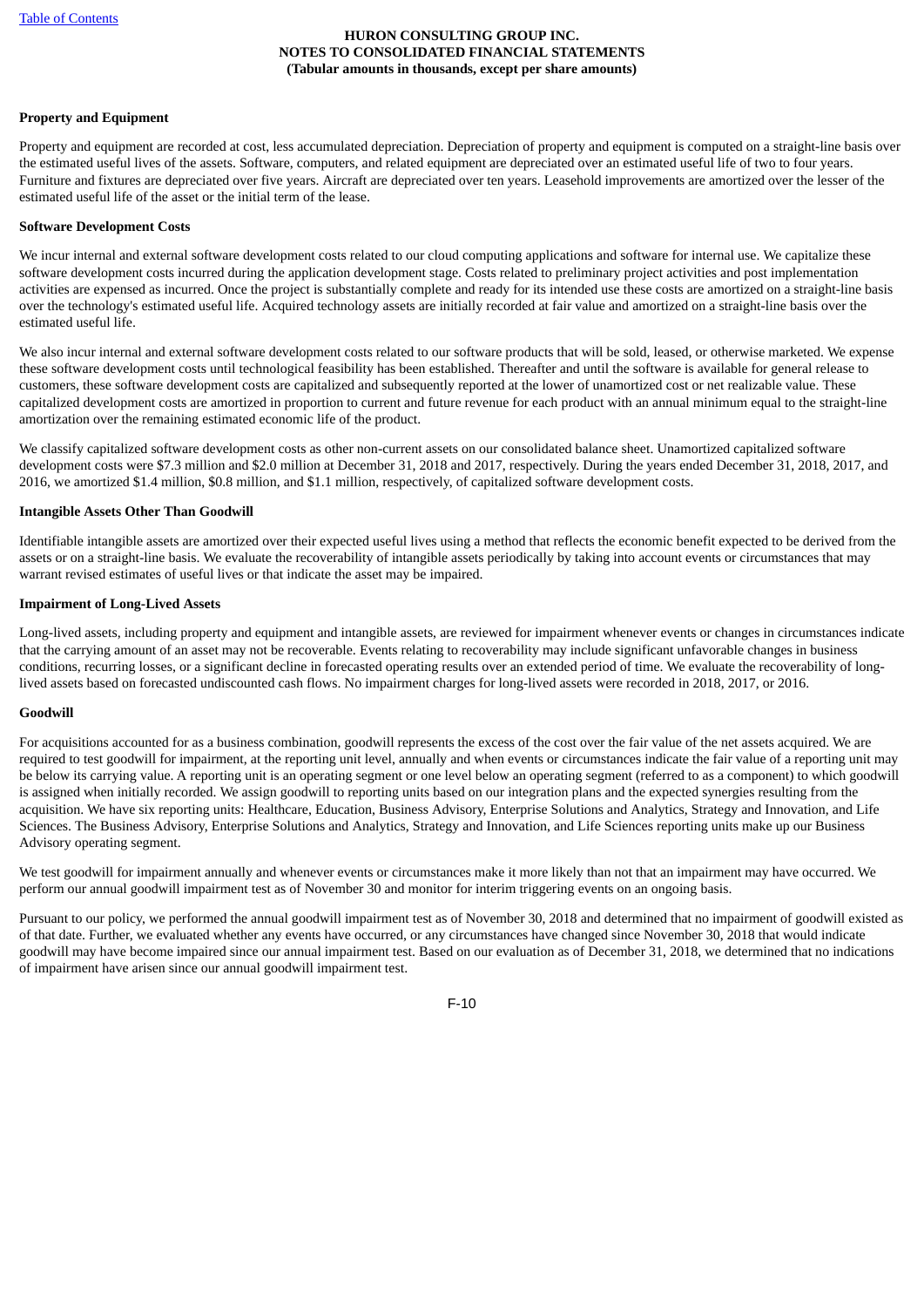# **Business Combinations**

We use the acquisition method of accounting for business combinations*.* Each acquired company's operating results are included in our consolidated financial statements starting on the date of acquisition. The purchase price is equivalent to the fair value of consideration transferred. Tangible and identifiable intangible assets acquired and liabilities assumed are recorded at fair value as of the acquisition date. Goodwill is recognized for the excess of purchase price over the net fair value of tangible and intangible assets acquired and liabilities assumed. Contingent consideration, which is primarily based on the business achieving certain performance targets, is recognized at its fair value on the acquisition date, and changes in fair value are recognized in earnings until settled. Refer to Note 12 "Fair Value of Financial Instruments" for further information regarding our contingent acquisition liability balances.

# **Deferred Lease Incentives**

We record the portion of the deferred lease incentive liability that we expect to recognize over a period greater than one year as a non-current liability. The non-current portion of the deferred lease incentive liability totaled \$13.7 million and \$15.3 million at December 31, 2018 and 2017, respectively, and was primarily generated from tenant improvement allowances and rent abatement. Deferred lease incentives are amortized on a straight-line basis over the life of the lease. The portion of the deferred lease incentive corresponding to the rent payments that will be paid within 12 months of the balance sheet date is classified as a current liability. We monitor the classification of such liabilities based on the expectation of their utilization periods.

# **Income Taxes**

Current tax liabilities and assets are recognized for the estimated taxes payable or refundable, respectively, on the tax returns for the current year. Deferred tax assets and liabilities are recognized for the future tax consequences attributable to differences between the financial statement carrying amounts of existing assets and liabilities and their respective tax bases. Deferred tax assets and liabilities are measured using enacted tax rates expected to apply to taxable income in the years in which those temporary differences are expected to be recovered or settled. To the extent that deferred tax assets will not likely be recovered from future taxable income, a valuation allowance is established against such deferred tax assets.

Refer to Note 16 "Income Taxes" for further information regarding incomes taxes.

# **Share-Based Compensation**

Share-based compensation cost is measured based on the grant date fair value of the respective awards. We generally recognize share-based compensation ratably using the straight-line attribution method; however, for those awards with performance criteria and graded vesting features, we use the graded vesting attribution method. It is our policy to account for forfeitures as they occur.

#### **Sponsorship and Advertising Costs**

Sponsorship and advertising costs are expensed as incurred. Such expenses for the years ended December 31, 2018, 2017, and 2016 totaled \$7.9 million, \$6.6 million, and \$7.1 million, respectively, and are a component of selling, general and administrative expenses on our consolidated statement of earnings.

#### **Convertible Senior Notes**

In September 2014, we issued \$250 million principal amount of 1.25% convertible senior notes due 2019 (the "Convertible Notes") in a private offering. We have separated the Convertible Notes into liability and equity components. The carrying amount of the liability component was determined by measuring the fair value of a similar liability that does not have an associated convertible feature. The carrying value of the equity component representing the conversion option, which is recognized as a debt discount, was determined by deducting the fair value of the liability component from the proceeds of the Convertible Notes. The debt discount is amortized to interest expense using the effective interest method over the term of the Convertible Notes. The equity component will not be remeasured as long as it continues to meet the conditions for equity classification. Refer to Note 6 "Financing Arrangements" for further information regarding the Convertible Notes.

# **Debt Issuance Costs**

We amortize the costs we incur to obtain debt financing over the contractual life of the related debt using the effective interest method for non-revolving debt and the straight-line method for revolving debt. The amortization expense is included in interest expense, net of interest income in our statement of earnings. Unamortized debt issuance costs attributable to our revolving credit facility are included as a component of other non-current assets. Unamortized debt issuance costs attributable to our Convertible Notes are recorded as a deduction from the carrying amount of the debt liability.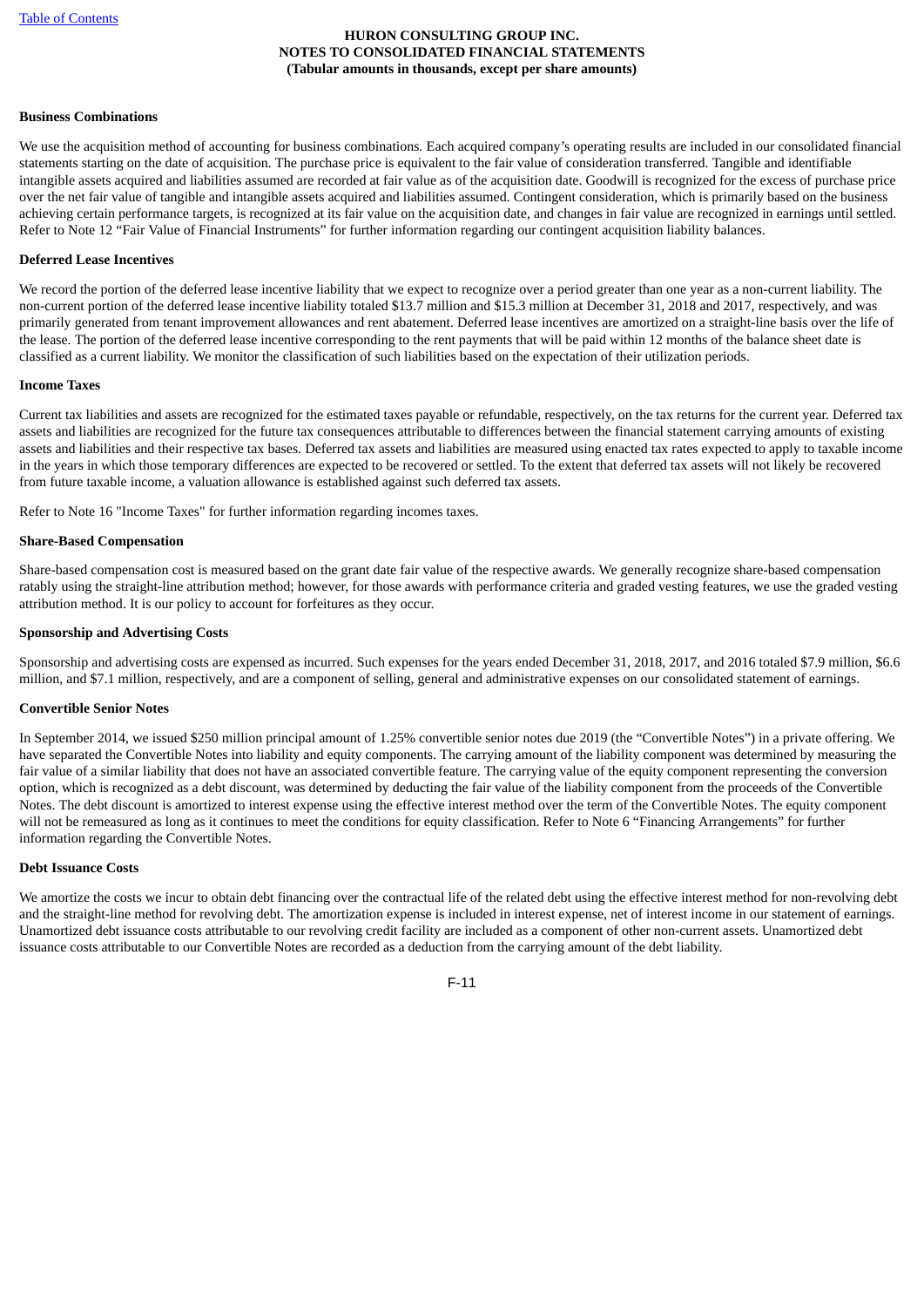# **Foreign Currency**

Assets and liabilities of foreign subsidiaries whose functional currency is not the United States Dollar (USD) are translated into the USD using the exchange rates in effect at period end. Revenue and expense items are translated using the average exchange rates for the period. Foreign currency translation adjustments are included in accumulated other comprehensive income, which is a component of stockholders' equity.

Foreign currency transaction gains and losses are included in other income, net on the statement of earnings. We recognized \$0.5 million of foreign currency transaction losses in 2018, \$0.4 million of foreign currency transaction gains in 2017, and de minimis foreign currency transaction gains in 2016.

#### **Segment Reporting**

Segments are defined as components of a company that engage in business activities from which they may earn revenues and incur expenses, and for which separate financial information is available and is evaluated regularly by the chief operating decision maker, or decision-making group, in deciding how to allocate resources and in assessing performance. Our chief operating decision maker manages the business under three operating segments, which are reportable segments: Healthcare, Business Advisory, and Education.

#### **New Accounting Pronouncements**

#### *Recently Adopted*

In August 2017, the Financial Accounting Standards Board ("FASB") issued Accounting Standards Update ("ASU") 2017-12, *Derivatives and Hedging (Topic 815): Targeted Improvements to Accounting for Hedging Activities*. The amendments to the guidance improve and simplify rules for hedge accounting to better present the economic results of an entity's risk management activities in its financial statements and improve the disclosures of hedging arrangements. Additionally, ASU 2017-12 simplifies the hedge documentation and effectiveness assessment requirements. We elected to early adopt this ASU effective January 1, 2018. The adoption of this guidance did not have an impact on our consolidated financial statements.

In January 2016, the FASB issued ASU 2016-01, Financial Instruments - Overall (Subtopic 825-10): Recognition and Measurement of Financial Assets and *Financial Liabilities*. The amendments to the guidance enhance the reporting model for financial instruments, which includes amendments to address aspects of recognition, measurement, presentation, and disclosure. We adopted this ASU effective January 1, 2018. The adoption of this guidance did not have an impact on our consolidated financial statements.

In May 2014, the FASB issued ASU 2014-09, *Revenue from Contracts with Customers*, as a new Topic, ASC 606, which superseded ASC 605, *Revenue Recognition*. The new revenue recognition standard provides a five-step analysis of transactions to determine when and how revenue is recognized. The core principle is that a company should recognize revenue to depict the transfer of promised goods or services to customers in an amount that reflects the consideration to which the entity expects to be entitled in exchange for those goods or services. We adopted ASC 606 effective January 1, 2018 on a modified retrospective basis to all open contracts, as modified, as of that date. Adoption of the new standard resulted in changes to our accounting policy for revenue recognition, most notably for performance-based billing arrangements, and sales commissions. Refer to our accounting policies section above for additional information on our new accounting policies for revenue recognition and capitalized sales commissions. Adopting ASC 606 on a modified retrospective basis had no impact on our consolidated financial statements in the prior periods presented. Upon adoption, we recorded a \$2.0 million cumulative-effect adjustment to record a net increase to retained earnings for the portion of performance-based billing arrangements that have been earned as of the adoption date but for which we had not recognized as revenue under previous revenue recognition guidance, the capitalization of sales commissions paid on open contracts as of the adoption date, and the related tax effects.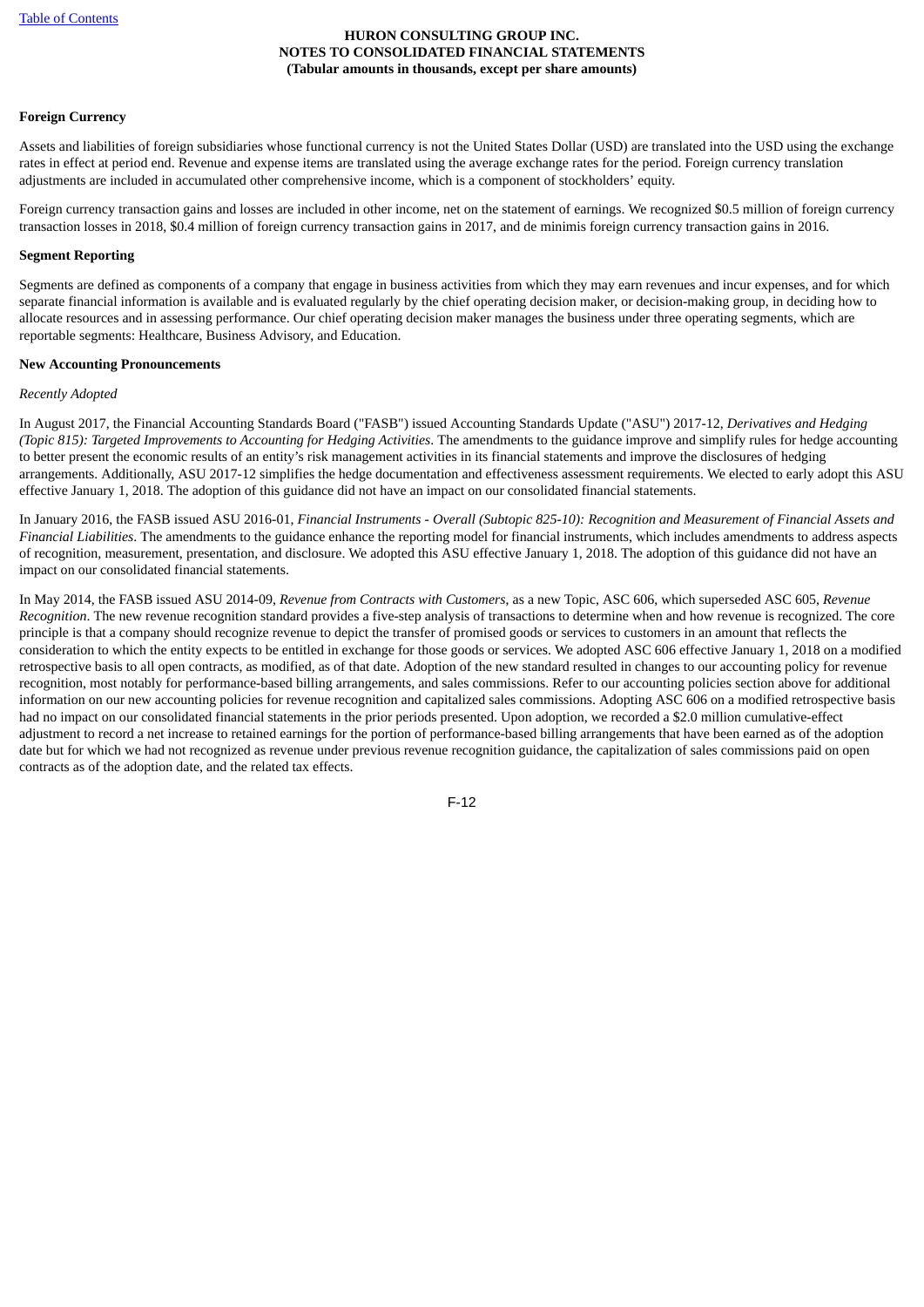The impact of the cumulative effect adjustment on our consolidated balance sheet upon adoption was as follows:

|                                           | As of<br><b>December 31, 2017</b> |         | <b>Cumulative Effect</b><br><b>Adjustment</b> |            |      | As of<br><b>January 1, 2018</b> |
|-------------------------------------------|-----------------------------------|---------|-----------------------------------------------|------------|------|---------------------------------|
| <b>Assets</b>                             |                                   |         |                                               |            |      |                                 |
| Unbilled services, net (1)                | \$                                | 57,618  | -S                                            | 2,369      | - \$ | 59,987                          |
| Prepaid expenses and other current assets | \$                                | 10,951  | -S                                            | 104        | - \$ | 11,055                          |
| Deferred income taxes, net                | \$                                | 16,752  | -S                                            | $(627)$ \$ |      | 16,125                          |
| Other non-current assets                  | \$                                | 25,375  | -S                                            | 170        | - \$ | 25,545                          |
|                                           |                                   |         |                                               |            |      |                                 |
| <b>Equity</b>                             |                                   |         |                                               |            |      |                                 |
| Retained earnings                         | \$                                | 180,443 | S                                             | 2,016      | - \$ | 182,459                         |

(1) The cumulative-effect adjustment related to the portion of performance-based billing arrangements that have been earned as of the adoption date but for which we had not recognized as revenue under previous revenue recognition guidance was recorded as a contract asset within unbilled services, net on our consolidated balance sheet. Refer to Note 6 "Revenues" for additional information on our contract assets.

The impact of adoption on our consolidated balance sheet as of December 31, 2018 and consolidated statements of operations for the twelve months ended December 31, 2018 was as follows:

| As of December 31, 2018 |       |                                                                                     |                                                                                            |                                                                              |  |  |  |  |
|-------------------------|-------|-------------------------------------------------------------------------------------|--------------------------------------------------------------------------------------------|------------------------------------------------------------------------------|--|--|--|--|
| 606                     |       | <b>ASC 605</b>                                                                      |                                                                                            | <b>Effect of Adoption</b><br>Increase/(Decrease)                             |  |  |  |  |
|                         |       |                                                                                     |                                                                                            |                                                                              |  |  |  |  |
| \$                      |       |                                                                                     | - \$                                                                                       | 1,745                                                                        |  |  |  |  |
| \$                      |       |                                                                                     | - \$                                                                                       | 11,491                                                                       |  |  |  |  |
| \$                      | 6,612 |                                                                                     | \$                                                                                         | (2, 412)                                                                     |  |  |  |  |
| \$                      |       |                                                                                     | - \$                                                                                       | 197                                                                          |  |  |  |  |
| \$                      | 2,153 |                                                                                     | \$                                                                                         | (627)                                                                        |  |  |  |  |
| \$                      |       |                                                                                     | - \$                                                                                       | 234                                                                          |  |  |  |  |
|                         |       |                                                                                     |                                                                                            |                                                                              |  |  |  |  |
|                         |       |                                                                                     |                                                                                            |                                                                              |  |  |  |  |
| \$                      |       |                                                                                     | - \$                                                                                       | 1,745                                                                        |  |  |  |  |
|                         |       |                                                                                     |                                                                                            |                                                                              |  |  |  |  |
|                         |       |                                                                                     |                                                                                            |                                                                              |  |  |  |  |
| \$                      |       |                                                                                     | <sup>\$</sup>                                                                              | 8,883                                                                        |  |  |  |  |
|                         |       | As reported under ASC<br>109,677<br>69,613<br>13,922<br>30,525<br>28,130<br>196,106 | As computed under<br>\$<br><sup>\$</sup><br>\$<br><sup>\$</sup><br>\$<br>-\$<br>-\$<br>-\$ | 107,932<br>58,122<br>9,024<br>13,725<br>2,780<br>30,291<br>26,385<br>187,223 |  |  |  |  |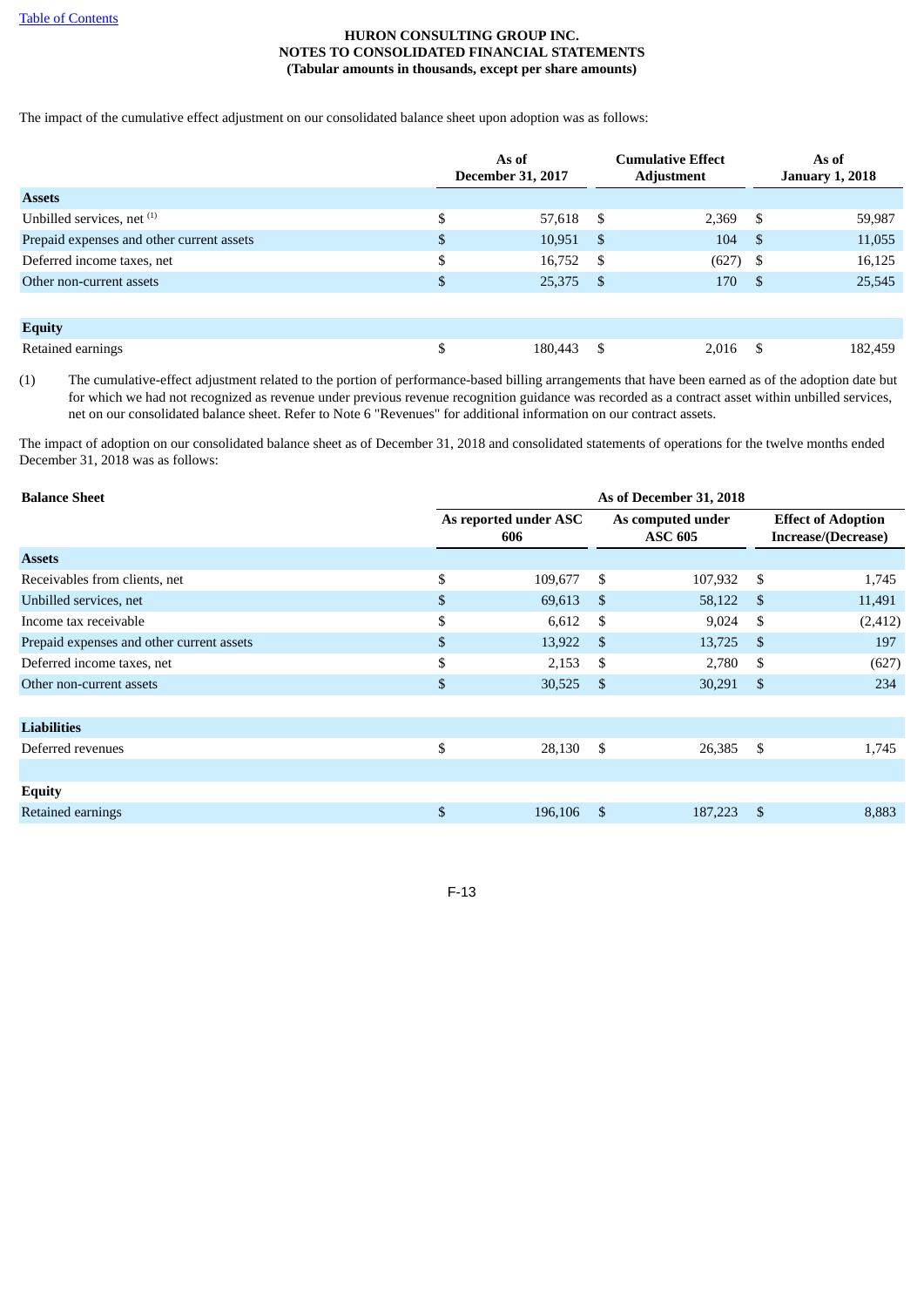| <b>Twelve Months Ended December 31, 2018</b> |         |     |                |                                                  |                      |  |  |
|----------------------------------------------|---------|-----|----------------|--------------------------------------------------|----------------------|--|--|
| As reported under ASC<br>606                 |         |     | <b>ASC 605</b> | <b>Effect of Adoption</b><br>Increase/(Decrease) |                      |  |  |
|                                              | 795,125 |     | 786,003        |                                                  | 9,122                |  |  |
| \$                                           | 521,537 | S   | 521,694        | -S                                               | (157)                |  |  |
|                                              |         |     |                |                                                  |                      |  |  |
| \$                                           | 25,221  | S   | 15,942         |                                                  | 9,279                |  |  |
|                                              | 11,277  |     | 8,865          |                                                  | 2,412                |  |  |
| \$.                                          | 13.944  | S   | 7,077          | - \$                                             | 6,867                |  |  |
|                                              |         |     |                |                                                  |                      |  |  |
| \$.                                          | 0.64    | -\$ | 0.32           |                                                  | 0.32                 |  |  |
| S                                            | 0.63    | S   | 0.32           | - S                                              | 0.31                 |  |  |
|                                              |         |     | - \$           | As computed under                                | - \$<br>- \$<br>- \$ |  |  |

(1) The change in revenues due to the adoption of ASC 606 relates to revenue recognized for performance-based fee billing arrangements within our Healthcare segment.

#### *Not Yet Adopted*

In March 2016, the FASB issued ASU 2016-02, *Leases*, as a new Topic, ASC 842, which supersedes ASC Topic 840, *Leases*, and sets forth the principles for the recognition, measurement, presentation, and disclosure of leases for both lessees and lessors. ASU 2016-02 requires lessees to classify leases as either finance or operating leases and to record on the balance sheet a right-of-use asset and a lease liability, equal to the present value of the remaining lease payments, for all leases with a term greater than 12 months regardless of the lease classification. The lease classification will determine whether the lease expense is recognized using an effective interest rate method or on a straight-line basis over the term of the lease. ASU 2016-02 will be effective for us beginning January 1, 2019 and requires the use of a modified retrospective transition method for existing leases. In July 2018, the FASB issued ASU 2018-11, *Leases (Topic 842): Targeted Improvements,* which provides an optional transition method that allows entities to initially apply ASC 842 at the adoption date and recognize a cumulative-effect adjustment to the opening balance of retained earnings on the adoption date. We will elect to adopt ASC 842 using the new transition method provided by ASU 2018-11. We will elect the package of practical expedients permitted under the transition guidance within the new standard, which among other things, allows us to carryforward the historical lease classification. We will also elect the practical expedient to keep leases with an initial term of 12 months or less off of the balance sheet. While we are still finalizing the impact this guidance will have on our consolidated financial statements, based on our lease portfolio as of December 31, 2018, we currently expect the adoption of this guidance to result in an initial lease liability balance between \$68 million to \$78 million, and an initial right of use asset balance between \$50 million to \$60 million. The difference between these two amounts will be recorded as a decrease to our deferred lease incentive liability and restructuring charge liability.

In August 2018, the FASB issued ASU 2018-13, Fair Value Measurement (Topic 820): Disclosure Framework - Changes to the Disclosure Requirements for *Fair Value Measurement,* which modifies certain disclosure requirements related to fair value measurements. ASU 2018-13 will be effective for us beginning January 1, 2020, with early adoption permitted. We do not expect this guidance to have an impact on the amounts reported on our consolidated financial statements, and we are currently evaluating the potential impact this guidance will have on our disclosures within the notes to our consolidated financial statements.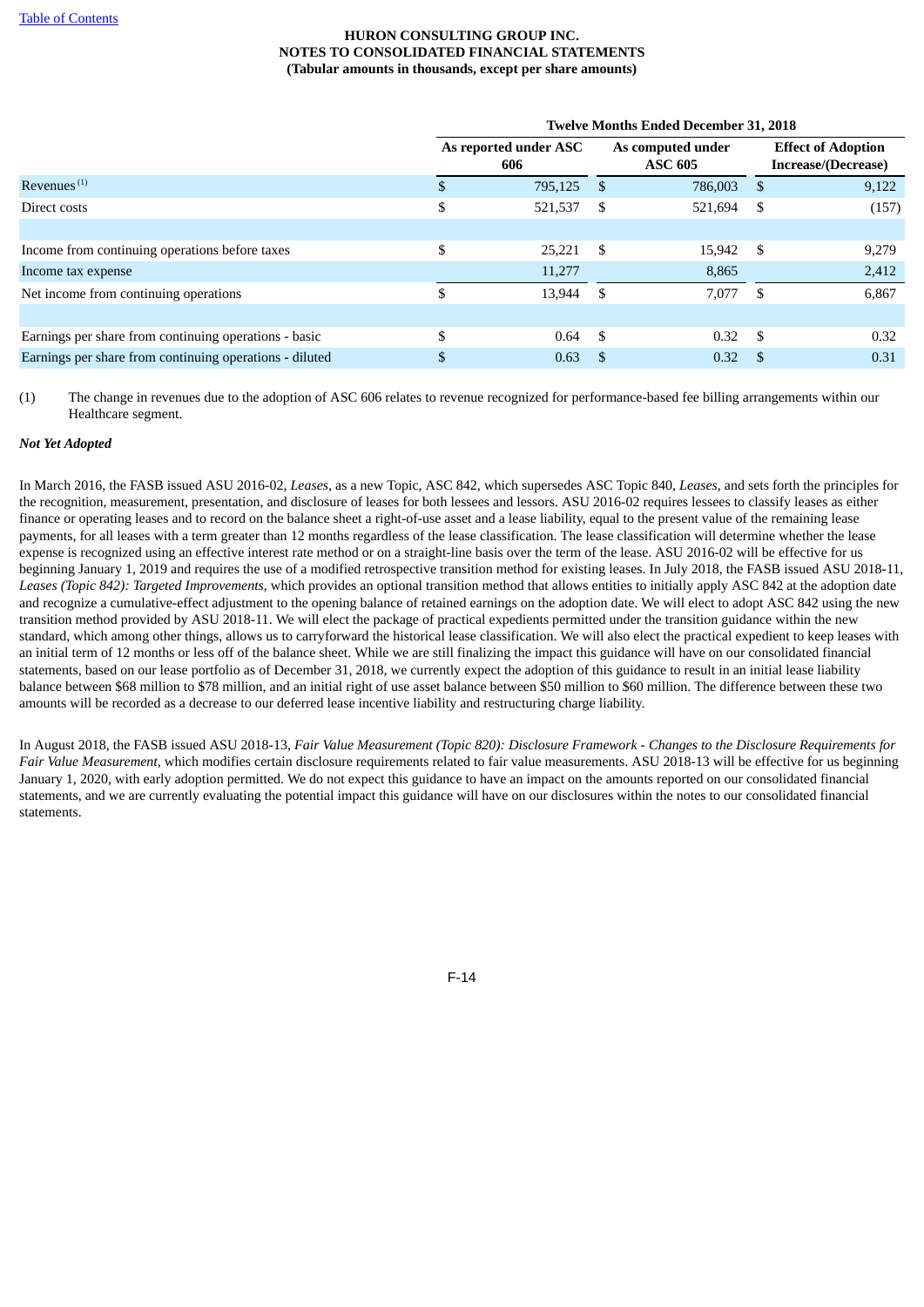# **3. Acquisitions**

*2017*

# *Pope Woodhead and Associates Limited*

On January 9, 2017, we completed our acquisition of Pope Woodhead and Associates Limited ("Pope Woodhead"), a U.K.-based consulting firm providing market access capabilities to assist clients in developing value propositions for innovative medicines and technologies. The acquisition expands our life sciences strategy expertise and strengthens our ability to lead clients through complex payer and regulatory environments. Pope Woodhead's results of operations have been included in our consolidated financial statements and the results of operations of our Business Advisory segment from the date of acquisition.

# *ADI Strategies, Inc.*

On April 1, 2017, we completed our acquisition of the international assets of ADI Strategies, Inc. ("ADI Strategies") in Dubai and India. We acquired the U.S. assets of ADI Strategies in the second quarter of 2016. ADI Strategies is a leading enterprise performance management, risk management and business intelligence firm. The international results of operations of ADI Strategies have been included in our consolidated financial statements and results of operations of the Business Advisory segment from the date of acquisition. During the second quarter of 2018, we sold our Middle East practice, which primarily consisted of the international assets of the ADI Strategies acquisition, to a former employee who was the practice leader of that business at the time.

The acquisitions of ADI Strategies and Pope Woodhead are not significant to our consolidated financial statements individually or in the aggregate as of and for the twelve months ended December 31, 2017.

#### *Innosight Holdings, LLC*

On March 1, 2017, we acquired 100% of the membership interests of Innosight Holdings, LLC ("Innosight"). Innosight is a growth strategy firm focused on helping companies navigate disruptive change and manage strategic transformation. Together with Innosight, we use our strategic, operational, and technology capabilities to help clients across multiple industries develop pioneering solutions to address disruption and achieve sustained growth.

The acquisition date fair value of the consideration transferred for Innosight was \$113.6 million, which consisted of the following:

| Fair value of consideration transferred | <b>March 1, 2017</b> |
|-----------------------------------------|----------------------|
| Cash                                    | 90,725               |
| Common stock                            | 9,560                |
| Contingent consideration liability      | 12,050               |
| Net working capital adjustment          | 1,272                |
| Total consideration transferred         | 113,607              |

We funded the cash component of the purchase price with cash on hand and borrowings of \$89.0 million under our senior secured credit facility. We issued 221,558 shares of our common stock as part of the consideration transferred, with an acquisition date fair value of \$9.6 million based on our common stock's closing price of \$43.15 on the date of acquisition. The contingent consideration liability of \$12.1 million represents the acquisition date fair value of the contingent consideration arrangement, pursuant to which we may be required to pay additional consideration to the sellers if specific financial performance targets are met over a four-year term. The maximum amount of contingent consideration that may be paid is \$35.0 million. See Note 12 "Fair Value of Financial Instruments" for additional information on the valuation of contingent consideration liabilities.

The acquisition was accounted for using the acquisition method of accounting. Tangible and identifiable intangible assets acquired and liabilities assumed were recorded at fair value as of the acquisition date.

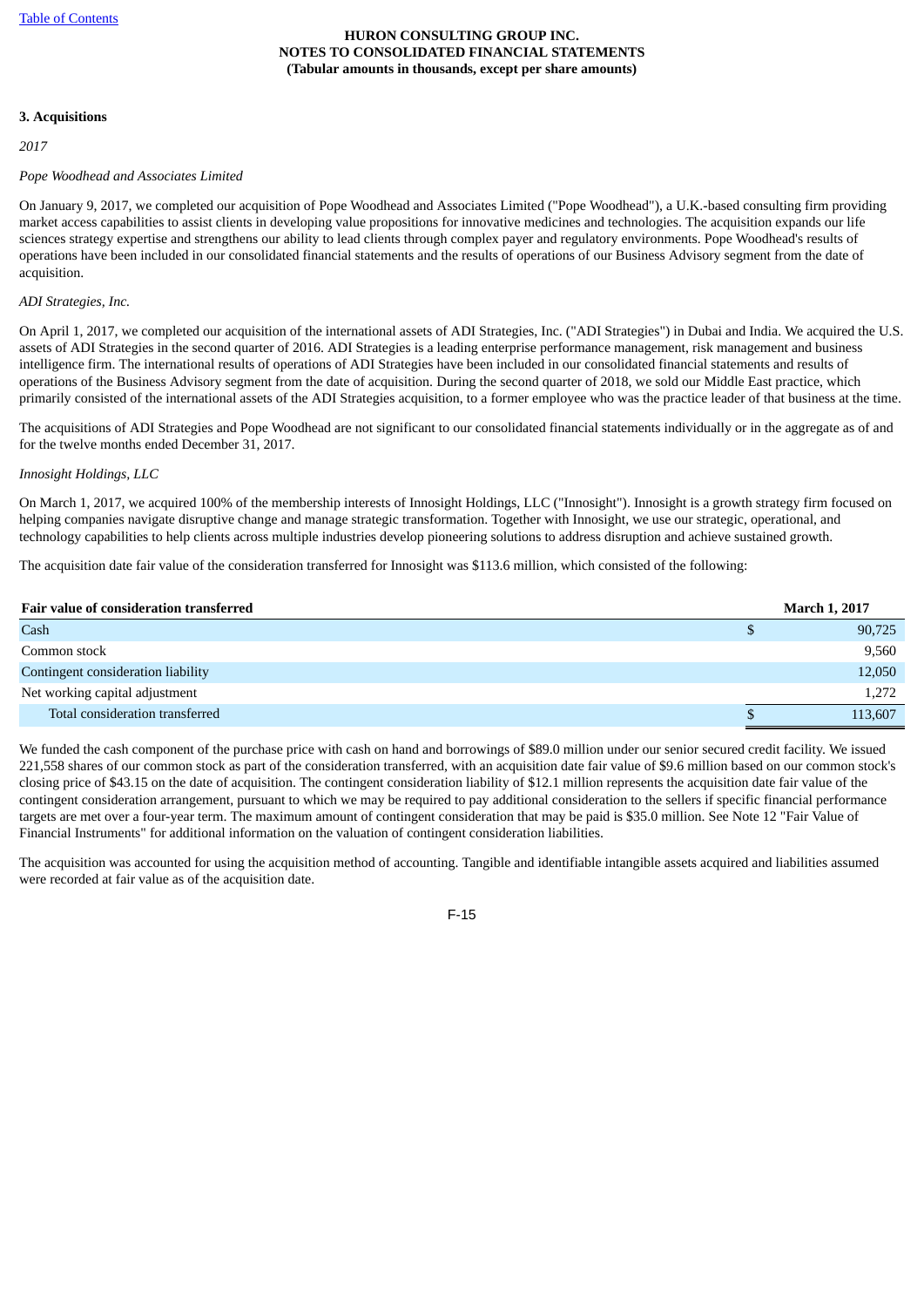The following table summarizes the allocation of the purchase price to the fair value of assets acquired and liabilities assumed as of the acquisition date.

|                                                | <b>March 1, 2017</b> |
|------------------------------------------------|----------------------|
| <b>Assets acquired:</b>                        |                      |
| Accounts receivable                            | \$<br>7,752          |
| Unbilled services                              | 1,881                |
| Prepaid expenses and other current assets      | 468                  |
| Property and equipment                         | 419                  |
| Intangible assets                              | 18,015               |
| Liabilities assumed:                           |                      |
| Accounts payable                               | 531                  |
| Accrued expenses and other current liabilities | 894                  |
| Accrued payroll and related benefits           | 883                  |
| Deferred revenues                              | 30                   |
| Total identifiable net assets                  | 26,197               |
| Goodwill                                       | 87,410               |
| Total purchase price                           | \$<br>113,607        |

The following table sets forth the components of identifiable intangible assets acquired and their estimated useful lives as of the acquisition date.

|                                                 |                   | <b>Useful Life in</b> |
|-------------------------------------------------|-------------------|-----------------------|
|                                                 | <b>Fair Value</b> | <b>Years</b>          |
| Customer relationships                          | 9,500             | b                     |
| Trade name                                      | 6,000             | 6                     |
| Customer contracts                              | 1,000             |                       |
| Non-compete agreements                          | 1,300             |                       |
| Favorable lease contract                        | 215               |                       |
| Total intangible assets subject to amortization | 18,015            |                       |

The weighted average amortization period for the identifiable intangible assets shown above is 5.6 years. Customer relationships and customer contracts represent the fair values of the underlying relationships and agreements with Innosight customers. The trade name represents the fair value of the brand and name recognition associated with the marketing of Innosight's service offerings. Non-compete agreements represent the value derived from preventing certain Innosight executives from entering into or starting a similar, competing business. The favorable lease contract represents the difference between the fair value and minimum lease obligations under the current outstanding lease. Goodwill is recognized for the excess of purchase price over the net fair value of assets acquired and liabilities assumed, and largely reflects the expanded market opportunities expected from combining the service offerings of Huron and Innosight, as well as the assembled workforce of Innosight. Goodwill recognized in conjunction with the acquisition of Innosight was recorded in the Business Advisory segment. Goodwill of \$87.4 million is expected to be deductible for income tax purposes.

Innosight's results of operations have been included in our consolidated statements of operations and results of operations of our Business Advisory segment from the date of acquisition. For the year ended December 31, 2017, revenues from Innosight were \$34.3 million and operating loss was \$0.9 million, which included \$3.4 million of amortization expense for intangible assets acquired. In connection with the acquisition of Innosight, we incurred \$1.7 million of transaction and acquisition-related expenses in 2017. These costs are recorded in selling, general and administrative expenses.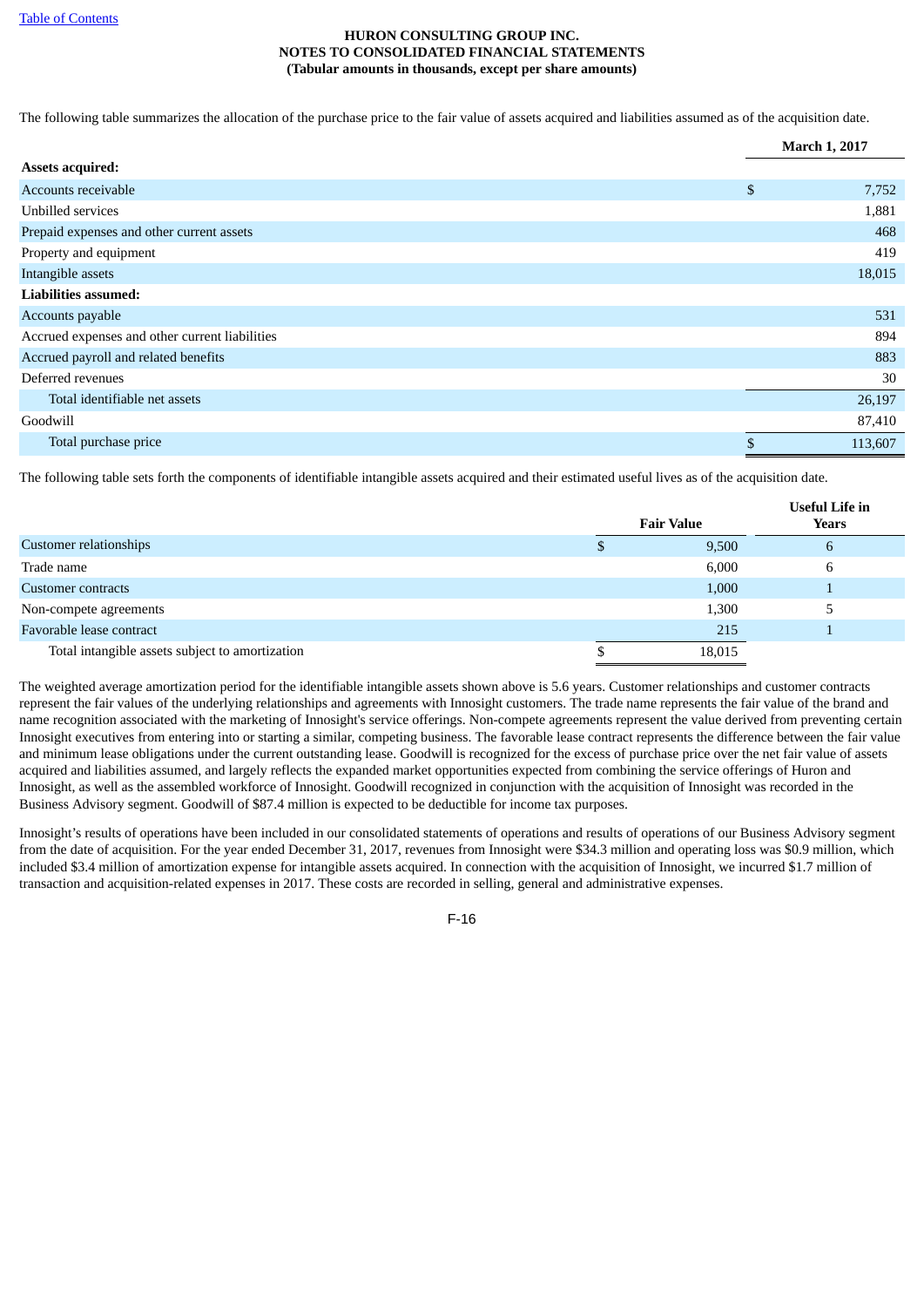The following unaudited supplemental pro forma information summarizes the combined results of operations of Huron and Innosight as though the companies were combined on January 1, 2016.

|                                                                  | Year Ended<br>December 31. |         |
|------------------------------------------------------------------|----------------------------|---------|
|                                                                  | 2017                       | 2016    |
| Revenues                                                         | 741.695                    | 769,114 |
| Net income (loss) from continuing operations                     | $(167,346)$ \$             | 42,760  |
| Net income (loss) from continuing operations per share - basic   | \$<br>$(7.79)$ \$          | 2.01    |
| Net income (loss) from continuing operations per share - diluted | (7.79)                     | 1.98    |

The historical financial information has been adjusted to give effect to pro forma adjustments consisting of intangible asset amortization expense, acquisitionrelated costs, interest expense, and the related income tax effects. The unaudited pro forma information above includes adjustments to include additional expense of \$0.6 million and \$11.4 million for the years ended December 31, 2017 and 2016, respectively. Additionally, the historical financial information has been adjusted to give effect to the shares issued as consideration. All of these adjustments are based upon currently available information and certain assumptions. Therefore, the pro forma consolidated results are not necessarily indicative of what our consolidated results of operations actually would have been had we completed the acquisition on January 1, 2016. The historical results included in the pro forma consolidated results do not purport to project future results of operations of the combined companies nor do they reflect the expected realization of any cost savings or revenue synergies associated with the acquisition.

#### *2016*

# *MyRounding Solutions, LLC*

On February 1, 2016, we completed the acquisition of MyRounding Solutions, LLC ("MyRounding"), a Denver, Colorado-based firm specializing in digital health solutions to improve patient care. The MyRounding application is designed to standardize, automate, and track rounding activity, allowing nurses and staff to improve the care and experience of patients in real time. The addition of MyRounding expands the integration of our software and consulting solutions and strengthens our transformation services for healthcare providers. The results of operations of MyRounding have been included in our consolidated financial statements and the results of operations of our Healthcare segment from the date of acquisition.

# *ADI Strategies, Inc.*

On May 1, 2016, we completed the acquisition of the U.S. assets of ADI Strategies, Inc. ("ADI Strategies"), a leading enterprise performance management, risk management, and business intelligence firm focused on implementing the Oracle enterprise application suite. The results of operations of ADI Strategies have been included in our consolidated financial statements and the results of operations of our Business Advisory segment from the date of acquisition.

# *Healthcare Services Management, Inc.*

On August 1, 2016, we completed the acquisition of Healthcare Services Management, Inc. ("HSM Consulting"), a firm specializing in healthcare information technology and management consulting. The results of operations of HSM Consulting have been included in our consolidated financial statements and results of operations of our Healthcare segment from the date of acquisition.

The acquisitions of MyRounding, ADI Strategies, and HSM Consulting are not significant to our consolidated financial statements individually or in the aggregate as of and for the twelve months ended December 31, 2016.

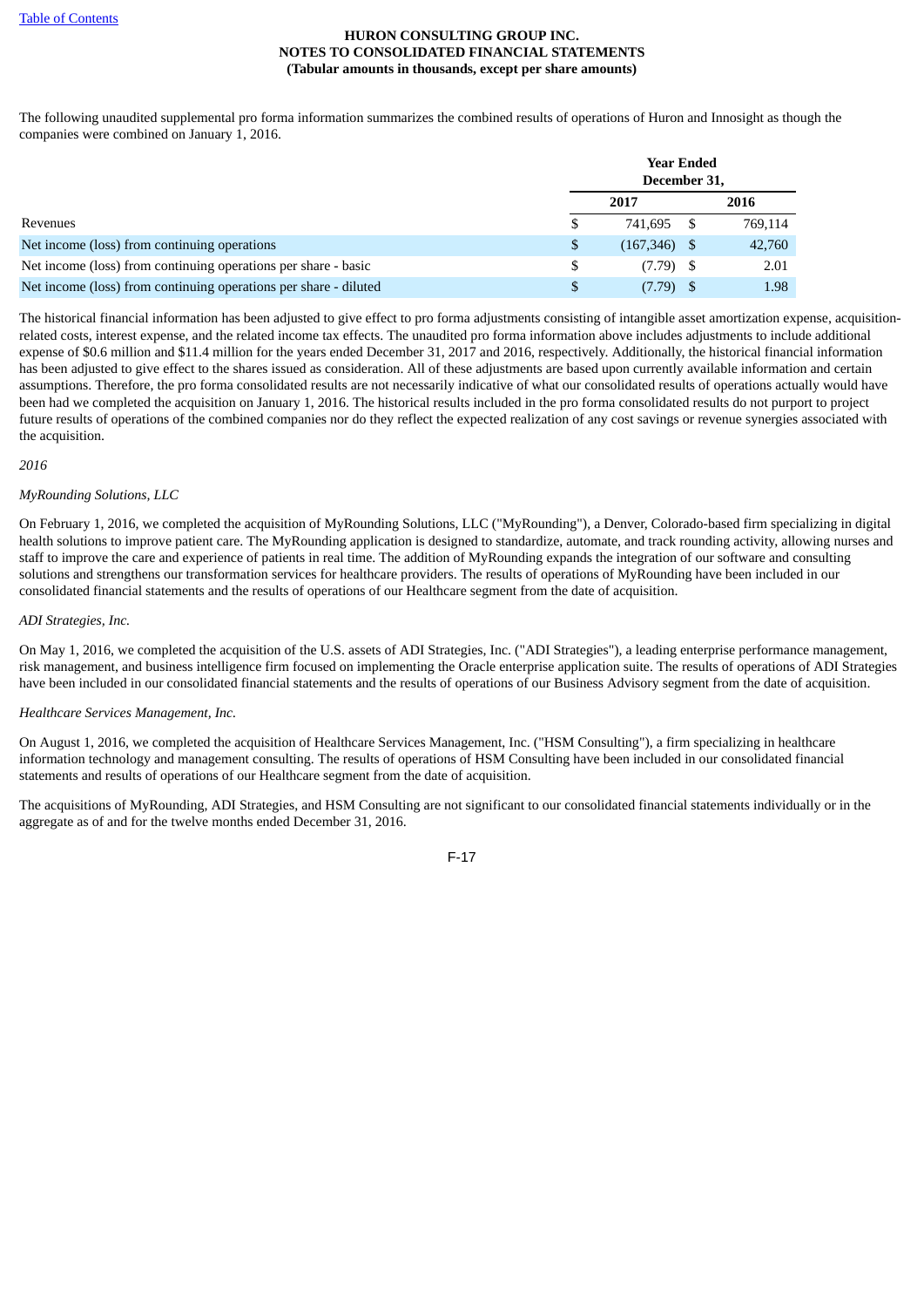## **4. Goodwill and Intangible Assets**

The table below sets forth the changes in the carrying amount of goodwill by reportable segment for the years ended December 31, 2018 and 2017.

|                                                                           | <b>Business</b> |                   |    |                 |                |                  |    |              |
|---------------------------------------------------------------------------|-----------------|-------------------|----|-----------------|----------------|------------------|----|--------------|
|                                                                           |                 | <b>Healthcare</b> |    | <b>Advisory</b> |                | <b>Education</b> |    | <b>Total</b> |
| Balance as of December 31, 2016:                                          |                 |                   |    |                 |                |                  |    |              |
| Goodwill                                                                  | \$              | 636,802           | \$ | 203,137         | \$             | 102,906          | \$ | 942,845      |
| Accumulated impairment losses                                             |                 |                   |    | (142, 983)      |                |                  |    | (142, 983)   |
| Goodwill, net as of December 31, 2016                                     | \$.             | 636,802           | \$ | 60,154          | \$             | 102,906          | S  | 799,862      |
| Goodwill recorded in connection with business combinations (1)            |                 | 8                 |    | 88,183          |                | 10,252           |    | 98,443       |
| Goodwill impairment charge                                                |                 | (208, 081)        |    | (45, 012)       |                |                  |    | (253,093)    |
| Goodwill reallocation <sup>(2)</sup>                                      |                 |                   |    | 10,794          |                | (10,794)         |    |              |
| Goodwill allocated to disposal of business <sup>(3)</sup>                 |                 |                   |    | (568)           |                |                  |    | (568)        |
| Foreign currency translation                                              |                 |                   |    | 641             |                | 465              |    | 1,106        |
| Balance as of December 31, 2017:                                          |                 |                   |    |                 |                |                  |    |              |
| Goodwill                                                                  |                 | 636,810           |    | 302,187         |                | 102,829          |    | 1,041,826    |
| Accumulated impairment losses                                             |                 | (208, 081)        |    | (187, 995)      |                |                  |    | (396, 076)   |
| Goodwill, net as of December 31, 2017                                     | $\mathbf{\$}$   | 428,729           | \$ | 114,192         | $\mathfrak{S}$ | 102,829          | \$ | 645,750      |
| Goodwill recorded in connection with business combinations <sup>(1)</sup> |                 |                   |    | 186             |                |                  |    | 186          |
| Foreign currency translation                                              |                 |                   |    | (673)           |                |                  |    | (673)        |
| Balance as of December 31, 2018:                                          |                 |                   |    |                 |                |                  |    |              |
| Goodwill                                                                  |                 | 636,810           |    | 301,700         |                | 102,829          |    | 1,041,339    |
| Accumulated impairment losses                                             |                 | (208, 081)        |    | (187, 995)      |                |                  |    | (396, 076)   |
| Goodwill, net as of December 31, 2018:                                    | \$              | 428,729           |    | 113,705         | \$             | 102,829          | \$ | 645,263      |

(1) Refer to Note 3 "Acquisitions" for additional information on the goodwill recorded in connection with business combinations.

(2) In 2017, we reorganized our internal financial reporting structure, which management uses to assess performance and allocate resources, by moving our Life Sciences practice from the Education and Life Sciences segment to the Business Advisory segment. The remaining Education and Life Sciences segment is now referred to as the Education segment. The Life Sciences practice is a separate reporting unit for purposes of goodwill impairment testing. See Note 18 "Segment Information" for additional information on our reportable segments.

(3) In 2017, we sold our Life Sciences Compliance and Operations practice ("Life Sciences C&O") to a third-party, and allocated a portion of goodwill within the Life Sciences reporting unit to the disposed business based on the relative fair values of Life Sciences C&O and the remaining reporting unit. The allocated goodwill of \$0.6 million was written off and included in the gain on sale of Life Sciences C&O. The sale of Life Sciences C&O did not meet the criteria for reporting separately as discontinued operations. In connection with the sale, we recorded a \$0.9 million gain which is included in other income, net in our consolidated statements of operations.

### **2018 Annual Goodwill Impairment Test**

Pursuant to our policy, we performed our annual goodwill impairment test as of November 30, 2018 for our five reporting units with goodwill balances: Healthcare, Education, Business Advisory, Strategy and Innovation, and Life Sciences. We performed a qualitative assessment over all reporting units to determine if it was more likely than not the respective fair values of these reporting units were less than their carrying amounts, including goodwill.

For our qualitative assessment, we considered the most recent quantitative analysis performed for each reporting unit, which was as of November 30, 2017, including the key assumptions used within that analysis, the indicated fair values, and the amount by which those fair values exceeded their carrying amounts. One of the key assumptions used within the prior quantitative analysis was our internal financial projections; therefore, we considered the actual performance of each reporting unit during 2018 compared to the internal financial projections used, as well as specific outlooks for each reporting unit based on our most recent internal financial projections. We also considered the market-based valuation multiples used in the market approach within our prior quantitative analysis, which were derived from guideline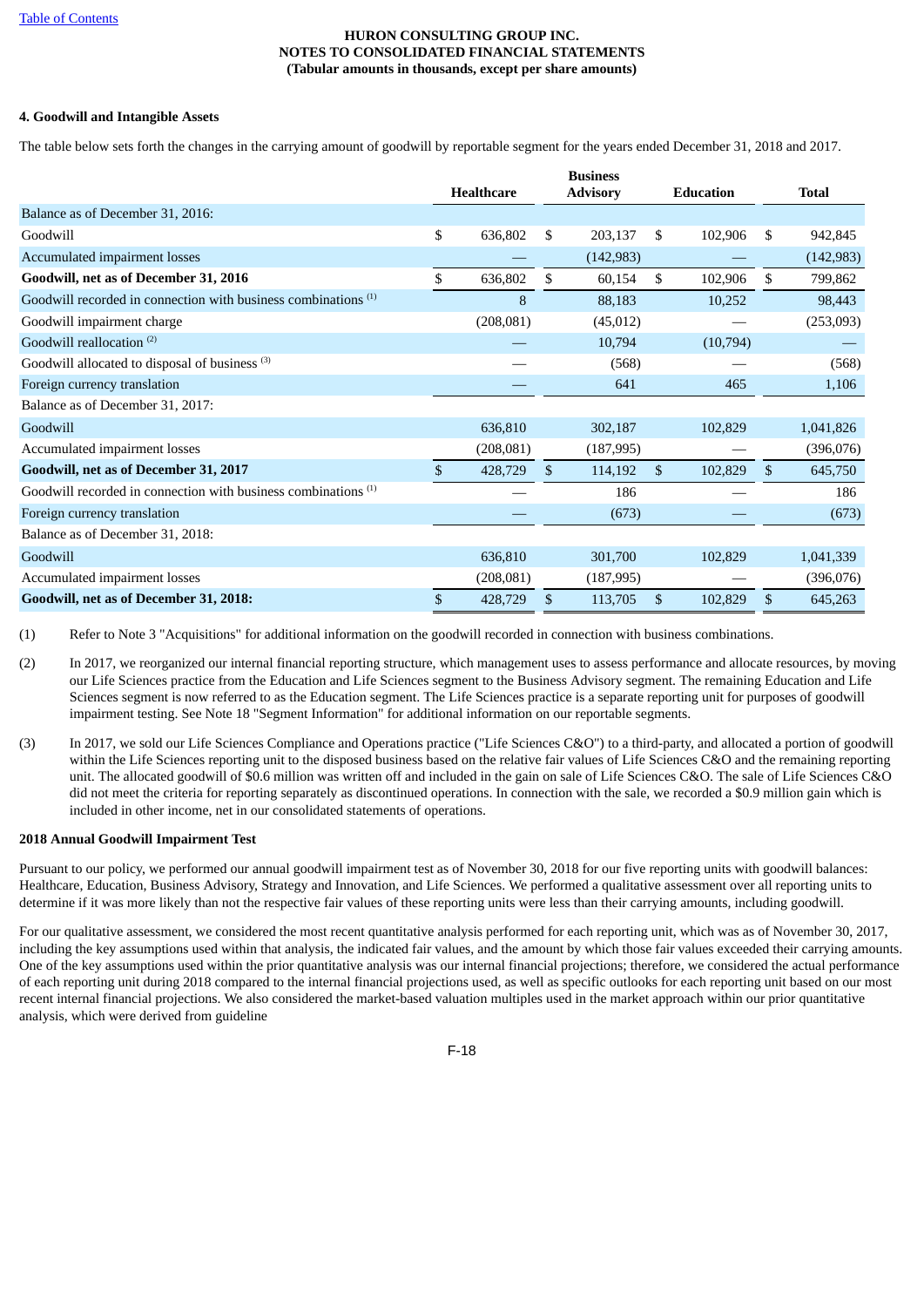companies, and noted that the valuation multiples generally increased over the past year. We also reviewed the current carrying value of each reporting unit in comparison to the carrying values as of the prior quantitative analysis. In addition, we considered various factors, including macroeconomic conditions, relevant industry and market trends for each reporting unit, and other entity-specific events, that could indicate a potential change in the fair value of our reporting units or the composition of their carrying values. Based on our assessments, we determined that it was more likely than not that the fair values for each of our reporting units exceeded their respective carrying amounts. As such, the goodwill for our reporting units was not considered impaired as of November 30, 2018, and a quantitative goodwill impairment analysis was not necessary.

Further, we evaluated whether any events have occurred or any circumstances have changed since November 30, 2018 that would indicate goodwill may have become impaired since our annual impairment test. Based on our evaluation as of December 31, 2018, we determined that no indications of impairment have arisen since our annual goodwill impairment test.

The results of an impairment analysis are as of a point in time. There is no assurance that the actual future earnings or cash flows of our reporting units will be consistent with our projections. We will monitor any changes to our assumptions and will evaluate goodwill as deemed warranted during future periods. Any significant decline in our operations could result in non-cash goodwill impairment charges.

## **Second Quarter 2017 Goodwill Impairment Charge**

During the second quarter of 2017, we performed a goodwill impairment analysis for our Healthcare reporting unit as our Healthcare business was experiencing a prolonged period of declining revenues at the time, primarily driven by softness in our revenue cycle offering within our performance improvement solution. This softness was attributable to decreased demand for our services, the winding down of some of our larger projects, and a trend toward smaller projects, as well as fewer large integrated projects. Based on forecasts prepared in the second quarter of 2017 in connection with our quarterly forecasting cycle, we determined that the likely time frame to improve the financial results of this segment would take longer than originally anticipated. As such, we concluded, during the second quarter of 2017, that the fair value of the Healthcare reporting unit may no longer exceed its carrying value. In connection with the preparation of our financial statements for the quarter ended June 30, 2017, we performed an interim impairment test on the Healthcare reporting unit.

Our goodwill impairment test was performed by comparing the fair value of the Healthcare reporting unit to its carrying value and recognizing an impairment charge for the amount by which the carrying value exceeded the fair value. To estimate the fair value of the Healthcare reporting unit, we relied on a combination of the income approach and the market approach, utilizing the guideline company method, with a fifty-fifty weighting. Based on the estimated fair value of the Healthcare reporting unit, we recorded a \$208.1 million non-cash pretax goodwill impairment charge in 2017 to reduce the carrying value of goodwill in our Healthcare reporting unit.

## **2017 Annual Goodwill Impairment Test**

Pursuant to our policy, we performed our annual goodwill impairment test as of November 30, 2017 for our six reporting units with goodwill balances at the time: Healthcare, Education, Business Advisory, Enterprise Solutions and Analytics, Strategy and Innovation, and Life Sciences. We elected to bypass the qualitative assessment and proceeded directly to the quantitative goodwill impairment test.

For each reporting unit, we reviewed goodwill for impairment by comparing the fair value of the reporting unit to its carrying value, including goodwill. In estimating the fair value of each reporting unit, we relied on a combination of the income approach and the market approach, utilizing the guideline company method, with a fifty-fifty weighting. Based on the results of the goodwill impairment test, we determined that the fair value of the Healthcare, Education, Business Advisory, Strategy and Innovation, and Life Sciences reporting units exceeded its carrying value by 40%, 120%, 115%, 33%, and 14%, respectively. As such, we concluded that there was no indication of goodwill impairment for these five reporting units. However, the results of the quantitative impairment test indicated that the fair value of the Enterprise Solutions and Analytics reporting unit did not exceed its carrying value. Based on the estimated fair value of the Enterprise Solutions and Analytics reporting unit, we recorded a \$45.0 million non-cash pretax charge to reduce the carrying value of this reporting unit's goodwill to zero.

Our Enterprise Solutions and Analytics reporting unit was established with the acquisition of Blue Stone International, LLC in 2013. Since that time, we completed five additional business acquisitions within the reporting unit, most recently the acquisitions of the U.S. assets and international assets of ADI Strategies in May 2016 and April 2017, respectively. We record the assets acquired and liabilities assumed in business combinations, including identifiable intangible assets, at their estimated fair values as of the acquisition date, and goodwill is recorded as the excess of the fair value of consideration transferred, including any contingent consideration, over the fair value of the net assets acquired. Therefore, the initial accounting for an acquisition results in its fair value equaling its carrying value. Due to this reporting unit's relatively low headroom, in the event that the financial performance of the reporting unit did not meet our expectations during 2017, we could be required to take a non-cash impairment charge as a result of any goodwill impairment test. During the first three quarters of 2017, the performance of Enterprise Solutions and Analytics continued to reasonably meet our expectations. However, both revenues and operating margin during the fourth quarter of 2017 fell short of our expectations resulting in a reduction in workforce within the reporting unit during that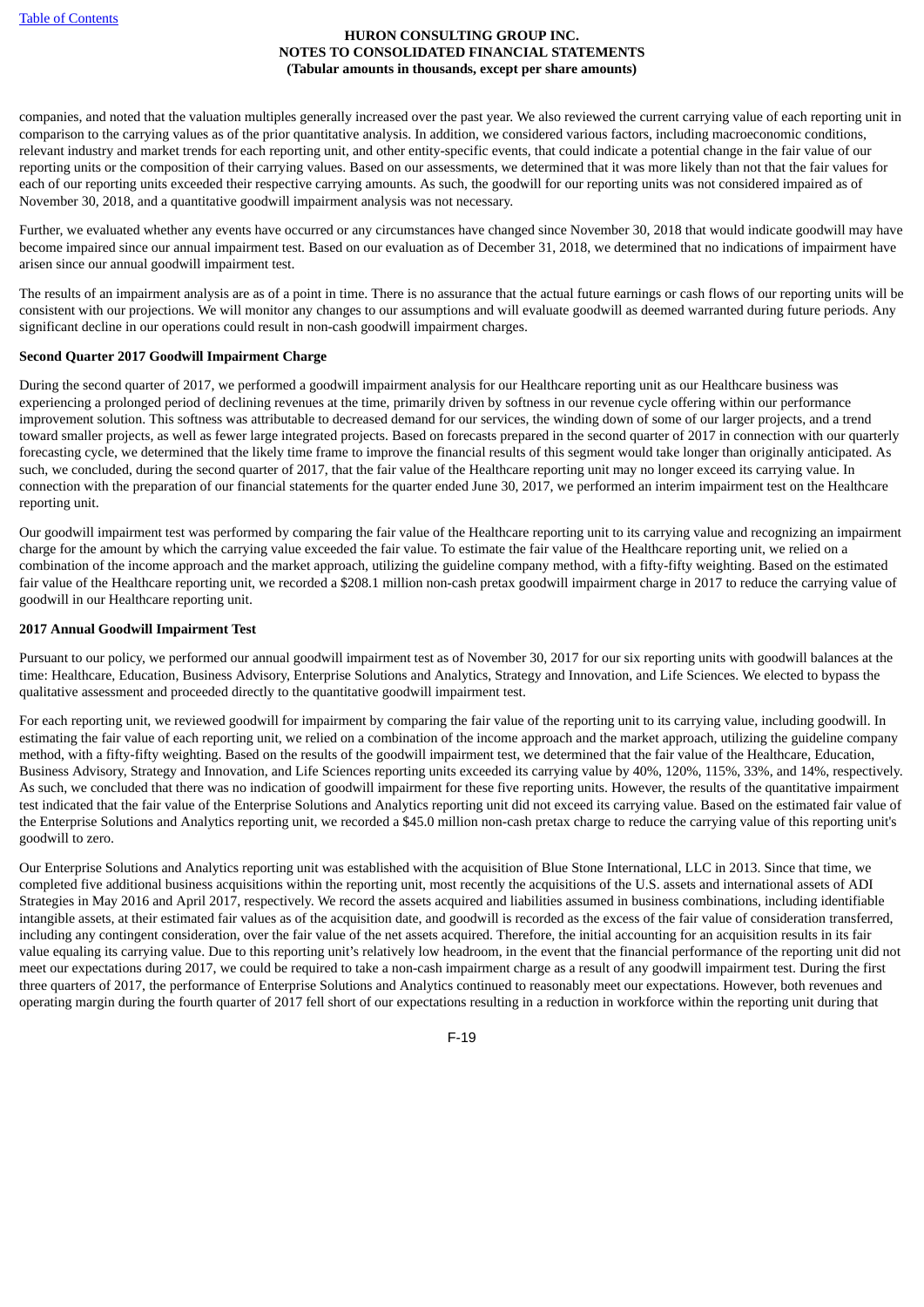quarter. Further, in connection with our annual budget process for 2018, which coincided with our annual goodwill impairment test during the fourth quarter of 2017, we determined that the reporting unit's expected future revenue growth rates and operating margin would be lower than previously anticipated for this reporting unit. As a result, our goodwill impairment test indicated that the fair value of the Enterprise Solutions and Analytics reporting unit no longer exceeded its carrying value, and we recorded a \$45.0 million non-cash pretax charge to write off the entire carrying value of this reporting unit's goodwill.

## **Intangible Assets**

Intangible assets as of December 31, 2018 and 2017 consisted of the following:

|                               |                                | As of December 31, |                                    |      |                                           |      |                                           |      |                                           |  |
|-------------------------------|--------------------------------|--------------------|------------------------------------|------|-------------------------------------------|------|-------------------------------------------|------|-------------------------------------------|--|
|                               |                                |                    |                                    | 2018 |                                           |      |                                           | 2017 |                                           |  |
|                               | <b>Useful Life</b><br>in Years |                    | Gross<br>Carrying<br><b>Amount</b> |      | <b>Accumulated</b><br><b>Amortization</b> |      | <b>Gross</b><br>Carrying<br><b>Amount</b> |      | <b>Accumulated</b><br><b>Amortization</b> |  |
| <b>Customer relationships</b> | 4 to 13                        | \$                 | 98,235                             | \$   | 60,462                                    | -S   | 106,195                                   | - \$ | 51,588                                    |  |
| Trade names                   | $5$ to $6$                     |                    | 28,930                             |      | 23,181                                    |      | 29,016                                    |      | 18,915                                    |  |
| Customer contracts            | $\overline{4}$                 |                    |                                    |      |                                           |      | 25,154                                    |      | 24,751                                    |  |
| Technology and software       | $3$ to 5                       |                    | 5,694                              |      | 2,842                                     |      | 9,340                                     |      | 5,098                                     |  |
| Non-competition agreements    | $3$ to 5                       |                    | 3,650                              |      | 2,241                                     |      | 5,163                                     |      | 2,637                                     |  |
| Publishing content            | 3                              |                    |                                    |      |                                           |      | 3,300                                     |      | 3,163                                     |  |
| Favorable lease contract      | 3                              |                    | 720                                |      | 646                                       |      | 720                                       |      | 425                                       |  |
| Total                         |                                | \$                 | 137,229                            | \$   | 89,372                                    | - \$ | 178,888                                   | -S   | 106,577                                   |  |

Identifiable intangible assets with finite lives are amortized over their estimated useful lives. Customer relationships and customer contracts, as well as certain trade names and technology and software, are amortized on an accelerated basis to correspond to the cash flows expected to be derived from the assets. All other intangible assets with finite lives are amortized on a straight-line basis.

Intangible assets amortization expense was \$24.0 million, \$35.0 million, and \$33.1 million for the years ended December 31, 2018, 2017, and 2016, respectively. The table below sets forth the estimated annual amortization expense for each of the five succeeding years for the intangible assets recorded as of December 31, 2018.

| <b>Year Ending December 31,</b> |  |     | <b>Estimated</b><br><b>Amortization Expense</b> |
|---------------------------------|--|-----|-------------------------------------------------|
| 2019                            |  | Φ   | 17,206                                          |
| 2020                            |  | S   | 12,083                                          |
| 2021                            |  | \$. | 8,064                                           |
| 2022                            |  | S   | 6,090                                           |
| 2023                            |  | ъ   | 3,512                                           |

Actual future amortization expense could differ from these estimated amounts as a result of future acquisitions, dispositions, and other factors.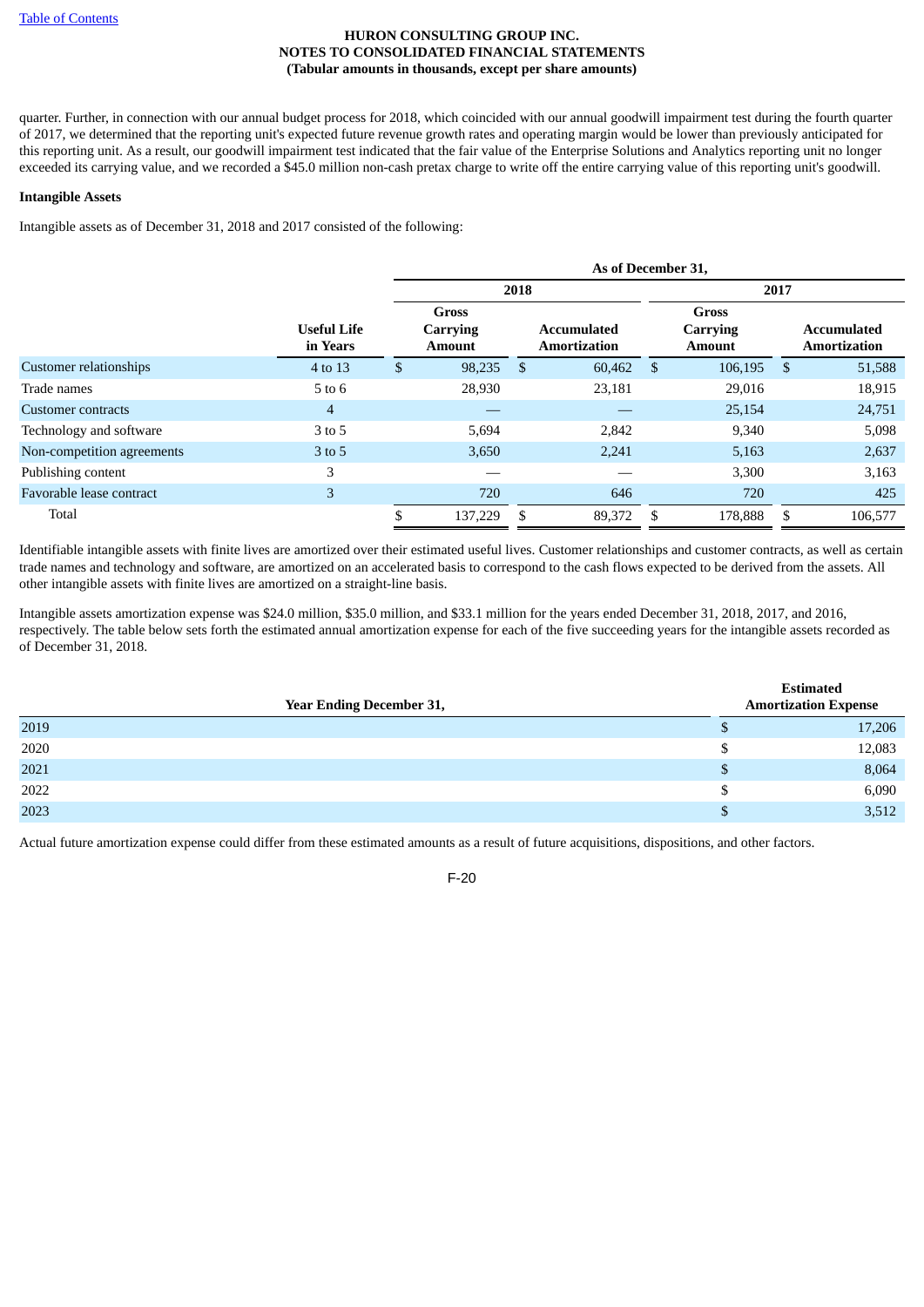# **5. Property and Equipment, Net**

Depreciation expense for property and equipment was \$13.4 million, \$13.3 million, and \$12.5 million for the years ended December 31, 2018, 2017, and 2016, respectively. Property and equipment, net at December 31, 2018 and 2017 consisted of the following:

|                                            | As of December 31, |      |           |  |
|--------------------------------------------|--------------------|------|-----------|--|
|                                            | 2018               |      | 2017      |  |
| Computers, related equipment, and software | \$<br>53,116       | - \$ | 46,216    |  |
| Leasehold improvements                     | 45,052             |      | 45,244    |  |
| Furniture and fixtures                     | 17,408             |      | 16,434    |  |
| Aircraft                                   | 7,541              |      | 7,541     |  |
| Assets under construction                  | 250                |      | 250       |  |
| Property and equipment                     | 123,367            |      | 115,685   |  |
| Accumulated depreciation and amortization  | (82,993)           |      | (70, 144) |  |
| Property and equipment, net                | 40,374             |      | 45,541    |  |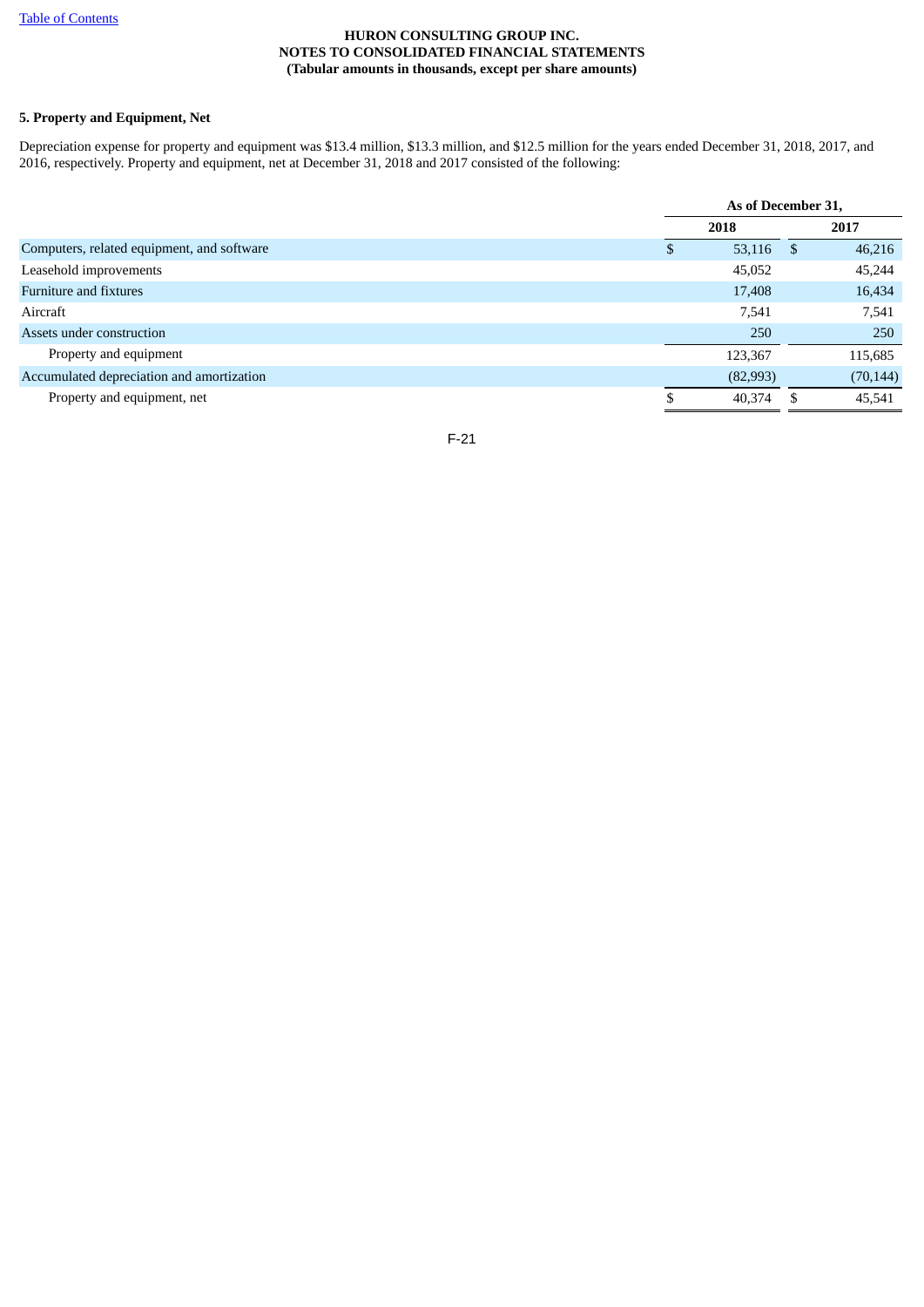## **6. Financing Arrangements**

A summary of the carrying amounts of our debt follows:

|                                         | As of December 31, |    |         |  |  |
|-----------------------------------------|--------------------|----|---------|--|--|
|                                         | 2018               |    | 2017    |  |  |
| 1.25% convertible senior notes due 2019 | 242,617            | -S | 233,140 |  |  |
| Senior secured credit facility          | 50,000             |    | 105,000 |  |  |
| Promissory note due 2024                | 4.368              |    | 4,868   |  |  |
| Total long-term debt                    | 296,985            | S  | 343,008 |  |  |
| Current maturities of long-term debt    | (243, 132)         |    | (501)   |  |  |
| Long-term debt, net of current portion  | 53,853             |    | 342,507 |  |  |

Below is a summary of the scheduled remaining principal payments of our debt as of December 31, 2018.

|            |   | <b>Principal Payments of</b><br>Long-Term Debt |
|------------|---|------------------------------------------------|
| 2019       | D | 250,515                                        |
| 2020       |   | 529                                            |
| 2021       | S | 544                                            |
| 2022       | C | 559                                            |
| 2023       |   | 50,575                                         |
| Thereafter |   | 1,646                                          |

#### **Convertible Notes**

In September 2014, the Company issued \$250 million principal amount of 1.25% convertible senior notes due 2019 (the "Convertible Notes") in a private offering. The Convertible Notes are governed by the terms of an indenture between the Company and U.S. Bank National Association, as Trustee (the "Indenture"). The Convertible Notes are senior unsecured obligations of the Company and will pay interest semi-annually on April 1 and October 1 of each year at an annual rate of 1.25%. The Convertible Notes will mature on October 1, 2019, unless earlier repurchased by the Company or converted in accordance with their terms. We expect to refinance the principal amount of the outstanding notes at maturity with the borrowing capacity available under our revolving credit facility.

Upon conversion, the Convertible Notes will be settled, at our election, in cash, shares of the Company's common stock, or a combination of cash and shares of the Company's common stock. Our current intent and policy is to settle conversions with a combination of cash and shares of common stock with the principal amount of the Convertible Notes paid in cash, in accordance with the settlement provisions of the Indenture.

The initial conversion rate for the Convertible Notes is 12.5170 shares of our common stock per \$1,000 principal amount of the Convertible Notes, which is equal to an initial conversion price of approximately \$79.89 per share of our common stock. The conversion rate will be subject to adjustment upon the occurrence of certain specified events but will not be adjusted for accrued and unpaid interest, except in certain limited circumstances described in the Indenture. Upon the occurrence of a "make-whole fundamental change" (as defined in the Indenture) the Company will, in certain circumstances, increase the conversion rate by a number of additional shares for a holder that elects to convert its Convertible Notes in connection with such make-whole fundamental change. Additionally, if the Company undergoes a "fundamental change" (as defined in the Indenture), a holder will have the option to require the Company to repurchase all or a portion of its Convertible Notes for cash at a price equal to 100% of the principal amount of the Convertible Notes being repurchased plus any accrued and unpaid interest. As discussed below, the convertible note hedge transactions and warrants, which were entered into in connection with the Convertible Notes, effectively raise the price at which economic dilution would occur from the initial conversion price of approximately \$79.89 to approximately \$97.12 per share.

Holders of the Convertible Notes may convert their Convertible Notes at their option at any time prior to July 1, 2019, only under the following circumstances: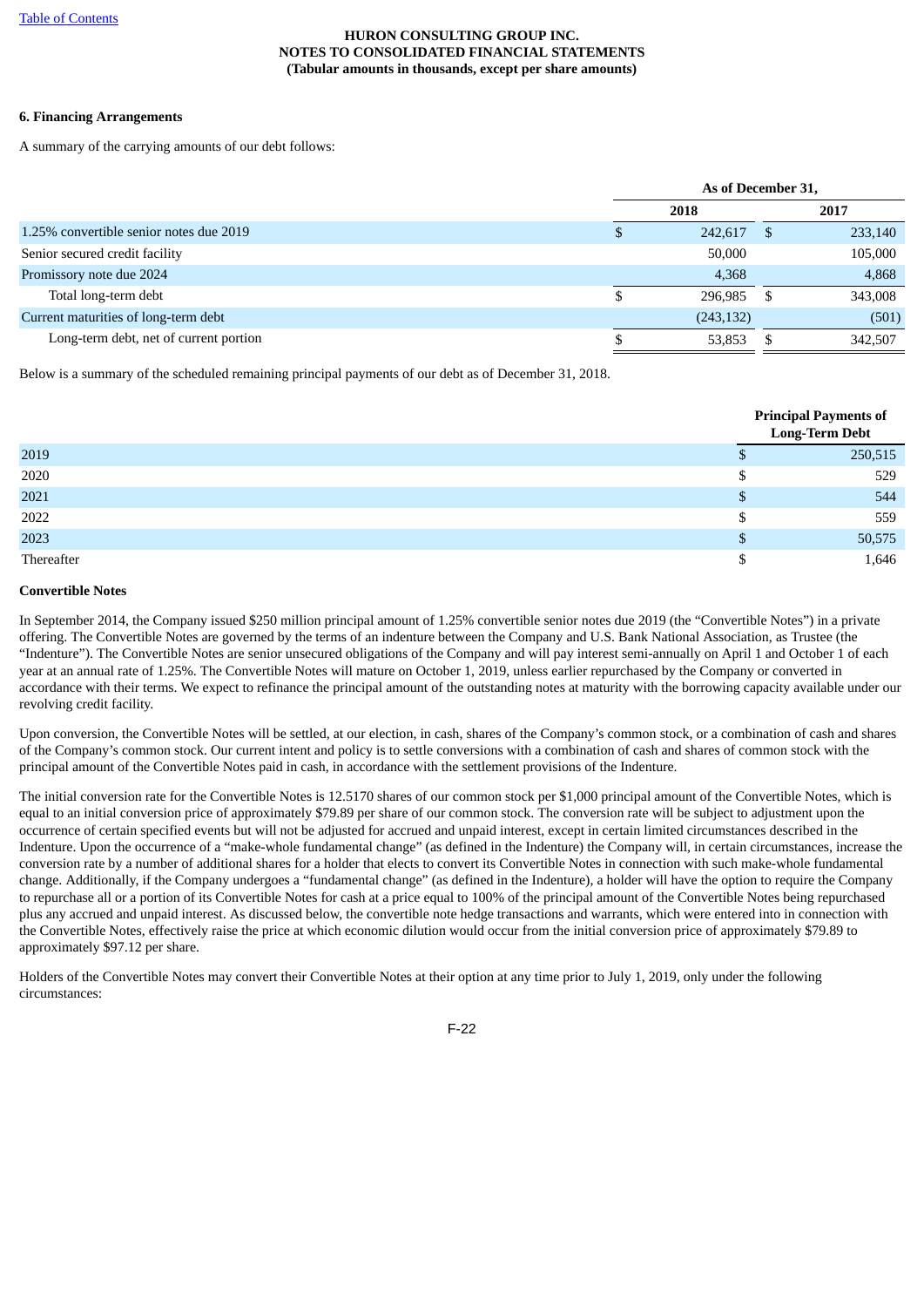• during any calendar quarter (and only during such calendar quarter) commencing after December 31, 2014 if, for each of at least 20 trading days (whether or not consecutive) during the 30 consecutive trading day period ending on, and including, the last trading day of the immediately preceding calendar quarter, the last reported sale price of the Company's common stock for such trading day is equal to or greater than 130% of the applicable conversion price on such trading day;

• during the five consecutive business day period immediately following any five consecutive trading day period (such five consecutive trading day period, the "measurement period") in which, for each trading day of the measurement period, the "trading price" (as defined in the Indenture) per \$1,000 principal amount of the Convertible Notes for such trading day was less than 98% of the product of the last reported sale price of the Company's common stock for such trading day and the applicable conversion rate on such trading day; or

upon the occurrence of specified corporate transactions described in the Indenture.

On or after July 1, 2019 until the close of business on the second scheduled trading day immediately preceding the maturity date, a holder may convert all or a portion of its Convertible Notes, regardless of the foregoing circumstances.

We have separated the Convertible Notes into liability and equity components. The carrying amount of the liability component was determined by measuring the fair value of a similar liability that does not have an associated convertible feature, assuming our non-convertible debt borrowing rate. The carrying value of the equity component representing the conversion option, which is recognized as a debt discount, was determined by deducting the fair value of the liability component from the proceeds of the Convertible Notes. The debt discount is amortized to interest expense using an effective interest rate of 4.751% over the term of the Convertible Notes. As of December 31, 2018, the remaining life of the Convertible Notes is 0.8 years. The equity component will not be remeasured as long as it continues to meet the conditions for equity classification.

The transaction costs related to the issuance of the Convertible Notes were separated into liability and equity components based on their relative values, as determined above. Transaction costs attributable to the liability component are recorded as a deduction to the carrying amount of the liability and amortized to interest expense over the term of the Convertible Notes; and transaction costs attributable to the equity component are netted with the equity component of the Convertible Notes in stockholders' equity. Total debt issuance costs were approximately \$7.3 million, of which \$6.2 million was allocated to liability issuance costs and \$1.1 million was allocated to equity issuance costs.

As of December 31, 2018 and 2017, the Convertible Notes consisted of the following:

|                                                | As of December 31, |      |           |  |
|------------------------------------------------|--------------------|------|-----------|--|
|                                                | 2018               |      | 2017      |  |
| Liability component:                           |                    |      |           |  |
| Proceeds                                       | 250,000            | - \$ | 250,000   |  |
| Less: debt discount, net of amortization       | (6, 436)           |      | (14, 668) |  |
| Less: debt issuance costs, net of amortization | (947)              |      | (2, 192)  |  |
| Net carrying amount                            | 242,617            | 5    | 233,140   |  |
| Equity component <sup>(1)</sup>                | 39,287             | -S   | 39,287    |  |

(1) Included in additional paid-in capital on the consolidated balance sheet.

The following table presents the amount of interest expense recognized related to the Convertible Notes for the periods presented.

|                                     | <b>Year Ended December 31,</b> |        |  |        |  |        |
|-------------------------------------|--------------------------------|--------|--|--------|--|--------|
|                                     | 2018<br>2017                   |        |  | 2016   |  |        |
| Contractual interest coupon         |                                | 3,125  |  | 3,125  |  | 3,125  |
| Amortization of debt discount       |                                | 8.232  |  | 7,851  |  | 7,488  |
| Amortization of debt issuance costs |                                | 1,245  |  | 1.224  |  | 1,201  |
| Total interest expense              |                                | 12,602 |  | 12.200 |  | 11,814 |

In connection with the issuance of the Convertible Notes, we entered into convertible note hedge transactions and warrant transactions. The convertible note hedge transactions are intended to reduce the potential future economic dilution associated with the conversion of the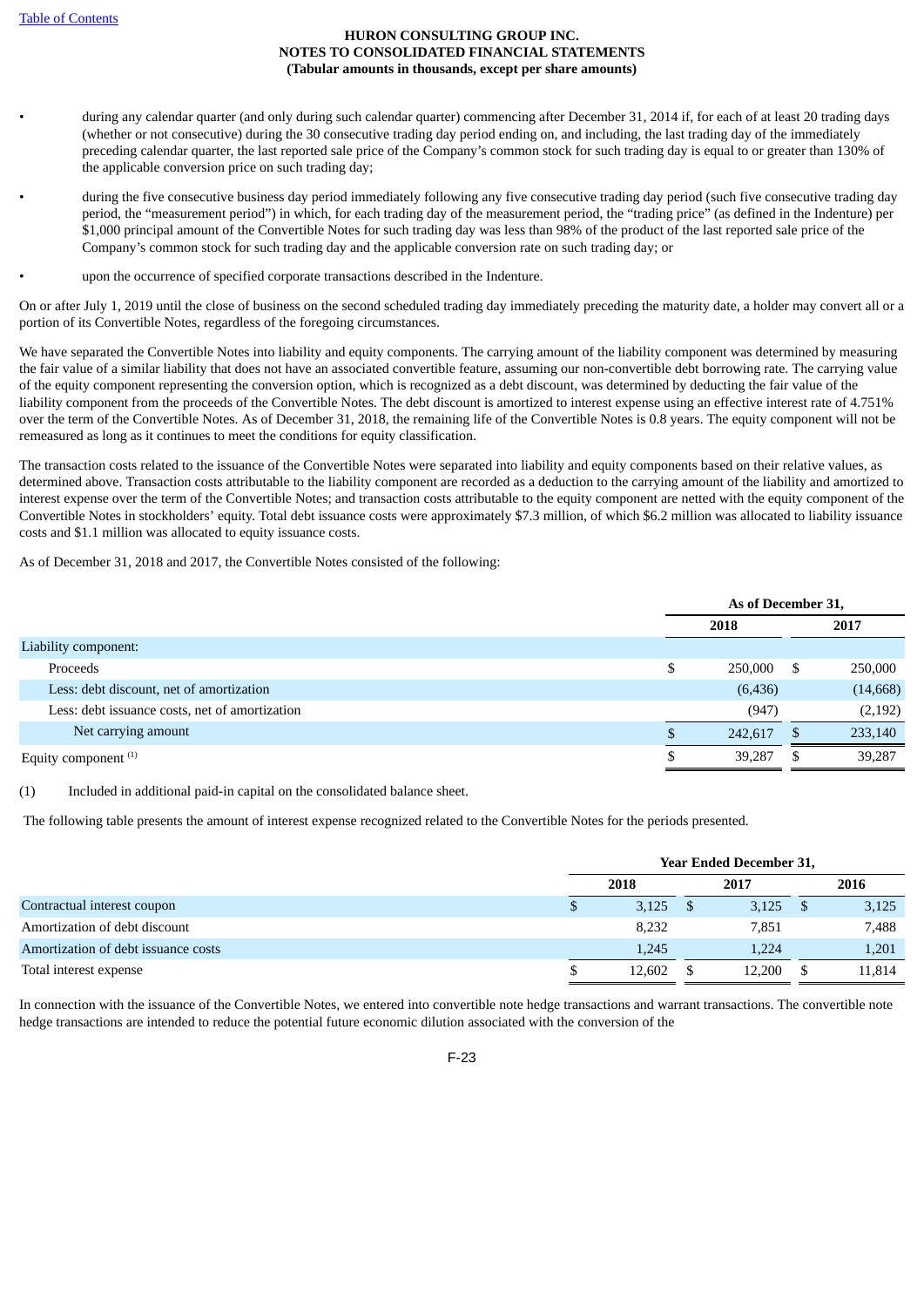Convertible Notes and, combined with the warrants, effectively raise the price at which economic dilution would occur from the initial conversion price of approximately \$79.89 to approximately \$97.12 per share. For purposes of the computation of diluted earnings per share in accordance with GAAP, dilution will occur when the average share price of our common stock for a given period exceeds the conversion price of the Convertible Notes, which initially is equal to approximately \$79.89 per share. The convertible note hedge transactions and warrant transactions are discussed separately below.

• *Convertible Note Hedge Transactions*. In connection with the issuance of the Convertible Notes, the Company entered into convertible note hedge transactions whereby the Company has call options to purchase a total of approximately 3.1 million shares of the Company's common stock, which is the number of shares initially issuable upon conversion of the Convertible Notes in full, at a price of approximately \$79.89, which corresponds to the initial conversion price of the Convertible Notes, subject to customary anti-dilution adjustments substantially similar to those in the Convertible Notes. The convertible note hedge transactions are exercisable upon conversion of the Convertible Notes and will expire in 2019 if not earlier exercised. We paid an aggregate amount of \$42.1 million for the convertible note hedge transactions, which was recorded as additional paid-in capital on the consolidated balance sheets. The convertible note hedge transactions are separate transactions and are not part of the terms of the Convertible Notes.

• *Warrants.* In connection with the issuance of the Convertible Notes, the Company sold warrants whereby the holders of the warrants have the option to purchase a total of approximately 3.1 million shares of the Company's common stock at a strike price of approximately \$97.12. The warrants will expire incrementally on 100 different dates from January 6, 2020 to May 28, 2020 and are exercisable at each such expiry date. If the average market value per share of our common stock for the reporting period exceeds the strike price of the warrants, the warrants will have a dilutive effect on our earnings per share. We received aggregate proceeds of \$23.6 million from the sale of the warrants, which was recorded as additional paid-in capital on the consolidated balance sheets. The warrants are separate transactions and are not part of the terms of the Convertible Notes or the convertible note hedge transactions.

The Company recorded an initial deferred tax liability of \$15.4 million in connection with the debt discount associated with the Convertible Notes and recorded an initial deferred tax asset of \$16.5 million in connection with the convertible note hedge transactions. The deferred tax liability and deferred tax asset are included in deferred income taxes, net on the consolidated balance sheets.

## **Senior Secured Credit Facility**

The Company has a \$500 million five-year senior secured revolving credit facility, subject to the terms of a Second Amended and Restated Credit Agreement dated as of March 31, 2015, as amended to date (as amended and modified the "Amended Credit Facility"), that becomes due and payable in full upon maturity on March 23, 2023. The Amended Credit Agreement provides the option to increase the revolving credit facility or establish term loan facilities in an aggregate amount of up to \$150 million, subject to customary conditions and the approval of any lender whose commitment would be increased, resulting in a maximum available principal amount under the Amended Credit Agreement of \$650 million. The initial borrowings under the Amended Credit Agreement were used to refinance borrowings outstanding under a prior credit agreement, and future borrowings under the Amended Credit Agreement may be used for working capital, capital expenditures, acquisitions of businesses, share repurchases, and general corporate purposes.

Fees and interest on borrowings vary based on our Consolidated Leverage Ratio (as defined in the Amended Credit Agreement). At our option, borrowings under the Amended Credit Agreement will bear interest at one, two, three or six-month LIBOR or an alternate base rate, in each case plus the applicable margin. The applicable margin will fluctuate between 1.25% per annum and 2.00% per annum, in the case of LIBOR borrowings, or between 0.25% per annum and 1.00% per annum, in the case of base rate loans, based upon our Consolidated Leverage Ratio at such time.

Amounts borrowed under the Amended Credit Agreement may be prepaid at any time without premium or penalty. We are required to prepay the amounts outstanding under the Amended Credit Agreement in certain circumstances, including a requirement to pay all amounts outstanding 90 days prior to the Convertible Indebtedness Maturity Date (as defined in the Amended Credit Agreement) unless (1) the Convertible Indebtedness Maturity Date is waived or extended to a later date, (2) the Company can demonstrate (a) Liquidity (as defined in the Amended Credit Agreement) in an amount at least equal to the principal amount due on the Convertible Indebtedness Maturity Date, and (b) financial covenant compliance after giving effect to such payments and any additional indebtedness incurred on a pro forma basis, or (3) this requirement is waived by the Required Lenders (as defined in the Amended Credit Agreement). In addition, we have the right to permanently reduce or terminate the unused portion of the commitments provided under the Amended Credit Agreement at any time.

The loans and obligations under the Amended Credit Agreement are secured pursuant to a Second Amended and Restated Security Agreement and a Second Amended and Restated Pledge Agreement (the "Pledge Agreement") with Bank of America, N.A. as collateral agent, pursuant to which the Company and the subsidiary guarantors grant Bank of America, N.A., for the ratable benefit of the lenders under

 $F-2A$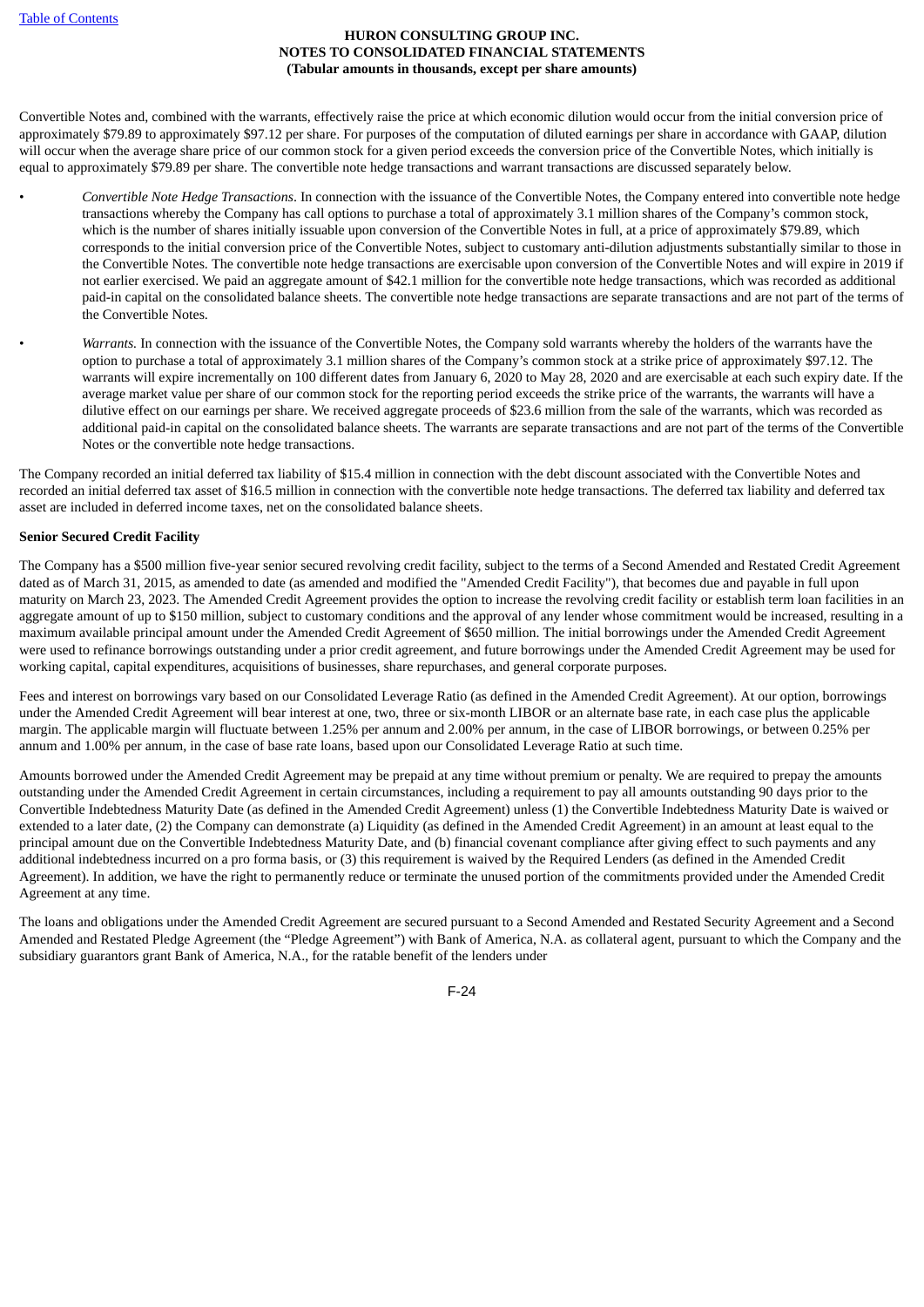the Amended Credit Agreement, a first-priority lien, subject to permitted liens, on substantially all of the personal property assets of the Company and the subsidiary guarantors, and a pledge of 100% of the stock or other equity interests in all domestic subsidiaries and 65% of the stock or other equity interests in each "material first-tier foreign subsidiary" (as defined in the Pledge Agreement).

The Amended Credit Agreement contains usual and customary representations and warranties; affirmative and negative covenants, which include limitations on liens, investments, additional indebtedness, and restricted payments; and two quarterly financial covenants as follows: (i) a maximum Consolidated Leverage Ratio (defined as the ratio of debt to consolidated EBITDA) ranging from 3.50 to 1.00 to 4.00 to 1.00, depending on the measurement period, and (ii) a minimum Consolidated Interest Coverage Ratio (defined as the ratio of consolidated EBITDA to interest) of 3.50 to 1.00. Consolidated EBITDA for purposes of the financial covenants is calculated on a continuing operations basis and includes adjustments to add back non-cash goodwill impairment charges, share-based compensation costs, certain non-cash restructuring charges, pro forma historical EBITDA for businesses acquired, and other specified items in accordance with the Amended Credit Agreement. At December 31, 2018, we were in compliance with these financial covenants with a Consolidated Leverage Ratio of 2.83 to 1.00 and a Consolidated Interest Coverage Ratio of 11.03 to 1.00.

Borrowings outstanding under the Amended Credit Agreement at December 31, 2018 totaled \$50.0 million. These borrowings carried a weighted average interest rate of 3.7%, including the impact of the interest rate swap described in Note 11 "Derivative Instruments and Hedging Activity." Borrowings outstanding under the Amended Credit Agreement at December 31, 2017 were \$105.0 million and carried a weighted average interest rate of 3.7%, including the impact of the interest rate swap described in Note 11 "Derivative Instruments and Hedging Activity." The borrowing capacity under the revolving credit facility is reduced by any outstanding borrowings under the revolving credit facility and outstanding letters of credit. At December 31, 2018, we had outstanding letters of credit totaling \$1.6 million, which are primarily used as security deposits for our office facilities. As of December 31, 2018, the unused borrowing capacity under the revolving credit facility was \$448.4 million.

### **Promissory Note due 2024**

In 2017, in conjunction with our purchase of an aircraft related to the acquisition of Innosight, we assumed, from the sellers of the aircraft, a promissory note with an outstanding principal balance of \$5.1 million. The principal balance of the promissory note is subject to scheduled monthly principal payments until the maturity date of March 1, 2024, at which time a final payment of \$1.5 million, plus any accrued and unpaid interest, will be due. Under the terms of the promissory note, we will pay interest on the outstanding principal amount at a rate of one-month LIBOR plus 1.97% per annum. The obligations under the promissory note are secured pursuant to a Loan and Aircraft Security Agreement with Banc of America Leasing & Capital, LLC, which grants the lender a first priority security interest in the aircraft. At December 31, 2018, the outstanding principal amount of the promissory note was \$4.4 million. As of December 31, 2018, the aircraft had a carrying amount of \$5.8 million. At December 31, 2017, the outstanding principal amount of the promissory note was \$4.9 million, and the aircraft had a carrying amount of \$6.5 million.

### **7. Capital Structure**

### **Preferred Stock**

We are authorized to issue up to 50,000,000 shares of preferred stock. Our certificate of incorporation authorizes our board of directors, without any further stockholder action or approval, to issue these shares in one or more classes or series, to establish from time to time the number of shares to be included in each class or series, and to fix the rights, preferences and privileges of the shares of each wholly unissued class or series and any of its qualifications, limitations or restrictions. As of December 31, 2018 and 2017, no such preferred stock has been approved or issued.

#### **Common Stock**

We are authorized to issue up to 500,000,000 shares of common stock, par value \$.01 per share. The holders of common stock are entitled to one vote for each share held of record on each matter submitted to a vote of stockholders. Subject to the rights and preferences of the holders of any series of preferred stock that may at the time be outstanding, holders of common stock are entitled to such dividends as our board of directors may declare. In the event of any liquidation, dissolution or winding-up of our affairs, after payment of all of our debts and liabilities and subject to the rights and preferences of the holders of any series of preferred stock that may at the time be outstanding, holders of common stock will be entitled to receive the distribution of any of our remaining assets.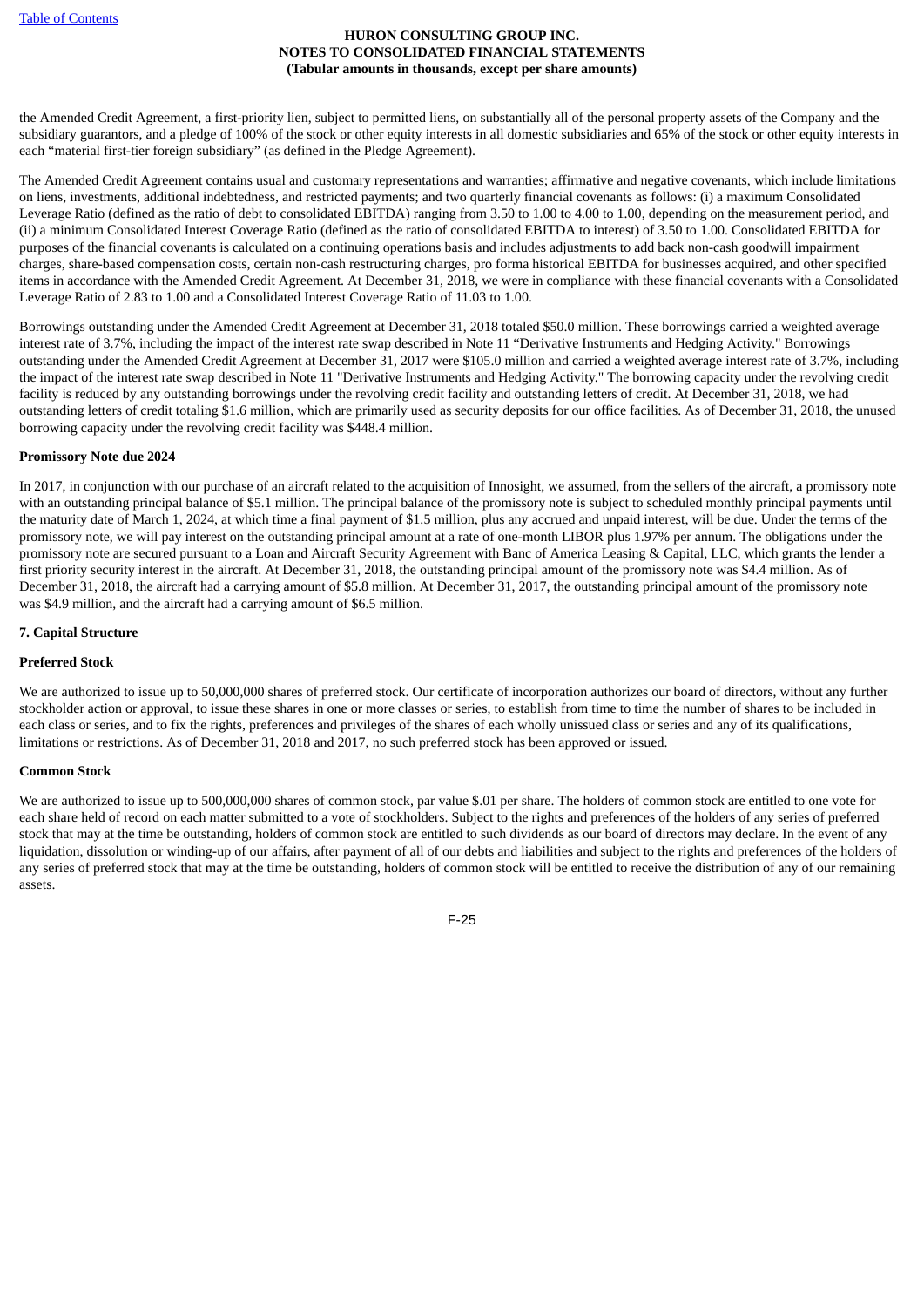#### **8. Revenues**

For the years ended December 31, 2018, 2017 and 2016 we recognized revenues of \$795.1 million, \$732.6 million, and \$726.3 million respectively. Of the \$795.1 million recognized in 2018, we recognized revenues of \$10.8 million from obligations satisfied, or partially satisfied, in prior periods, of which \$7.2 million was due to changes in the estimates of our variable consideration under performance-based billing arrangements and \$3.6 million was primarily due to the release of allowances on unbilled services due to securing contract amendments.

As of December 31, 2018, we had \$91.6 million of remaining performance obligations under engagements with original expected durations greater than one year. These remaining performance obligations exclude obligations under contracts with an original expected duration of one year or less, variable consideration which has been excluded from the total transaction price due to the constraint, and performance obligations under time-and-expense engagements which are recognized in the amount invoiced. Of the \$91.6 million of performance obligations, we expect to recognize approximately \$74.9 million as revenue in 2019, \$12.1 million in 2020, and the remaining \$4.6 million thereafter. Actual revenue recognition could differ from these amounts as a result of changes in the estimated timing of work to be performed, adjustments to estimated variable consideration in performance-based arrangements, or other factors.

### *Contract Assets and Liabilities*

The payment terms and conditions in our customer contracts vary. Differences between the timing of billings and the recognition of revenue are recognized as either unbilled services or deferred revenues in the consolidated balance sheets.

Unbilled services include revenues recognized for services performed but not yet billed to clients. Services performed that we are not yet entitled to bill because certain events, such as the completion of the measurement period or client approval in performance-based engagements, must occur are recorded as contract assets and included within unbilled services, net. The contract asset balance within unbilled services, net was \$9.1 million as of December 31, 2018 and \$2.4 million as of January 1, 2018, upon adoption of ASC 606. The \$6.7 million increase primarily reflects timing differences between the completion of our performance obligations and the amounts billed or billable to clients in accordance with their contractual billing terms. Refer to Note 2 "Summary of Significant Accounting Policies" for additional information on the adoption of ASC 606.

Client prepayments and retainers are classified as deferred revenues and recognized over future periods in accordance with the applicable engagement agreement and our revenue recognition policy. Our deferred revenues balance as of December 31, 2018 and December 31, 2017 was \$28.1 million and \$27.9 million respectively. The \$0.2 million increase primarily reflects timing differences between client payments in accordance with their contract terms and the completion of our performance obligations. For the twelve months ended December 31, 2018, \$23.5 million of revenues recognized were included in the deferred revenue balance as of December 31, 2017.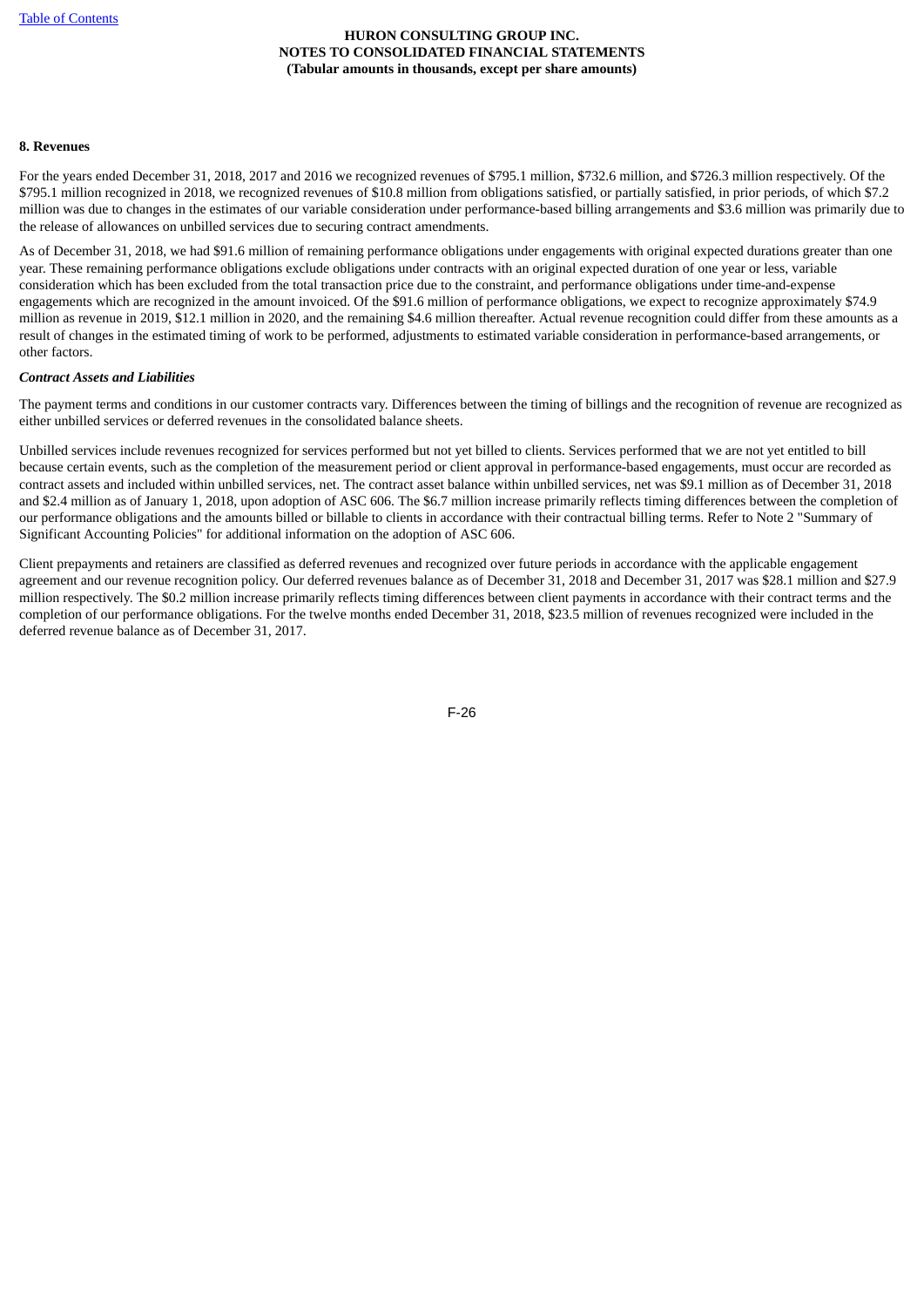## **9. Earnings Per Share**

Basic earnings per share excludes dilution and is computed by dividing net income by the weighted average number of common shares outstanding for the period, excluding unvested restricted common stock. Diluted earnings per share reflects the potential reduction in earnings per share that could occur if securities or other contracts to issue common stock were exercised or converted into common stock under the treasury stock method. Such securities or other contracts include unvested restricted stock awards, outstanding common stock options, convertible senior notes, and outstanding warrants, to the extent dilutive. In periods for which we report a net loss from continuing operations, diluted weighted average common shares outstanding excludes all potential common stock equivalents as their impact on diluted net loss from continuing operations per share would be anti-dilutive.

Earnings (loss) per share under the basic and diluted computations are as follows:

|                                                        |              | <b>Year Ended December 31,</b> |               |                 |                |         |  |
|--------------------------------------------------------|--------------|--------------------------------|---------------|-----------------|----------------|---------|--|
|                                                        |              | 2018                           |               | 2017            |                | 2016    |  |
| Net income (loss) from continuing operations           | $\mathbb{S}$ | 13,944                         | \$            | $(170,505)$ \$  |                | 39,480  |  |
| Income (loss) from discontinued operations, net of tax |              | (298)                          |               | 388             |                | (1,863) |  |
| Net income (loss)                                      | \$           | 13,646                         | <sup>\$</sup> | $(170, 117)$ \$ |                | 37,617  |  |
|                                                        |              |                                |               |                 |                |         |  |
| Weighted average common shares outstanding-basic       |              | 21,706                         |               | 21,439          |                | 21,084  |  |
| Weighted average common stock equivalents              |              | 352                            |               |                 |                | 340     |  |
| Weighted average common shares outstanding-diluted     |              | 22,058                         |               | 21,439          |                | 21,424  |  |
|                                                        |              |                                |               |                 |                |         |  |
| Net earnings (loss) per basic share:                   |              |                                |               |                 |                |         |  |
| Net income (loss) from continuing operations           | \$           | 0.64                           | \$            | (7.95)          | - \$           | 1.87    |  |
| Income (loss) from discontinued operations, net of tax |              | (0.01)                         |               | 0.02            |                | (0.09)  |  |
| Net income (loss)                                      | \$           | 0.63                           | \$            | (7.93)          | \$             | 1.78    |  |
|                                                        |              |                                |               |                 |                |         |  |
| Net earnings (loss) per diluted share:                 |              |                                |               |                 |                |         |  |
| Net income (loss) from continuing operations           | $\$$         | 0.63                           | -\$           | $(7.95)$ \$     |                | 1.84    |  |
| Income (loss) from discontinued operations, net of tax |              | (0.01)                         |               | 0.02            |                | (0.08)  |  |
| Net income (loss)                                      | \$           | 0.62                           | $\mathcal{S}$ | (7.93)          | $\mathfrak{s}$ | 1.76    |  |

The number of anti-dilutive securities excluded from the computation of the weighted average common stock equivalents presented above were as follows:

|                                                              | As of December 31, |       |       |  |  |
|--------------------------------------------------------------|--------------------|-------|-------|--|--|
|                                                              | 2018               | 2017  | 2016  |  |  |
| Unvested restricted stock awards                             |                    | 636   |       |  |  |
| Outstanding common stock options                             |                    | 194   |       |  |  |
| Convertible senior notes                                     | 3,129              | 3,129 | 3,129 |  |  |
| Warrants related to the issuance of convertible senior notes | 3.129              | 3.129 | 3,129 |  |  |
| Total anti-dilutive securities                               | 6,258              | 7,088 | 6.260 |  |  |

See Note 6 "Financing Arrangements" for further information on the convertible senior notes and warrants related to the issuance of convertible notes.

We currently have a share repurchase program permitting us to repurchase up to \$125 million of our common stock through October 31, 2019 (the "Share Repurchase Program"). The amount and timing of the repurchases will be determined by management and will depend on a variety of factors, including the trading price of our common stock, capacity under our credit facility, general market and business conditions, and applicable legal requirements. No shares were repurchased under this program in 2018 or 2017. In 2016, we repurchased and retired 982,192 shares for \$55.3 million. As of December 31, 2018, \$35.1 million remains available for share repurchases.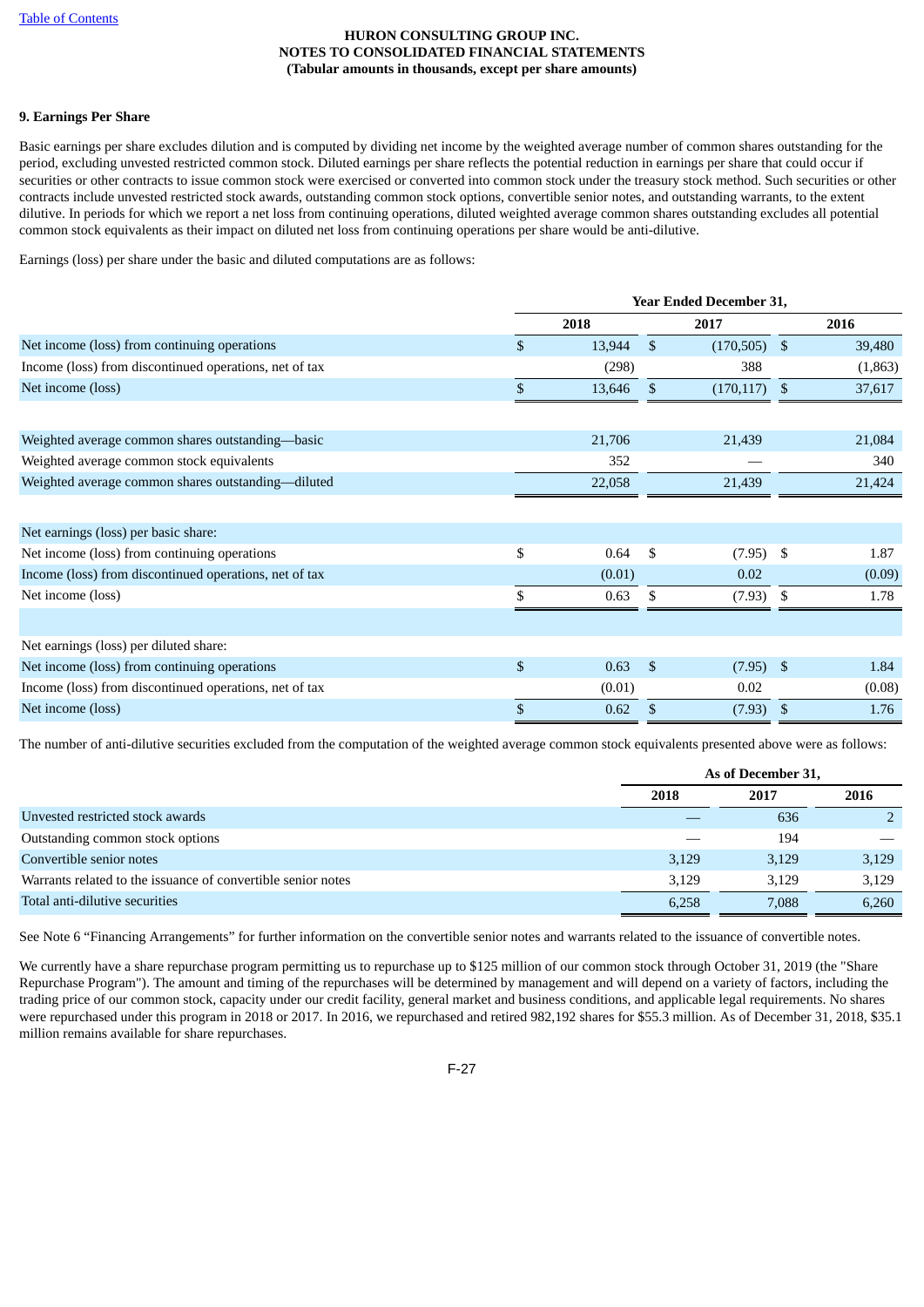## **10. Restructuring Charges**

In 2018, we incurred \$3.7 million of pretax restructuring expense. This expense primarily consisted of the following charges:

*Severance -* We incurred \$2.1 million of severance expense as a result of workforce reductions to better align resources with market demand. Of the \$2.1 million, \$1.1 million related to our Healthcare segment and \$1.0 million related to our Business Advisory segment.

*Office exit costs* - We incurred \$1.3 million of office exit costs. Of the \$1.3 million, \$0.8 million related to the accrual of remaining lease payments, net of estimated sublease income, accelerated depreciation on leasehold improvements, and moving expenses due to exiting a portion of our Middleton, Wisconsin office; \$0.4 million related to updated lease assumptions, commission costs, and moving expenses for our San Francisco office vacated in 2017; and \$0.1 million related to updated lease assumptions for our Chicago office consolidation.

*Other* - We incurred \$0.3 million related to the divestiture of our Middle East practice within the Business Advisory segment in the second quarter of 2018. During the second quarter of 2018, we sold our Middle East practice to a former employee who was the practice leader of that business at the time, and we recorded a \$5.8 million loss which is included in other income (expense), net in our consolidated statements of operations.

Of the \$3.7 million pretax restructuring charge, \$1.1 million was related to our Healthcare segment, \$1.0 million was related to our Business Advisory segment, and \$1.6 million was related to our corporate operations.

In 2017, we incurred \$6.2 million of pretax restructuring expense. This expense primarily consisted of the following charges:

*Severance -* We incurred \$3.7 million of severance expense as a result of workforce reductions to better align resources with market demand. Of the \$3.7 million, \$2.1 million related to our Healthcare segment, \$1.1 million related to our Business Advisory segment, and \$0.4 million related to our corporate operations.

*Office exit costs* - We incurred \$2.4 million of office exit costs primarily related to the accrual of remaining lease obligations, net of estimated sublease income, due to relocating our San Francisco office to a smaller space and consolidating our Chicago and New York offices, and accelerated depreciation on leasehold improvements for our San Francisco office.

Of the \$6.2 million pretax restructuring charge, \$2.1 million was related to our Healthcare segment, \$1.1 million was related to our Business Advisory segment, and \$2.9 million was related to our corporate operations.

In 2016, we incurred \$9.6 million of pretax restructuring expense. This expense consisted of the following charges:

*Severance* - We incurred \$7.3 million of severance expense as a result of workforce reductions, of which \$5.8 million was related to our Healthcare segment and \$0.6 million was related to our Business Advisory segment to better align our resources with market demand and \$0.9 million was related to our corporate infrastructure as a result of our Huron Legal divestiture.

*Office exit costs* - We incurred \$1.5 million of office exit costs primarily related to our Washington, D.C. space that we vacated in 2014. During 2016, we entered into a sublease agreement and adjusted our Washington, D.C. lease accrual to reflect the terms specified in the sublease agreement.

*Other* - We also incurred \$0.8 million of restructuring expense related to the wind down of our foreign consulting operations based in the Middle East and other exit costs.

Of the \$9.6 million pretax restructuring charge, \$5.8 million was related to our Healthcare segment, \$3.2 million was related to our corporate operations, and \$0.6 million was related to our Business Advisory segment.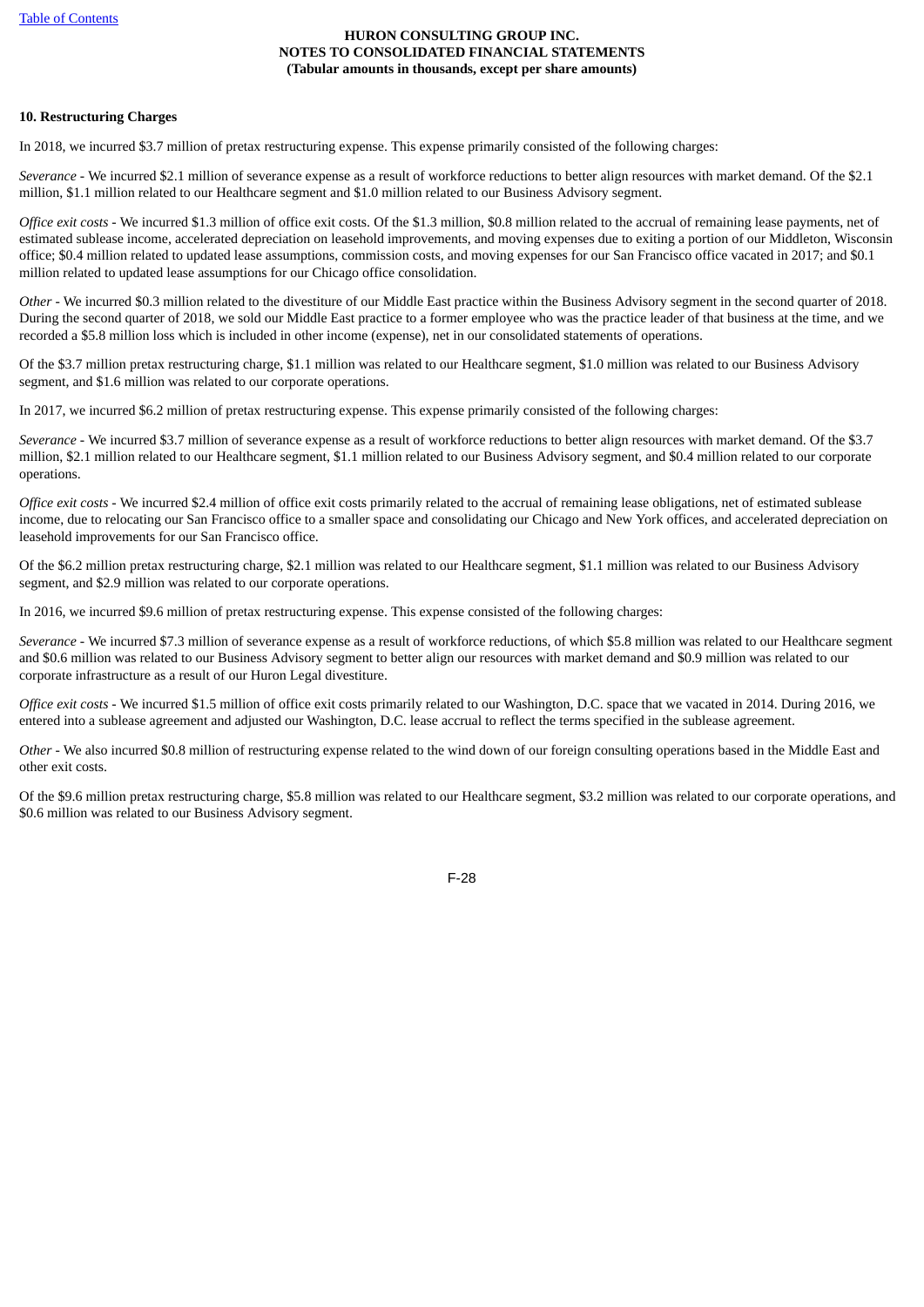The table below sets forth the changes in the carrying amount of our restructuring charge liability by restructuring type for the years ended December 31, 2018 and 2017.

|                                 | <b>Employee Costs</b> | <b>Reductions</b> | Other | <b>Total</b>  |
|---------------------------------|-----------------------|-------------------|-------|---------------|
| Balance as of December 31, 2016 | 5,182<br>\$           | 5,773 \$<br>-S    | 24    | -\$<br>10,979 |
| Additions <sup>(1)</sup>        | 3,859                 | 2,426             | 110   | 6,395         |
| Payments                        | (7,611)               | (2,860)           | 5     | (10, 466)     |
| Adjustments <sup>(1)</sup>      | (117)                 | (973)             | (78)  | (1, 168)      |
| Non-cash items                  | (46)                  | (119)             | (61)  | (226)         |
| Balance as of December 31, 2017 | 1,267                 | 4,247             |       | 5,514         |
| Additions <sup>(1)</sup>        | 2,102                 | 1,002             | 190   | 3,294         |
| Payments                        | (2,879)               | (3,284)           | (191) | (6, 354)      |
| Adjustments <sup>(1)</sup>      | (47)                  | 828               |       | 781           |
| Non-cash items                  |                       | (325)             |       | (324)         |
| Balance as of December 31, 2018 | \$<br>443             | 2,468<br>\$.      | -S    | 2,911         |

(1) Additions and adjustments for the years ended December 31, 2018 and 2017 include restructuring charge of \$0.4 million and a gain of \$1.0 million, respectively, related to updated lease assumptions for vacated offices spaces directly related to discontinued operations.

As of December 31, 2018, our restructuring charge liability related to office space reductions of \$2.5 million represented the present value of remaining lease payments, net of estimated sublease income, primarily for our vacated office spaces in Chicago; Washington, D.C.; Houston; Middleton, Wisconsin; and San Francisco. This restructuring charge liability is included as a component of accrued expenses and other current liabilities and deferred compensation and other liabilities. All of the \$0.4 million restructuring charge liability related to employee costs at December 31, 2018 is expected to be paid in 2019. The restructuring charge liability related to employee costs is included as a component of accrued payroll and related benefits.

## **11. Derivative Instruments and Hedging Activity**

On June 22, 2017, we entered into a forward interest rate swap agreement effective August 31, 2017 and ending August 31, 2022, with a notional amount of \$50.0 million. We entered into this derivative instrument to hedge against the interest rate risks of our variable-rate borrowings. Under the terms of the interest rate swap agreement, we receive from the counterparty interest on the notional amount based on one-month LIBOR and we pay to the counterparty a fixed rate of 1.900%.

We recognize all derivative instruments as either assets or liabilities at fair value on the balance sheet. We have designated this derivative instrument as a cash flow hedge. Therefore, changes in the fair value of the derivative instrument are recorded to other comprehensive income ("OCI") to the extent effective and reclassified into interest expense upon settlement. As of December 31, 2018, it was anticipated that \$0.2 million of the gains, net of tax, currently recorded in accumulated other comprehensive income will be reclassified into earnings within the next 12 months.

The table below sets forth additional information relating to our interest rate swap designated as a cash flow hedging instrument as of December 31, 2018 and 2017.

|                                           | <b>Fair Value (Derivative Asset and Liability)</b><br>As of December 31, |      |  |      |  |  |  |  |
|-------------------------------------------|--------------------------------------------------------------------------|------|--|------|--|--|--|--|
| <b>Balance Sheet Location</b>             |                                                                          | 2018 |  | 2017 |  |  |  |  |
| Prepaid expenses and other current assets |                                                                          | 302  |  |      |  |  |  |  |
| Other non-current assets                  |                                                                          | 451  |  | 581  |  |  |  |  |
| Accrued expenses                          |                                                                          | $-$  |  | 48   |  |  |  |  |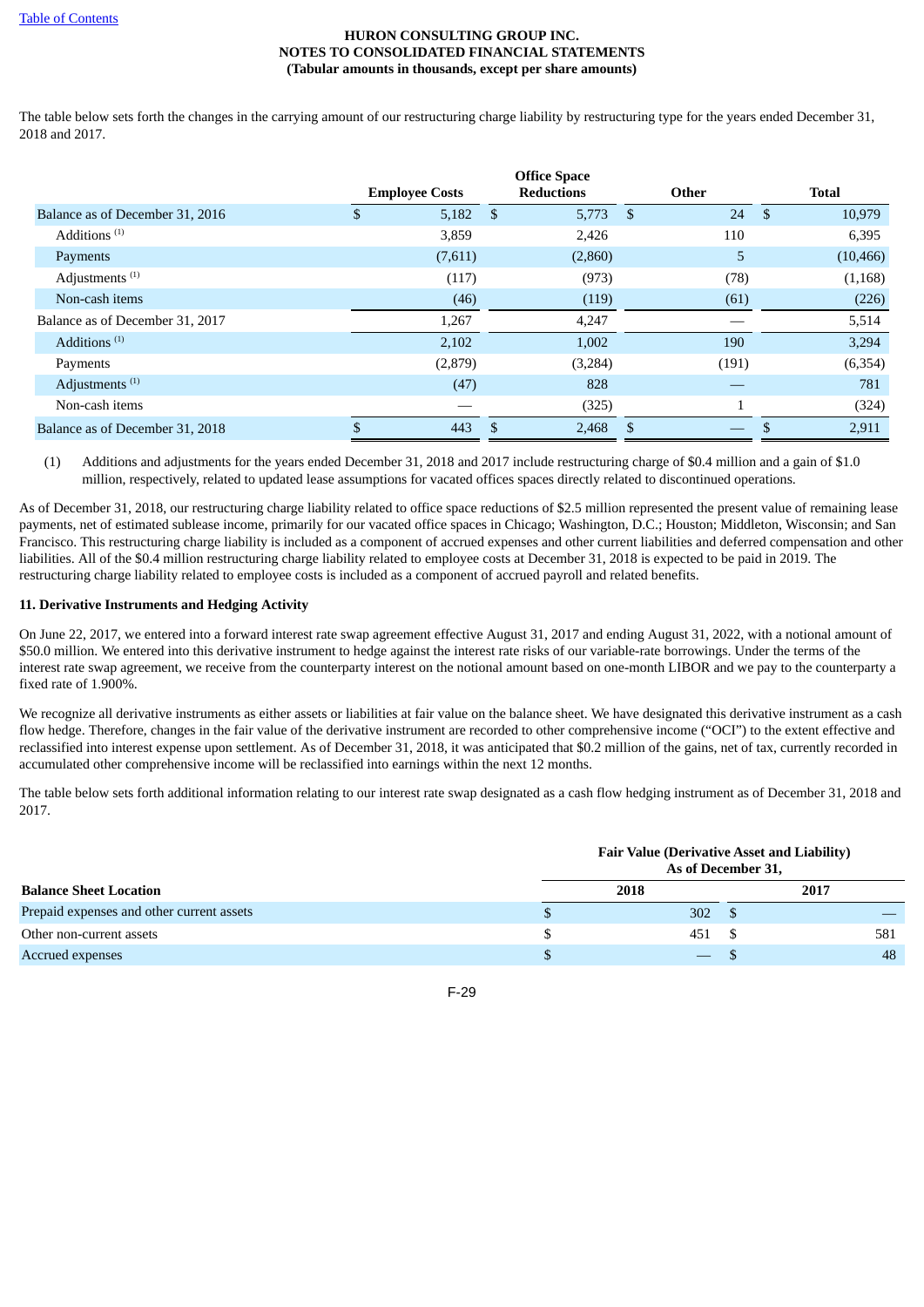All of our derivative instruments are transacted under the International Swaps and Derivatives Association (ISDA) master agreements. These agreements permit the net settlement of amounts owed in the event of default and certain other termination events. Although netting is permitted, it is our policy to record all derivative assets and liabilities on a gross basis on our consolidated balance sheet.

We do not use derivative instruments for trading or other speculative purposes. Refer to Note 13 "Other Comprehensive Income (Loss)" for additional information on our derivative instrument.

### **12. Fair Value of Financial Instruments**

Certain of our assets and liabilities are measured at fair value. Fair value is defined as the price that would be received to sell an asset or the price that would be paid to transfer a liability in an orderly transaction between market participants at the measurement date. GAAP establishes a fair value hierarchy for inputs used in measuring fair value and requires companies to maximize the use of observable inputs and minimize the use of unobservable inputs. The fair value hierarchy consists of three levels based on the objectivity of the inputs as follows:

| Level 1 Inputs | Quoted prices in active markets for identical assets or liabilities that the reporting entity has the ability to access at the<br>measurement date.                                                                                                                                                                                                                        |
|----------------|----------------------------------------------------------------------------------------------------------------------------------------------------------------------------------------------------------------------------------------------------------------------------------------------------------------------------------------------------------------------------|
| Level 2 Inputs | Quoted prices in active markets for similar assets or liabilities; quoted prices for identical or similar assets or liabilities in markets<br>that are not active; inputs other than quoted prices that are observable for the asset or liability; or inputs that are derived<br>principally from or corroborated by observable market data by correlation or other means. |
| Level 3 Inputs | Unobservable inputs for the asset or liability, and include situations in which there is little, if any, market activity for the asset or<br>liability.                                                                                                                                                                                                                    |

The table below sets forth our fair value hierarchy for our financial assets and liabilities measured at fair value on a recurring basis as of December 31, 2018 and 2017.

|                                                    | Level 1 | <b>Level 2</b> |        | Level 3                 |        | <b>Total</b> |
|----------------------------------------------------|---------|----------------|--------|-------------------------|--------|--------------|
| <b>December 31, 2018</b>                           |         |                |        |                         |        |              |
| Assets:                                            |         |                |        |                         |        |              |
| Interest rate swaps                                | \$      | \$             | 753    | $\mathbf{\mathfrak{S}}$ |        | \$<br>753    |
| Convertible debt investment                        |         |                |        |                         | 50,429 | 50,429       |
| Deferred compensation assets                       |         |                | 18,205 |                         |        | 18,205       |
| <b>Total assets</b>                                | \$      | \$             | 18,958 | \$                      | 50,429 | \$<br>69,387 |
| <b>Liabilities:</b>                                |         |                |        |                         |        |              |
| Contingent consideration for business acquisitions | \$      | \$             |        | \$                      | 11,441 | \$<br>11,441 |
| <b>Total liabilities</b>                           | \$      | \$             |        | \$                      | 11,441 | \$<br>11,441 |
| December 31, 2017                                  |         |                |        |                         |        |              |
| Assets:                                            |         |                |        |                         |        |              |
| Interest rate swap                                 | \$      | \$             | 533    | $\mathfrak{S}$          |        | \$<br>533    |
| Promissory note                                    |         |                |        |                         | 1,078  | 1,078        |
| Convertible debt investment                        |         |                |        |                         | 39,904 | 39,904       |
| Deferred compensation assets                       |         |                | 17,786 |                         |        | 17,786       |
| Total assets                                       | \$      | \$             | 18,319 | \$                      | 40,982 | \$<br>59,301 |
| <b>Liabilities:</b>                                |         |                |        |                         |        |              |
| Contingent consideration for business acquisitions | \$      | \$             |        | \$                      | 22,828 | \$<br>22,828 |
| <b>Total liabilities</b>                           | \$      | $\mathcal{S}$  |        | $\mathbb{S}$            | 22,828 | \$<br>22,828 |

*Interest rate swap:* The fair value of our interest rate swap was derived using estimates to settle the interest rate swap agreement, which is based on the net present value of expected future cash flows on each leg of the swap utilizing market-based inputs and discount rates reflecting the risks involved.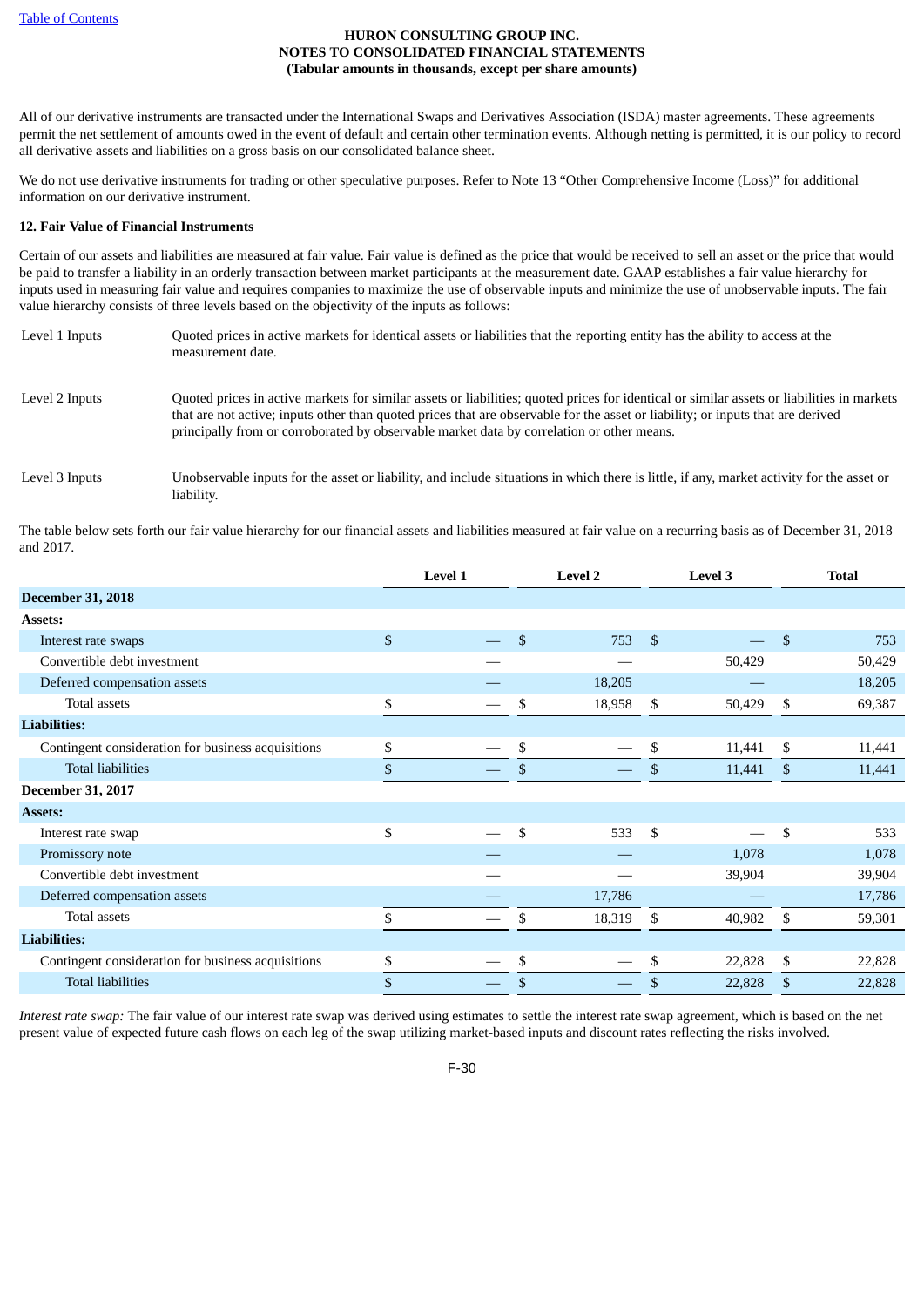*Promissory note*: As part of the consideration received for the sale of our Accounting Advisory practice on December 30, 2011, we received a promissory note with an initial principal amount of \$3.5 million payable over four years. During the fourth quarter of 2017, we amended and restated the note which established scheduled annual principal payments, increased the interest rate, reduced the outstanding principal amount by \$0.5 million, and extended the maturity date to September 30, 2020. As of December 31, 2017, the outstanding principal balance was \$1.0 million. During the first six months of 2018, we received payments for all of the outstanding principal balance and all accrued interest. Prior to the final payment, the fair value of the note was based on the net present value of the projected cash flows using a discount rate of 10%, which accounted for the risks associated with the amended note. This fair value measurement was based on significant inputs not observable in the market and thus represent Level 3 inputs.

The table below sets forth the changes in the balance of the promissory note for the years ended December 31, 2018 and 2017.

|                                         | <b>Promissory Note</b> |
|-----------------------------------------|------------------------|
| Balance as of December 31, 2016         | 2,325                  |
| Interest payments received              | (185)                  |
| Principal payments received             | (1,177)                |
| Change in fair value of promissory note | 115                    |
| Balance as of December 31, 2017         | 1,078                  |
| Interest payments received              | (81)                   |
| Principal payments received             | (1,040)                |
| Change in fair value of promissory note | 43                     |
| Balance as of December 31, 2018         |                        |

*Convertible debt investment:* In 2014 and 2015, we invested \$27.9 million, in the form of zero coupon convertible debt, in Shorelight Holdings, LLC ("Shorelight"), the parent company of Shorelight Education, a U.S.-based company that partners with leading nonprofit universities to increase access to and retention of international students, boost institutional growth, and enhance an institution's global footprint. The notes will mature on July 1, 2020, unless converted earlier.

To determine the appropriate accounting treatment for our investment, we performed a variable interest entity ("VIE") analysis and concluded that Shorelight does not meet the definition of a VIE. We also reviewed the characteristics of our investment to confirm that the convertible notes are not in-substance common stock that would warrant equity method accounting. After we reviewed all of the terms of the investment, we concluded the appropriate accounting treatment to be that of an available-for-sale debt security.

The investment is carried at fair value with unrealized holding gains and losses excluded from earnings and reported in other comprehensive income. We estimated the fair value of our investment using a Monte Carlo simulation model, cash flow projections discounted at a risk-adjusted rate, and certain assumptions related to equity volatility and applicable holding period, all of which are Level 3 inputs. The use of alternative estimates and assumptions could increase or decrease the estimated fair value of the investment, which would result in different impacts to our consolidated balance sheet and comprehensive income. Actual results may differ from our estimates. The fair value of the convertible debt investment is recorded in long-term investment on our consolidated balance sheets.

The table below sets forth the changes in the balance of the convertible debt investment for the years ended December 31, 2018 and 2017.

|                                                     | <b>Convertible Debt Investment</b> |        |
|-----------------------------------------------------|------------------------------------|--------|
| Balance as of December 31, 2016                     |                                    | 34,675 |
| Change in fair value of convertible debt investment |                                    | 5,229  |
| Balance as of December 31, 2017                     |                                    | 39,904 |
| Change in fair value of convertible debt investment |                                    | 10.525 |
| Balance as of December 31, 2018                     |                                    | 50,429 |

*Deferred compensation assets:* We have a non-qualified deferred compensation plan (the "Plan") for the members of our board of directors and a select group of our employees. The deferred compensation liability is funded by the Plan assets, which consist of life insurance policies maintained within a trust. The cash surrender value of the life insurance policies approximates fair value and is based on third-party broker statements which provide the fair value of the life insurance policies' underlying investments, which are Level 2 inputs. The cash surrender value of the life insurance policies is invested primarily in mutual funds. The Plan assets are included in other non-current assets on our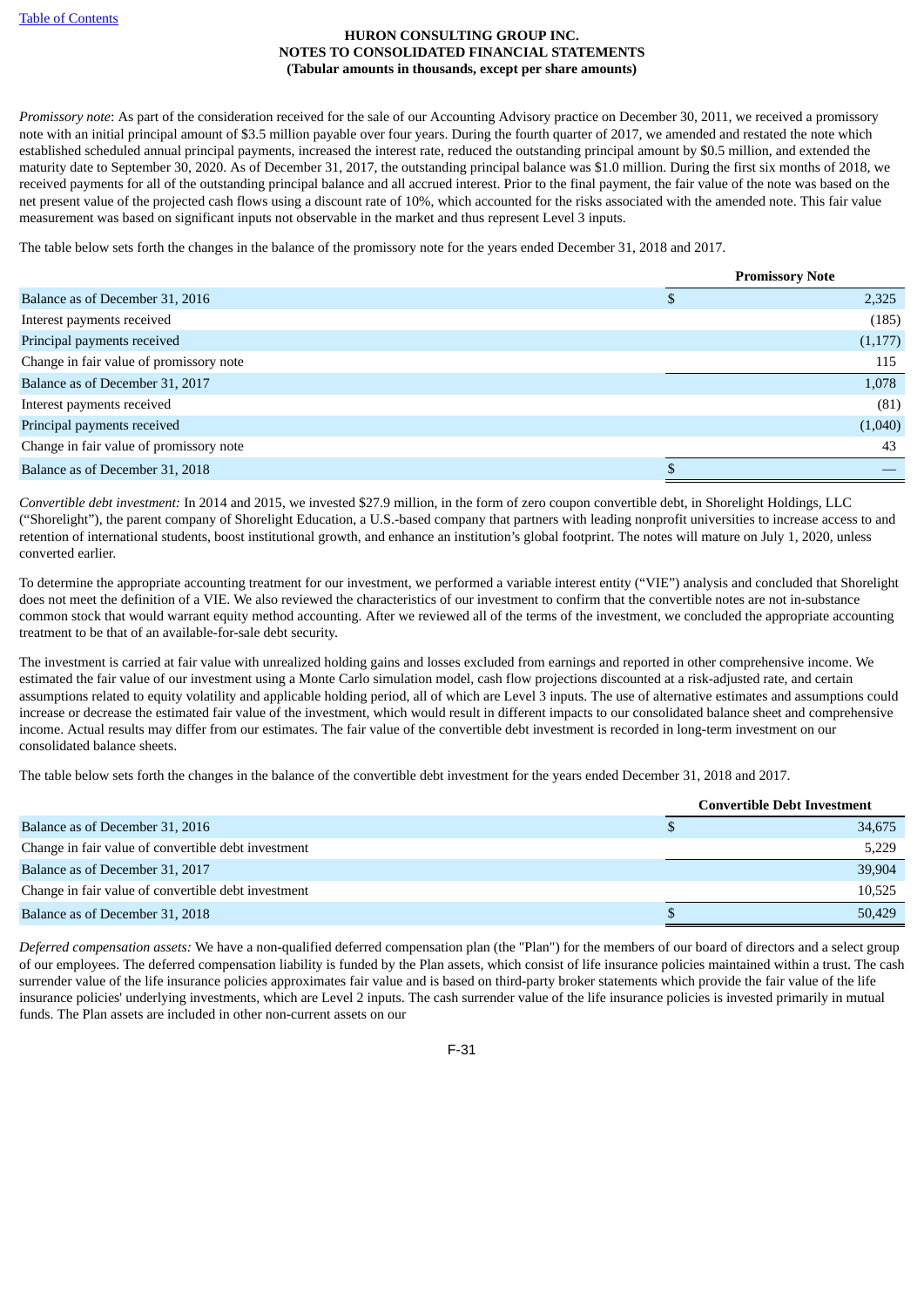consolidated balance sheets. Realized and unrealized gains (losses) from the deferred compensation assets are recorded to other income (expense), net in our consolidated statements of operations.

*Contingent consideration for business acquisitions:* We estimate the fair value of acquisition-related contingent consideration using either a probabilityweighted assessment of the specific financial performance targets being measured or a Monte Carlo simulation model, as appropriate. These fair value measurements are based on significant inputs not observable in the market and thus represent Level 3 inputs. The significant unobservable inputs used in the fair value measurements of our contingent consideration are our measures of the estimated payouts based on internally generated financial projections on a probability-weighted basis and discount rates, which typically reflect a risk-free rate. The fair value of the contingent consideration is reassessed quarterly based on assumptions used in our latest projections and input provided by practice leaders and management. Any change in the fair value estimate is recorded in our consolidated statement of operations for that period. The use of alternative estimates and assumptions could increase or decrease the estimated fair value of our contingent consideration liability, which would result in different impacts to our consolidated balance sheets and consolidated statements of operations. Actual results may differ from our estimates. Refer to Note 3 "Acquisitions" for information on the acquisitions completed in 2017 and 2016.

The table below sets forth the changes in the balance of the contingent consideration for business acquisitions for the years ended December 31, 2018 and 2017.

|                                                                     | <b>Contingent Consideration for Business</b><br><b>Acquisitions</b> |
|---------------------------------------------------------------------|---------------------------------------------------------------------|
| Balance as of December 31, 2016                                     | 8,827                                                               |
| Acquisitions                                                        | 15,489                                                              |
| Payments                                                            | (2,938)                                                             |
| Remeasurement of contingent consideration for business acquisitions | 1,111                                                               |
| Unrealized loss due to foreign currency translation                 | 339                                                                 |
| Balance as of December 31, 2017                                     | 22,828                                                              |
| <b>Acquisitions</b>                                                 | 212                                                                 |
| Payments                                                            | (11, 974)                                                           |
| Remeasurement of contingent consideration for business acquisitions | 381                                                                 |
| Unrealized gain due to foreign currency translation                 | (6)                                                                 |
| Balance as of December 31, 2018                                     | 11,441                                                              |

Financial assets and liabilities not recorded at fair value are as follows:

### **Senior Secured Credit Facility**

The carrying value of our borrowings outstanding under our senior secured credit facility is stated at cost. Our carrying value approximates fair value, using Level 2 inputs, as the senior secured credit facility bears interest at variable rates based on current market rates as set forth in the Amended Credit Agreement. Refer to Note 6 "Financing Arrangements" for additional information on our senior secured credit facility.

### **Promissory Note due 2024**

The carrying value of our promissory note due 2024 is stated at cost. Our carrying value approximates fair value, using Level 2 inputs, as the promissory note bears interest at rates based on current market rates as set forth in the terms of the promissory note. Refer to Note 6 "Financing Arrangements" for additional information on our promissory note due 2024.

## **Convertible Notes**

The carrying amount and estimated fair value of the Convertible Notes are as follows:

|                                         | <b>December 31, 2018</b>                                    |         |  |                    | <b>December 31, 2017</b> |         |                                |         |  |
|-----------------------------------------|-------------------------------------------------------------|---------|--|--------------------|--------------------------|---------|--------------------------------|---------|--|
|                                         | Carrying<br><b>Estimated</b><br><b>Fair Value</b><br>Amount |         |  | Carrying<br>Amount |                          |         | Estimated<br><b>Fair Value</b> |         |  |
| 1.25% convertible senior notes due 2019 |                                                             | 242,617 |  | 242,940            |                          | 233,140 |                                | 232,578 |  |

```
F-32
```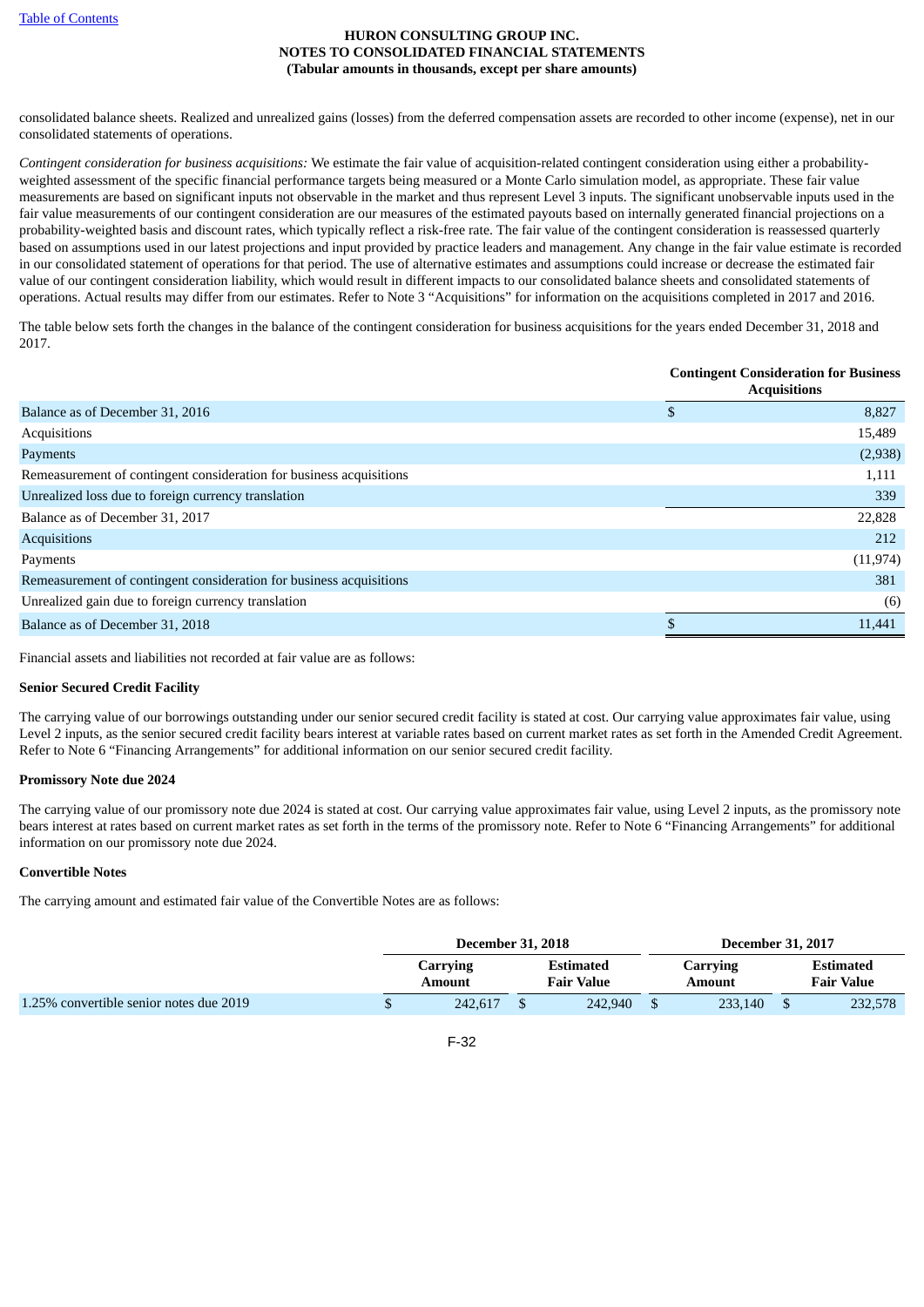The differences between the \$250 million principal amount of the Convertible Notes and the carrying amounts shown above represent the unamortized debt discount and issuance costs. As of December 31, 2018 and 2017, the carrying value of the equity component of \$39.3 million was unchanged from the date of issuance. Refer to Note 6 "Financing Arrangements" for additional information on our Convertible Notes. The estimated fair value of the Convertible Notes was determined based on the quoted bid price of the Convertible Notes in an over-the-counter market, which is a Level 2 input, on the last day of trading for the years ended December 31, 2018 and 2017.

Based on the closing price of our common stock of \$51.31 on December 31, 2018, the if-converted value of the Convertible Notes was less than the principal amount.

Cash and cash equivalents are stated at cost, which approximates fair market value. The carrying values of all other financial instruments not described above reasonably approximate fair market value due to the nature of the financial instruments and the short-term maturity of these items.

## **13. Other Comprehensive Income (Loss)**

The table below sets forth the components of accumulated other comprehensive income (loss), net of tax for the years ended December 31, 2018, 2017, and 2016.

| <b>Balance as of December 31, 2015</b><br>\$<br>$\,$<br>$\mathfrak{s}$<br>$\sqrt{5}$<br>(517)<br>4,185<br>(83)<br>Foreign currency translation adjustment, net of tax of \$0<br>64<br>Unrealized loss on investments, net of tax of \$59<br>(97)<br>Unrealized gain (loss) on cash flow hedges:<br>Change in fair value, net of tax of \$122<br>(179)<br>Reclassification adjustment into earnings, net of tax of \$(161)<br>242<br><b>Balance as of December 31, 2016</b><br>(453)<br>4,088<br>(20)<br>Foreign currency translation adjustment, net of tax of \$0<br>1,602<br>Unrealized gain on investments:<br>Change in fair value, net of tax of \$(998)<br>4,231<br>Reclassification adjustment into retained earnings <sup>(2)</sup><br>493<br>Unrealized gain (loss) on cash flow hedges:<br>Change in fair value, net of tax of \$(106)<br>366<br>Reclassification adjustment into earnings, net of tax of \$(46)<br>69<br>Reclassification adjustment into retained earnings <sup>(2)</sup><br>(6)<br><b>Balance as of December 31, 2017</b><br>409<br>8,812<br>1,149<br>Foreign currency translation adjustment, net of tax of \$0<br>(1,814)<br>Unrealized gain on investments:<br>Change in fair value, net of tax of $\S(2,753)$<br>7,772<br>Unrealized gain (loss) on cash flow hedges:<br>Change in fair value, net of tax of \$(63)<br>197<br>Reclassification adjustment into earnings, net of tax of $$(10)$<br>(30)<br><b>Balance as of December 31, 2018</b><br>\$ |    | Foreign<br><b>Currency</b><br><b>Translation</b> | <b>Available-for-</b><br><b>Sale</b><br><b>Investments</b> | <b>Cash Flow</b><br>Hedges <sup>(1)</sup> | <b>Total</b> |
|-----------------------------------------------------------------------------------------------------------------------------------------------------------------------------------------------------------------------------------------------------------------------------------------------------------------------------------------------------------------------------------------------------------------------------------------------------------------------------------------------------------------------------------------------------------------------------------------------------------------------------------------------------------------------------------------------------------------------------------------------------------------------------------------------------------------------------------------------------------------------------------------------------------------------------------------------------------------------------------------------------------------------------------------------------------------------------------------------------------------------------------------------------------------------------------------------------------------------------------------------------------------------------------------------------------------------------------------------------------------------------------------------------------------------------------------------------------------------------------------|----|--------------------------------------------------|------------------------------------------------------------|-------------------------------------------|--------------|
|                                                                                                                                                                                                                                                                                                                                                                                                                                                                                                                                                                                                                                                                                                                                                                                                                                                                                                                                                                                                                                                                                                                                                                                                                                                                                                                                                                                                                                                                                         |    |                                                  |                                                            |                                           | 3,585        |
|                                                                                                                                                                                                                                                                                                                                                                                                                                                                                                                                                                                                                                                                                                                                                                                                                                                                                                                                                                                                                                                                                                                                                                                                                                                                                                                                                                                                                                                                                         |    |                                                  |                                                            |                                           | 64           |
|                                                                                                                                                                                                                                                                                                                                                                                                                                                                                                                                                                                                                                                                                                                                                                                                                                                                                                                                                                                                                                                                                                                                                                                                                                                                                                                                                                                                                                                                                         |    |                                                  |                                                            |                                           | (97)         |
|                                                                                                                                                                                                                                                                                                                                                                                                                                                                                                                                                                                                                                                                                                                                                                                                                                                                                                                                                                                                                                                                                                                                                                                                                                                                                                                                                                                                                                                                                         |    |                                                  |                                                            |                                           |              |
|                                                                                                                                                                                                                                                                                                                                                                                                                                                                                                                                                                                                                                                                                                                                                                                                                                                                                                                                                                                                                                                                                                                                                                                                                                                                                                                                                                                                                                                                                         |    |                                                  |                                                            |                                           | (179)        |
|                                                                                                                                                                                                                                                                                                                                                                                                                                                                                                                                                                                                                                                                                                                                                                                                                                                                                                                                                                                                                                                                                                                                                                                                                                                                                                                                                                                                                                                                                         |    |                                                  |                                                            |                                           | 242          |
|                                                                                                                                                                                                                                                                                                                                                                                                                                                                                                                                                                                                                                                                                                                                                                                                                                                                                                                                                                                                                                                                                                                                                                                                                                                                                                                                                                                                                                                                                         |    |                                                  |                                                            |                                           | 3,615        |
|                                                                                                                                                                                                                                                                                                                                                                                                                                                                                                                                                                                                                                                                                                                                                                                                                                                                                                                                                                                                                                                                                                                                                                                                                                                                                                                                                                                                                                                                                         |    |                                                  |                                                            |                                           | 1,602        |
|                                                                                                                                                                                                                                                                                                                                                                                                                                                                                                                                                                                                                                                                                                                                                                                                                                                                                                                                                                                                                                                                                                                                                                                                                                                                                                                                                                                                                                                                                         |    |                                                  |                                                            |                                           |              |
|                                                                                                                                                                                                                                                                                                                                                                                                                                                                                                                                                                                                                                                                                                                                                                                                                                                                                                                                                                                                                                                                                                                                                                                                                                                                                                                                                                                                                                                                                         |    |                                                  |                                                            |                                           | 4,231        |
|                                                                                                                                                                                                                                                                                                                                                                                                                                                                                                                                                                                                                                                                                                                                                                                                                                                                                                                                                                                                                                                                                                                                                                                                                                                                                                                                                                                                                                                                                         |    |                                                  |                                                            |                                           | 493          |
|                                                                                                                                                                                                                                                                                                                                                                                                                                                                                                                                                                                                                                                                                                                                                                                                                                                                                                                                                                                                                                                                                                                                                                                                                                                                                                                                                                                                                                                                                         |    |                                                  |                                                            |                                           |              |
|                                                                                                                                                                                                                                                                                                                                                                                                                                                                                                                                                                                                                                                                                                                                                                                                                                                                                                                                                                                                                                                                                                                                                                                                                                                                                                                                                                                                                                                                                         |    |                                                  |                                                            |                                           | 366          |
|                                                                                                                                                                                                                                                                                                                                                                                                                                                                                                                                                                                                                                                                                                                                                                                                                                                                                                                                                                                                                                                                                                                                                                                                                                                                                                                                                                                                                                                                                         |    |                                                  |                                                            |                                           | 69           |
|                                                                                                                                                                                                                                                                                                                                                                                                                                                                                                                                                                                                                                                                                                                                                                                                                                                                                                                                                                                                                                                                                                                                                                                                                                                                                                                                                                                                                                                                                         |    |                                                  |                                                            |                                           | (6)          |
|                                                                                                                                                                                                                                                                                                                                                                                                                                                                                                                                                                                                                                                                                                                                                                                                                                                                                                                                                                                                                                                                                                                                                                                                                                                                                                                                                                                                                                                                                         |    |                                                  |                                                            |                                           | 10,370       |
|                                                                                                                                                                                                                                                                                                                                                                                                                                                                                                                                                                                                                                                                                                                                                                                                                                                                                                                                                                                                                                                                                                                                                                                                                                                                                                                                                                                                                                                                                         |    |                                                  |                                                            |                                           | (1,814)      |
|                                                                                                                                                                                                                                                                                                                                                                                                                                                                                                                                                                                                                                                                                                                                                                                                                                                                                                                                                                                                                                                                                                                                                                                                                                                                                                                                                                                                                                                                                         |    |                                                  |                                                            |                                           |              |
|                                                                                                                                                                                                                                                                                                                                                                                                                                                                                                                                                                                                                                                                                                                                                                                                                                                                                                                                                                                                                                                                                                                                                                                                                                                                                                                                                                                                                                                                                         |    |                                                  |                                                            |                                           | 7,772        |
|                                                                                                                                                                                                                                                                                                                                                                                                                                                                                                                                                                                                                                                                                                                                                                                                                                                                                                                                                                                                                                                                                                                                                                                                                                                                                                                                                                                                                                                                                         |    |                                                  |                                                            |                                           |              |
|                                                                                                                                                                                                                                                                                                                                                                                                                                                                                                                                                                                                                                                                                                                                                                                                                                                                                                                                                                                                                                                                                                                                                                                                                                                                                                                                                                                                                                                                                         |    |                                                  |                                                            |                                           | 197          |
|                                                                                                                                                                                                                                                                                                                                                                                                                                                                                                                                                                                                                                                                                                                                                                                                                                                                                                                                                                                                                                                                                                                                                                                                                                                                                                                                                                                                                                                                                         |    |                                                  |                                                            |                                           | (30)         |
|                                                                                                                                                                                                                                                                                                                                                                                                                                                                                                                                                                                                                                                                                                                                                                                                                                                                                                                                                                                                                                                                                                                                                                                                                                                                                                                                                                                                                                                                                         | \$ | (665)                                            | $\mathfrak{s}$<br>16,584                                   | 576                                       | \$<br>16,495 |

(1) The before tax amounts reclassified from accumulated other comprehensive income (loss) related to our cash flow hedges are recorded to interest expense, net of interest income.

(2) Upon adoption of ASU 2018-02, Income Statement - Reporting Comprehensive Income (Topic 220): Reclassification of Certain Tax Effects from *Accumulated Other Comprehensive Income,* we reclassified \$0.5 million of stranded tax effects, which resulted from the enactment of the 2017 Tax Reform, from accumulated other comprehensive income to retained earnings.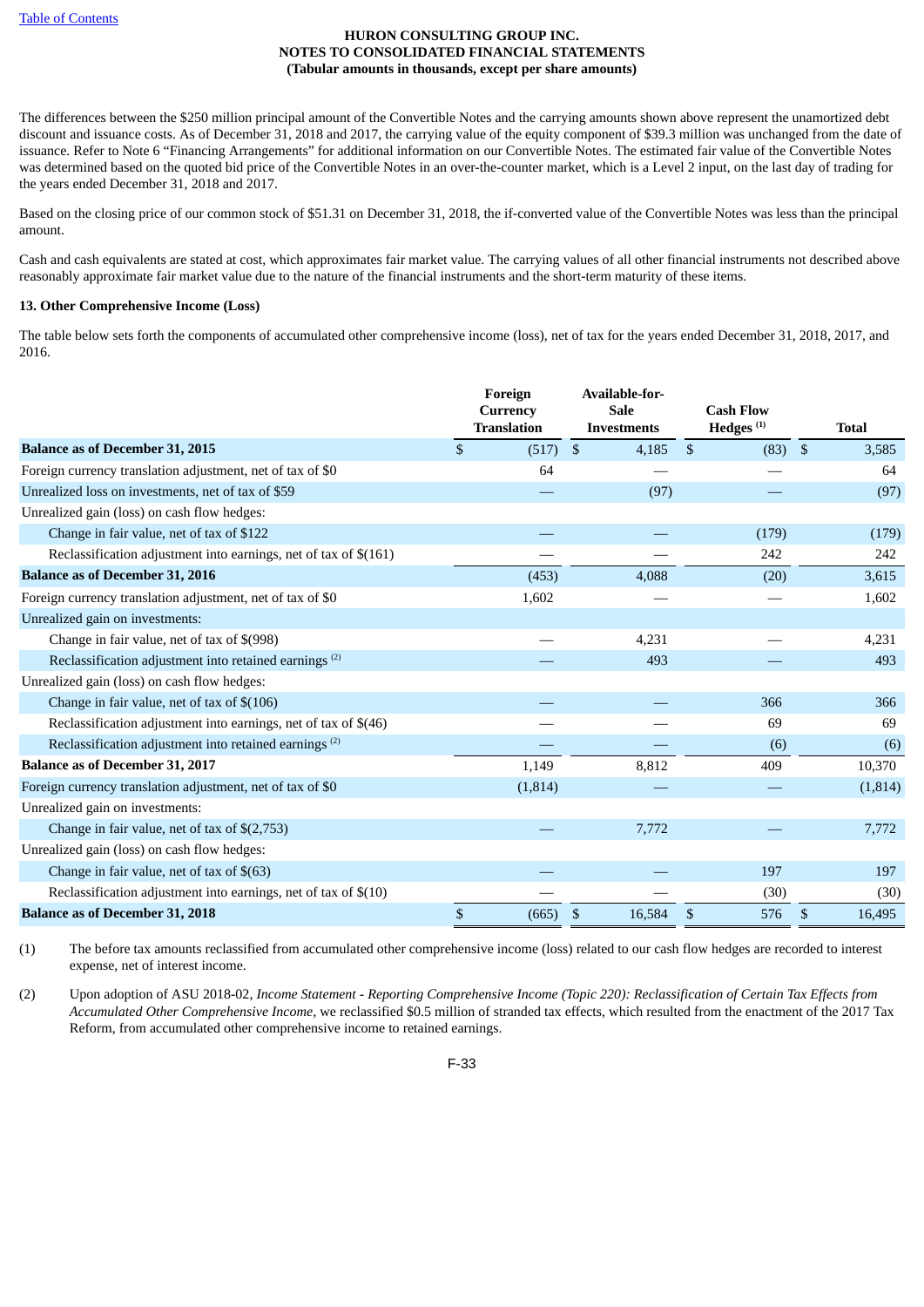## **14. Employee Benefit and Deferred Compensation Plans**

We sponsor a qualified defined contribution 401(k) plan covering substantially all of our employees. Under the plan, employees are entitled to make pretax contributions and/or Roth post-tax contributions up to the annual maximums established by the Internal Revenue Service. We match an amount equal to the employees' contributions up to 6% of the employees' salaries. Our matching contributions, including those related to our discontinued operations, for the years ended December 31, 2018, 2017, and 2016 were \$20.8 million, \$20.0 million, and \$19.4 million, respectively.

We have a non-qualified deferred compensation plan (the "Plan") that is administered by our board of directors or a committee designated by the board of directors. Under the Plan, members of the board of directors and a select group of our employees may elect to defer the receipt of their director retainers and meeting fees or base salary and bonus, as applicable. Additionally, we may credit amounts to a participant's deferred compensation account in accordance with employment or other agreements entered into between us and the participant. At our sole discretion, we may, but are not required to, credit any additional amount we desire to any participant's deferred compensation account. Amounts credited are subject to vesting schedules set forth in the Plan, employment agreement, or any other agreement entered into between us and the participant. The deferred compensation liability at December 31, 2018 and 2017 was \$18.4 million and \$17.7 million, respectively. This deferred compensation liability is funded by the Plan assets.

### **15. Equity Incentive Plans**

In 2012, Huron adopted the 2012 Omnibus Incentive Plan (the "2012 Plan"), in order to increase the number of shares of common stock available as equity compensation to employees, non-employee directors, and independent contractors, and to make certain updates to reflect changes in market practices. The 2012 Plan replaced, on a prospective basis, our 2004 Omnibus Stock Plan (the "2004 Plan") such that future grants will be granted under the 2012 Plan and any outstanding awards granted under the 2004 Plan that are cancelled, expired, forfeited, settled in cash, or otherwise terminated without a delivery of shares to the participant will not become available for grant under the 2012 Plan. The 2012 Plan permits the grant of stock options, stock appreciation rights, restricted stock, performance shares and other share-based or cash-based awards valued in whole or in part by reference to, or otherwise based on, our common stock. The 2012 Plan was amended on May 2, 2014 to increase the number of shares authorized for issuance by 850,000 shares. On May 5, 2017, an amendment and restatement of the 2012 Plan was approved by shareholders to increase the number of shares authorized for issuance by 804,000 shares. As of December 31, 2018, approximately 0.8 million shares remain available for issuance under the 2012 Plan.

On May 1, 2015, we adopted the Stock Ownership Participation Program (the "SOPP"), which is available to Huron employees below the managing director level who do not receive equity-based awards as part of their normal compensation plan. Under the SOPP, eligible employees may elect to use after-tax payroll deductions, or cash contributions, to purchase shares of the Company's common stock on certain designated purchase dates. Employees who purchase stock under the SOPP are granted restricted stock equal to 25% of their purchased shares. Vesting of the restricted stock is subject to both a time-based vesting schedule and a requirement that the purchased shares be held for a specified holding period. The initial number of shares available for issuance under the SOPP was 300,000. Prior to adopting the SOPP, the matching share grants and the employee purchased shares under the stock ownership participation program were governed by the 2012 Plan. As of December 31, 2018, approximately 0.1 million shares remain available for issuance under the SOPP.

It has been our practice to issue shares of common stock upon exercise of stock options and granting of restricted stock from authorized but unissued shares, with the exception of the SOPP under which shares are issued from treasury stock. Certain grants of restricted stock under the 2012 Plan may be issued from treasury stock at the direction of the Compensation Committee.

The Compensation Committee of the board of directors has the responsibility of interpreting the 2012 Plan and SOPP and determining all of the terms and conditions of awards made under the plans, including when the awards will become exercisable or otherwise vest. In 2013, the Compensation Committee amended certain share-based awards outstanding under our 2012 Plan and our 2004 Plan to provide for a retirement eligibility provision. Under this provision, eligible employees who have reached 62 years of age and have completed seven years of employment with Huron will continue vesting in their share-based awards after retirement, subject to certain conditions. This retirement eligibility provision will also apply to future awards granted to eligible employees under the 2012 Plan.

Total share-based compensation cost recognized for the years ended December 31, 2018, 2017, and 2016 was \$18.8 million, \$14.8 million, and \$16.6 million, respectively, with related income tax benefits of \$4.6 million, \$5.8 million, and \$6.4 million, respectively. As of December 31, 2018, there was \$23.0 million of total unrecognized compensation cost related to nonvested share-based awards. This cost is expected to be recognized over a weighted average period of 2.3 years.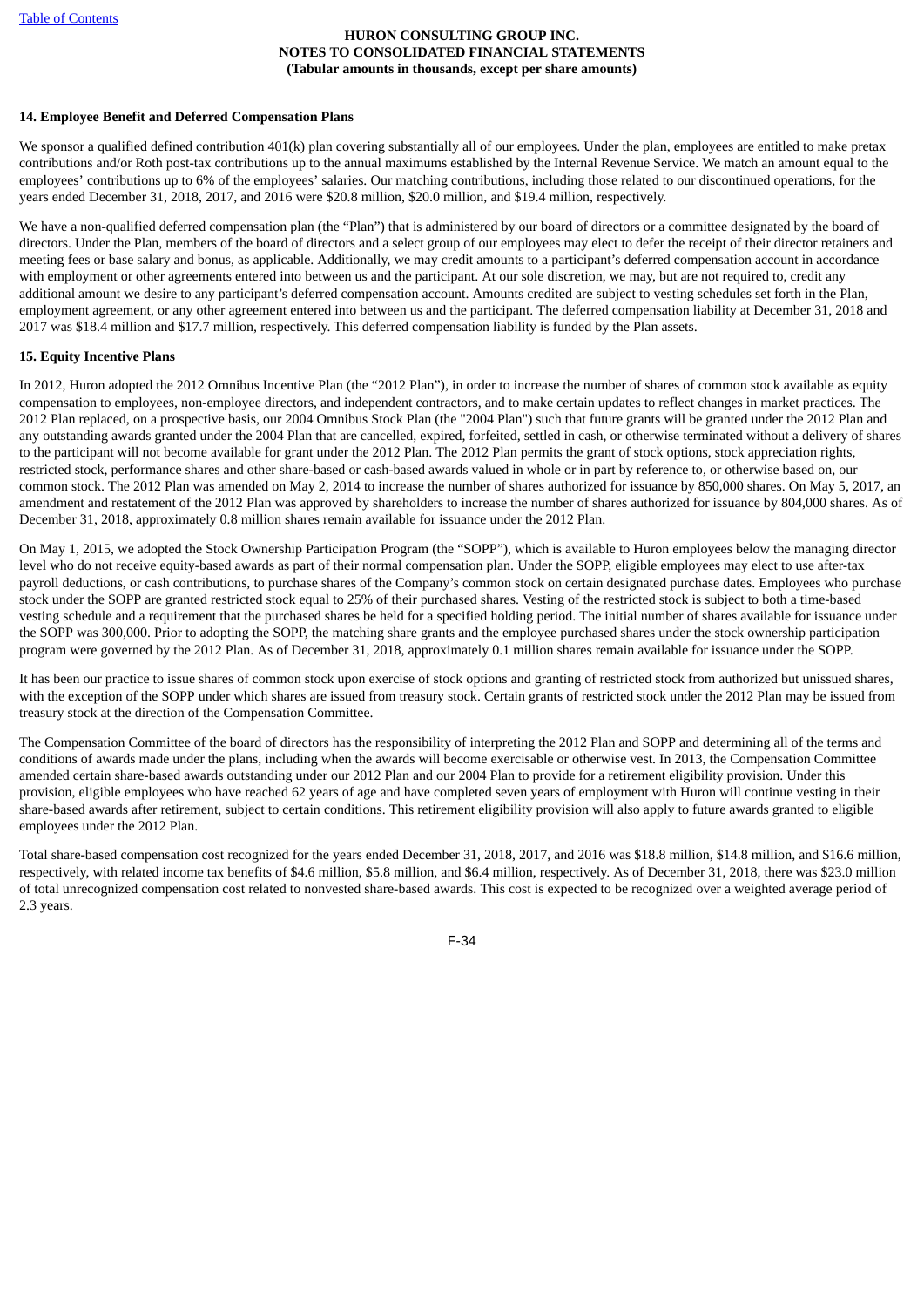## **Restricted Stock Awards**

The grant date fair values of our restricted stock awards are measured based on the fair value of our common stock at grant date and amortized into expense over the service period. Subject to acceleration under certain conditions, the majority of our restricted stock vests annually over four years.

The table below summarizes the restricted stock activity for the year ended December 31, 2018.

|                                                 |                                       |                                                    | Weighted   |          |                                                                   |
|-------------------------------------------------|---------------------------------------|----------------------------------------------------|------------|----------|-------------------------------------------------------------------|
|                                                 | 2012 Omnibus<br><b>Incentive Plan</b> | <b>Stock Ownership</b><br>Participation<br>Program | Total      |          | Average<br><b>Grant Date</b><br><b>Fair Value</b><br>(in dollars) |
| Nonvested restricted stock at December 31, 2017 | 561                                   | 13                                                 | 574        |          | 51.97                                                             |
| Granted                                         | 466                                   | 12                                                 | 478        | <b>S</b> | 38.45                                                             |
| Vested                                          | (231)                                 | (12)                                               | $(243)$ \$ |          | 54.67                                                             |
| Forfeited                                       | (49)                                  | (2)                                                | $(51)$ \$  |          | 44.68                                                             |
| Nonvested restricted stock at December 31, 2018 | 747                                   | 11                                                 | 758        |          | 43.08                                                             |

The aggregate fair value of restricted stock that vested during the years ended December 31, 2018, 2017, and 2016 was \$9.1 million, \$11.1 million, and \$14.9 million, respectively. The weighted average grant date fair value per share of restricted stock granted during 2017 and 2016 was \$42.11 and \$56.28, respectively.

### **Performance-based Share Awards**

During 2018, 2017, and 2016, the Company granted performance-based share awards to our named executive officers and certain managing directors. The total number of shares earned by recipients of these awards is contingent upon meeting practice specific and Company-wide performance goals. Following the performance period, the awards are subject to the completion of a service period, which is generally an additional one to three years. The earned awards vest on a graded vesting schedule over the service period. For certain performance awards, the recipients may earn additional shares of stock for performance achieved above the stated target. The grant date fair values of our performance-based share awards are measured based on the fair value of our common stock at grant date. Compensation cost is amortized into expense over the service period, including the performance period.

The table below summarizes the performance-based stock activity for the year ended December 31, 2018. All nonvested performance-based stock outstanding at December 31, 2017 and 2018 was granted under the 2012 Omnibus Incentive Plan.

|                                                                       | Number of<br><b>Shares</b> |      | Weighted<br>Average<br><b>Grant Date</b><br><b>Fair Value</b><br>(in dollars) |
|-----------------------------------------------------------------------|----------------------------|------|-------------------------------------------------------------------------------|
| Nonvested performance-based stock at December 31, 2017                | 353                        | -S   | 44.45                                                                         |
| Granted <sup>(1)</sup>                                                | 379                        | - \$ | 35.25                                                                         |
| Vested                                                                | $(43)$ \$                  |      | 53.39                                                                         |
| Forfeited <sup>(2)</sup>                                              | (253)                      | - \$ | 42.33                                                                         |
| Nonvested performance-based stock at December 31, 2018 <sup>(3)</sup> | 436                        | -S   | 36.81                                                                         |

(1) Shares granted in 2018 are presented at the stated target, which represents the base number of shares that could be earned. Actual shares earned may be below or, for certain grants, above the target based on the achievement of specific financial goals.

(2) Forfeited shares include shares forfeited as a result of not meeting the performance criteria of the award as well as shares forfeited upon termination.

(3) Of the 436,000 nonvested performance-based shares outstanding as of December 31, 2018, approximately 394,405 shares were unearned and subject to achievement of specific financial goals. Once earned, the awards will be subject to time-based vesting according to the terms of the award. Based on 2018 financial results, approximately 127,664 of the 394,405 unearned shares will be forfeited in the first quarter of 2019.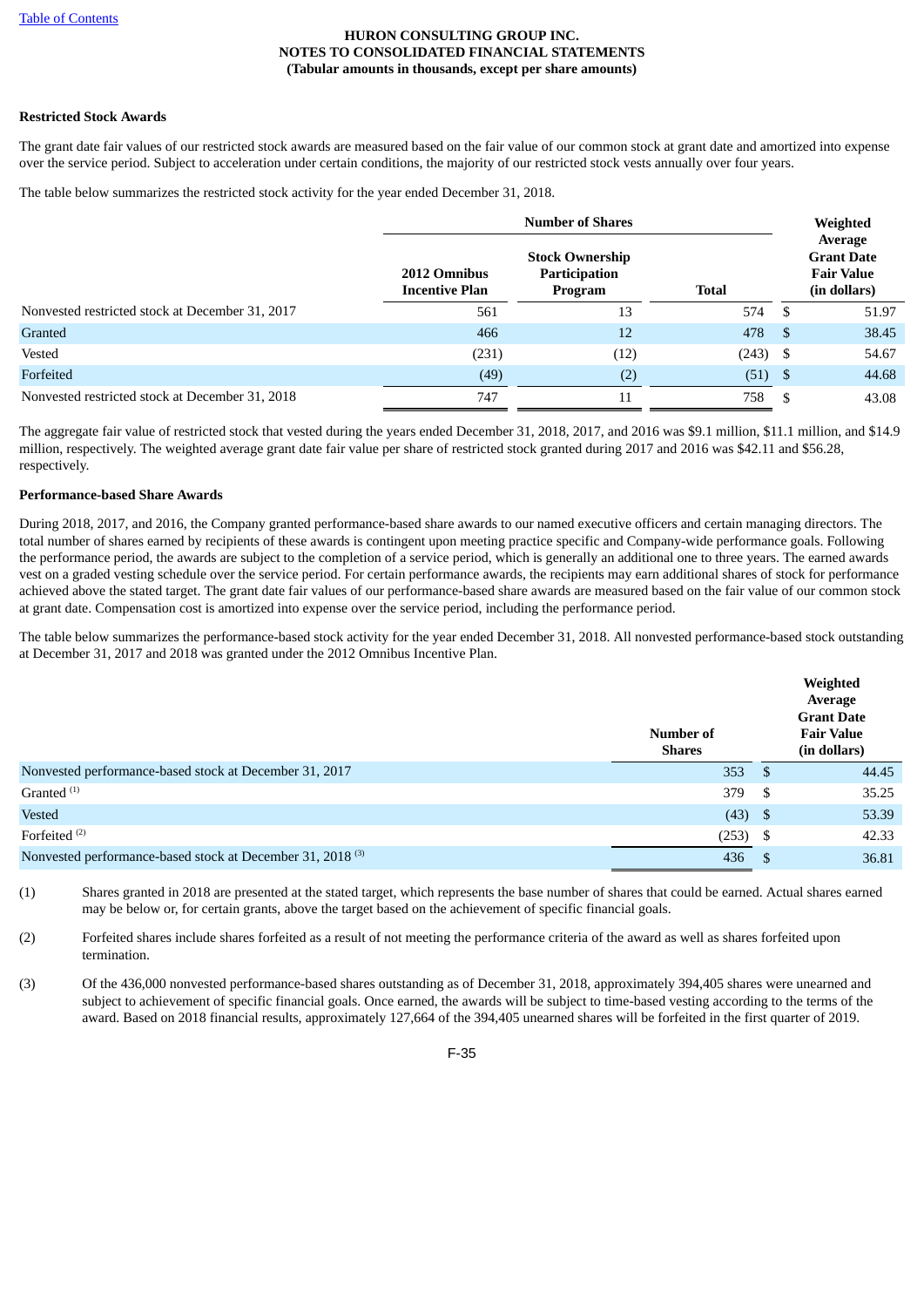The aggregate fair value of performance-based stock that vested during the years ended December 31, 2018, 2017, and 2016 was \$1.5 million, \$3.6 million, and \$3.0 million, respectively. The weighted average grant date fair value per share of performance-based stock granted during 2017 and 2016 was \$42.75 and \$55.52, respectively.

### **Stock Options**

Prior to 2014, the Company granted stock option awards to certain named executive officers. No stock option awards were granted in 2018, 2017, or 2016. The exercise prices of stock options are equal to the fair value of a share of common stock on the date of grant. Subject to acceleration under certain conditions, our stock options vest annually over four years. All stock options have a 10-year contractual term.

Stock option activity for the year ended December 31, 2018 was as follows:

|                                                 | <b>Number</b><br>of<br><b>Options</b><br>(in thousands) |               | Weighted<br>Average<br><b>Exercise</b><br>Price<br>(in dollars) | Weighted<br>Average<br><b>Remaining</b><br><b>Contractual</b><br><b>Term</b><br>(in years) | Aggregate<br><b>Intrinsic</b><br>Value<br>(in millions) |
|-------------------------------------------------|---------------------------------------------------------|---------------|-----------------------------------------------------------------|--------------------------------------------------------------------------------------------|---------------------------------------------------------|
| Outstanding at December 31, 2017                | 194                                                     | S             | 29.06                                                           | 3.3 <sup>5</sup>                                                                           | $2.2\phantom{0}$                                        |
| Granted                                         |                                                         |               |                                                                 |                                                                                            |                                                         |
| Exercised                                       | 40                                                      | <sup>\$</sup> | 23.43                                                           |                                                                                            | \$<br>0.8                                               |
| Forfeited or expired                            |                                                         |               |                                                                 |                                                                                            |                                                         |
| Outstanding at December 31, 2018 <sup>(1)</sup> | 154                                                     | \$            | 30.52                                                           | 2.5 <sup>5</sup>                                                                           | 3.2                                                     |
| Exercisable at December 31, 2018                | 154                                                     |               | 30.52                                                           | 2.5 <sup>5</sup>                                                                           | 3.2                                                     |

(1) Of the 154,000 outstanding options, approximately 117,000 were granted under the 2004 Omnibus Stock Plan, and the remaining 37,000 options were granted under the 2012 Omnibus Incentive Plan.

The aggregate intrinsic value of options exercised during 2018 was \$0.8 million. No options were exercised in 2017. The aggregate intrinsic value of options exercised during 2016 was \$0.1 million.

#### **16. Income Taxes**

On December 22, 2017, the President of the United States signed into law the Tax Cuts and Jobs Act ("2017 Tax Reform"), a tax reform bill which, among other items, reduced the corporate federal income tax rate from 35% to 21% and moved from a worldwide tax system to a territorial system. As a result of the enactment of this legislation during the fourth quarter of 2017, we estimated the remeasurement of our net deferred taxes based on the new lower tax rate, as well as provided for additional one-time income tax expense estimates primarily related to the transition tax on accumulated foreign earnings and elimination of foreign tax credits for dividends that are subject to the 100 percent exemption in our consolidated financial statements as of and for the year ended December 31, 2017. In 2017 and the first nine months of 2018, we recorded provisional amounts for certain enactment-date effects of 2017 Tax Reform by applying the guidance in Staff Accounting Bulletin ("SAB") No. 118 because we had not yet completed our enactment-date accounting for these effects.

We have now completed our accounting for all of the enactment-date income tax effects of 2017 Tax Reform. For the year ended December 31, 2018, we recorded tax expense of \$2.2 million related to establishing a valuation allowance for foreign tax credits, a tax benefit of \$0.6 million related to the U.S. federal return to provision adjustments for the remeasurement of our net deferred taxes based on the new lower rate and tax expense of \$0.2 million related to withholding tax on outside basis differences due to our change in assertion for permanent reinvestment. These amounts are recorded as a component of income tax expense from continuing operations.

2017 Tax Reform subjects a US shareholder to tax on Global Intangible Low-Taxed Income (GILTI) earned by certain foreign subsidiaries. The FASB Staff Q&A, Topic 740, No. 5, *Accounting for Global Intangible Low-Taxed Income*, states that an entity can make an accounting policy election to either recognize deferred taxes for temporary basis differences expected to reverse as GILTI in future years or to provide for the tax expense related to GILTI in the year the tax is incurred. We have elected to recognize the tax on GILTI as a period expense in the period the tax is incurred.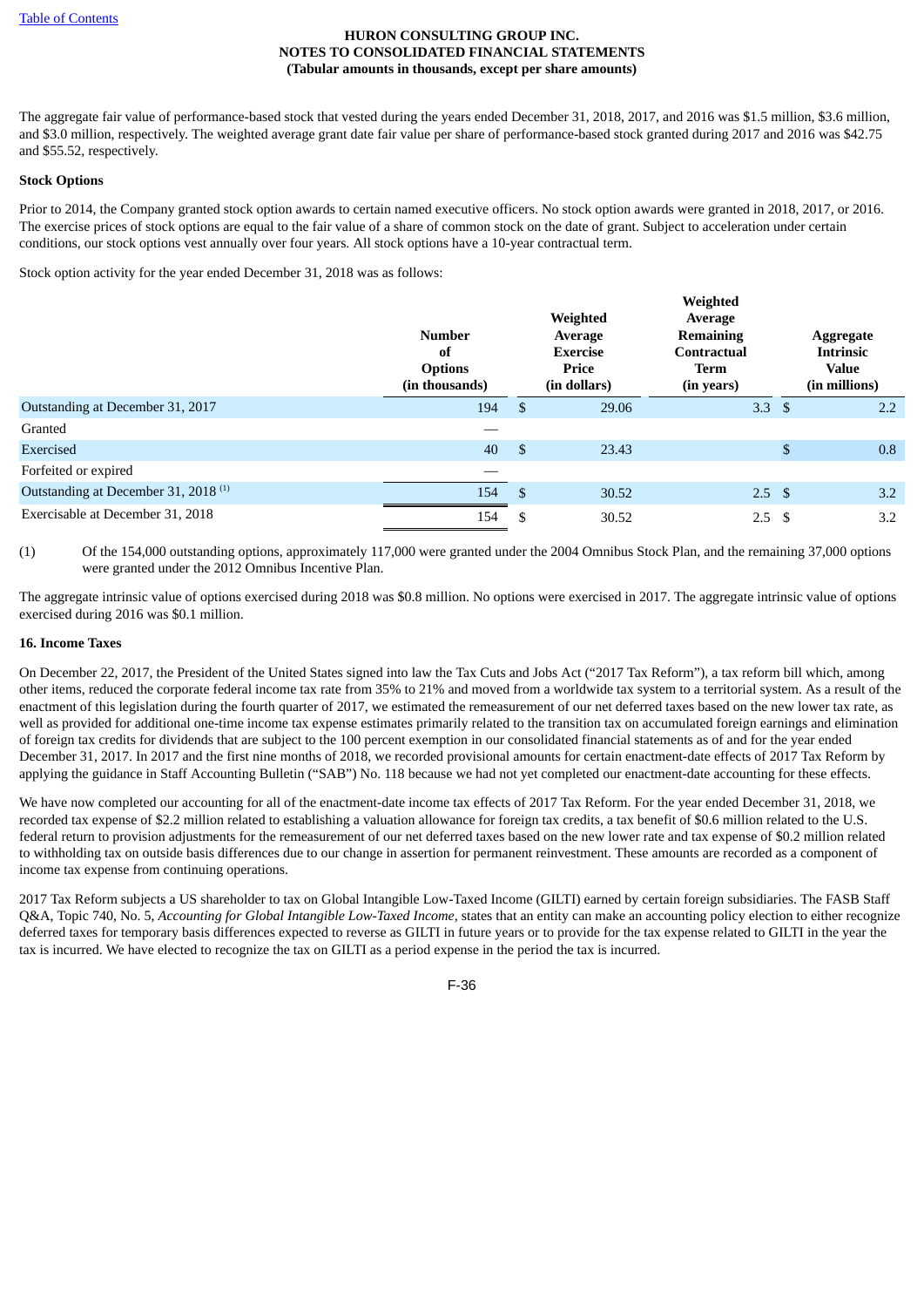The income tax expense for continuing operations for the years ended December 31, 2018, 2017, and 2016 consists of the following:

|                                              | <b>Year Ended December 31,</b> |              |      |               |  |        |
|----------------------------------------------|--------------------------------|--------------|------|---------------|--|--------|
|                                              |                                | 2018         |      | 2017          |  | 2016   |
| <b>Current:</b>                              |                                |              |      |               |  |        |
| Federal                                      | \$                             | $(1,611)$ \$ |      | $(635)$ \$    |  | 15,726 |
| <b>State</b>                                 |                                | 286          |      | 545           |  | 1,623  |
| Foreign                                      |                                | 1,885        |      | 2,040         |  | 1,021  |
| Total current                                |                                | 560          |      | 1,950         |  | 18,370 |
| Deferred:                                    |                                |              |      |               |  |        |
| Federal                                      |                                | 9,742        |      | (46, 103)     |  | 1,662  |
| <b>State</b>                                 |                                | 2,008        |      | (6,576)       |  | (274)  |
| Foreign                                      |                                | (1,033)      |      | (1,270)       |  | (81)   |
| Total deferred                               |                                | 10,717       |      | (53, 949)     |  | 1,307  |
| Income tax expense for continuing operations | \$                             | 11,277       | - \$ | $(51,999)$ \$ |  | 19,677 |

The components of income from continuing operations before taxes were as follows:

|              |      | <b>Year Ended December 31,</b> |  |            |  |        |  |  |  |
|--------------|------|--------------------------------|--|------------|--|--------|--|--|--|
|              | 2018 |                                |  | 2017       |  | 2016   |  |  |  |
| U.S.         |      | 17,025                         |  | (221, 137) |  | 56,141 |  |  |  |
| Foreign      |      | 8,196                          |  | (1, 367)   |  | 3,016  |  |  |  |
| <b>Total</b> |      | 25,221                         |  | (222,504)  |  | 59,157 |  |  |  |

A reconciliation of the U.S. statutory income tax rate to our effective tax rate for continuing operations is as follows:

|                                                                | <b>Year Ended December 31,</b> |        |       |  |  |  |  |
|----------------------------------------------------------------|--------------------------------|--------|-------|--|--|--|--|
|                                                                | 2018                           | 2017   | 2016  |  |  |  |  |
| Percent of pretax income from continuing operations:           |                                |        |       |  |  |  |  |
| At U.S. statutory tax rate                                     | 21.0%                          | 35.0 % | 35.0% |  |  |  |  |
| State income taxes, net of federal benefit                     | 7.2                            | 2.7    | 1.7   |  |  |  |  |
| Valuation allowance                                            | 6.9                            | (0.2)  | (3.2) |  |  |  |  |
| Stock-based compensation                                       | 4.9                            | (0.8)  |       |  |  |  |  |
| Disallowed executive compensation                              | 2.5                            |        |       |  |  |  |  |
| Change in fair value of contingent consideration liabilities   | 2.4                            |        |       |  |  |  |  |
| Global intangible low-taxed income                             | 2.1                            |        |       |  |  |  |  |
| Meals and entertainment                                        | 2.0                            | (0.3)  | 1.1   |  |  |  |  |
| Realized investment (gains) losses                             | 1.3                            | 0.4    |       |  |  |  |  |
| Transition tax on accumulated foreign earnings, net of credits | 0.8                            | (0.3)  |       |  |  |  |  |
| U.S. federal rate change                                       | (2.3)                          | (3.4)  |       |  |  |  |  |
| Foreign source income                                          | (1.7)                          | 0.1    | (0.5) |  |  |  |  |
| Tax credits                                                    | (1.4)                          | 0.2    | (0.8) |  |  |  |  |
| Net tax benefit related to "check-the-box" election            |                                | 1.2    |       |  |  |  |  |
| Goodwill impairment charges                                    |                                | (10.2) |       |  |  |  |  |
| Other                                                          | (1.0)                          | (1.0)  |       |  |  |  |  |
| Effective income tax rate for continuing operations            | 44.7%                          | 23.4 % | 33.3% |  |  |  |  |

The effective tax rate for discontinued operations in 2018 was 26.7%, based on tax benefit of \$0.1 million and pretax loss from discontinued operations of \$0.4 million, and was higher than the statutory tax rate primarily due to state income taxes. The effective tax rate for discontinued operations in 2017 was 60.0%, based on tax expense of \$0.6 million and a pretax income from discontinued operations of \$1.0 million, and was higher than the statutory tax rate primarily due to the settlement of foreign tax audits. The effective tax rate for discontinued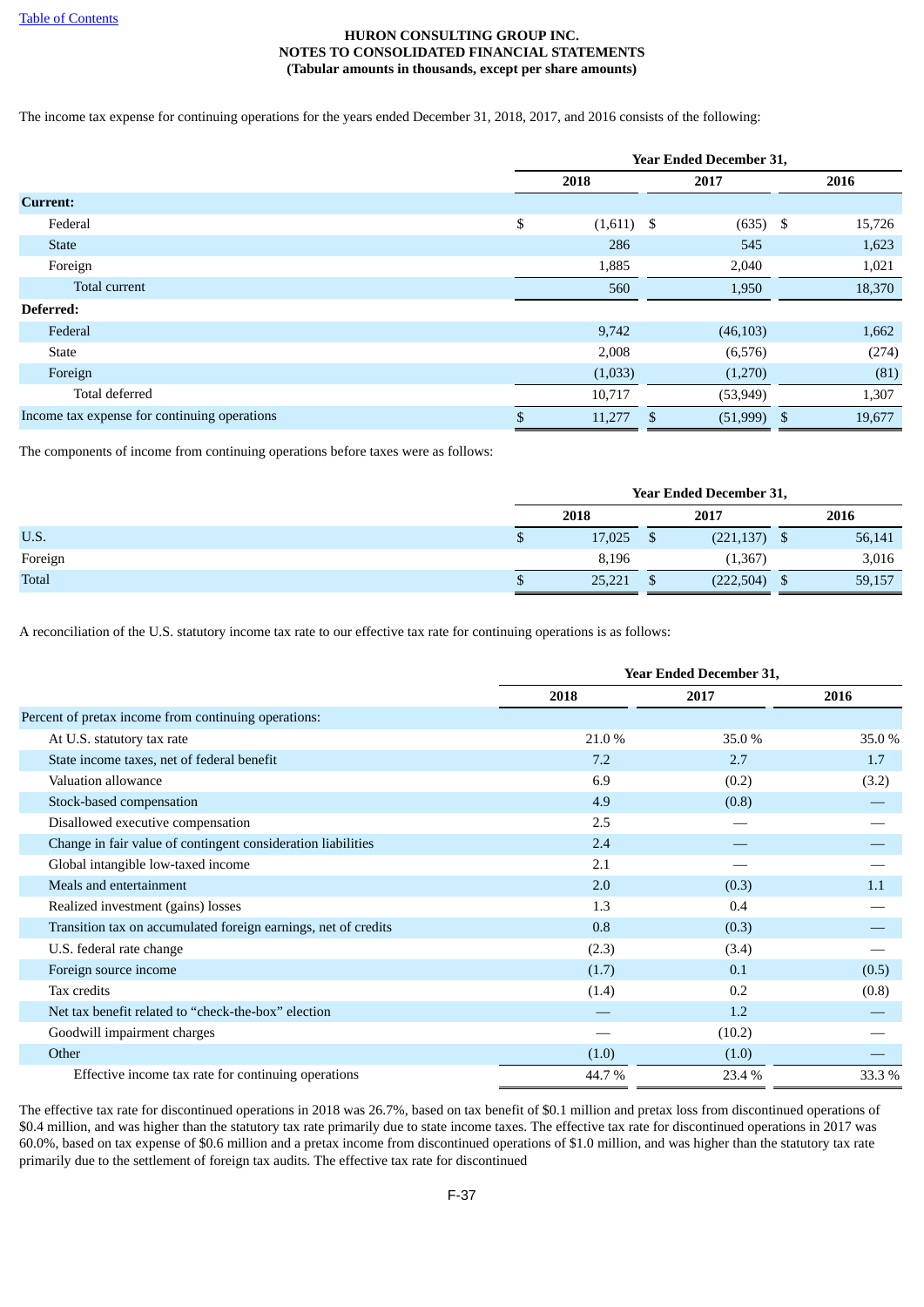operations in 2016 was (33.4)%, based on tax benefits of \$0.9 million and a pretax loss from discontinued operations of \$2.8 million, and was lower than the statutory tax rate primarily due to an increase in the valuation allowance for foreign tax credits.

The net deferred tax liabilities for continuing operations at December 31, 2018 and 2017 consisted of the following:

|                                                  | As of December 31, |    |          |  |  |
|--------------------------------------------------|--------------------|----|----------|--|--|
|                                                  | 2018               |    | 2017     |  |  |
| Deferred tax assets:                             |                    |    |          |  |  |
| Accrued payroll and other liabilities            | \$<br>6,737        | \$ | 7,010    |  |  |
| Share-based compensation                         | 6,150              |    | 5,674    |  |  |
| Deferred lease incentives                        | 4,100              |    | 4,352    |  |  |
| Tax credits                                      | 3,548              |    | 1,918    |  |  |
| Net operating loss carry-forwards                | 2,247              |    | 495      |  |  |
| Restructuring charge liability                   | 639                |    | 1,104    |  |  |
| Revenue recognition                              | 60                 |    | 1,586    |  |  |
| Intangibles and goodwill                         |                    |    | 2,137    |  |  |
| Other                                            | 1,406              |    | 1,132    |  |  |
| Total deferred tax assets                        | 24,887             |    | 25,408   |  |  |
| Valuation allowance                              | (3, 143)           |    | (1,247)  |  |  |
| Net deferred tax assets                          | 21,744             |    | 24,161   |  |  |
| Deferred tax liabilities:                        |                    |    |          |  |  |
| Intangibles and goodwill                         | (6,665)            |    |          |  |  |
| Convertible debt investment                      | (5,934)            |    | (3, 110) |  |  |
| Property and equipment                           | (3,604)            |    | (4,031)  |  |  |
| Prepaid expenses                                 | (1,794)            |    | (1,229)  |  |  |
| Software development costs                       | (1,655)            |    | (38)     |  |  |
| Other                                            | (671)              |    | (98)     |  |  |
| Total deferred tax liabilities                   | (20, 323)          |    | (8,506)  |  |  |
| Net deferred tax asset for continuing operations | \$<br>1,421        | \$ | 15,655   |  |  |

As of December 31, 2018 and 2017, we had valuation allowances of \$3.1 million and \$1.2 million, respectively, primarily due to uncertainties relating to the ability to utilize deferred tax assets recorded for foreign losses and tax credits. The increase in valuation allowances in 2018 primarily related to an increase in the valuation allowance for foreign tax credits.

The Company has foreign and federal net operating losses of \$1.3 million and \$7.4 million, respectively, which carryforward indefinitely, and state net operating loss carryforwards of \$8.4 million which will begin to expire in 2022, if not utilized. The Company also has federal and state tax credit carryforwards of \$3.5 million which will begin to expire in 2019, if not utilized.

We recognize the tax benefit from an uncertain tax position only if it is more likely than not that the tax position will be sustained on examination by the taxing authorities, based on the technical merits of the position. The tax benefits recognized in the financial statements from such a position are measured based on the largest benefit that has a greater than fifty percent likelihood of being realized upon ultimate resolution.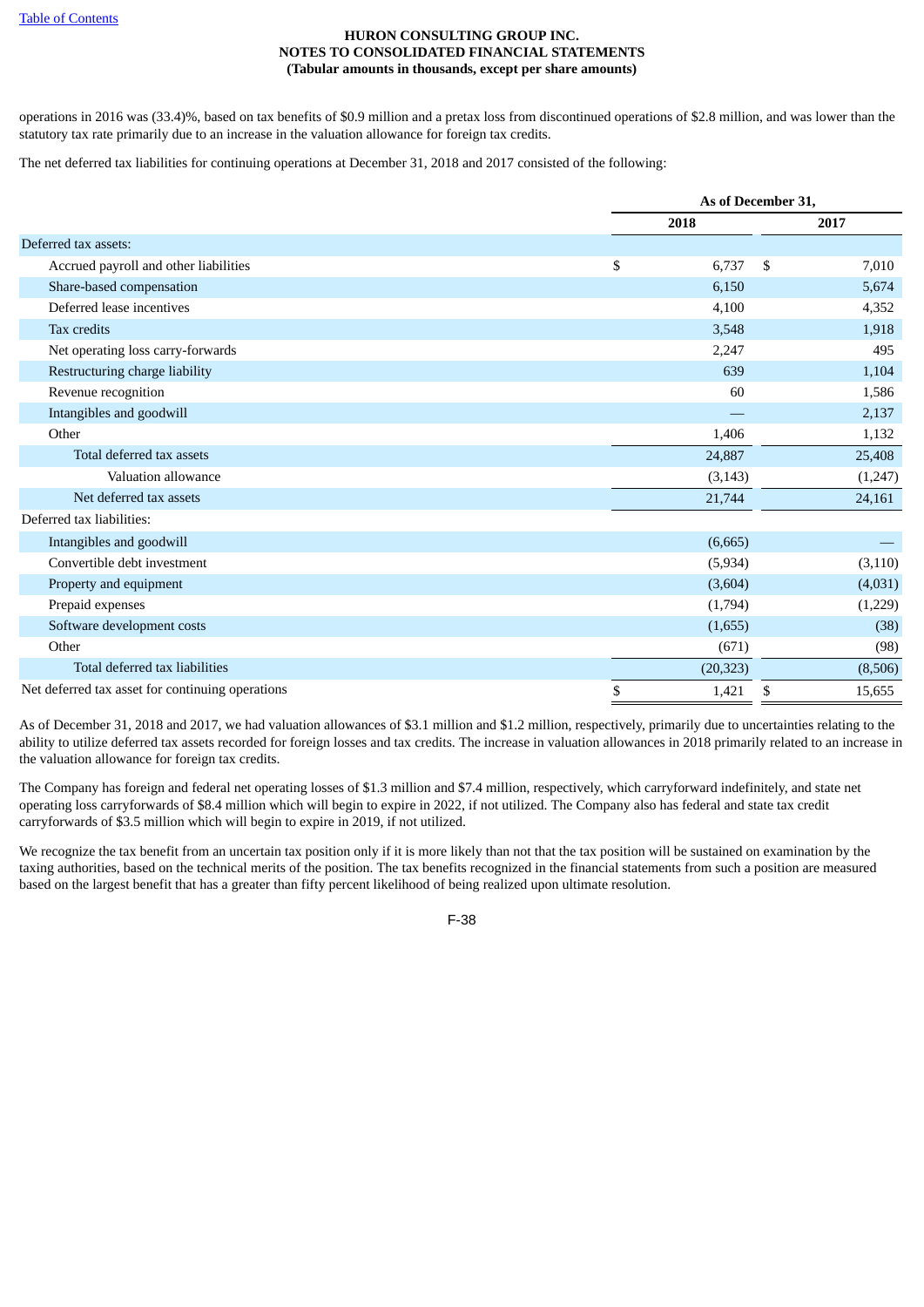A reconciliation of our beginning and ending amount of unrecognized tax benefits is as follows:

|                                                              | <b>Unrecognized Tax Benefits</b> |
|--------------------------------------------------------------|----------------------------------|
| Balance at January 1, 2016                                   | 3,223                            |
| Additions based on tax positions related to the current year | 117                              |
| Balance at December 31, 2016                                 | 3,340                            |
| Decrease due to lapse of statute of limitations              | (2, 410)                         |
| Decrease based on tax positions related to prior years       | (117)                            |
| Balance at December 31, 2017                                 | 813                              |
| Additions based on tax positions related to prior years      | 115                              |
| Decrease due to lapse of statute of limitations              | (28)                             |
| Balance at December 31, 2018                                 | 900                              |

As of December 31, 2018, we had \$0.9 million of unrecognized tax benefits which would affect the effective tax rate of continuing operations if recognized. It is reasonably possible that approximately \$0.8 million of the liability for unrecognized tax benefits at December 31, 2018 could decrease in the next twelve months primarily due to the expiration of statutes of limitations.

As of both December 31, 2018 and 2017, we had \$0.1 million accrued for the potential payment of interest and penalties. Accrued interest and penalties are recorded as a component of provision for income taxes on our consolidated statement of earnings.

We file income tax returns with federal, state, local and foreign jurisdictions. Tax years 2015 through 2017 are subject to future examinations by federal tax authorities. Tax years 2011 through 2017 are subject to future examinations by state and local tax authorities. The Company is currently under audit by the states of New York and New Jersey. Our foreign income tax filings are subject to future examinations by the local foreign tax authorities for tax years 2011 through 2017.

## **17. Commitments, Contingencies and Guarantees**

### **Lease Commitments**

We lease office space under non-cancelable operating lease arrangements expiring on various dates through 2028, with various renewal options. Our principal executive offices located in Chicago, Illinois are under a lease expiring in September 2024. We have a five-year renewal option that will allow us to continue to occupy this office space until September 2029. Office facilities under operating leases include fixed or minimum payments plus, in some cases, scheduled base rent increases over the term of the lease. Certain leases require monthly payments of real estate taxes, insurance and other operating expenses applicable to the property. Some of the leases contain provisions whereby the future rental payments may be adjusted for increases in operating expenses above the specified amount. Rent expense, including operating costs and taxes, for the years ended December 31, 2018, 2017, and 2016 was \$15.1 million, \$14.3 million, and \$11.5 million, respectively.

Future minimum rental commitments under non-cancelable leases and sublease income as of December 31, 2018, are as follows:

|              |   | <b>Operating</b><br>Lease<br><b>Obligations</b> |      | <b>Sublease</b><br><b>Income</b> |
|--------------|---|-------------------------------------------------|------|----------------------------------|
| 2019         | Φ | 13,701                                          | - \$ | 1,922                            |
| 2020         |   | 12,724                                          |      | 1,407                            |
| 2021         |   | 11,590                                          |      | 1,203                            |
| 2022         |   | 10,766                                          |      | 1,156                            |
| 2023         |   | 10,707                                          |      | 1,202                            |
| Thereafter   |   | 27,033                                          |      | 3,338                            |
| <b>Total</b> |   | 86,521                                          | - \$ | 10,228                           |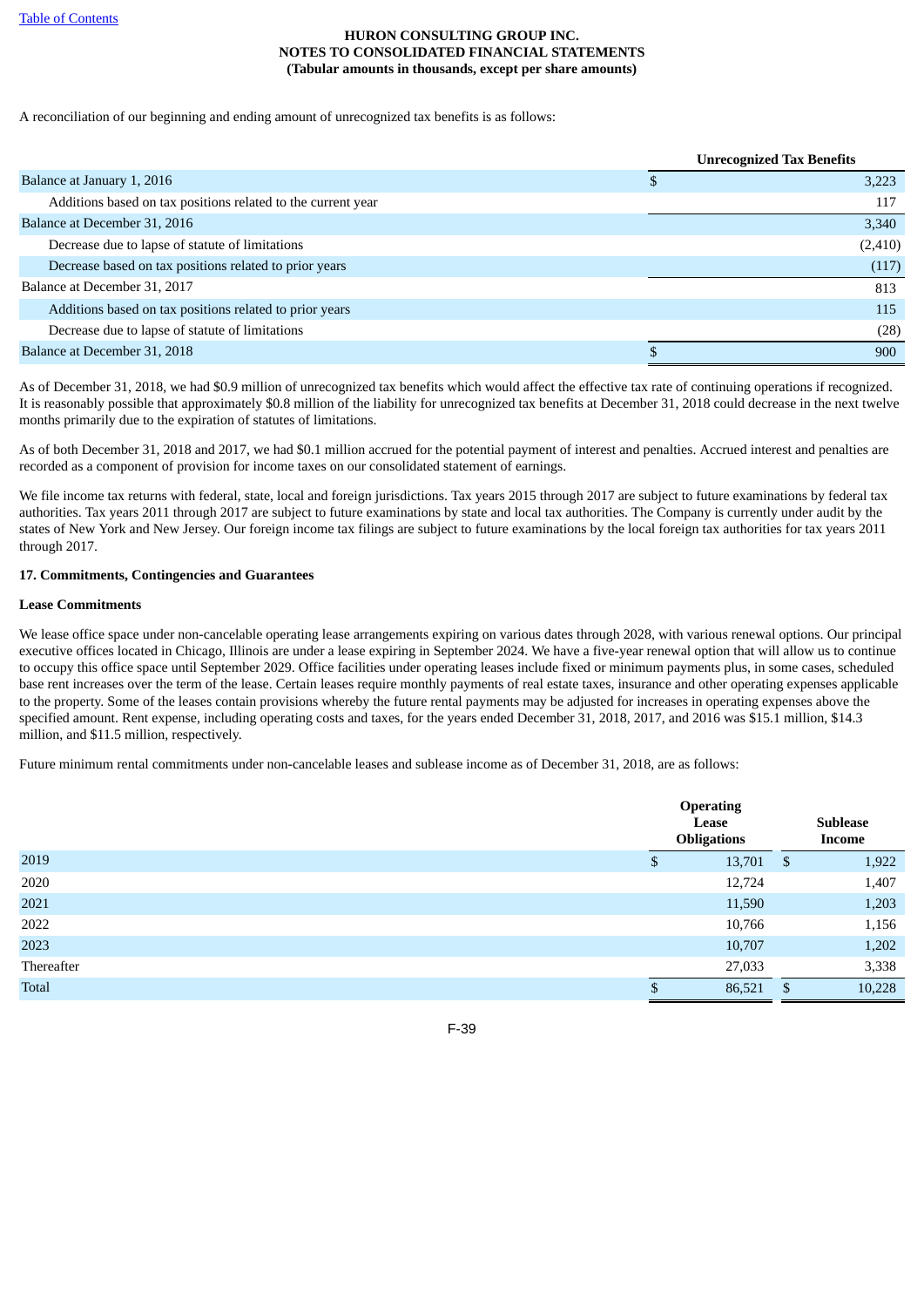### **Litigation**

During the second quarter of 2018, we reached a settlement agreement related to Huron's claim in a class action lawsuit, resulting in a gain of \$2.5 million, which is recorded in other losses (gains), net on our consolidated statement of operations. We collected the \$2.5 million cash settlement during the second quarter of 2018.

From time to time, we are involved in legal proceedings and litigation arising in the ordinary course of business. As of the date of this Annual Report on Form 10-K, we are not a party to any litigation or legal proceeding that, in the current opinion of management, could have a material adverse effect on our financial position or results of operations. However, due to the risks and uncertainties inherent in legal proceedings, actual results could differ from current expected results.

#### **Guarantees**

Guarantees in the form of letters of credit totaling \$1.6 million and \$1.9 million were outstanding at December 31, 2018 and 2017, respectively, primarily to support certain office lease obligations.

In connection with certain business acquisitions, we may be required to pay post-closing consideration to the sellers if specific financial performance targets are met over a number of years as specified in the related purchase agreements. As of December 31, 2018 and 2017, the total estimated fair value of our contingent consideration liabilities was \$11.4 million and \$22.8 million, respectively.

To the extent permitted by law, our bylaws and articles of incorporation require that we indemnify our officers and directors against judgments, fines and amounts paid in settlement, including attorneys' fees, incurred in connection with civil or criminal action or proceedings, as it relates to their services to us if such person acted in good faith. Although there is no limit on the amount of indemnification, we may have recourse against our insurance carrier for certain payments made.

#### **18. Segment Information**

Segments are defined as components of a company that engage in business activities from which they may earn revenues and incur expenses, and for which separate financial information is available and is evaluated regularly by the chief operating decision maker, or decision-making group, in deciding how to allocate resources and in assessing performance. Our chief operating decision maker, who is our chief executive officer, manages the business under three operating segments, which are our reportable segments: Healthcare, Business Advisory, and Education.

#### • **Healthcare**

Our Healthcare segment has a depth of expertise in care transformation, financial and operational excellence, technology and analytics, and leadership development. We serve national and regional hospitals and integrated health systems, academic medical centers, community hospitals, and medical groups. Our solutions help clients evolve and adapt to the rapidly changing healthcare environment and achieve growth, optimize performance, enhance profitability, improve quality and clinical outcomes, align leaders, improve organizational culture, and drive physician, patient, and employee engagement across the enterprise to deliver better consumer outcomes.

We help organizations transform and innovate the delivery model to focus on patient wellness by improving quality outcomes, minimizing care variation and fundamentally improving patient and population health. Our consultants partner with clients to help build and sustain today's business to invest in the future by reducing complexity, improving operational efficiency and growing market share. We enable the healthcare of the future by identifying, integrating and optimizing technology investments to collect data that transforms care delivery and improves patient outcomes. We also develop future leaders capable of driving meaningful operational and organizational change and who transform the consumer experience.

#### • **Business Advisory**

Our Business Advisory segment provides services to large and middle market, not-for-profit organizations, lending institutions, law firms, investment banks, and private equity firms. We assist clients in a broad range of industries and across the spectrum from healthy, well-capitalized companies to organizations in transition as well as creditors, equity owners, and other key constituents. Our Business Advisory professionals resolve complex business issues and enhance client enterprise value through a suite of services including capital advisory, transaction advisory, operational improvement, restructuring and turnaround, valuation, and dispute advisory. Our Enterprise Solutions and Analytics professionals deliver technology and analytic solutions that enable organizations to manage and optimize their financial performance, operational efficiency, and client or stakeholder experience. Our Strategy and Innovation professionals collaborate with clients across a range of industries to identify new growth opportunities,

 $F-AO$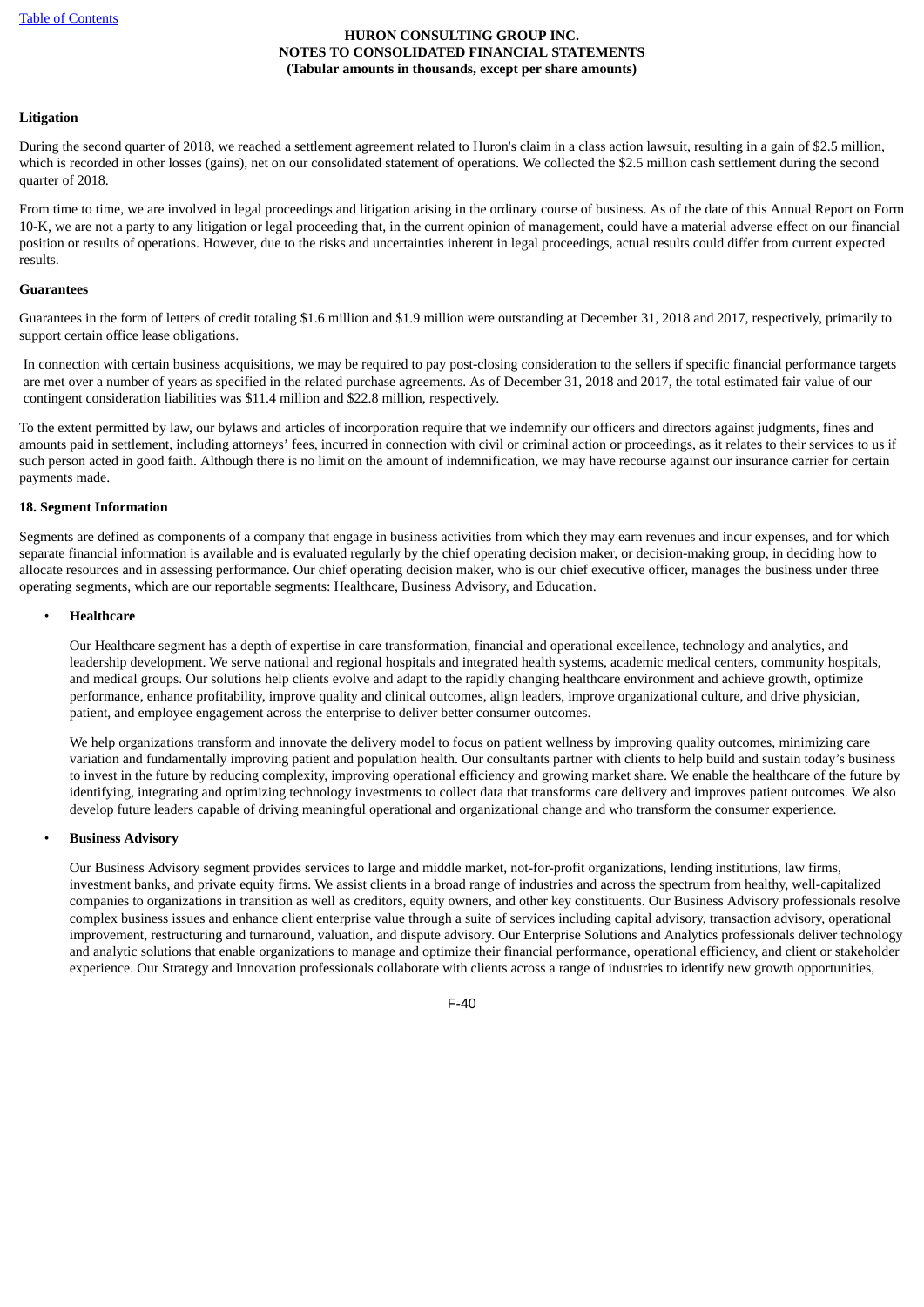build new ventures and capabilities, and accelerate organizational change. Our Life Sciences professionals provide strategic solutions to help pharmaceutical, medical device, and biotechnology companies deliver more value to patients, payers, and providers, and comply with regulations.

#### **• Education**

Our Education segment provides consulting and technology solutions to higher education institutions and academic medical centers. We partner with clients to address challenges relating to business and technology strategy, financial management, operational and organizational effectiveness, research administration, and regulatory compliance. Our institutional strategy, market research, budgeting and financial management, business operations and student life cycle management solutions align missions with business priorities, improve quality and reduce costs institution-wide. Our student solutions improve attraction, retention and graduation rates, increase student satisfaction and help generate quality outcomes. Our technology strategy, enterprise applications, and analytic solutions transform and optimize operations, deliver time and cost savings, and enhance the student experience. Our research enterprise solutions assist clients in identifying and implementing institutional research strategy, optimizing clinical research operations, improving financial management and cost reimbursement, improving service to faculty, and mitigating risk compliance.

Segment operating income consists of the revenues generated by a segment, less the direct costs of revenue and selling, general and administrative expenses that are incurred directly by the segment. Unallocated corporate costs include costs related to administrative functions that are performed in a centralized manner that are not attributable to a particular segment. These administrative function costs include costs for corporate office support, office facility costs, costs relating to accounting and finance, human resources, legal, marketing, information technology, and company-wide business development functions, as well as costs related to overall corporate management.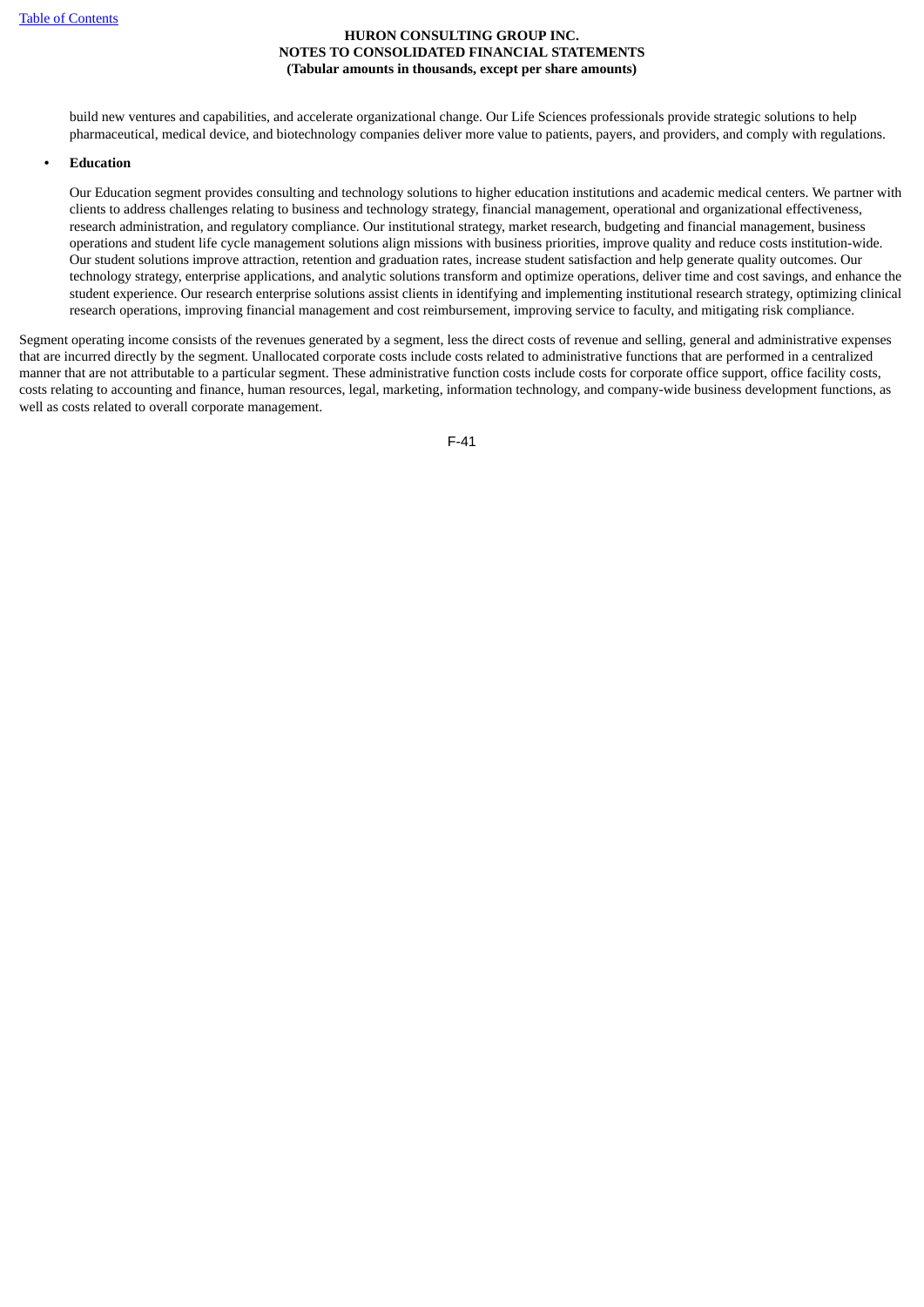The tables below set forth information about our operating segments for the years ended December 31, 2018, 2017, and 2016, along with the items necessary to reconcile the segment information to the totals reported in the accompanying consolidated financial statements. We do not present financial information by geographic area because our international operations are immaterial.

|                                                              | <b>Year Ended December 31,</b> |         |                |            |                |         |
|--------------------------------------------------------------|--------------------------------|---------|----------------|------------|----------------|---------|
|                                                              |                                | 2018    |                | 2017       |                | 2016    |
| <b>Healthcare:</b>                                           |                                |         |                |            |                |         |
| Revenues                                                     | \$                             | 364,763 | \$             | 356,909    | \$             | 424,912 |
| Operating income                                             | \$                             | 108,060 | \$             | 118,761    | $\mathfrak{S}$ | 147,903 |
| Segment operating income as a percentage of segment revenues |                                | 29.6%   |                | 33.3%      |                | 34.8%   |
| <b>Business Advisory:</b>                                    |                                |         |                |            |                |         |
| Revenues                                                     | \$                             | 236,185 | \$             | 207,753    | \$             | 151,543 |
| Operating income                                             | \$                             | 50,625  | \$             | 46,600     | \$             | 29,382  |
| Segment operating income as a percentage of segment revenues |                                | 21.4%   |                | 22.4%      | 19.4%          |         |
| <b>Education:</b>                                            |                                |         |                |            |                |         |
| Revenues                                                     | \$                             | 194,177 | \$             | 167,908    | \$             | 149,817 |
| Operating income                                             | $\boldsymbol{\mathsf{S}}$      | 48,243  | $\mathfrak{S}$ | 40,318     | $\mathfrak{S}$ | 38,310  |
| Segment operating income as a percentage of segment revenues |                                | 24.8%   |                | 24.0%      |                | 25.6%   |
| <b>Total Company:</b>                                        |                                |         |                |            |                |         |
| Revenues                                                     | \$                             | 795,125 | \$             | 732,570    | \$             | 726,272 |
| Reimbursable expenses                                        |                                | 82,874  |                | 75,175     |                | 71,712  |
| Total revenues and reimbursable expenses                     | \$                             | 877,999 | \$             | 807,745    | \$             | 797,984 |
|                                                              |                                |         |                |            |                |         |
| Segment operating income                                     | \$                             | 206,928 | \$             | 205,679    | \$             | 215,595 |
| Items not allocated at the segment level:                    |                                |         |                |            |                |         |
| Other operating expenses                                     |                                | 122,276 |                | 120,718    |                | 111,852 |
| Other losses (gains), net                                    |                                | (2,019) |                | 1,111      |                | (1,990) |
| Depreciation and amortization                                |                                | 34,575  |                | 38,213     |                | 31,499  |
| Goodwill impairment charges <sup>(1)</sup>                   |                                |         |                | 253,093    |                |         |
| Other expense, net                                           |                                | 26,875  |                | 15,048     |                | 15,077  |
| Income (loss) from continuing operations before taxes        | \$                             | 25,221  | \$             | (222, 504) | \$             | 59,157  |

(1) The goodwill impairment charges are not allocated at the segment level because the underlying goodwill asset is reflective of our corporate investment in the segments. We do not include the impact of goodwill impairment charges in our evaluation of segment performance.

|                          | As of December 31, |  |           |    |           |  |           |  |  |
|--------------------------|--------------------|--|-----------|----|-----------|--|-----------|--|--|
| <b>Segment Assets:</b>   |                    |  | 2018      |    | 2017      |  | 2016      |  |  |
| Healthcare               |                    |  | 65,133    |    | 70,097    |  | 69,274    |  |  |
| <b>Business Advisory</b> |                    |  | 59,017    |    | 58,217    |  | 43,151    |  |  |
| Education                |                    |  | 26,990    |    | 31,367    |  | 33,094    |  |  |
| Unallocated assets $(1)$ |                    |  | 898.392   |    | 877,247   |  | 1,007,695 |  |  |
| Total assets             |                    |  | 1,049,532 | \$ | 1,036,928 |  | 1,153,214 |  |  |

(1) Unallocated assets include goodwill and intangible assets and our convertible debt investment, as management does not evaluate these items at the segment level when assessing segment performance or allocating resources. Refer to Note 4 "Goodwill and Intangible Assets" and Note 12 "Fair Value of Financial Instruments" for further information on these assets.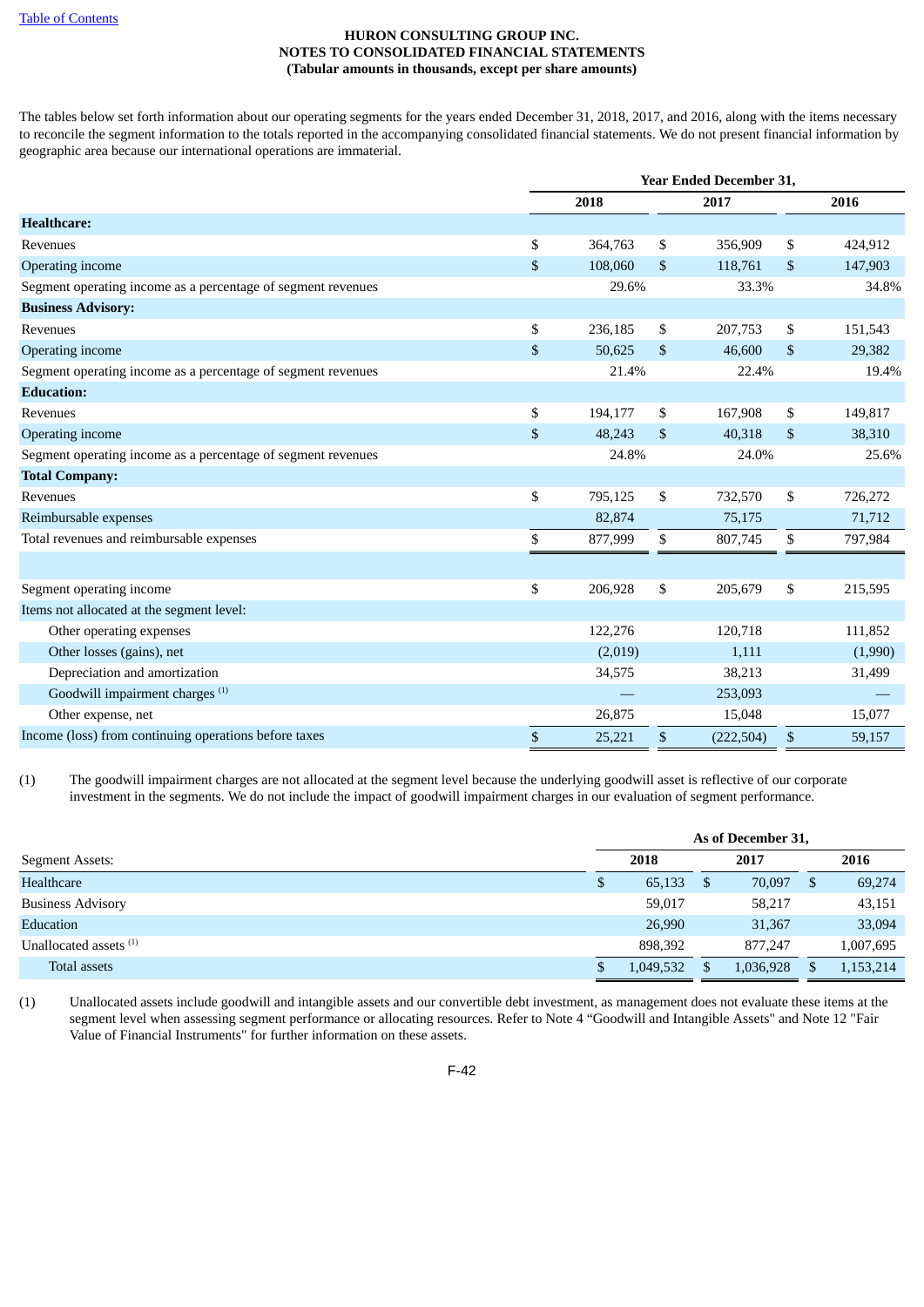The following table illustrates the disaggregation of revenues by billing arrangements, employee types, and timing of revenue recognition, including a reconciliation of the disaggregated revenues to revenues from our three operating segments for the twelve months ended December 31, 2018.

|                                                     |              | <b>Year Ended December 31, 2018</b> |              |                                    |              |                  |              |              |
|-----------------------------------------------------|--------------|-------------------------------------|--------------|------------------------------------|--------------|------------------|--------------|--------------|
|                                                     |              | <b>Healthcare</b>                   |              | <b>Business</b><br><b>Advisory</b> |              | <b>Education</b> |              | <b>Total</b> |
| <b>Billing Arrangements</b>                         |              |                                     |              |                                    |              |                  |              |              |
| Fixed-fee                                           | \$           | 239,263                             | \$           | 98,119                             | \$           | 39,586           | \$           | 376,968      |
| Time and expense                                    |              | 58,377                              |              | 128,583                            |              | 140,824          |              | 327,784      |
| Performance-based                                   |              | 42,684                              |              | 5,405                              |              |                  |              | 48,089       |
| Software support, maintenance and subscriptions     |              | 24,439                              |              | 4,078                              |              | 13,767           |              | 42,284       |
| <b>Total</b>                                        | \$           | 364,763                             | \$           | 236,185                            | \$.          | 194,177          | \$.          | 795,125      |
|                                                     |              |                                     |              |                                    |              |                  |              |              |
| Employee Type <sup>(1)</sup>                        |              |                                     |              |                                    |              |                  |              |              |
| Revenue generated by full-time billable consultants | $\mathbb{S}$ | 247,416                             | $\mathbf{s}$ | 225,335                            | $\mathbf{s}$ | 170,496          | $\mathbb{S}$ | 643,247      |
| Revenue generated by full-time equivalents          |              | 117,347                             |              | 10,850                             |              | 23,681           |              | 151,878      |
| <b>Total</b>                                        | \$           | 364,763                             | \$.          | 236,185                            | $\mathbf{s}$ | 194,177          | $\mathbf{s}$ | 795,125      |
|                                                     |              |                                     |              |                                    |              |                  |              |              |
| Timing of Revenue Recognition                       |              |                                     |              |                                    |              |                  |              |              |
| Revenue recognized over time                        | \$           | 356,826                             | \$           | 236,185                            | \$           | 190,526          | \$           | 783,537      |
| Revenue recognized at a point in time               |              | 7,937                               |              |                                    |              | 3,651            |              | 11,588       |
| <b>Total</b>                                        | \$           | 364,763                             | \$           | 236,185                            | \$           | 194,177          | \$           | 795,125      |

(1) Full-time billable consultants consist of our full-time professionals who provide consulting services to our clients and are billable to our clients based on the number of hours worked. Full-time equivalent professionals consist of our leadership coaches and their support staff within our Studer Group solution, consultants who work variable schedules as needed by our clients and full-time employees who provide software support and maintenance services to our clients.

For the years ended December 31, 2018, 2017, and 2016, substantially all of our revenues and long-lived assets were attributed to or located in the United **States** 

At December 31, 2018 and 2017, no single client accounted for greater than 10% of our combined receivables and unbilled services balances. During the years ended December 31, 2018, 2017, and 2016, no single client generated greater than 10% of our consolidated revenues.

# **19. Valuation and Qualifying Accounts**

The table below sets forth the changes in the carrying amount of our allowances for doubtful accounts and unbilled services and valuation allowance for deferred tax assets for the years ended December 31, 2018, 2017, and 2016.

|                                                        | <b>Beginning</b><br>Additions <sup>(1)</sup><br><b>balance</b> |        | <b>Deductions</b> |     | Ending<br>balance |  |
|--------------------------------------------------------|----------------------------------------------------------------|--------|-------------------|-----|-------------------|--|
| Year ended December 31, 2016:                          |                                                                |        |                   |     |                   |  |
| Allowances for doubtful accounts and unbilled services | \$<br>16.886                                                   | 48,901 | 44,528            | -\$ | 21,259            |  |
| Valuation allowance for deferred tax assets            | \$<br>2.242                                                    | 113    | 1,729             | S   | 626               |  |
| Year ended December 31, 2017:                          |                                                                |        |                   |     |                   |  |
| Allowances for doubtful accounts and unbilled services | \$<br>21.259                                                   | 43.888 | 40.648            | -S  | 24.499            |  |
| Valuation allowance for deferred tax assets            | \$<br>626                                                      | 793    | 172               | -\$ | 1.247             |  |
| Year ended December 31, 2018:                          |                                                                |        |                   |     |                   |  |
| Allowances for doubtful accounts and unbilled services | \$<br>24,499                                                   | 49,390 | 51,648            | -\$ | 22.241            |  |
| Valuation allowance for deferred tax assets            | \$<br>1.247                                                    | 2.314  | 418               |     | 3.143             |  |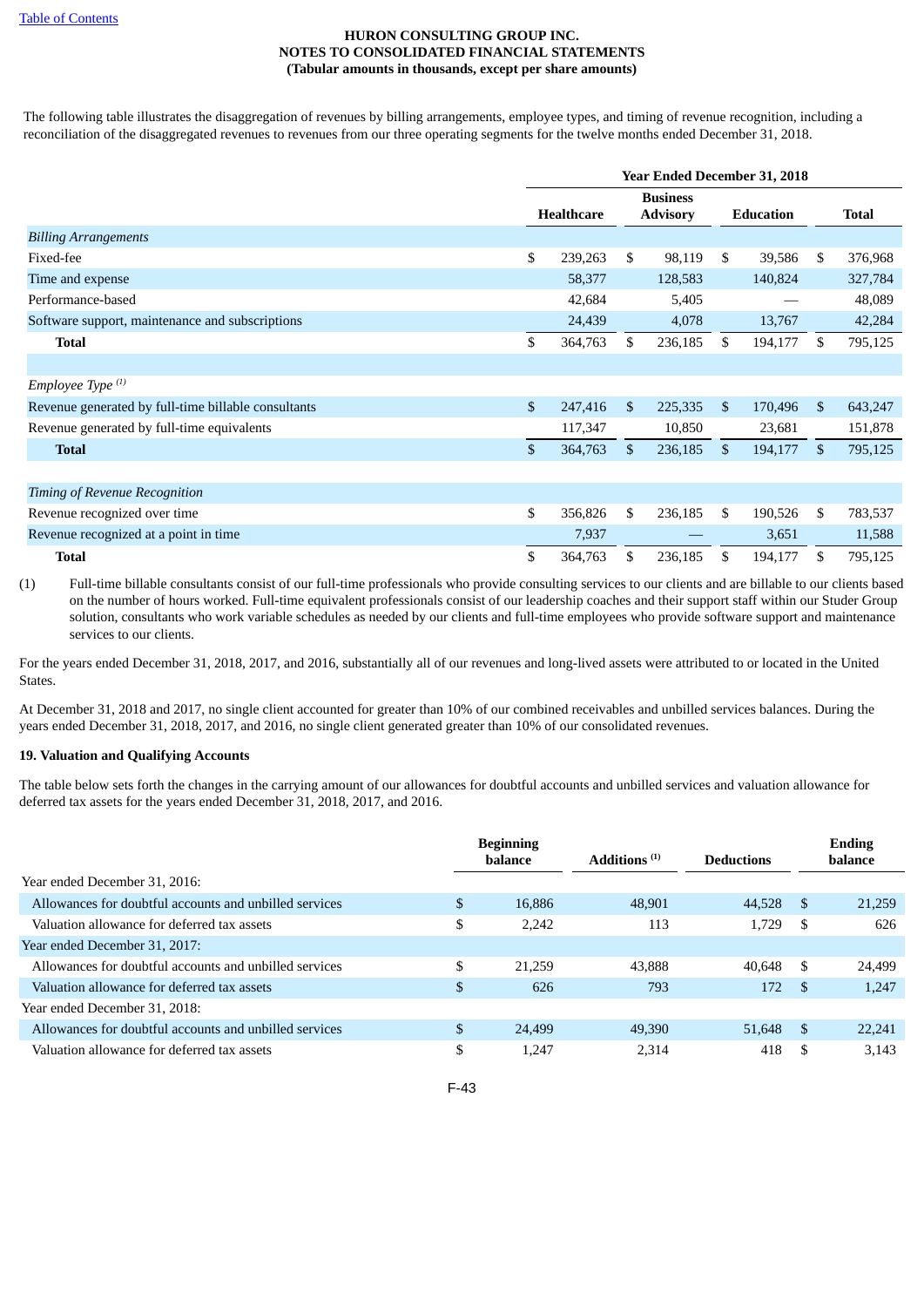(1) Additions to allowances for doubtful accounts and unbilled services are charged to revenues to the extent the provision relates to fee adjustments and other discretionary pricing adjustments. To the extent the provision relates to a client's inability to make required payments on accounts receivables, the provision is charged to operating expenses. Additions also include allowances acquired in business acquisitions, which were not material in any period presented.

# **20. Selected Quarterly Financial Data (Unaudited)**

|                                                                 | <b>Quarter Ended</b> |              |                |               |                |              |                |
|-----------------------------------------------------------------|----------------------|--------------|----------------|---------------|----------------|--------------|----------------|
| 2018                                                            | <b>Mar. 31</b>       |              | <b>Jun. 30</b> |               | <b>Sep. 30</b> |              | <b>Dec. 31</b> |
| <b>Revenues</b>                                                 | \$<br>193,679        | $\mathbb{S}$ | 197,544        | $\mathcal{S}$ | 198,448        | $\mathbb{S}$ | 205,454        |
| Reimbursable expenses                                           | 17,619               |              | 20,733         |               | 21,296         |              | 23,226         |
| Total revenues and reimbursable expenses                        | 211,298              |              | 218,277        |               | 219,744        |              | 228,680        |
| Gross profit                                                    | 59,745               |              | 68,820         |               | 68,893         |              | 71,834         |
| Operating income                                                | 2,322                |              | 19,138         |               | 13,561         |              | 17,075         |
| Net income (loss) from continuing operations                    | (3,222)              |              | 5,862          |               | 8,249          |              | 3,055          |
| Income (loss) from discontinued operations, net of tax          | (42)                 |              | (490)          |               | 228            |              | 6              |
| Net income (loss)                                               | (3,264)              |              | 5,372          |               | 8,477          |              | 3,061          |
| Net earnings (loss) per basic share:                            |                      |              |                |               |                |              |                |
| Net income (loss) from continuing operations                    | \$<br>(0.15)         | \$           | 0.27           | \$            | 0.38           | \$           | 0.14           |
| Income (loss) from discontinued operations, net of tax          |                      |              | (0.02)         |               | 0.01           |              |                |
| Net income (loss)                                               | \$<br>(0.15)         | \$           | 0.25           | \$            | 0.39           | \$           | 0.14           |
| Net earnings (loss) per diluted share:                          |                      |              |                |               |                |              |                |
| Net income (loss) from continuing operations                    | \$<br>(0.15)         | \$           | 0.27           | \$            | 0.37           | \$           | 0.14           |
| Income (loss) from discontinued operations, net of tax          |                      |              | (0.02)         |               | 0.01           |              |                |
| Net income (loss)                                               | \$<br>(0.15)         | \$           | 0.25           | S.            | 0.38           | \$           | 0.14           |
| Weighted average shares used in calculating earnings per share: |                      |              |                |               |                |              |                |
| <b>Basic</b>                                                    | 21,592               |              | 21,709         |               | 21,745         |              | 21,774         |
| <b>Diluted</b>                                                  | 21,592               |              | 21,918         |               | 22,110         |              | 22,294         |

|                                                                 | <b>Quarter Ended</b> |              |                |              |                |              |                |
|-----------------------------------------------------------------|----------------------|--------------|----------------|--------------|----------------|--------------|----------------|
| 2017                                                            | <b>Mar. 31</b>       |              | <b>Jun. 30</b> |              | <b>Sep. 30</b> |              | <b>Dec. 31</b> |
| <b>Revenues</b>                                                 | \$<br>188,849        | $\mathbb{S}$ | 181,418        | $\mathbb{S}$ | 176,376        | $\mathbb{S}$ | 185,927        |
| Reimbursable expenses                                           | 16,950               |              | 20,930         |              | 17,982         |              | 19,313         |
| Total revenues and reimbursable expenses                        | 205,799              |              | 202,348        |              | 194,358        |              | 205,240        |
| Gross profit                                                    | 70,203               |              | 64,981         |              | 59,847         |              | 71,540         |
| Operating income (loss)                                         | 14,149               |              | (200, 575)     |              | 6,098          |              | (27, 128)      |
| Net income (loss) from continuing operations                    | 5,155                |              | (150, 482)     |              | 4,132          |              | (29, 310)      |
| Income (loss) from discontinued operations, net of tax          | 143                  |              | 309            |              | 238            |              | (302)          |
| Net income (loss)                                               | 5,298                |              | (150, 173)     |              | 4,370          |              | (29, 612)      |
| Net earnings (loss) per basic share:                            |                      |              |                |              |                |              |                |
| Net income (loss) from continuing operations                    | \$<br>0.24           | \$           | (7.00)         | -\$          | 0.19           | \$           | (1.36)         |
| Income (loss) from discontinued operations, net of tax          | 0.01                 |              | 0.01           |              | 0.01           |              | (0.02)         |
| Net income (loss)                                               | \$<br>0.25           | \$           | (6.99)         | \$           | 0.20           | \$           | (1.38)         |
| Net earnings (loss) per diluted share:                          |                      |              |                |              |                |              |                |
| Net income (loss) from continuing operations                    | \$<br>0.24           | \$           | (7.00)         | -\$          | 0.19           | \$           | (1.36)         |
| Income (loss) from discontinued operations, net of tax          | 0.01                 |              | 0.01           |              | 0.01           |              | (0.02)         |
| Net income (loss)                                               | \$<br>0.25           | \$           | (6.99)         | \$           | 0.20           | \$           | (1.38)         |
| Weighted average shares used in calculating earnings per share: |                      |              |                |              |                |              |                |
| <b>Basic</b>                                                    | 21,239               |              | 21,492         |              | 21,505         |              | 21,515         |
| <b>Diluted</b>                                                  | 21,474               |              | 21,492         |              | 21,622         |              | 21,515         |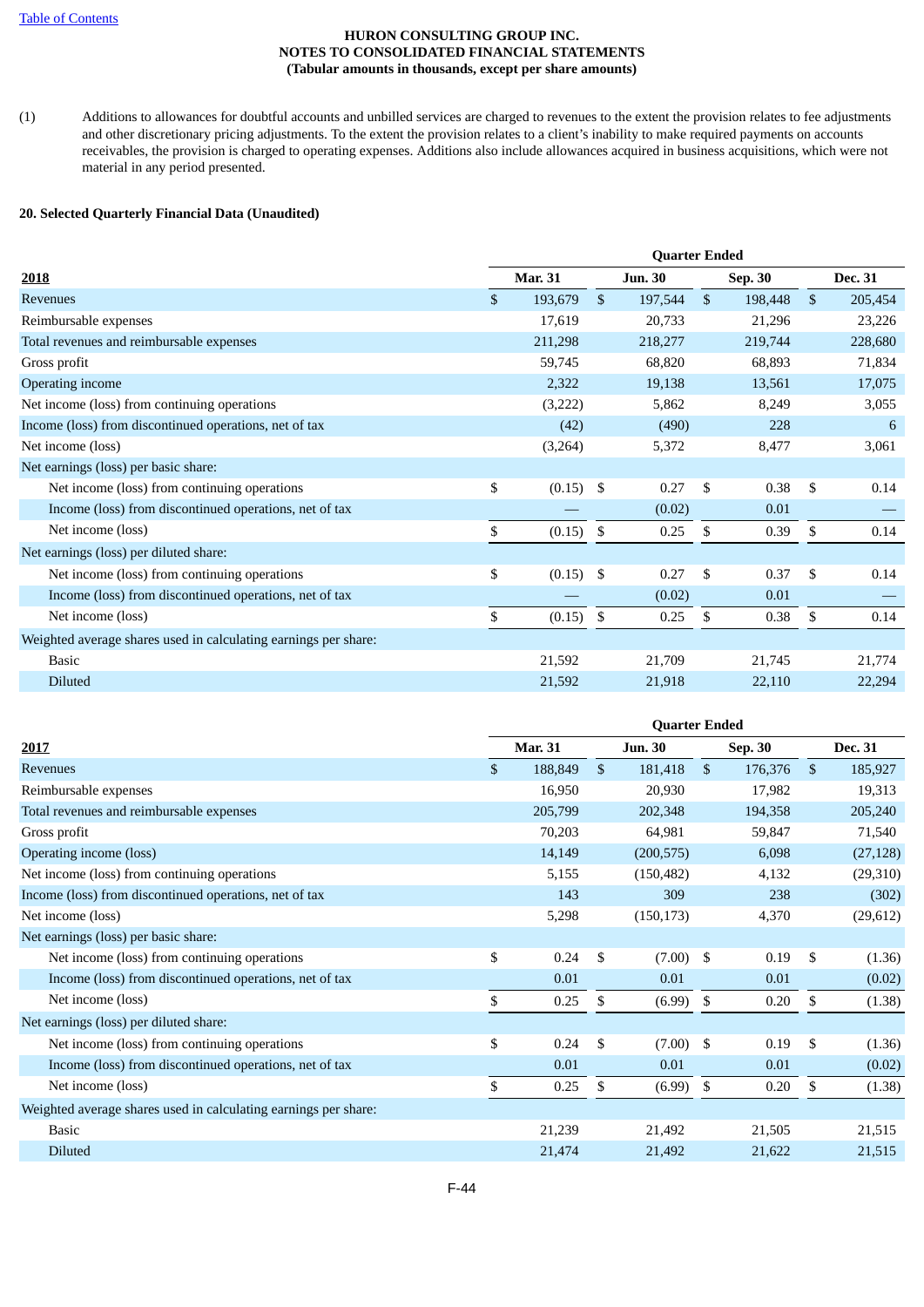# **LIST OF SUBSIDIARIES OF HURON CONSULTING GROUP INC. (as of December 31, 2018)**

 $\overline{\phantom{0}}$ 

| <b>Name</b>                                 | <b>Jurisdiction of Organization</b> |
|---------------------------------------------|-------------------------------------|
| Huron Consulting Group Holdings LLC         | Delaware                            |
| Huron Consulting Services LLC               | Delaware                            |
| Huron Consulting South East Asia PTE. LTD.  | Singapore                           |
| Huron Consulting Saudi Limited              | Saudi Arabia                        |
| Huron Saudi Limited                         | Saudi Arabia                        |
| Huron Management Services LLC               | Delaware                            |
| Huron Demand LLC                            | Delaware                            |
| Conseillers Huron Canada Limitée            | Canada                              |
| Huron Technologies Inc.                     | Delaware                            |
| Huron Transaction Advisory LLC              | Delaware                            |
| Studer Holdings, Inc.                       | Delaware                            |
| The Studer Group, LLC                       | Florida                             |
| Huron Eurasia India Private Limited         | India                               |
| Pope Woodhead and Associates                | <b>England and Wales</b>            |
| Innosight Holdings, LLC                     | Delaware                            |
| Innosight International, LLC                | Delaware                            |
| Innosight Consulting Asia Pacific PTE. LTD. | Singapore                           |
| <b>Innosight Consulting SARL</b>            | Switzerland                         |
| Innosight Consulting, LLC                   | Delaware                            |
| Huron Aviation One LLC                      | Delaware                            |
| Huron Aviation Two LLC                      | Delaware                            |
|                                             |                                     |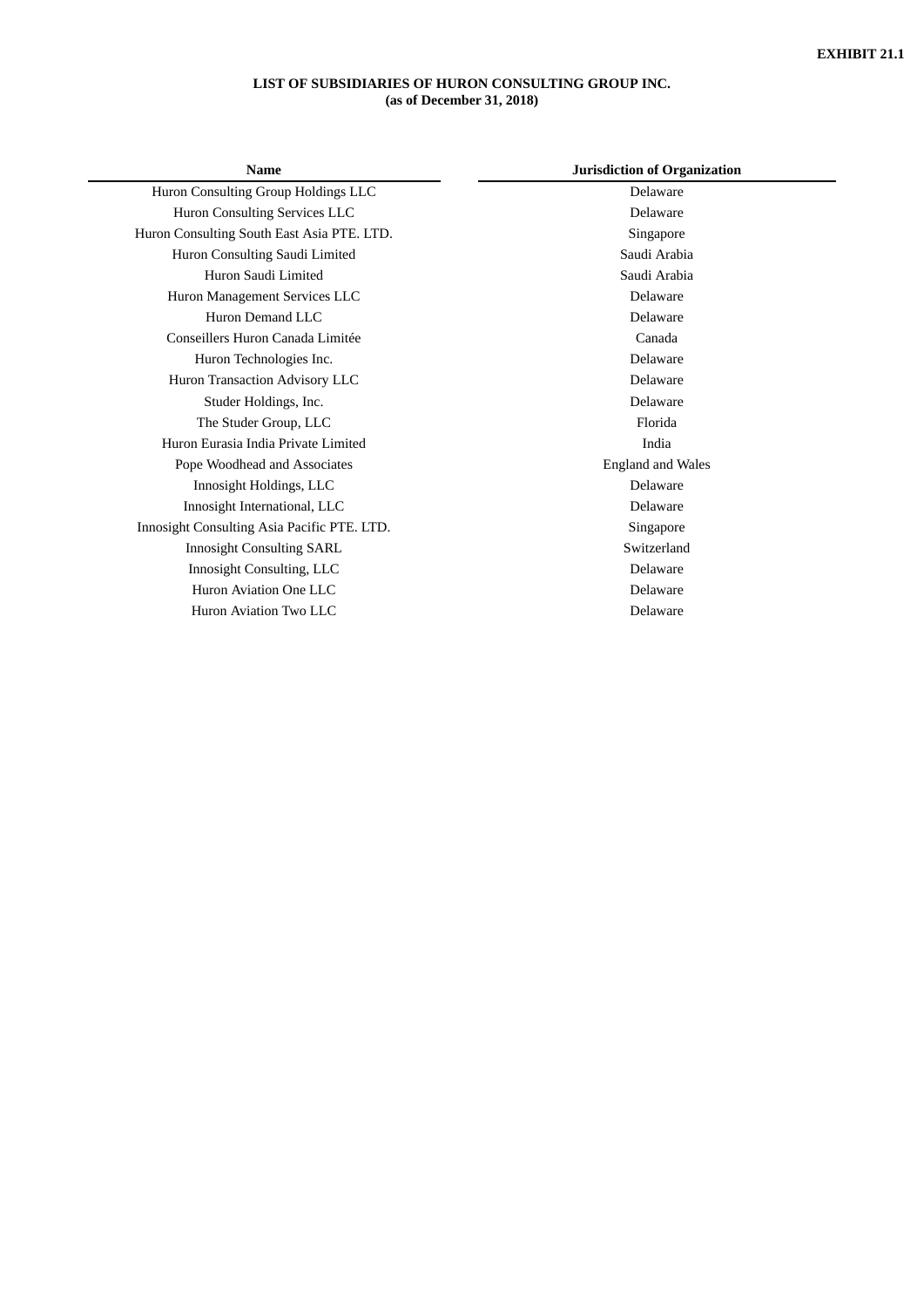### **CONSENT OF INDEPENDENT REGISTERED PUBLIC ACCOUNTING FIRM**

We hereby consent to the incorporation by reference in the Registration Statements on Form S-8 (Nos. 333-119697, 333-137107, 333-166542, 333-181445, 333-196397, 333-204353, and 333-218108) of Huron Consulting Group Inc. of our report dated February 26, 2019 relating to the financial statements and the effectiveness of internal control over financial reporting, which appears in this Form 10-K.

/s/ PricewaterhouseCoopers LLP

Chicago, Illinois February 26, 2019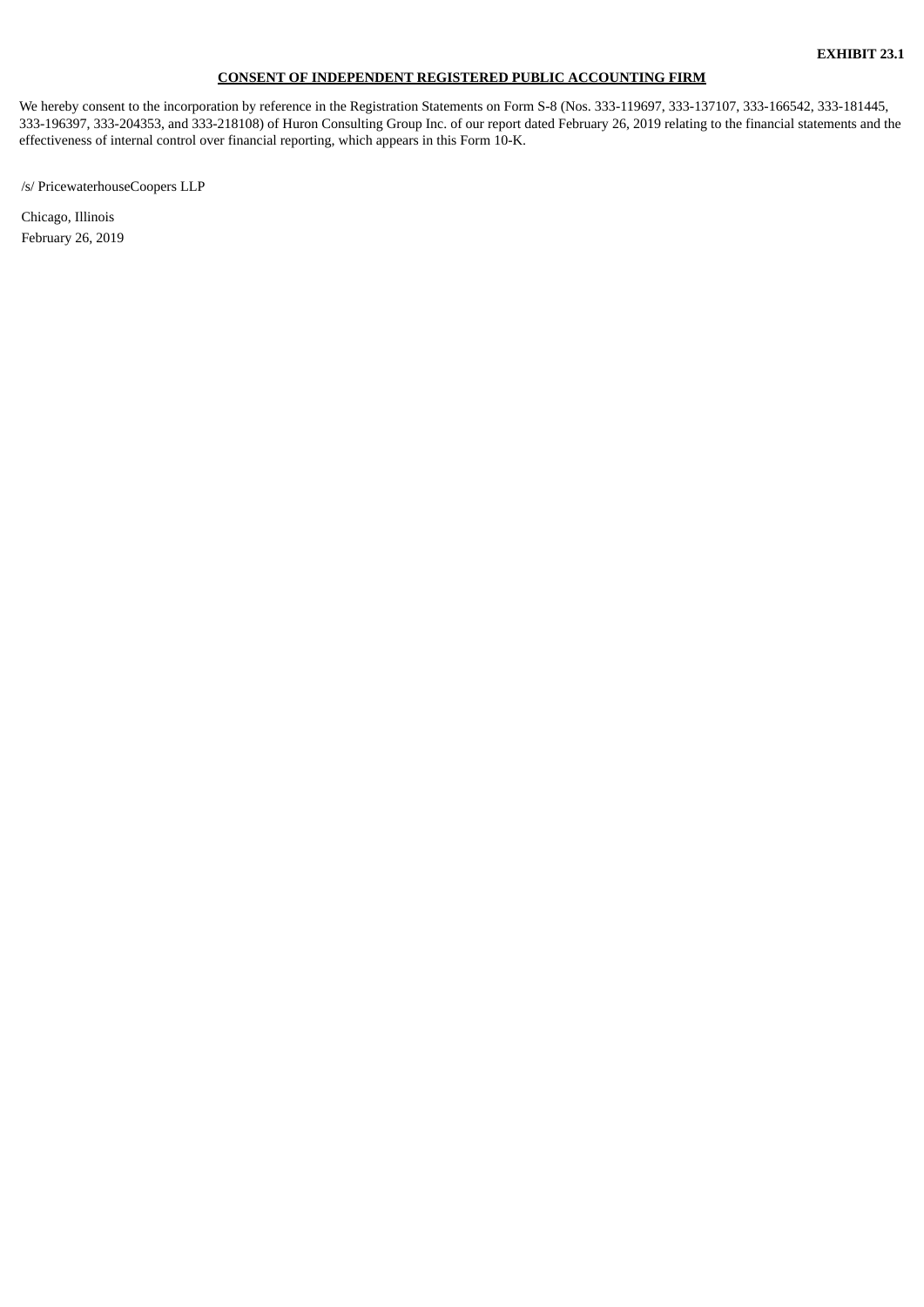## **CERTIFICATION OF THE CHIEF EXECUTIVE OFFICER, PURSUANT TO RULE 13a-14(a)/15d-14(a), AS ADOPTED PURSUANT TO SECTION 302 OF THE SARBANES-OXLEY ACT OF 2002**

I, James H. Roth, certify that:

- 1. I have reviewed this Annual Report on Form 10-K of Huron Consulting Group Inc.;
- 2. Based on my knowledge, this report does not contain any untrue statement of a material fact or omit to state a material fact necessary to make the statements made, in light of the circumstances under which such statements were made, not misleading with respect to the period covered by this report;
- 3. Based on my knowledge, the financial statements, and other financial information included in this report, fairly present in all material respects the financial condition, results of operations and cash flows of the registrant as of, and for, the periods presented in this report;
- 4. The registrant's other certifying officer and I are responsible for establishing and maintaining disclosure controls and procedures (as defined in Exchange Act Rules 13a-15(e) and 15d-15(e)) and internal control over financial reporting (as defined in Exchange Act Rules 13a-15(f) and 15d-15(f)) for the registrant and have:
	- a) Designed such disclosure controls and procedures, or caused such disclosure controls and procedures to be designed under our supervision, to ensure that material information relating to the registrant, including its consolidated subsidiaries, is made known to us by others within those entities, particularly during the period in which this report is being prepared;
	- b) Designed such internal control over financial reporting, or caused such internal control over financial reporting to be designed under our supervision, to provide reasonable assurance regarding the reliability of financial reporting and the preparation of financial statements for external purposes in accordance with generally accepted accounting principles;
	- c) Evaluated the effectiveness of the registrant's disclosure controls and procedures and presented in this report our conclusions about the effectiveness of the disclosure controls and procedures, as of the end of the period covered by this report based on such evaluation; and
	- d) Disclosed in this report any change in the registrant's internal control over financial reporting that occurred during the registrant's most recent fiscal quarter (the registrant's fourth fiscal quarter in the case of an annual report) that has materially affected, or is reasonably likely to materially affect, the registrant's internal control over financial reporting; and
- 5. The registrant's other certifying officer and I have disclosed, based on our most recent evaluation of internal control over financial reporting, to the registrant's auditors and the audit committee of the registrant's Board of Directors (or persons performing the equivalent functions):
	- a) All significant deficiencies and material weaknesses in the design or operation of internal control over financial reporting which are reasonably likely to adversely affect the registrant's ability to record, process, summarize and report financial information; and
	- b) Any fraud, whether or not material, that involves management or other employees who have a significant role in the registrant's internal control over financial reporting.

Date: February 26, 2019 **By:** By: *S/ JAMES H. ROTH* 

James H. Roth Chief Executive Officer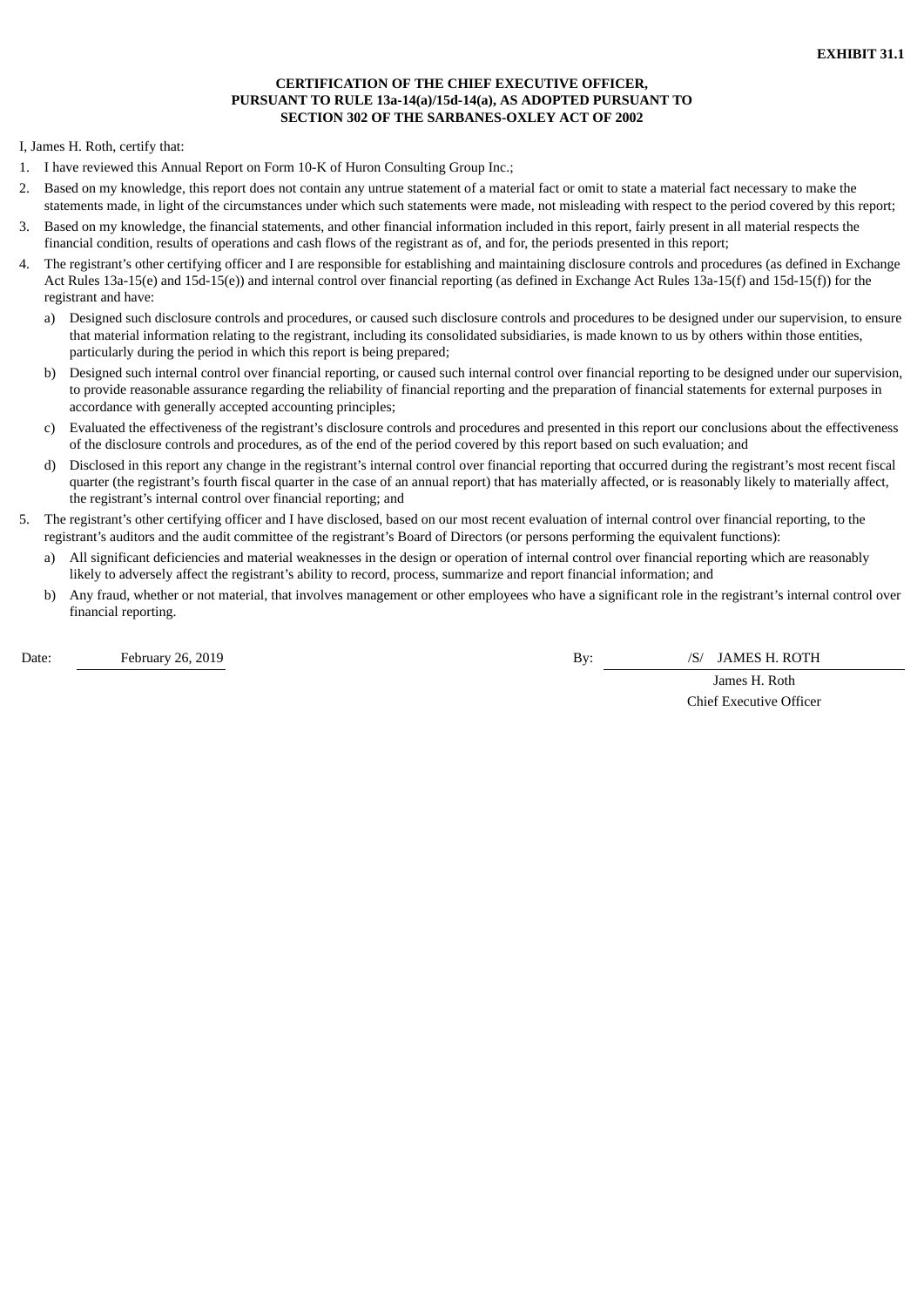## **CERTIFICATION OF THE CHIEF FINANCIAL OFFICER, PURSUANT TO RULE 13a-14(a)/15d-14(a), AS ADOPTED PURSUANT TO SECTION 302 OF THE SARBANES-OXLEY ACT OF 2002**

I, John D. Kelly, certify that:

- 1. I have reviewed this Annual Report on Form 10-K of Huron Consulting Group Inc.;
- 2. Based on my knowledge, this report does not contain any untrue statement of a material fact or omit to state a material fact necessary to make the statements made, in light of the circumstances under which such statements were made, not misleading with respect to the period covered by this report;
- 3. Based on my knowledge, the financial statements, and other financial information included in this report, fairly present in all material respects the financial condition, results of operations and cash flows of the registrant as of, and for, the periods presented in this report;
- 4. The registrant's other certifying officer and I are responsible for establishing and maintaining disclosure controls and procedures (as defined in Exchange Act Rules 13a-15(e) and 15d-15(e)) and internal control over financial reporting (as defined in Exchange Act Rules 13a-15(f) and 15d-15(f)) for the registrant and have:
	- a) Designed such disclosure controls and procedures, or caused such disclosure controls and procedures to be designed under our supervision, to ensure that material information relating to the registrant, including its consolidated subsidiaries, is made known to us by others within those entities, particularly during the period in which this report is being prepared;
	- b) Designed such internal control over financial reporting, or caused such internal control over financial reporting to be designed under our supervision, to provide reasonable assurance regarding the reliability of financial reporting and the preparation of financial statements for external purposes in accordance with generally accepted accounting principles;
	- c) Evaluated the effectiveness of the registrant's disclosure controls and procedures and presented in this report our conclusions about the effectiveness of the disclosure controls and procedures, as of the end of the period covered by this report based on such evaluation; and
	- d) Disclosed in this report any change in the registrant's internal control over financial reporting that occurred during the registrant's most recent fiscal quarter (the registrant's fourth fiscal quarter in the case of an annual report) that has materially affected, or is reasonably likely to materially affect, the registrant's internal control over financial reporting; and
- 5. The registrant's other certifying officer and I have disclosed, based on our most recent evaluation of internal control over financial reporting, to the registrant's auditors and the audit committee of the registrant's Board of Directors (or persons performing the equivalent functions):
	- a) All significant deficiencies and material weaknesses in the design or operation of internal control over financial reporting which are reasonably likely to adversely affect the registrant's ability to record, process, summarize and report financial information; and
	- b) Any fraud, whether or not material, that involves management or other employees who have a significant role in the registrant's internal control over financial reporting.

Date: February 26, 2019 **By:** *February 26, 2019* By: */S/ JOHN D. KELLY* 

John D. Kelly Executive Vice President, Chief Financial Officer and Treasurer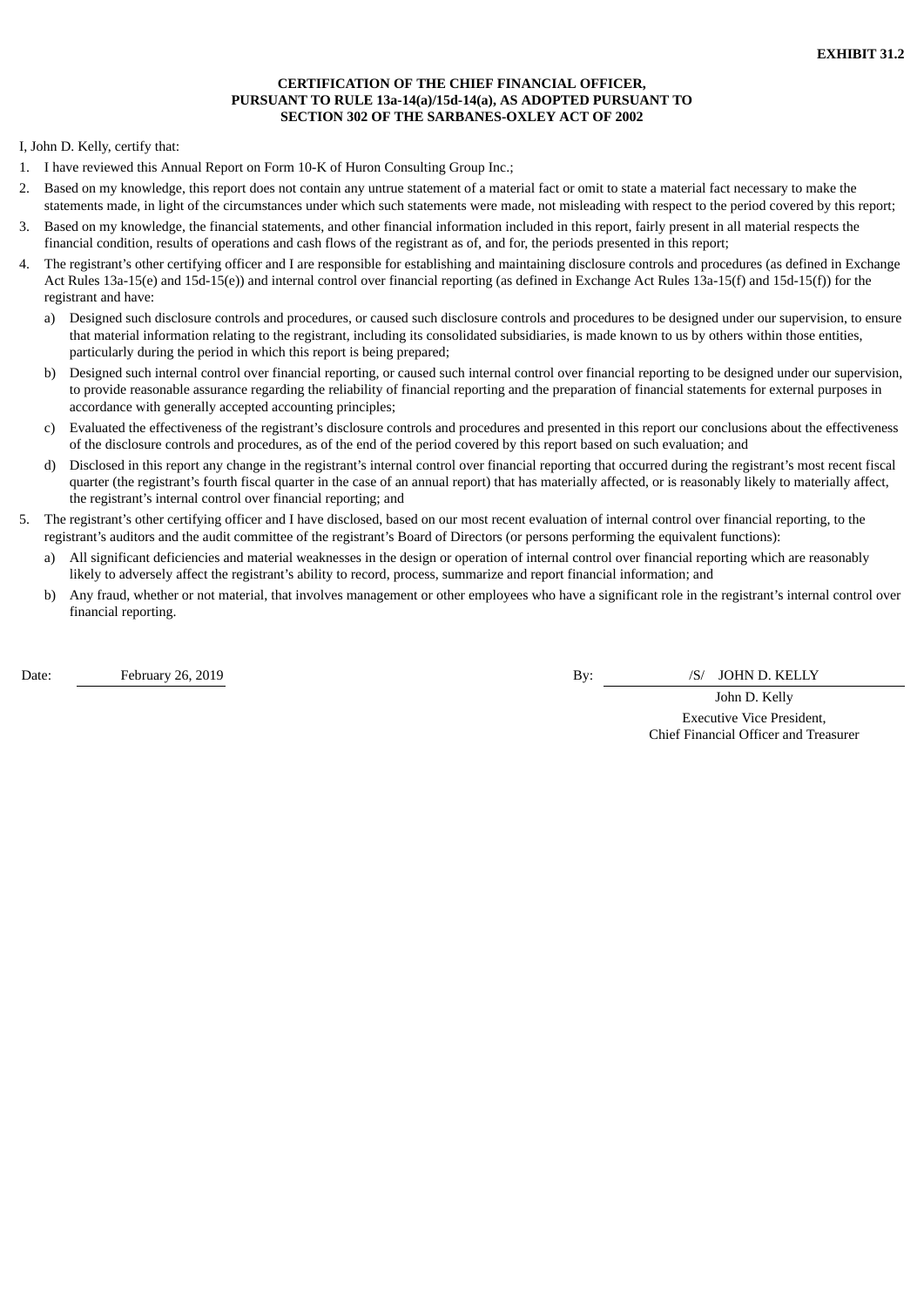## **CERTIFICATION OF THE CHIEF EXECUTIVE OFFICER, PURSUANT TO 18 U.S.C. SECTION 1350, AS ADOPTED PURSUANT TO SECTION 906 OF THE SARBANES-OXLEY ACT OF 2002**

In connection with the Annual Report of Huron Consulting Group Inc. (the "Company") on Form 10-K for the year ended December 31, 2018 as filed with the Securities and Exchange Commission on the date hereof (the "Report"), I, James H. Roth, Chief Executive Officer of the Company, hereby certify, pursuant to 18 U.S.C. Section 1350, as adopted pursuant to Section 906 of the Sarbanes-Oxley Act of 2002, that:

- 1. The Report fully complies with the requirements of Section 13(a) or 15(d) of the Securities Exchange Act of 1934; and
- 2. The information contained in the Report fairly presents, in all material respects, the financial condition and results of operations of the Company for the periods presented therein.

Date: February 26, 2019 **By:** By: /S/ JAMES H. ROTH

James H. Roth

Chief Executive Officer

A signed original of this written statement required by Section 906, or other document authenticating, acknowledging, or otherwise adopting the signature that appears in typed form within the electronic version of this written statement required by Section 906, has been provided to the Company and will be retained by the Company and furnished to the Securities and Exchange Commission or its staff upon request.

The foregoing certification is being furnished to the Securities and Exchange Commission as an exhibit to the Form 10-K and shall not be considered filed as part of the Form 10-K.